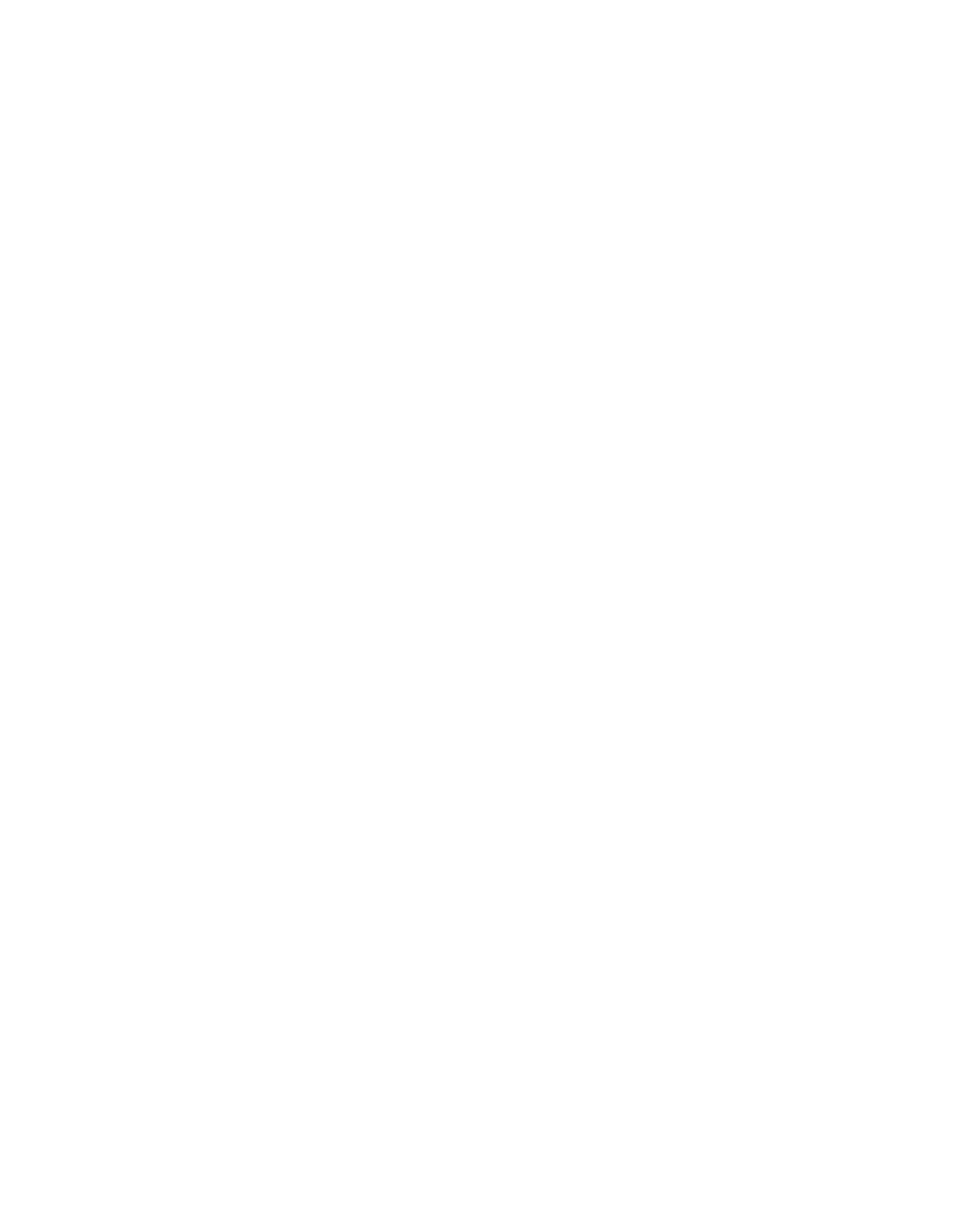### CANADIAN FORCES COLLEGE - COLLÈGE DES FORCES CANADIENNES JCSP 38 - PCEMI 38

#### **MASTER OF DEFENCE STUDIES**

### **STRATEGIC FORESIGHT IN CANADIAN FORCES FORCE DEVELOPMENT OF ARMOUR CAPABILITIES: PURSUING THE HORIZON?**

By Maj R.D. Dove Par le maj R.D. Dove

*This paper was written by a student attending the Canadian Forces College in fulfilment of one of the requirements of the Course of Studies. The paper is a scholastic document, and thus contains facts and opinions, which the author alone considered appropriate and correct for the subject. It does not necessarily reflect the policy or the opinion of any agency, including the Government of Canada and the Canadian Department of National Defence. This paper may not be released, quoted or copied, except with the express permission of the Canadian Department of National Defence.* 

Word Count: 18,135

*La présente étude a été rédigée par un stagiaire du Collège des Forces canadiennes pour satisfaire à l'une des exigences du cours. L'étude est un document qui se rapporte au cours et contient donc des faits et des opinions que seul l'auteur considère appropriés et convenables au sujet. Elle ne reflète pas nécessairement la politique ou l'opinion d'un organisme quelconque, y compris le gouvernement du Canada et le ministère de la Défense nationale du Canada. Il est défendu de diffuser, de citer ou de reproduire cette étude sans la permission expresse du ministère de la Défense nationale.* 

Compte de mots: 18,135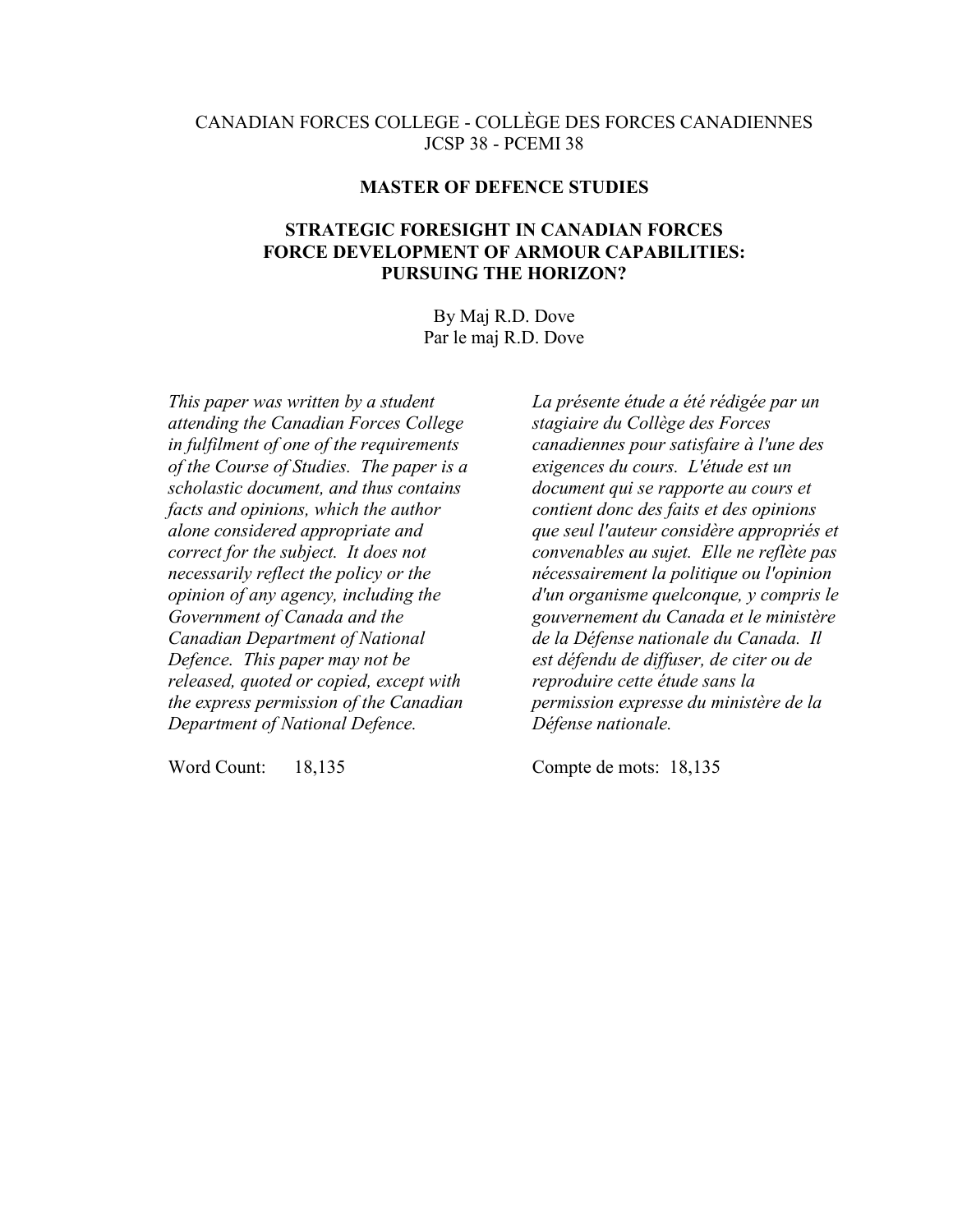## **CONTENTS**

| Table of Contents |              | $\mathbf{i}$    |
|-------------------|--------------|-----------------|
| Abstract          |              | $\ddot{\rm ii}$ |
| Chapters          |              |                 |
| 1.                | Introduction | $\mathbf{1}$    |
| 2.                | Chapter 1    | $\overline{4}$  |
| 3.                | Chapter 2    | 17              |
| 4.                | Chapter 3    | 41              |
| 5.                | Chapter 4    | 60              |
| 6.                | Conclusion   | 75              |
|                   | Bibliography |                 |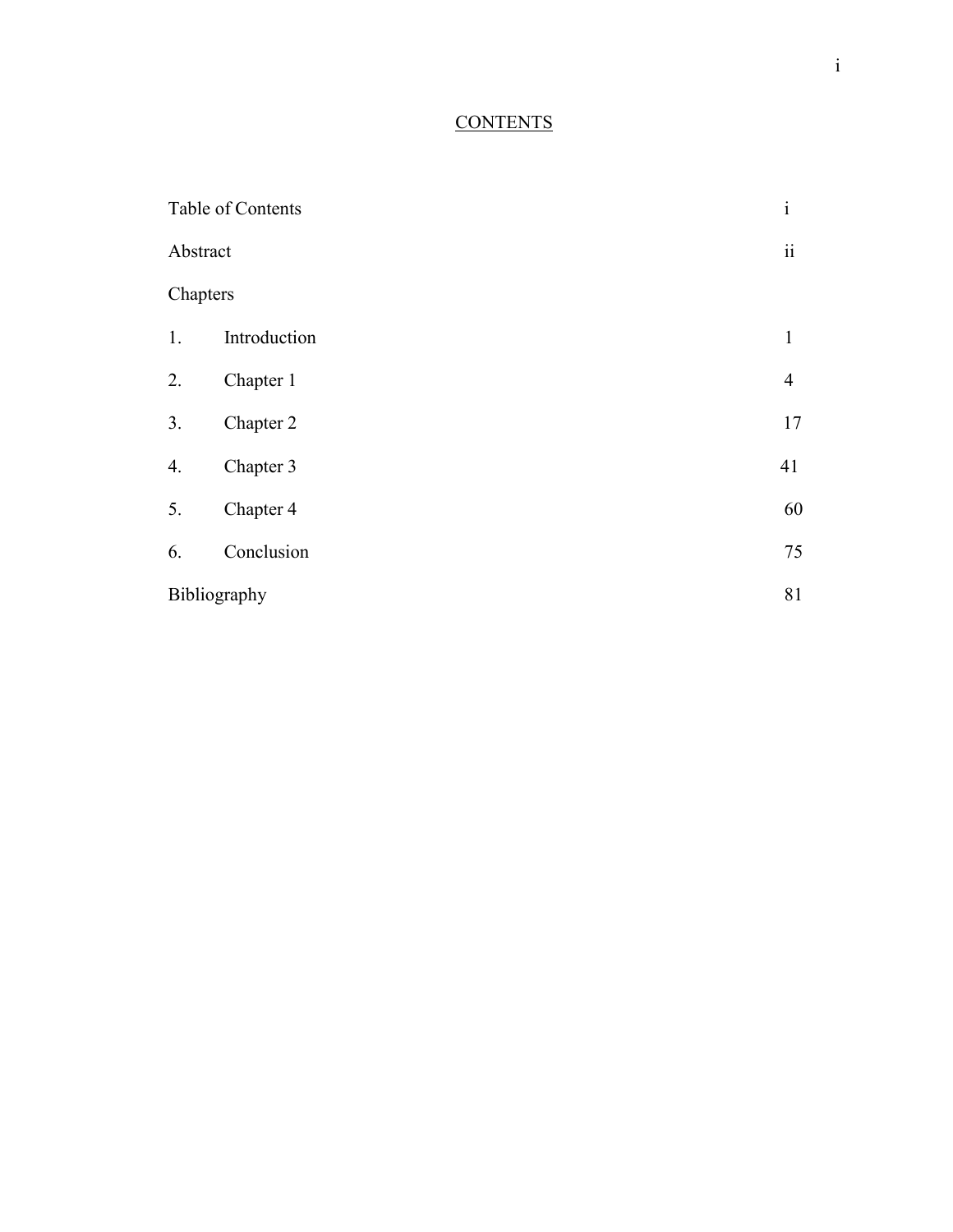#### **ABSTRACT**

The domain of Strategic Foresight is one which seeks to examine an organization's aim and objectives in light of possible future scenarios in order to make informed decisions about the direction of the organization. While Strategic Foresight processes have been largely examined in the context of private sector companies, little has been written about the applicability of these processes in a defence related domain. This paper will seek to examine the use of Strategic Foresight in Canadian Forces (CF) force development and procurement, specifically examining the evolution of attitudes and policies surrounding the main battle tank between 1994 and 2007.

This paper provides an overview of the theory of Strategic Foresight as well as procurement and force development processes, identifying specifically the challenges of producing strategic direction in the absence of continually updated government defence policy to drive force structure and capability requirements. It reviews CF policies and the employment of tanks from the end of the Cold War to the decision to replace the tank with a wheeled Mobile Gun System in 2003, concluding that the decisions were made more as a result of fiscal and political constraints than through Strategic Foresight processes such as scenario building. The requirement to deploy Canadian main battle tanks to Afghanistan in 2006 is demonstrated to have been potentially foreseeable had scenario building been employed. Finally, the decision to obtain German and Dutch Leopard 2 tanks for the CF is shown to have been more of an immediate reaction to events in the Afghan theatre of operations at the time than a product of Strategic Foresight processes.

This paper concludes that Strategic Foresight processes are applicable to defence planning, but suffer from more constraints than when applied in a private sector context.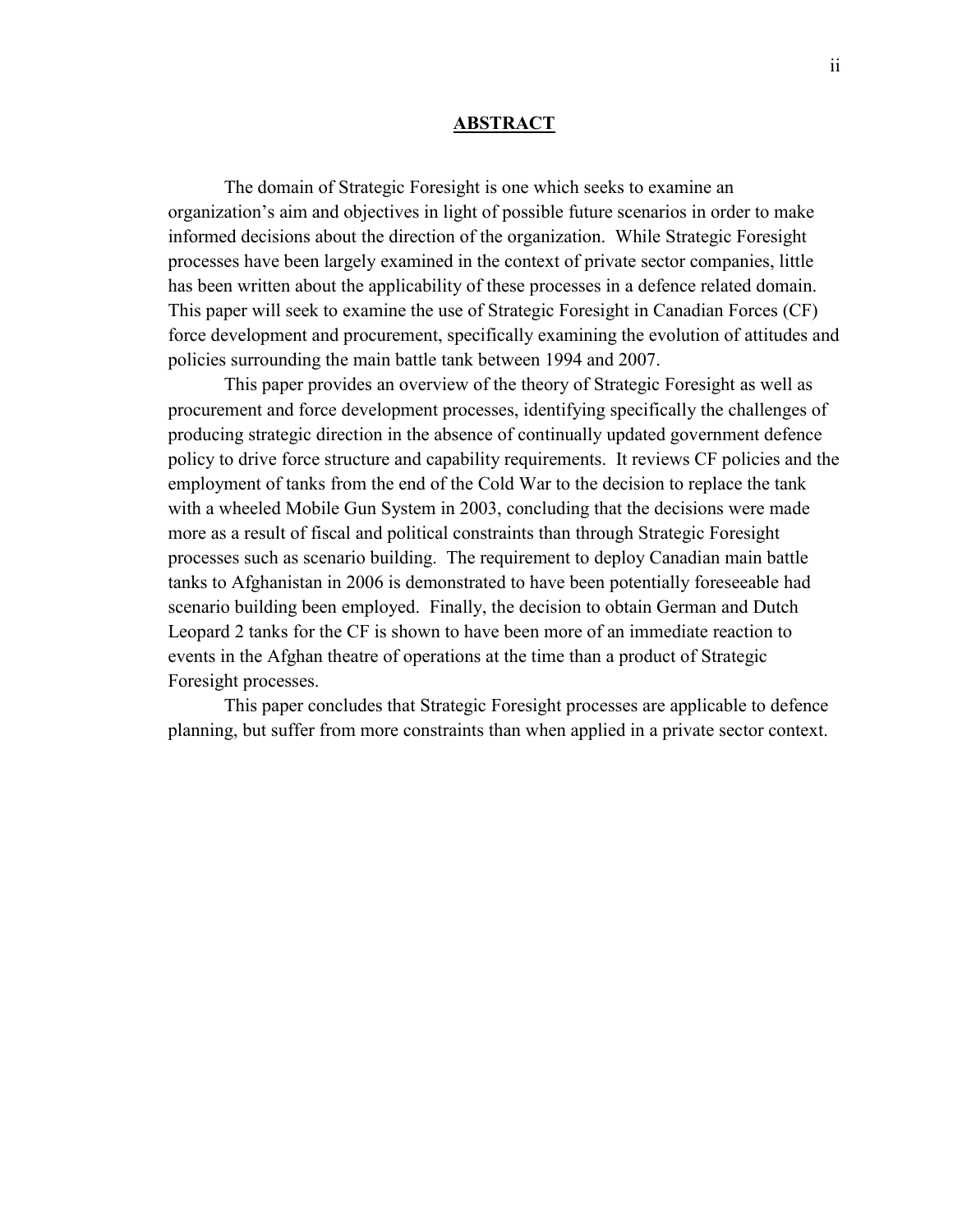### **STRATEGIC FORESIGHT IN CANADIAN FORCES FORCE DEVELOPMENT OF ARMOUR CAPABILITIES: PURSUING THE HORIZON?**

#### **INRODUCTION**

 $\overline{a}$ 

I saw a man pursuing the horizon; Round and round they sped. I was disturbed at this; I accosted the man. "It is futile," I said, "You can never -" "You lie," he cried, And ran on.

-Stephen Crane

 The ability to predict the future is something which is sought by business and industry throughout the world. Organizations which are able to foresee upcoming changes are better able to meet new challenges than those who simply react to them. The factors which influence the future are numerous and many are not easily identified in advance, however this has not stopped the development of theories to better foresee changes which may impact organizations. Conflict is one constant within the world, however the nature and means of prosecuting defence operations has constantly evolved as a result of changes in society, politics and advances in science and technology. Armed forces the world over, therefore, seek to predict what future conflicts may affect them in order to better prepare and equip their forces to face them. While it has often been said that "militaries tend to transform slowly, or not at all, because they like to 'refight the last war,' rather than preparing for the next one,"<sup>1</sup> there has been considerable effort dedicated to

<sup>&</sup>lt;sup>1</sup> Antulio J. Echevarria, "Transformation's Uncontested Truths," : 2; http://www.strategicstudiesinstitute.army.mil/pdffiles/pub739.pdf; Internet; accessed 20 Jan 2012.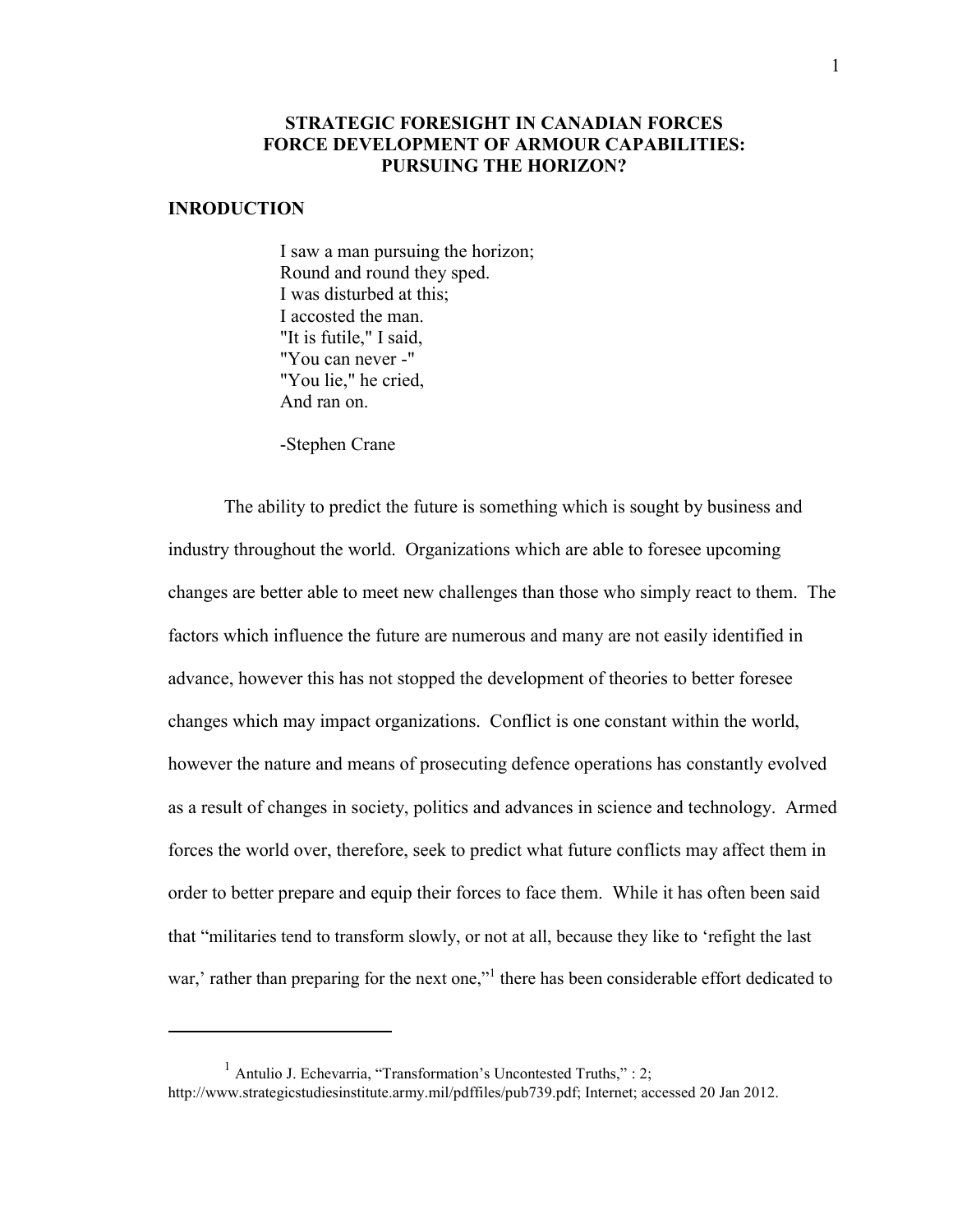changing this paradigm. The field of Strategic Foresight (SF) is a discipline, with roots in the French *La Prospective* of the 1950s, which seeks "enlightened anticipation by clarifying actions made in the present through thoughtful examination of both possible and desirable futures."<sup>2</sup> While SF was not designed for a military context, this paper will seek to explore the field of SF and its applicability to Canadian Forces (CF) strategy. It will examine the decreasing emphasis on tanks in CF force development beginning in 1996, through the decision to reinvest in heavy armour by procuring Leopard 2 main battle tanks in 2007, in order to determine the appropriateness of SF in a specific defence context.

 While it is impossible to predict the future, SF is a potentially useful tool to analyze the future security environment and inform capability development in order to respond to future challenges. Could the requirement for heavy armour have been foreseen as possible through the application using SF? This paper will argue that the 2007 acquisition of Leopard 2 for the CF was the result of over a decade in which the tenets of Strategic Foresight were not applied, resulting in a hastily acquired capability based more on opportunity than forward thinking.

 This paper will be organized in four chapters, beginning with an overview of the theory of Strategic Foresight and a review of procurement and force development processes, focusing on the challenges of producing strategic direction to drive force structure and capability requirements. It will subsequently review CF policies and the

<sup>&</sup>lt;sup>2</sup> Michel Godet, "Strategic Foresight La Prospective: Use and Misuse of Scenario Building," LIPSOR Working Paper, no. 10 (2008): 7; http://innovbfa.viabloga.com/files/LIPSOR Strategic\_Foresight.pdf; Internet; accessed 27 January 2012.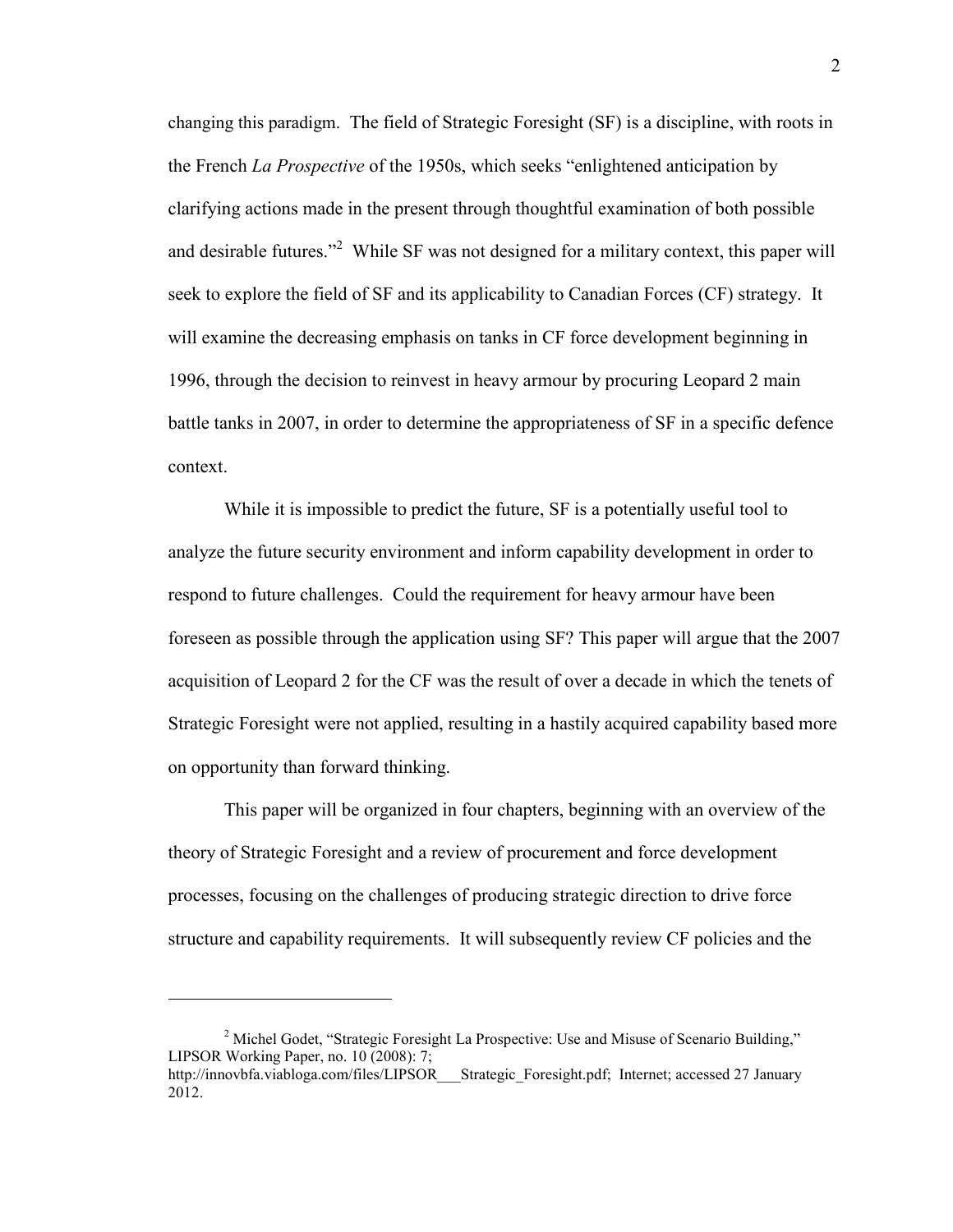employment of tanks from the end of the Cold War to the decision to replace the tank with a wheeled Mobile Gun System (MGS) in 2003. The following chapter will explore the indications that Strategic Foresight could have capitalized on in order to identify the potential need for deployment of Leopard C2 main battle tanks to Afghanistan in 2006. It will then analyze the decision to lease German Leopard 2A6M tanks for immediate use in Afghanistan as well as to purchase Leopard 2A4 tanks from the Netherlands, in order to determine whether the latter was part of a well thought out strategy based on foresight or an immediate reaction to events in the theatre of operations at that time. Finally, force development will be explored in light of the 2008 Canada First Defence Strategy in order to demonstrate the limits of Strategic Foresight with respect to procurement realities.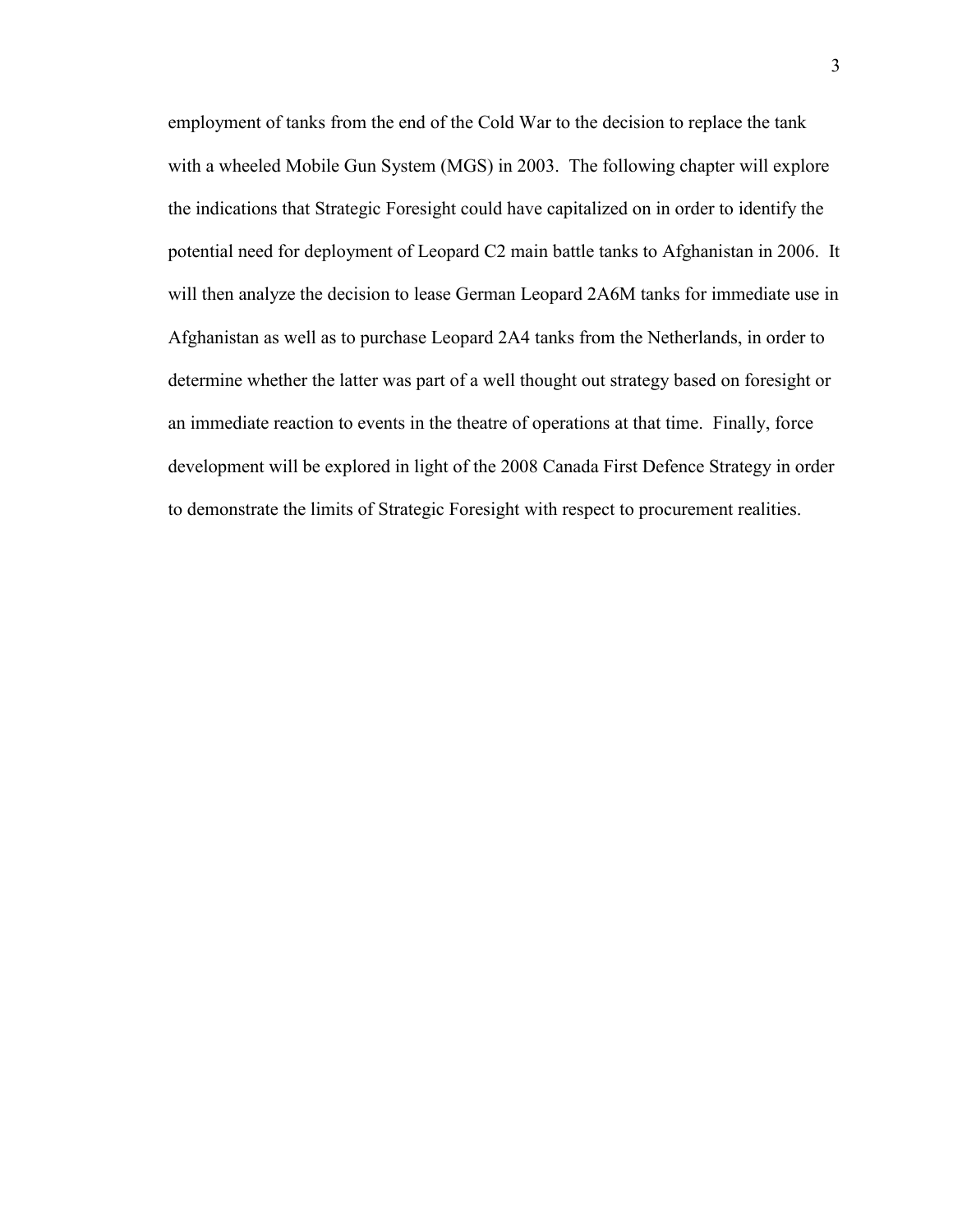#### **CHAPTER 1 - STRATEGIC FORESIGHT IN FORCE DEVELOPMENT**

Regardless of the nature of an organization, be it in the business world, defence, government or other domains, there is generally a desire to improve effectiveness and efficiency in the face of a changing environment. While some organizations seek to maintain the status quo for simplicity or due to reluctance to embrace change, others change frequently due to differing management teams with different viewpoints or outlooks. This chapter will explore the discipline of Strategic Foresight in order to fully understand the concept, processes and considerations. It will then review the CF domains of procurement and force development in order to identify trends and shortfalls in the development of strategic policy since the mid-1990s. This chapter will demonstrate that despite recent improvements in stating clear defence policy, the Government of Canada and DND have historically struggled to develop and clearly outline a coherent strategy capable of guiding force development and procurement.

#### **STRATEGIC FORESIGHT DEFINED**

In order to determine whether or not Strategic Foresight (SF) can play a role in the CF procurement process, it is important to fully understand the concept. As previously mentioned, the theories which make up SF are originated in the 1950s. The Australian scholar Richard Slaughter defines the discipline as follows:

Strategic Foresight (SF) is the ability to create and maintain a high-quality, coherent and functional forward view and to use the insights arising in organisationally useful ways; for example: to detect adverse conditions, guide policy, shape strategy; to explore new markets, products and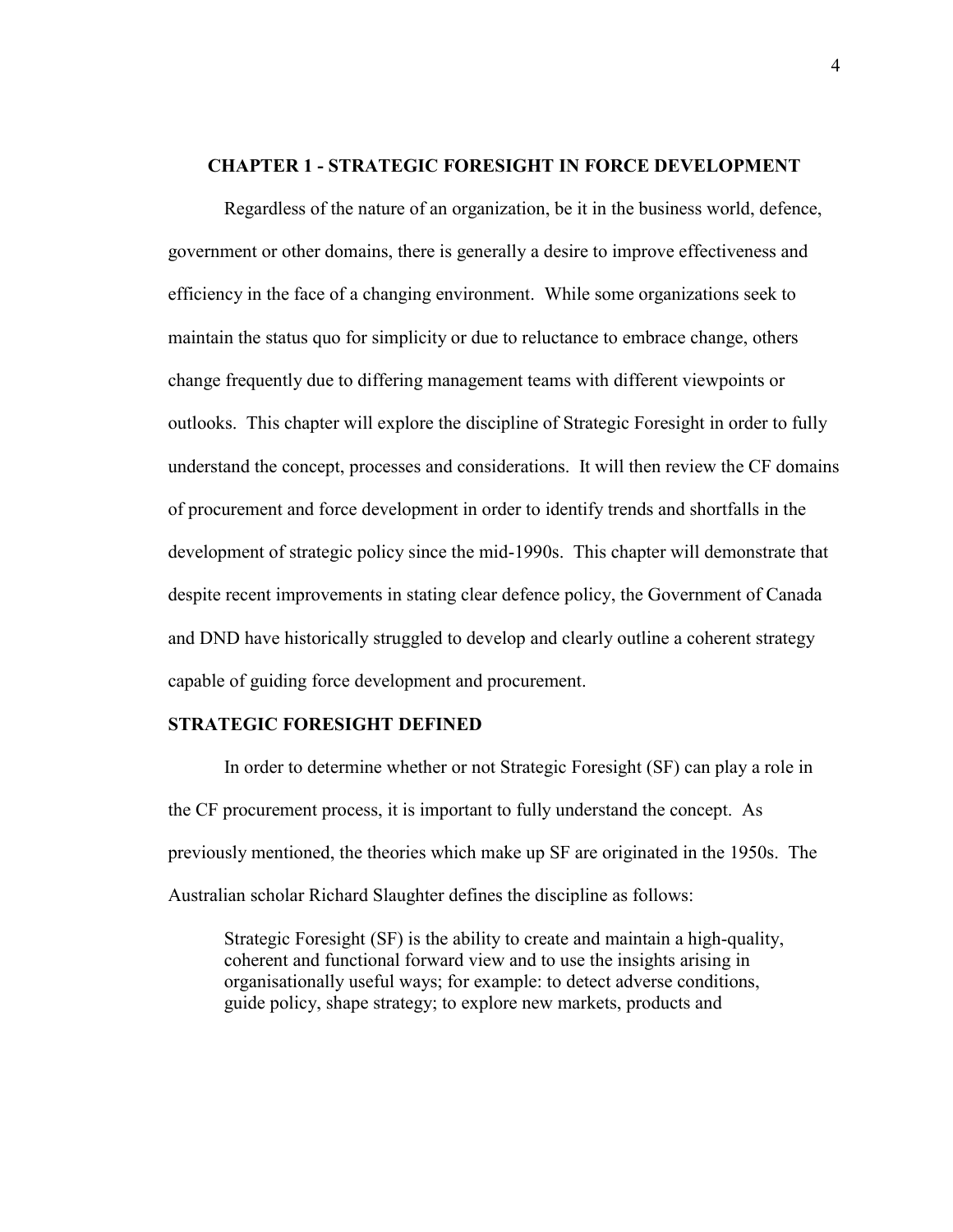services. It represents a fusion of futures methods with those of strategic management.<sup>3</sup>

This definition's example of markets and products clearly indicates the origins of SF in the business world, where there exists the possibility of gaining a competitive advantage, but its application is not limited to the private sector. Other SF proponents, such as Harvard's Andrew Leigh, include broader perspectives which apply more aptly to government. He describes how SF "involves broadening the menu of policy options, and taking into account future scenarios that might affect today's decisions. In one sense, it is merely an extension of good policy making."<sup>4</sup> Such a broad view of SF describes the aim of the discipline, but fails to provide a concrete process in order to make the concept useful. One framework, drawing on the common themes of several proponents, will now be outlined in order to serve as a basis for discussion.

 In order for the broad definition of SF to be practical rather than simply theoretical, a process will be outlined based on Godet's work. Godet outlines "5 Fundamental Questions for Strategic Foresight" as follows:

The dichotomy between exploring and preparing for proactive course of action implies the following five questions: (Q1), what could happen? (scenarios) (Q2), what can I do? (strategic options) (Q3), what will I do? (strategic decisions) (Q4), how will I do it (actions and operational plans) and an essential prerequisite question  $(Q0)$ , who am  $I$ <sup>5</sup>

<sup>&</sup>lt;sup>3</sup> Richard A. Slaughter, "Developing and Applying Strategic Foresight," 1; http://www.forschungsnetzwerk.at/downloadpub/2002slaughter\_Strategic\_Foresight.pdf; Internet; accessed 28 January 2012.

<sup>4</sup> Andrew Leigh, "Thinking Ahead: Strategic Foresight and Government," Australian Journal of Public Administration 62, no. 2 (June 2003): 3; http://people.anu.edu.au/andrew.leigh/pdf/Thinking%20Ahead%20-%20Strategic%20foresight.pdf; Internet; accessed 26 January 2012.

<sup>5</sup> Godet, "La Prospective…," 25.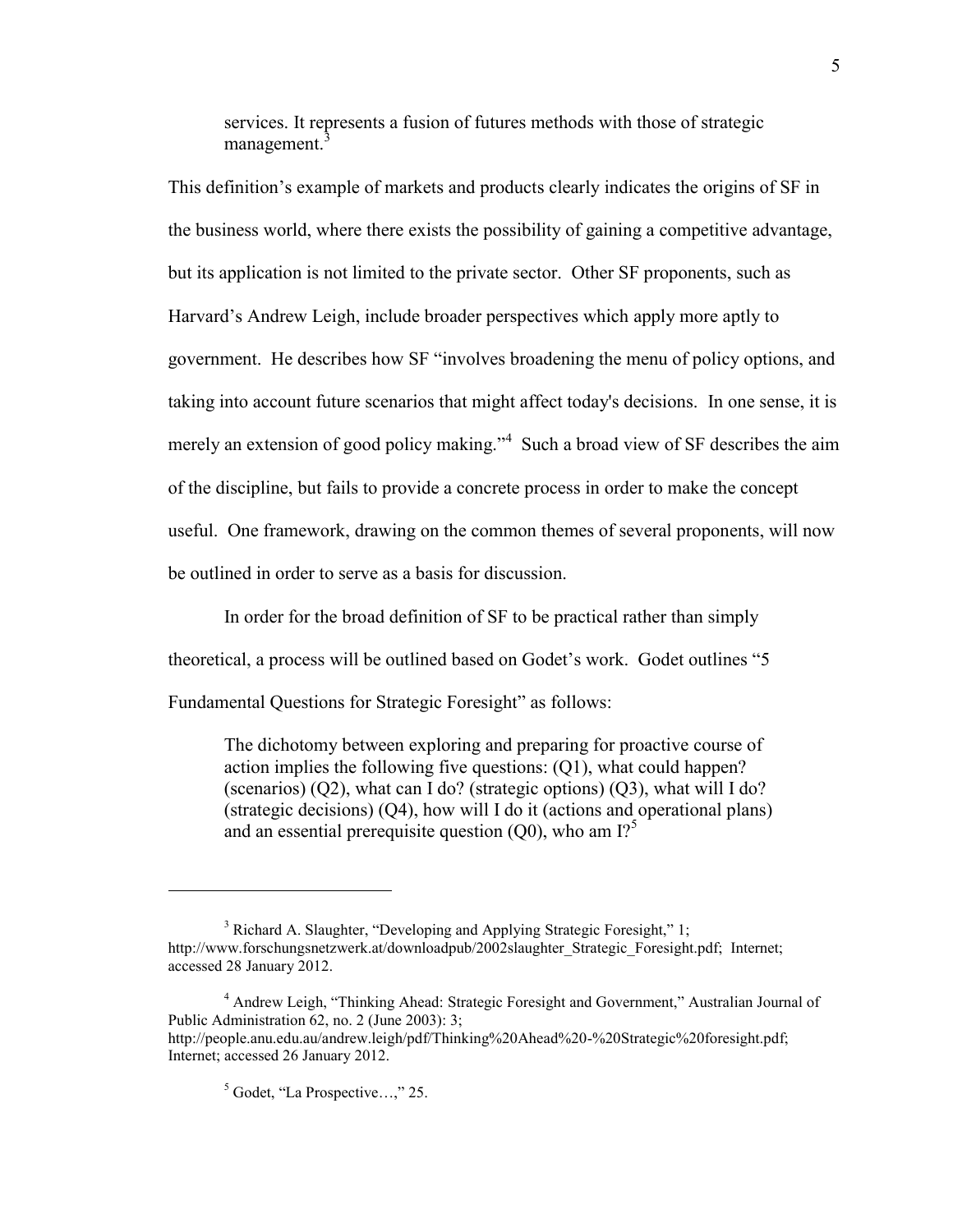These questions provide a useful yet simple path for moving from analysis of the environment, through possible alternatives to a strategic vision for the future. They will be further expanded upon in order to provide a framework for later examining whether or not SF could be effectively used in the CF.

 The prerequisite question, 'who am I?,' is essential to defining what the organization stands for and what they aim to do. It essentially involves ensuring that the vision and mission of the organization are clear and appropriate. As University of Houston futures studies professor Andy Hines relates, "Like any organizational activity, Strategic Foresight must demonstrate a link to the mission, purpose, effectiveness, performance, and bottom line."<sup>6</sup> As times change, so may the organization's purpose and therefore this step is essential to designing strategy which conforms to the aim.

 The next question, 'what could happen?,' involves the development of possible scenarios for the future. This is done by first scanning the environment in order to discern patterns and trends. Boisot and McKelvey describe the fundamental nature of scanning: "Any living creature survives by first scanning its environment for data on the threats and opportunities that confront it. It must then extract the relevant information from such data and interpret it according to its prior experience before acting on it."<sup>7</sup> From the scan of the environment, possible scenarios are built which attempt to determine the external environment of the future. Robbins advocates the development of

<sup>6</sup> Andy Hines, "Strategic Foresight; The State of the Art," Futurist 40, no. 5 (September/October 2006): 21; http://search.proquest.com/docview/218603803/fulltextPDF?accountid=9867; Internet; accessed 25 January 2012.

<sup>&</sup>lt;sup>7</sup> Max Boisot and Bill McKelvey, "Speeding Up Strategic Foresight in a Dangerous and Complex World: A Complexity Approach," Chap. 3 in *Corporate Strategies Under International Terrorism and Adversity* (Cheltenham & Northampton: Edward Elger, 2006), 27.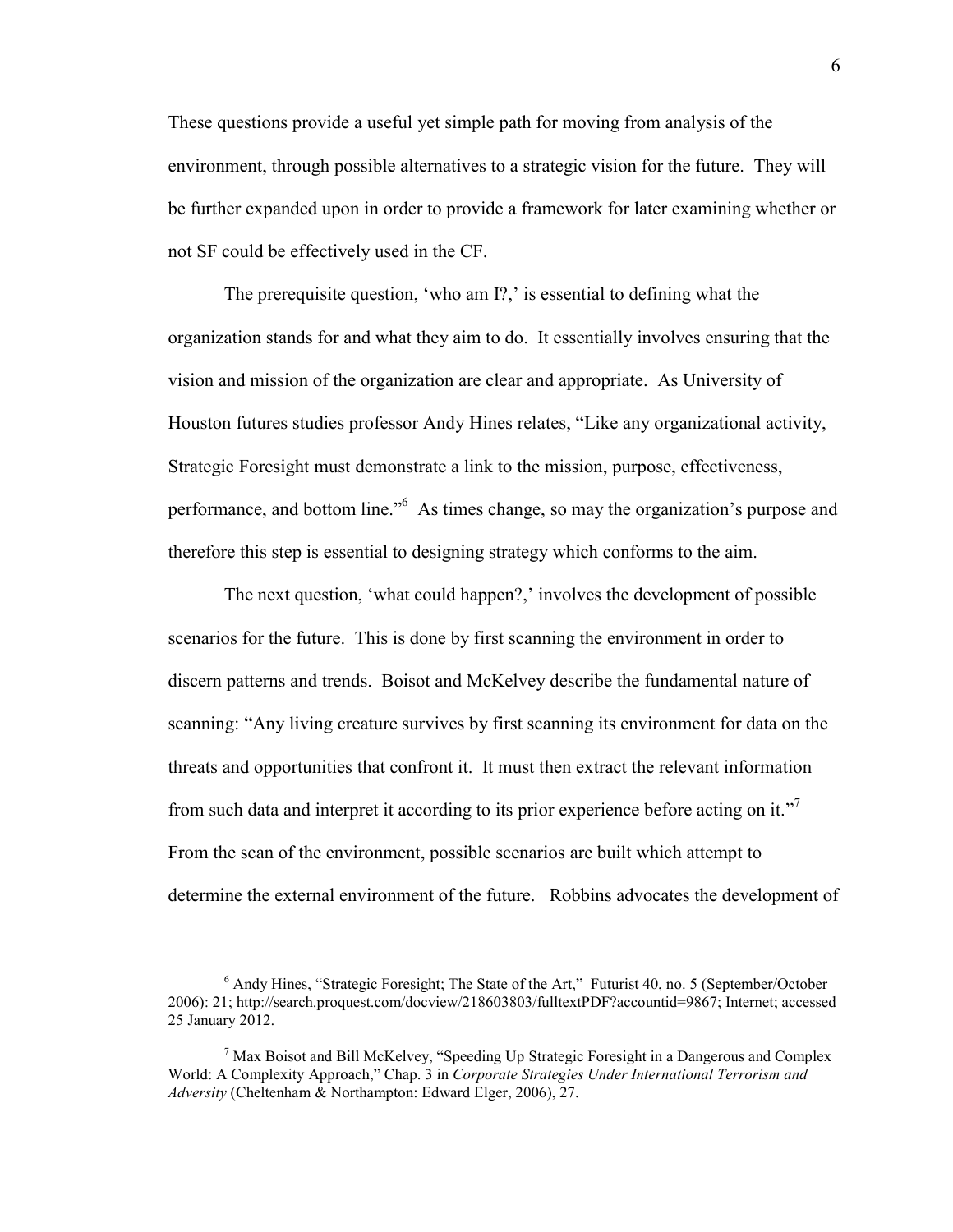two to three scenarios, based on the focal issue at hand, the internal and external driving forces involved, the predetermined elements, and the critical uncertainties.<sup>8</sup> For example, the focal issue could be whether or not tanks will be required in the future; the driving forces could be the need for strategic deployability (internal) and the threat from enemy tanks (external); the predetermined elements could be the certainty that conflict of one form will continue in the future; and the critical uncertainty could be whether or not the CF will be required to conduct high-intensity inter-state conflict against opponents with tanks.

 The question of 'what can I do?' will lead to the development of strategic options. Slaughter describes the use of scenario building as the most successful of the iterative and exploratory methods:

After a painstaking process of enquiry, 'scenario logics' are defined and a basis for specific scenarios is derived. These make it possible to construct internally coherent accounts of divergent future states. In turn, the latter are used to consider a variety of possible organizational responses.<sup>9</sup>

The options which are derived from the scenario building should not initially be limited, and Hines suggests selecting up to six based upon established criterion in order to distinctly challenge the assumptions from the previous stage.<sup>10</sup> It is important to include a broad range of options from which to select in the next phase, where strategic decisions are made.

<sup>8</sup> Gordon C. Robbins, "Scenario Planning: A Strategic Alternative," Public Management 77, no. 3 (Mar 1995): 2.

<sup>&</sup>lt;sup>9</sup> Slaughter, "Developing and Applying Strategic Foresight," 7.

<sup>&</sup>lt;sup>10</sup> Hines, "Strategic Foresight...," 21.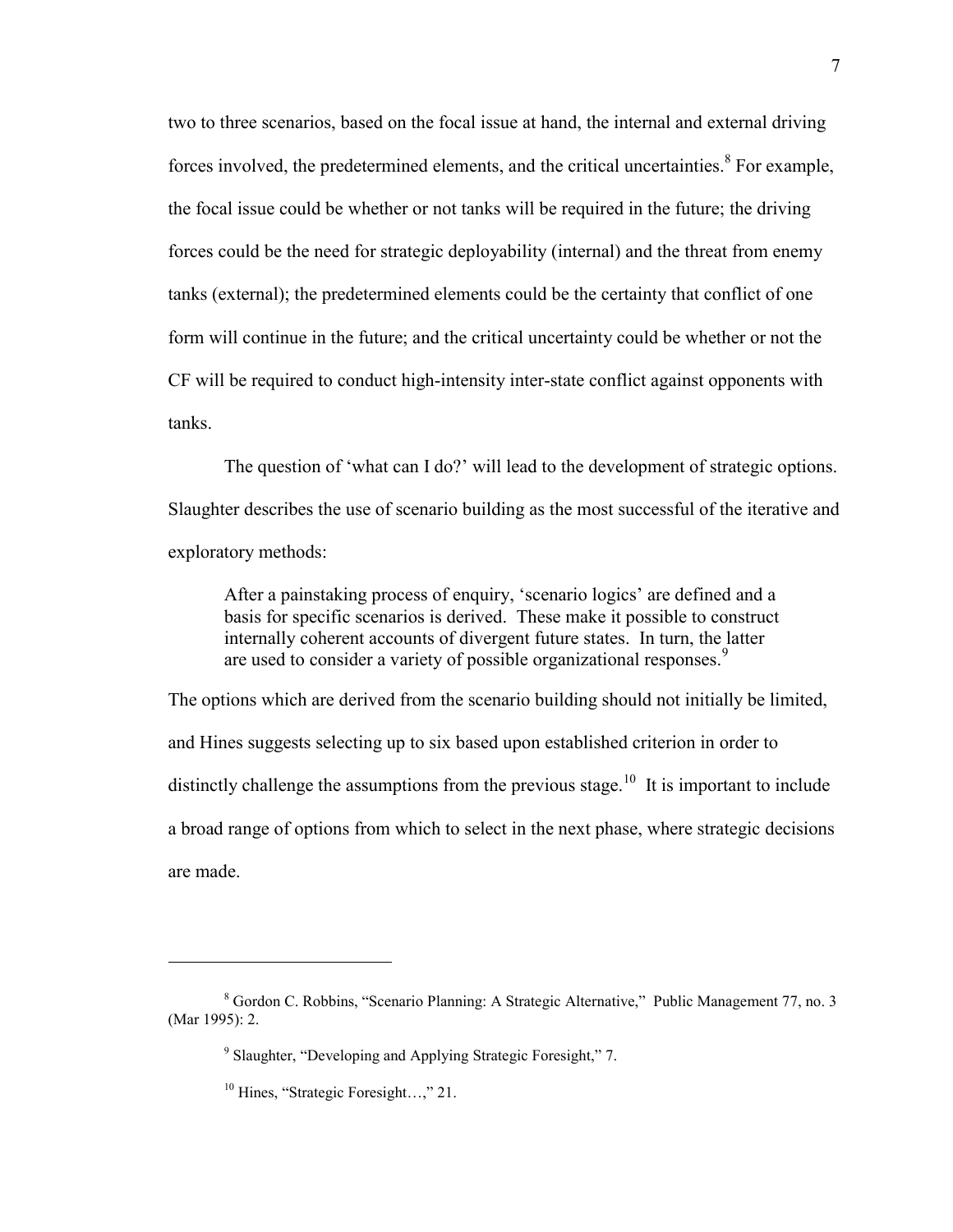The question 'what should I do?' is the last one which will be examined here with regards to Strategic Foresight, for it is at this point that the option is selected. Hines describes this as the visioning phase, which "focuses attention back on the present, because now we must ask 'So what?' Given the future possibilities outlined, what does the organization want (or need) to  $do?$ <sup>"11</sup> Once the strategy is determined, plans to implement the strategy will be determined in the following phase, which transitions the vision and selected option into action.

 The SF process described is focused not on making routine daily decisions but rather on long-term strategic decisions. Fabrice Roubelat's description of what comprises a strategic decision is useful to determining where this process should be applied: "A strategic decision is either one that creates an irreversible situation for the entire organization or one that anticipates an environmental change apt to provoke such an irreversible situation."<sup>12</sup> In light of this definition, the SF process could be considered for use with defence policy, force development and procurement: all three could stem from a doctrinal departure from the status quo which will not be easily undone. An analysis of some limitations or considerations when considering SF, namely ambiguity, reluctance to change, unwillingness to objectively view reality, and risk, will help frame the concept and its usefulness before attempting to apply it.

 One of the first considerations when dealing with SF is the ambiguity of the process and the future environment. As Hines describes, "Strategic Foresight is different from the typical business challenge. There are no cut-and-dried, right-and-wrong

 $11$  Ibid., 21.

<sup>12</sup> Godet, "La Prospective…," 22.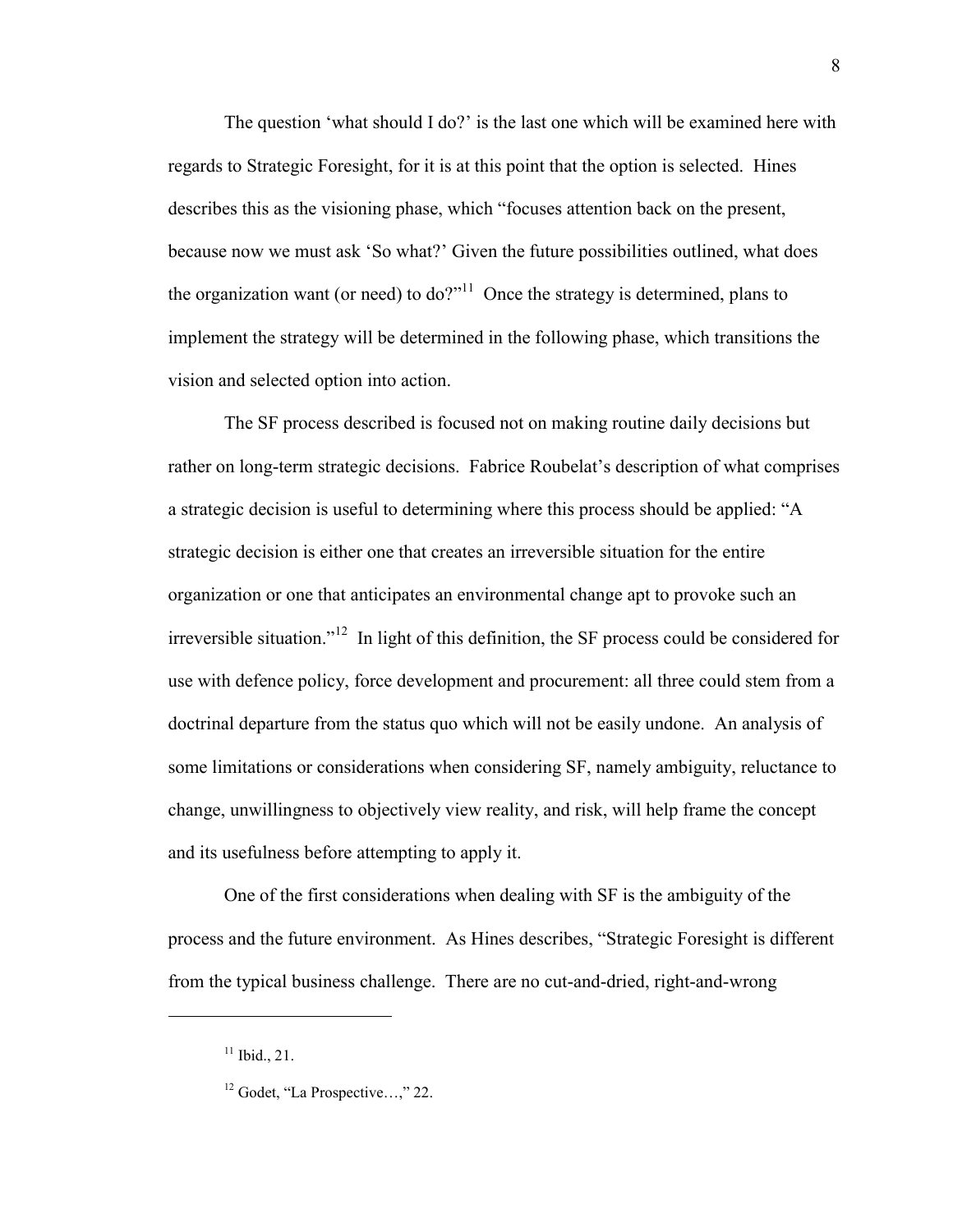answers in Strategic Foresight, and it is not always clear if the organization is on the right path as the activity proceeds."<sup>13</sup> It is this ambiguity which is likely to cause doubt about the usefulness of the process; however, situational awareness and consideration of the future, even if it does not yield a single concrete way-ahead, will enable organizations to be more aware of environmental changes and be prepared to react to indications more rapidly.

 Resistance to change is another consideration which organizations must take into account when contemplating SF processes. Change resistance exists as a result of human nature, of man as a creature of habit. Godet describes the reluctance to abandon the status quo as a question of self-interest: "Current generations will always place their own interests before those of future generations, and are therefore reluctant to make sacrifices which would change the status quo, even if they understand that they are simply transferring burdens to future generations."<sup>14</sup> Overcoming this hurdle is likely to be difficult and will require determination from the upper echelons of an organization in order to gain buy-in from the remainder – not an easy task with the previously mentioned ambiguity inherent in SF. Accepting that this tendency exists, however, is critical to addressing it during the process and acquiring unbiased potential outcomes.

 A tendency to mistake desirability for reality is another consideration which organizations are likely to encounter in their SF processes. Gordon Robbins describes this with respect to scenario planning, and advises avoiding "the temptation to become attached to a particular scenario outcome because it appeals emotionally, financially, or

<sup>&</sup>lt;sup>13</sup> Hines, "Strategic Foresight...." 19.

 $14$  Godet, "La Prospective...," 19.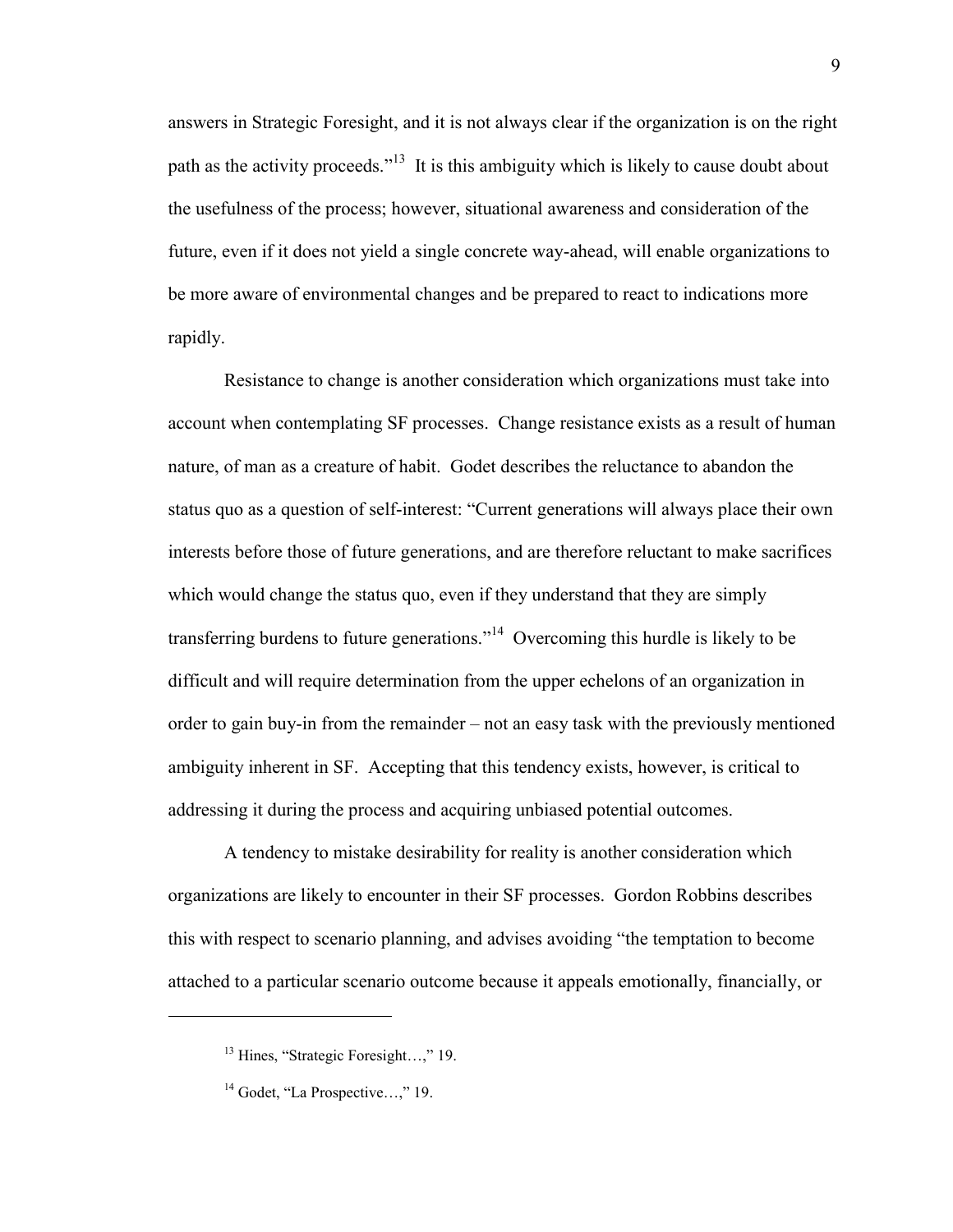for some other reason. In scenario planning, it is vital to consider any likely course of events and to put predetermined notions aside."<sup>15</sup> Due to internal pressures to conform to budgets, it may be very difficult to maintain perspective and objectivity in this domain. Decisions to compromise, however, should be made only later, once possible future scenarios have been distilled.

 A final consideration in SF is the acceptance of risk. Ambiguity makes committing to a vision a difficult decision. Godet explains how the element of risk should be considered and embraced as a reality of the SF process:

Risk is permissible because unlike short-term decisions whose consequences unfold in the near future - and are thus irreversible and require a greater degree of prudence - long-term decisions can be continually updated depending upon unfolding circumstances. Risktaking is also required in a world which is becoming less and less predictable. In such a world, organizations must innovate; and provoking change requires a high degree of risk.<sup>16</sup>

Since SF aims to provide long-range planning options and a strategy for the organization, the element of risk will be present but can be mitigated through continued analysis of external and internal conditions in order to revise the strategic direction. With a basic understanding of an SF process and some of its considerations and limitations in mind, the processes of procurement and force development will now be examined in order to determine whether or not SF is useful in shaping the process.

<sup>15</sup> Robbins, "Scenario Planning…," 4.

<sup>&</sup>lt;sup>16</sup> Godet, "La Prospective...," 13.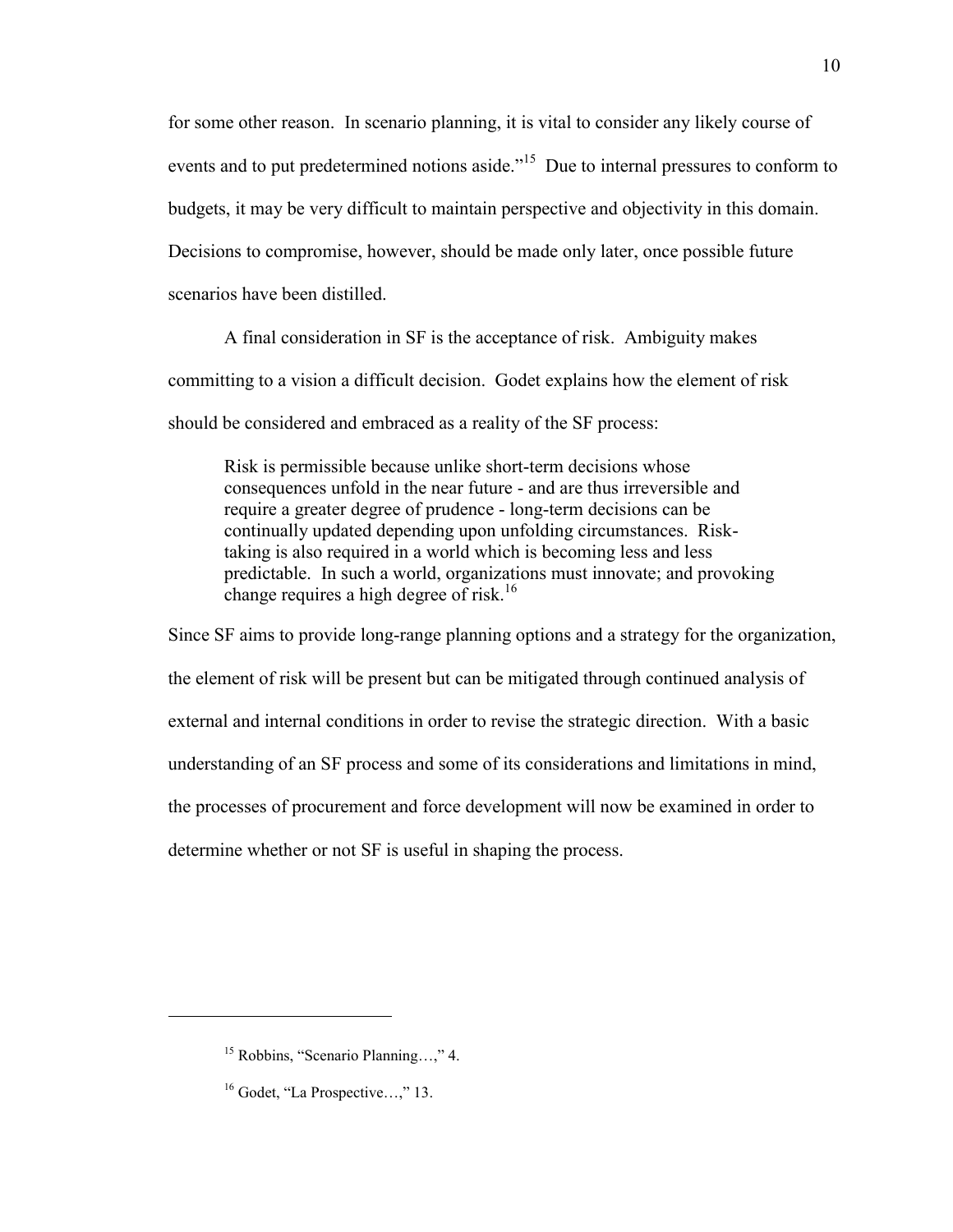#### **FORCE DEVELOPMENT & PROCUREMENT: AN OVERVIEW**

 Prior to discussing what equipment a force should procure, it is important to understand where the process begins. In order for the military to prioritize procurement needs, it requires government direction through defence policy. The CF needs to understand which future tasks the government sees as most critical, in order to determine what force structure and equipment are required. This assessment of force structure and equipment requirements are the domain of force development, which therefore will be explained as a logical precursor to procurement.

 Force development in the CF is under the purview of the Chief of Force Development (CFD). Former CFD from 2008-2010, then Major-General Stuart Beare, described the role of his organization as "the means, the lenses, the analytics, the decision support and the vernacular for departmental and Canadian Forces' leaders to make difficult but informed choices about the CF of tomorrow."<sup>17</sup> The provision of advice to DND, based on the CF perspective, is the key role which force development plays, and this advice is based on experimentation and analysis of what the future might hold. As CF officer and military historian Andrew Godefroy notes of CFD:

These activities include an ongoing consideration of the future security environment (FSE) and the creation of various planning scenarios, based upon that environment, the analysis of capabilities required to operate successfully in that environment, and the development of future concepts to deliver those needed capabilities to the Canadian Forces.<sup>18</sup>

 $\overline{a}$ 

<sup>18</sup> Andrew B. Godefroy, "Chasing the Silver Bullet: The Evolution of Capability Development in the Canadian Army." *Canadian Military Journal* 8, no. 1 (2008); [http://www.journal.forces.gc.ca/vo8/no1/godefroy-eng.asp;](http://www.journal.forces.gc.ca/vo8/no1/godefroy-eng.asp) Internet; accessed 10 Feb 2012.

<sup>17</sup> Stuart Beare, "Developing the Future, Capturing the Present," *Vanguard Magazine* (2006); [http://www.vanguardcanada.com/ForceDevelopmentBeare;](http://www.vanguardcanada.com/ForceDevelopmentBeare) Internet; accessed 2 February 2012.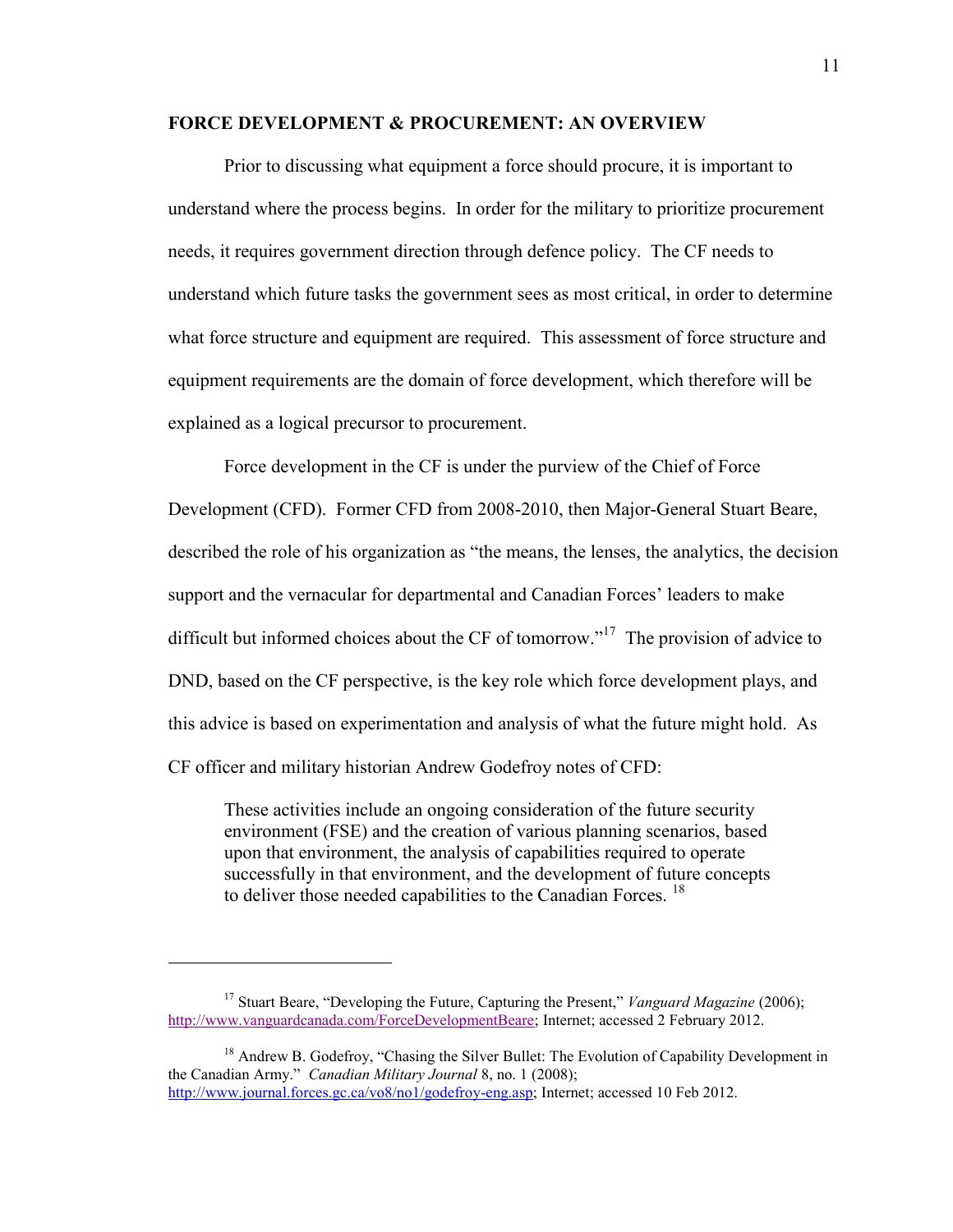While CFD analysis and advice serves as guidance to the government from the military perspective, there is a mutual dependency: defence policy must also drive the force development process in order to ensure that the capabilities the military pursues are in line with established government priorities. General Beare himself described the role of CFD as "a force-developing institution, providing inputs to inform policy and strategy as well as to drive concepts and capability-based planning to inform our investment plan. It's all about future concepts, matched against the Canada First Defence Strategy (CFDS)."<sup>19</sup> As noted, force development requires policy direction as a driving force, and must also maintain harmony with this policy; while CFDS currently provides this defence policy, a more in-depth look at procurement will demonstrate that this has not been the case.

 The procurement process is a complex set of checks and balances designed to ensure that regulations and policies are respected when procuring equipment for the CF. The process is best described visually, as seen in former DND Assistant Deputy Minister (Materiel) (ADM(Mat)) Alan William's table at Figure 1.1 - Legislative and Regulatory Framework of Procurement<sup>20</sup>:

<sup>&</sup>lt;sup>19</sup> Beare, "Developing the Future...."

<sup>20</sup> Alan S. Williams, *Reinventing Canadian Defence Procurement* (Montreal & Kingston: McGill-Queen's University Press, 2006), 3.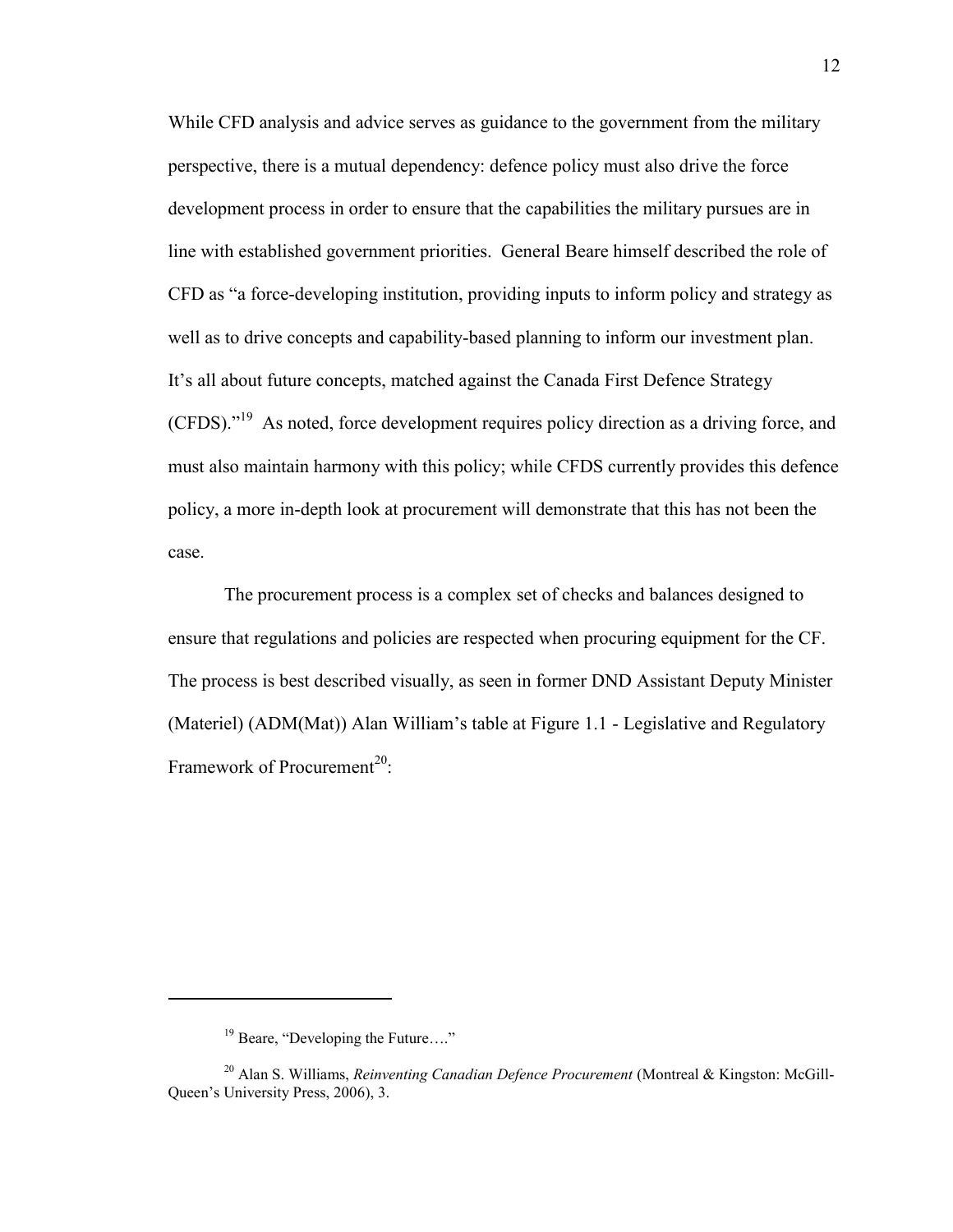

**Figure 1 – Legislative and Regulatory Framework of Procurement** 

While this is a process whereby the military procures equipment, most of the process is out of their hands. The issues that arise with procurements therefore logically stem from somewhere other than the CF, falling primarily at the strategic level within DND.

 The DND procurement process has been the target of some condemnation over the past two decades. David Bercuson gives several examples of criticisms concerning the process, including politicization of projects, cost over-runs, bureaucracy and project delays.<sup>21</sup> These issues have received public attention because they point to inefficiency within government, a popular media topic. The most important criticism, however, which has received less coverage but is more detrimental to the procurement process, is the lack of clear strategic direction or policy. The initial step in the procurement process,

<sup>&</sup>lt;sup>21</sup> David J. Bercuson, "Time To Wake Up On Procurement," *Legion Magazine* (November 2011); [http://www.legionmagazine.com/en/index.php/2005/11/time-to-wake-up-on-procurement/;](http://www.legionmagazine.com/en/index.php/2005/11/time-to-wake-up-on-procurement/) Internet; accessed 2 Feb 2012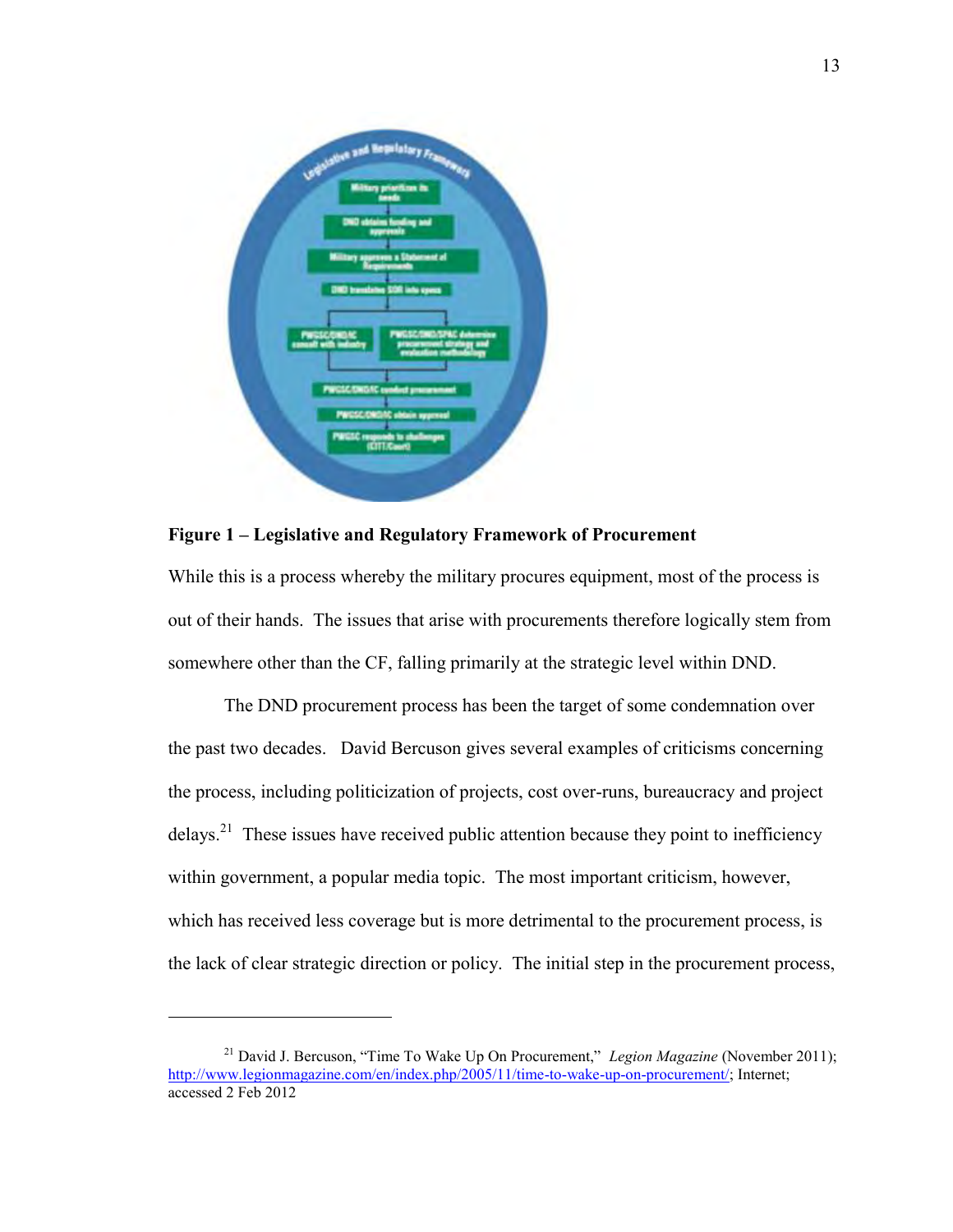where the military prioritizes its needs, requires some preliminary basis for determining these priorities. As already noted, this should be accomplished by the force development work which is informed through clear defence policy direction from the government; in the absence of such direction, the CF may prioritize based on its understanding of the future security environment, but these are not likely to accurately reflect national priorities.

 The failure of the government to provide clear and timely policy direction is in fact one of the primary criticisms which, while not part of the procurement process itself, will be shown to greatly impact the outcomes. Policy allows industry to direct their efforts towards producing required goods as well as giving the CF the ability to frame their future requirements for equipment. A November 2009 report which outlined the results of consultations held with the defence industry across Canada indicates the lack of strategy as a major obstacle in the procurement process. As one participant noted:

Too many decisions are made too low down. If there's no strategy and no stated objectives you get somebody at a fairly low level or a Major level or even a Colonel level who are sunning [*sic*] the place on a day to day basis who can make gigantic turns because there's no policy structure for them to operate in. $22$ 

Evidently, it is much easier to have unity of effort and common messaging if there is a published policy with which both DND and the public are familiar. Failure to provide this policy, as will be seen, is not a new issue within Canada.

<sup>22</sup> Canadian Association of Defence and Security Industries, *Improving Canadian Defence Procurement: Feedback From Industry Consultations on the Opportunities and Challenges Facing the Defence Industry and Military Procurement*: 7; [https://www.defenceandsecurity.ca/UserFiles/File/IE/Annex%20E%20-](https://www.defenceandsecurity.ca/UserFiles/File/IE/Annex%20E%20-%20Consultation%20Summary.pdf)

[<sup>%20</sup>Consultation%20Summary.pdf;](https://www.defenceandsecurity.ca/UserFiles/File/IE/Annex%20E%20-%20Consultation%20Summary.pdf) Internet; accessed 2 February 2012.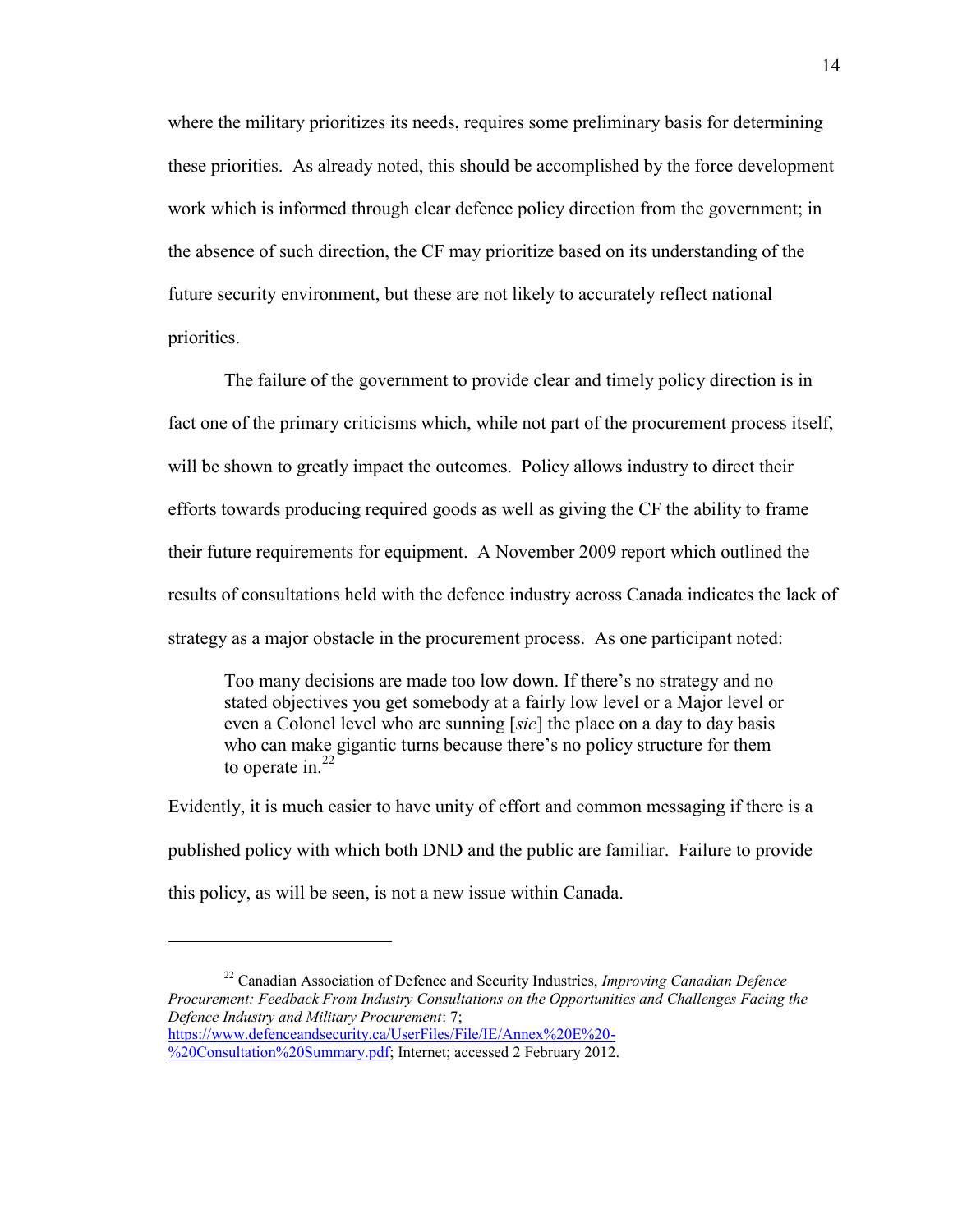The lack of a stated defence policy is a problem which has plagued the procurement process, and DND as a whole, for decades. Defence economist Craig Stone aptly noted that the *1994 Defence White Paper* was still the only official government policy guidance in 2004, despite major changes in the security environment post 9/11; the additional document that DND published in 1999 *Shaping the Future for Canadian Defence: A Strategy for 2020*, was only an internal document which therefore could not be relied upon by industry as representing the party line.<sup>23</sup> The absence of official defence policy between 1994 and the 2005 defence portion of Canada's International Policy Statement created a vacuum which the military attempted to fill through their own analysis of the future security environment: *Strategy 2020*. 24 Official direction must be issued as often as necessary to remain current in view of significant changes in the defence landscape, for it is more than just words; policy provides direction to the CF in order to allow them to develop appropriate forces based on the government's priorities and to procure equipment which they are lacking for these forces.

 Defence policy drives force development; analysis of capability requirements to support these forces drives procurement. So where could SF play the greatest role? Defence policy should certainly consider the future security environment and strategic direction for the country, but is SF too much of a long-term concept for governments who experience frequent turn-over of leadership and about-turns when elections see a new

 $^{23}$  J. Craig Stone, "Planning Defence Budget Allocations for Canada's Strategy 2020," Defence and Peace Economics 16, no. 3 (2005), 224.

<sup>24</sup> Department of National Defence, *Canada's International Policy Statement: A Role of Pride and Influence in the World – Defence,* (Ottawa: Minister of National Defence, 2005).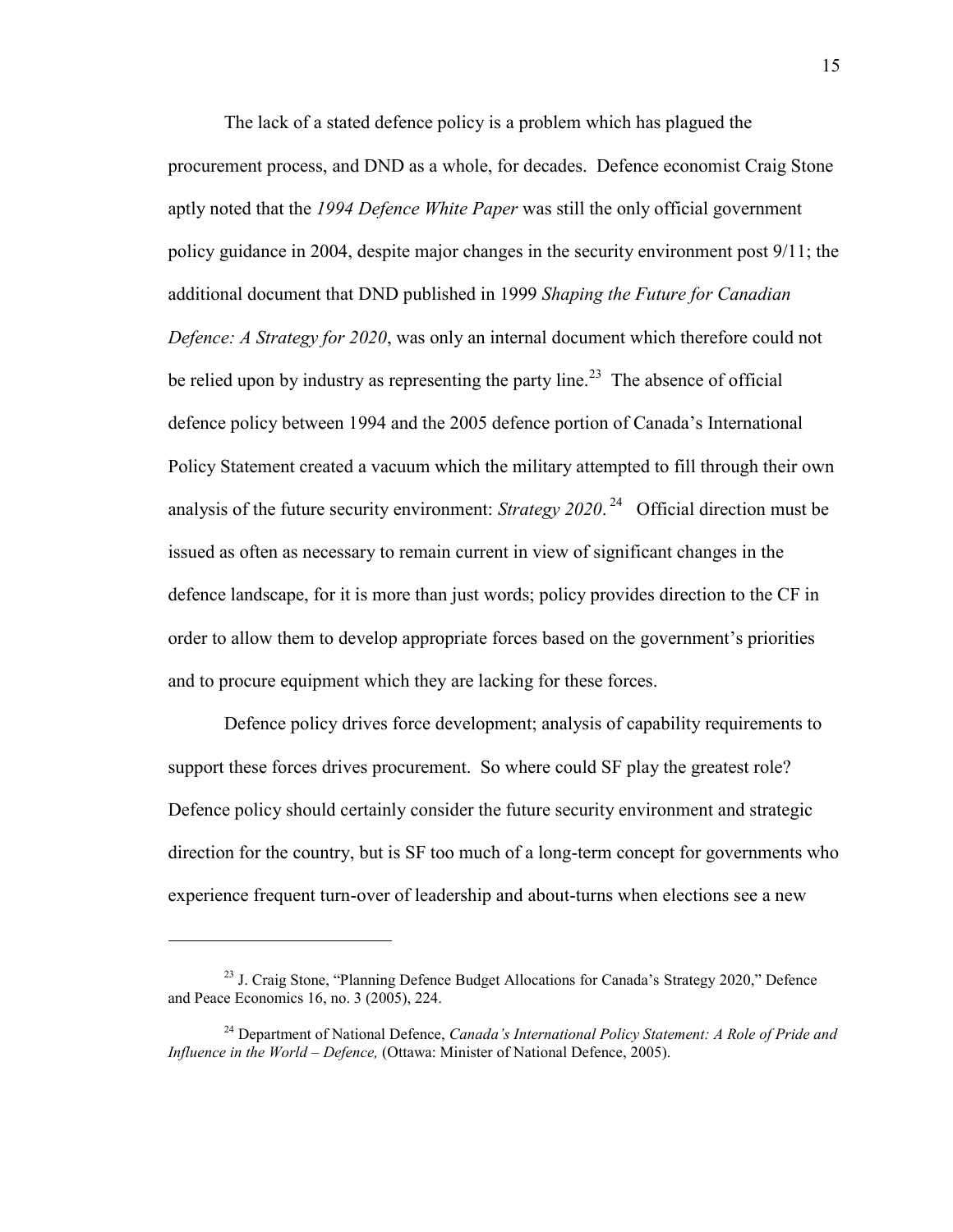political party take power? Is SF best applied in the force development process in order to foresee future challenges and envision structures which can respond to them? Is SF or any other process able to negate the need for Urgent Operational Requirements  $(UOR)^{25}$ which has driven many recent procurements such as the Chinook and the Leopard 2 tank? Conversely, should the CF simply wait to see what the next conflict brings in order to rapidly acquire whatever technology is available and required through UOR rather than through long-term force development and procurement processes? These questions will be dealt with over the coming chapters.

 The next chapter will deal with the post-Cold War period up until 2003, when the CF announced its intention to procure MGS as a tank-replacement, in order to determine several things. First, whether or not defence policy was realistic and supported such a decision. Second, whether SF in any form was used to determine the suitability of MGS to respond to threats in the future security environment. And finally, what internal and external factors caused the tank to be eschewed for a wheeled mobile direct fire support vehicle.

<sup>&</sup>lt;sup>25</sup> The term Urgent Operational Requirement describes an item or piece of equipment, generally unanticipated, that must be rapidly acquired in order to complete an assigned or anticipated mission.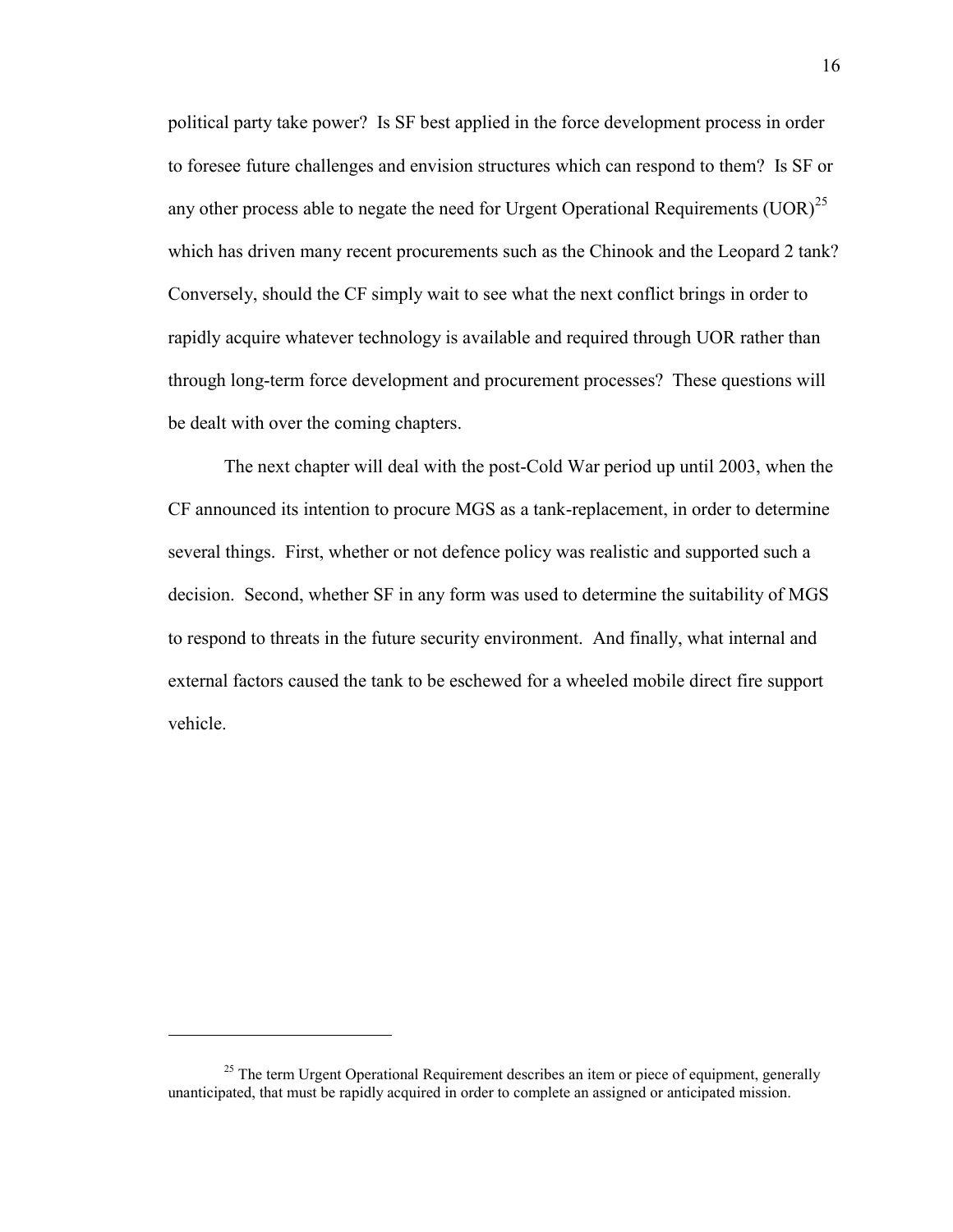#### **CHAPTER 2 – THE EVOLUTION OF POLICY AND ATTITUDES**

 This chapter will focus on the evolution of CF attitude and policy, related to defence in general and more specifically tanks. It will cover the period from the end of the Cold War to the 2003 decision to replace the tank with a wheeled Mobile Gun System (MGS) for direct fire support. It will seek to demonstrate that defence policy beginning with the 1994 White Paper on Defence (WP) lacked clear tasks for the CF, and began a decade of decisions based on budgetary considerations rather than operational effectiveness. Secondly, it will demonstrate that the tank began a decline in popularity in 1996, based on unsupported claims that the tank could be easily replaced by lighter vehicles, which culminated in the 2003 announcement of the MGS purchase. Throughout, it will be demonstrated that some elements of Strategic Foresight were employed, but that fiscal realities and lack of political leadership caused these efforts to be symbolic at best.

#### **THE POLICY – THE 1994 WHITE PAPER ON DEFENCE**

The post-Cold War period was characterized by a lack of certainty, the absence of a clear and identifiable adversary and, consequently, with very general policy guidance on defence procurement priorities. The Government of Canada readily admitted to this in the 1994 WP,

Several years after the fall of the Berlin Wall and the collapse of the Soviet empire, Canada finds itself in a world fundamentally transformed, characterized by considerable turbulence and uncertainty… In these circumstances, ensuring Canada's security and defining an appropriate role for our armed forces is more than ever a challenge for all Canadians.<sup>26</sup>

<sup>26</sup> Department of National Defence, *1994 Defence White Paper,* (Ottawa: Canada Communications Group, 1994).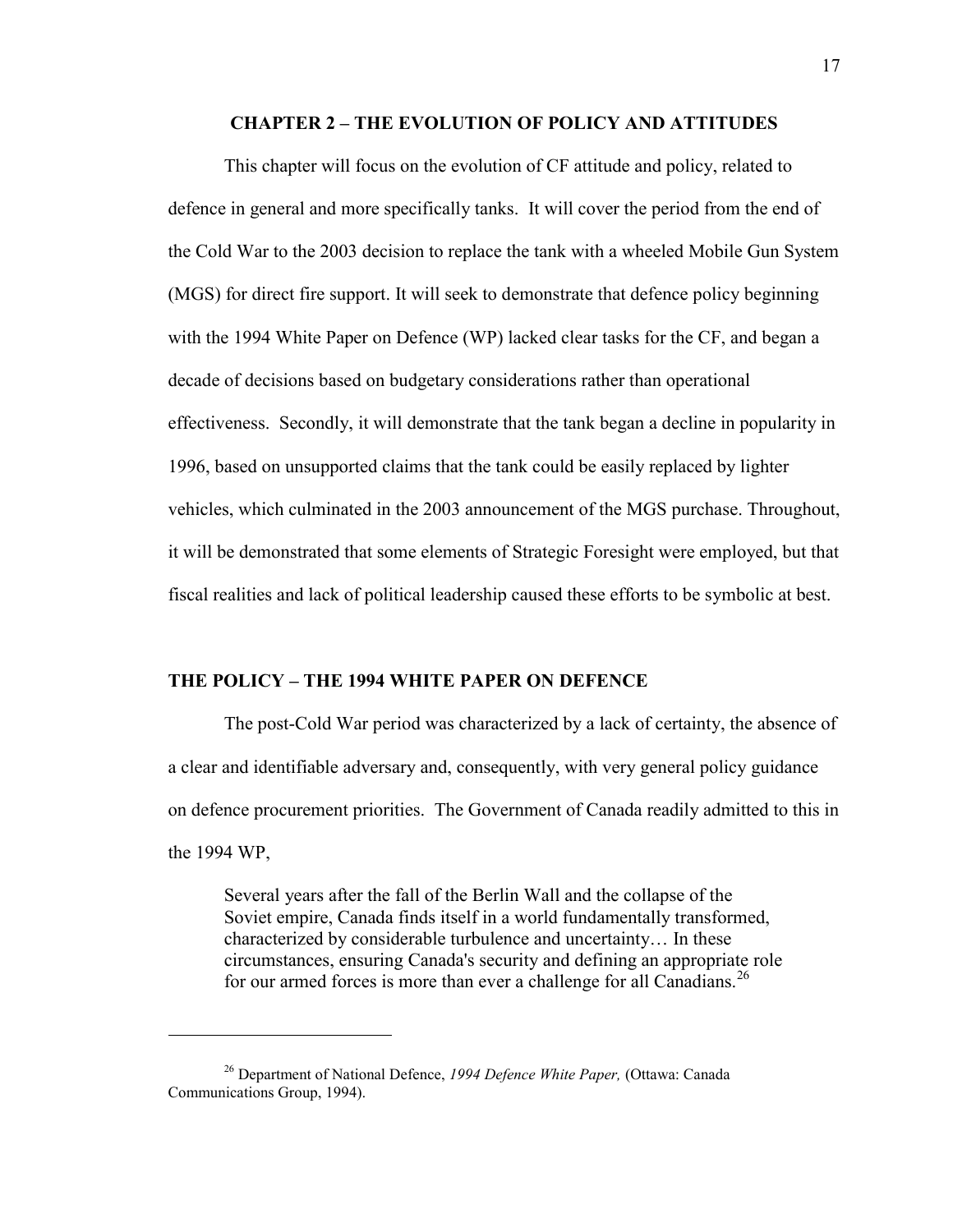Further complicating the issue was the pressure to reduce defence spending as part of the so-called peace dividend, which manifested itself in the WP as projected cuts to planned capital projects of 15 billion dollars over the next 15 years.<sup>27</sup> The combination of uncertainty and fiscal restraint caused the policy in the white paper to be very broadly and vaguely defined, focusing on the retention of "multi-purpose combat-capable force", re-affirming that the CF could not simply be relegated to the status of a constabulary force for peace support and international policing operations. <sup>28</sup>

While policy should not be so prescriptive as to limit the ability of DND to appropriately structure and equip forces, it does need to provide priorities and direction in order to be beneficial. The WP was broadly criticized in this regard, as noted by Sean Maloney:

The 1994 White Paper on defence was a vague policy document which could be interpreted in many ways. Based on a superficial and dubious analysis of the world situation of the day, and without detailed force structure guidance to accompany it, the White Paper was so flexible that it could be used as a basis for status quo maintenance rather than dynamic or even transformational change to accompany the new era in international affairs that emerged after the Cold War in the 1990s.<sup>29</sup>

This criticism was echoed by other defence analysts, who noted that the desire to retain

combat-capable forces was unrealistic given the lack of budgetary resources to support

 $27$  DND, 1994 Defence White Paper, Executive Summary para 57.

 $28$  Ibid., para 24.

 $29$  Maloney, Sean M. "Force Structure or Forced Structure: The 1994 White Paper on Defence and the Canadian Forces in the 1990s." *Choices* 10, no. 5 (2004): Executive Summary; [http://www.irpp.org/choices/archive/vol10no5.pdf;](http://www.irpp.org/choices/archive/vol10no5.pdf) Internet; accessed 5 February 2012.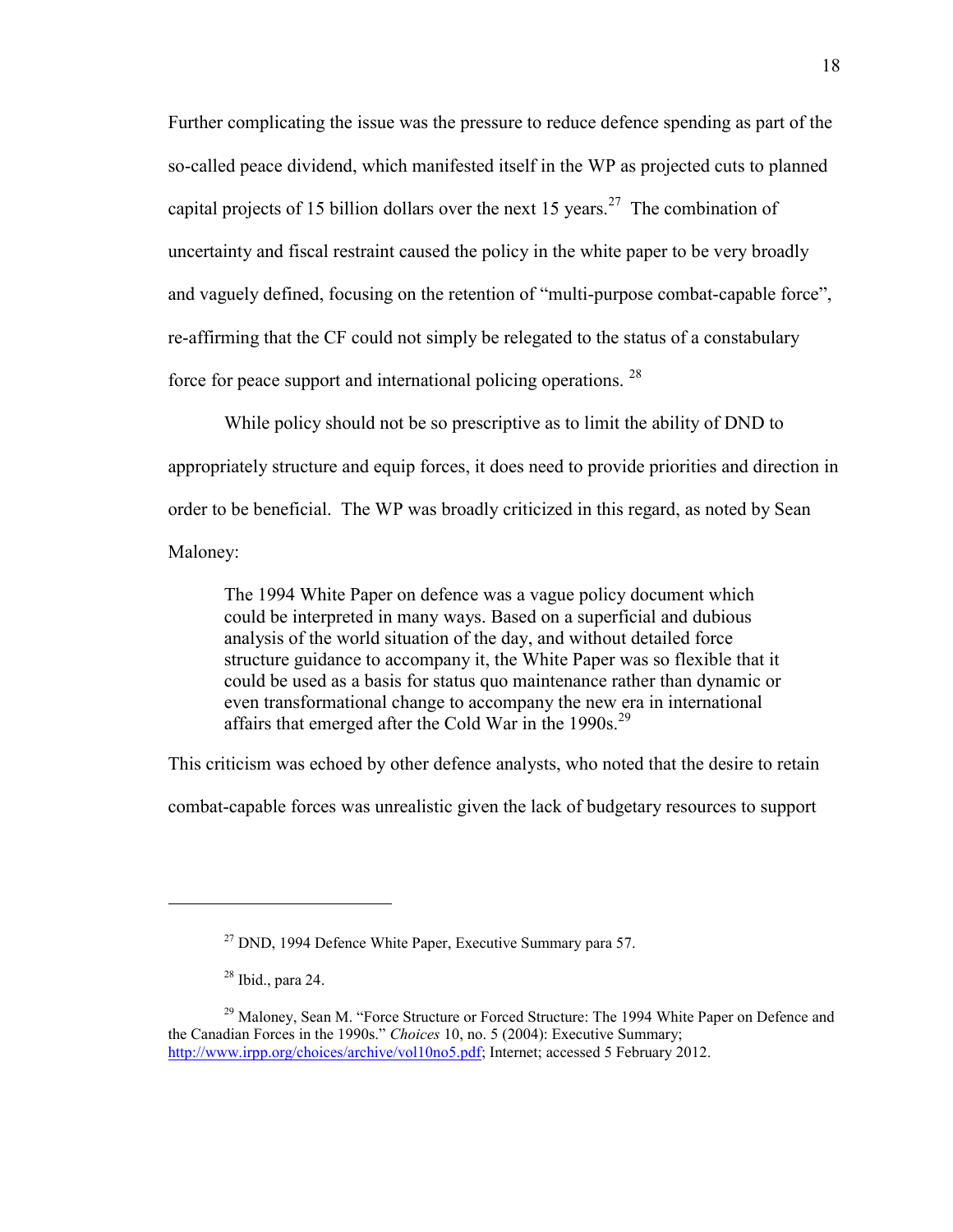the building of CF capabilities.<sup>30</sup> Given the noted shortfalls in the 1994 WP, it is useful to determine how the policy was determined and whether or not Strategic Foresight was used in any form in order to guide the future defence strategy and policy.

 Very little attempt was made to employ the process or principles of SF when developing the 1994 WP. Political scientist Joel Sokolsky reflected in 1995 that "As with previous White Papers, the 1994 document very much reflects the global trends that preceded its writing."<sup>31</sup> This statement implies that there was more of an rearwardscanning approach to the future than a forward looking one. This is consistent with the characterization from the WP which states that "It is impossible to predict what will emerge from the current period of transition."<sup>32</sup> Maloney acknowledges that some scanning occurred in the form of canvassing of public opinion on the future and that specialist advice was solicited in the process of determining the future security environment. He posits, however, that the bureaucracy which resulted when the Department of Foreign Affairs and International Trade (DFAIT) and DND collaborated in the writing of the WP resulted in a softening of the document and the removal of critical force structure elements.<sup>33</sup> Maloney further criticizes the unwillingness of the government to commit to SF processes, deciding instead to stand behind the excuse that

<sup>30</sup> David J. Bercuson, "Eye On Defence: Time for a New Vision," *Legion Magazine* (September 2001)[; http://publications.gc.ca/collections/Collection/D12-9-4-4E.pdf;](http://publications.gc.ca/collections/Collection/D12-9-4-4E.pdf) Internet; accessed 12 February 2012.

<sup>31</sup> Joel Sokolsky, "Canada, Getting It Right This Time: The 1994 Defence White Paper," *Strategic Studies Institute* (May 1995): 30[; http://www.dtic.mil/doctrine/doctrine/research/canada.pdf;](http://www.dtic.mil/doctrine/doctrine/research/canada.pdf) Internet; accessed 15 February 2012.

<sup>&</sup>lt;sup>32</sup> DND, 1994 Defence White Paper, Introduction.

<sup>33</sup> Maloney, "Force Structure…," 3.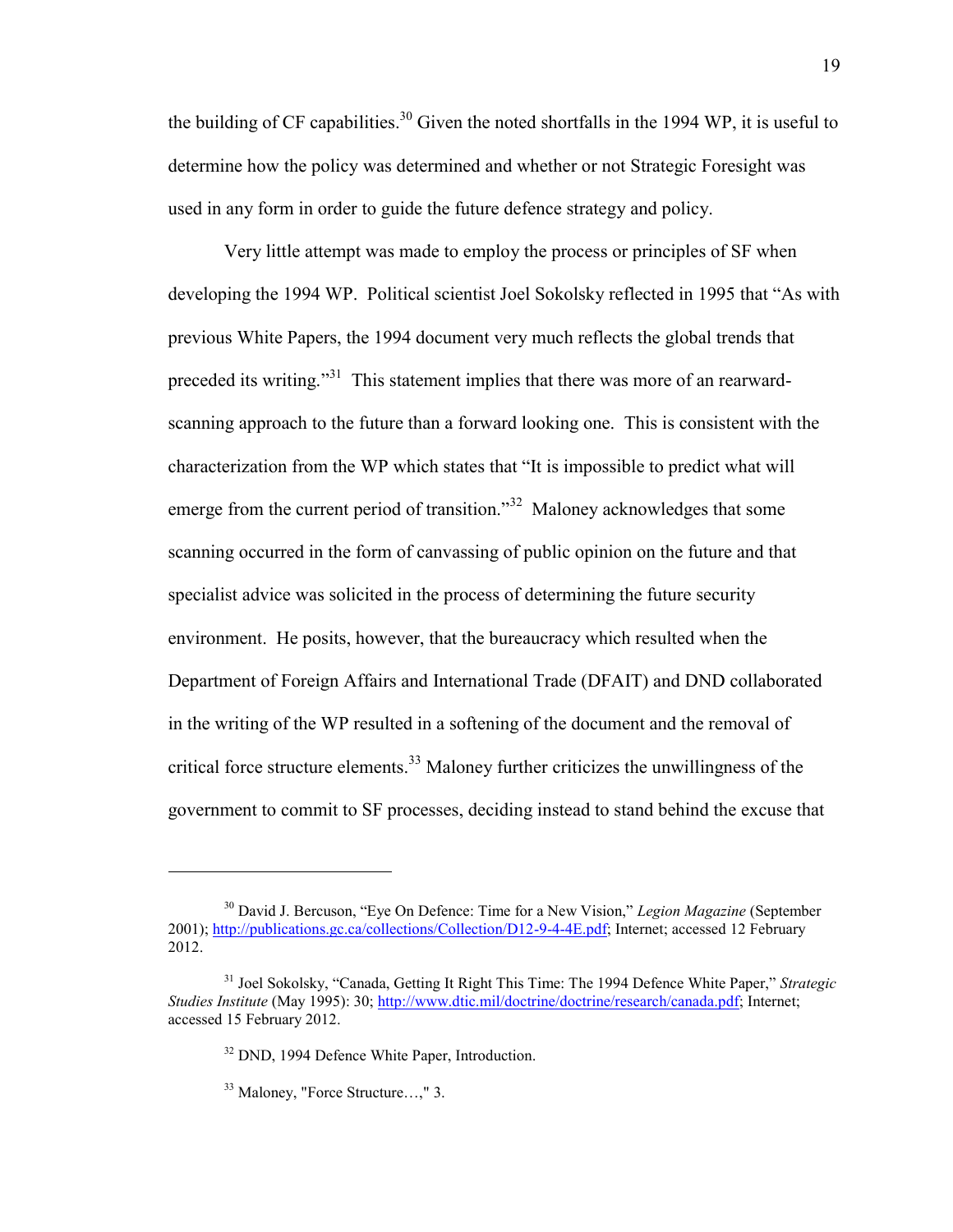the future was unclear and therefore policy should remain vague, rather than employing proven SF methods such as used by Royal Dutch Shell to provide "clear strategic objectives to shape a coherent national security vision.<sup>34</sup> The conclusion that can be drawn from this is that no real SF process was employed in order to develop the 1994 WP. It will be demonstrated that this shortfall caused impacts on defence planning for the next decade, as DND attempted to align force development and procurement with vaguely defined objectives and vision.

#### **A ROLE FOR TANKS? – THE 1996 "ARMY 2000 CAMPAIGN PLAN"**

 The 1994 WP failed to provide concrete direction on the requirement for tanks in the future security environment. While it covered procurement only perfunctorily, the lack of mention of the Leopard tank in the 1994 WP and the ambiguous descriptors used in reference to the Armoured Vehicle General Purpose (AVGP) Cougar, led to confusion about the future requirements for an army direct fire support capability. The WP referred to the Cougar as both a training and operational vehicle: "The fleet of Cougar armoured training vehicles that are part of the army's close-combat, direct-fire capability in peace and stability operations will eventually have to be replaced.<sup>35</sup> This ambiguity caused confusion as to whether it was only the Cougar that was to be retained, or if tanks and Cougars should remain in the inventory. The question was somewhat addressed in 1996 with the issuance of the "Army 2000 Campaign Plan". It stated that "the Leopard would

<sup>&</sup>lt;sup>34</sup> Maloney, "Force Structure...." 14.

<sup>&</sup>lt;sup>35</sup> DND, 1994 Defence White Paper, chapter 7.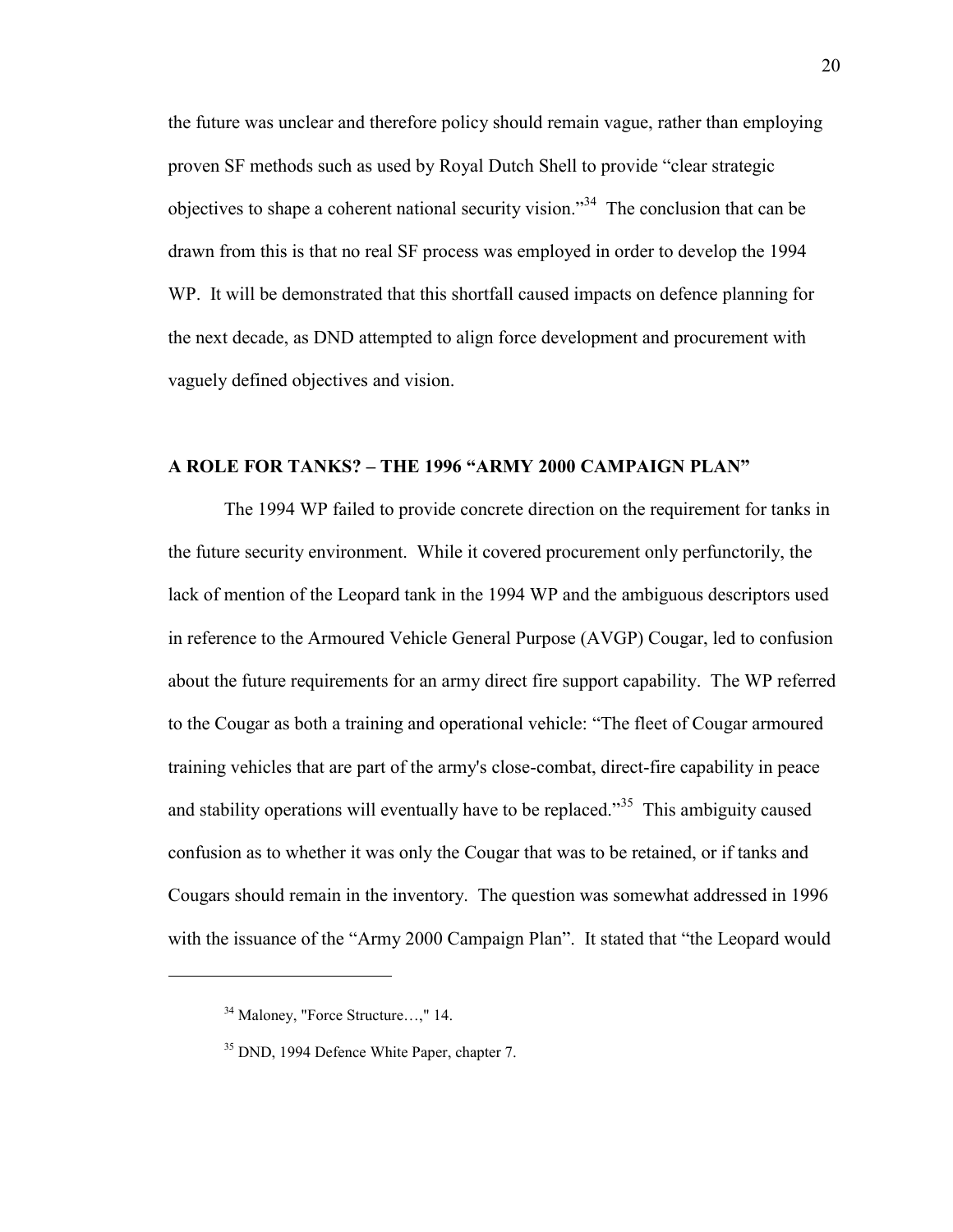not be replaced with a heavy tracked tank. Instead, the MBT would be replaced with 'a modern, mobile, armoured direct fire vehicle to complement the wheeled APC and COYOTE.' This statement suggested that the army was considering a single DFSV that would be employed across the full spectrum of conflict."<sup>36</sup> In the absence of clear priorities established by government policy, the 1994 WP, the Army formulated its own strategies in the spirit of establishing multi-purpose combat capable forces in a financially constrained environment.

 The "Army 2000 Campaign Plan" concept of replacing two distinct capabilities, the operational main-battle tank (MBT) Leopard and the Cougar training vehicle, with a single direct fire-support vehicle (DFSV) was met with opposition from defence analysts and some within the Army. The new vehicle which would come to be known as the armoured combat vehicle or ACV, was originally envisioned in 1992 as a replacement for the Cougar for Operations Other Than War (OOTW) tasks only; the Leopard 1 at that time was scheduled for upgrades, as it was deemed still essential for warfighting tasks.<sup>37</sup> The 1996 decision by the Army to amalgamate the two requirements into a single vehicle, therefore, is of questionable logic and unknown reasoning. As indicated by Hammond, the original Statement of Requirements (SOR) for the ACV did not support the Army's decision: "In reviewing the draft SOR of the ACV, it should be stated categorically that this vehicle was not envisioned to replace the tank; however, with the decision to not replace the Leopard with another tank, the ACV could become the de

<sup>36</sup> Department of National Defence, *Quarre de Fer: Analysis of the ACV in Warfighting Tasks,*  (Ottawa: Directorate of Operational Research (Joint & Land), December 1998), ii.

<sup>37</sup> *Ibid*., ii.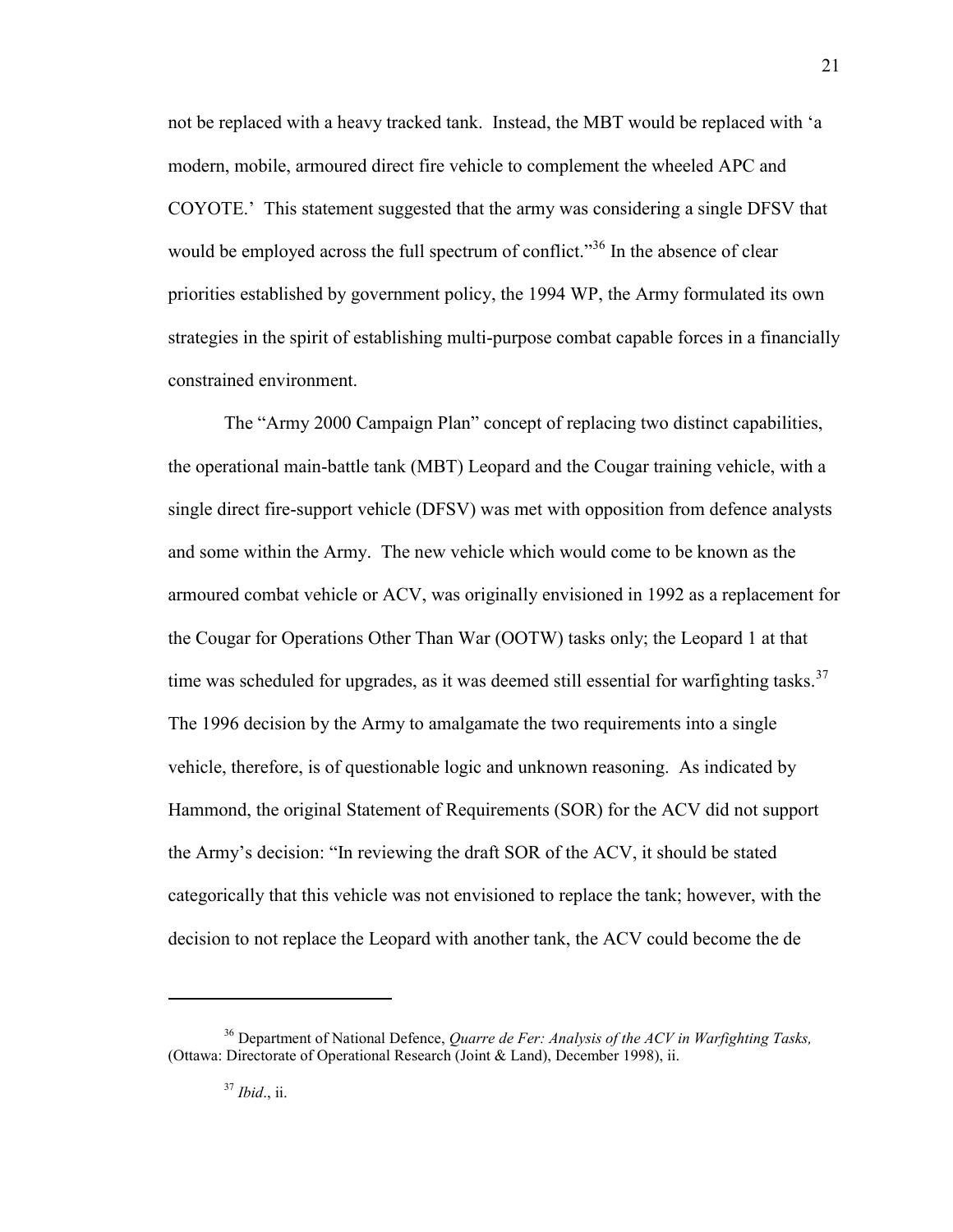facto tank in the Canadian Army at some point in the future."<sup>38</sup> What supported the Army's decision to eliminate the tank's capabilities from their inventory? Was the ACV the all-in-one answer? It will be shown that SF was not employed, as testing of the ACV in both high intensity warfighting roles and OOTW tasks was only completed after the 1996 decision to not purchase another MBT.

#### **QUARRÉ DE FER – DEBUNKING THE ACV MYTH**

As a result of the 1996 Army Campaign Direction, an experiment titled *Quarré de fer* was launched by the Directorate of Operational Research (Joint & Land) (DOR(J&L)) in March 1997 in order to determine the effectiveness of the ACV in operations across the spectrum of conflict. It was conducted using a Rooikat eight-wheeled combat vehicle with a 105mm stabilized main gun as representative of the ACV, which was then subjected to the same tasks as an M1A1 Abrams MBT.<sup>39</sup> The aim of the experiment was to test the assumptions that had been made about the suitability of the ACV in both low and high-intensity conflict. As noted by Canadian armour officer Don Senft : "Proponents of the wheeled, 105mm gunned ACV have based their arguments by showcasing the wheeled ACV's capability in peace support operations, which have clearly become the focus of armed forces worldwide. Their position is that a wheeled ACV is ideal for such operations."<sup>40</sup> The experiment challenged this assumption and

<sup>38</sup> Lee J. Hammond, "Tank: The Canadian Army's Four Letter Word," *The Army Doctrine and Training Bulletin* 4, no. 4 (Winter 2001): 79[; http://publications.gc.ca/collections/Collection/D12-9-4-](http://publications.gc.ca/collections/Collection/D12-9-4-4E.pdf) [4E.pdf;](http://publications.gc.ca/collections/Collection/D12-9-4-4E.pdf) Internet; accessed 15 February 2012.

<sup>39</sup> DND, *Quarré de fer*, A – 1/2.

<sup>40</sup> Don Senft, "Leopards in Kosovo: The Solution for an Armoured Combat Vehicle," *The Army Doctrine and Training Bulletin* 3, no. 1 (2000): 56; [http://www.army.forces.gc.ca/caj/documents/vol\\_03/iss\\_1/CAJ\\_vol3.1\\_11\\_e.pdf;](http://www.army.forces.gc.ca/caj/documents/vol_03/iss_1/CAJ_vol3.1_11_e.pdf) Internet; accessed 10 Feb 2012.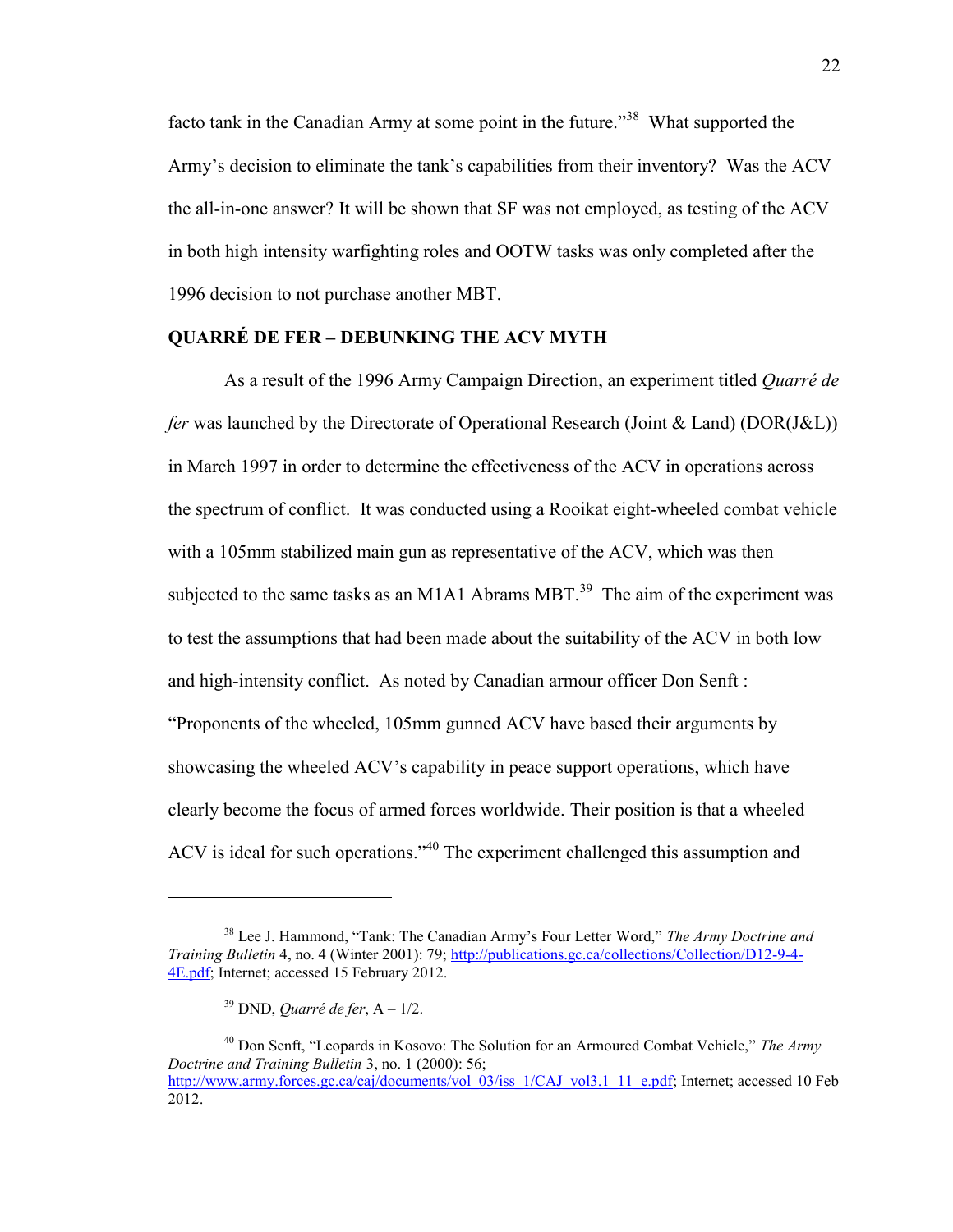discovered that the MBT was in fact better suited than the ACV for the majority of tasks in both warfighting and OOTW:

The study found that the firepower and protection limitations of the ACV made it ineffective in offensive and intimate support roles and marginally effective in defensive and flank guard roles. The ACV could not manoeuvre in the presence of the enemy which severely restricted its tactical deployment and flexibility. For OOTW, the MBT was found to be superior in the majority of tasks analyzed. The study recommends that the ACV not replace the MBT in armoured regiments for warfighting tasks. $41$ 

The results of the experiment, published in December 1998, demonstrate that in the search for the panacea solution to the direct-fire support needs of a multi-purpose combat capable force, the ACV as defined above was not the answer. The exact definition of multi-purpose combat capable remained hazy since the 1994 WP; SF could have played a role in better defining the term at that time, since a lack of clarity caused force development uncertainty in the years that followed.

 The results of the experiment led the DOR(J&L) to recommend strongly against the ACV as the replacement for both the Leopard and the Cougar. They noted in the report that, "Being aware of the ACV's limitations and deliberately purchasing it as an alternative to the MBT in warfighting would be morally and ethically wrong and courts defeat."<sup>42</sup> This statement, coming from a DND organization, should have caused a thorough review of the 1996 Army Campaign Plan. As noted in the 2001 report by the Conference of Defence Associations Institute, the government has a responsibility to give the CF the right equipment to conduct the types of tasks it will assign to them:

<sup>41</sup> DND, *Quarré de Fer*, i.

 $42$  Ibid., iv.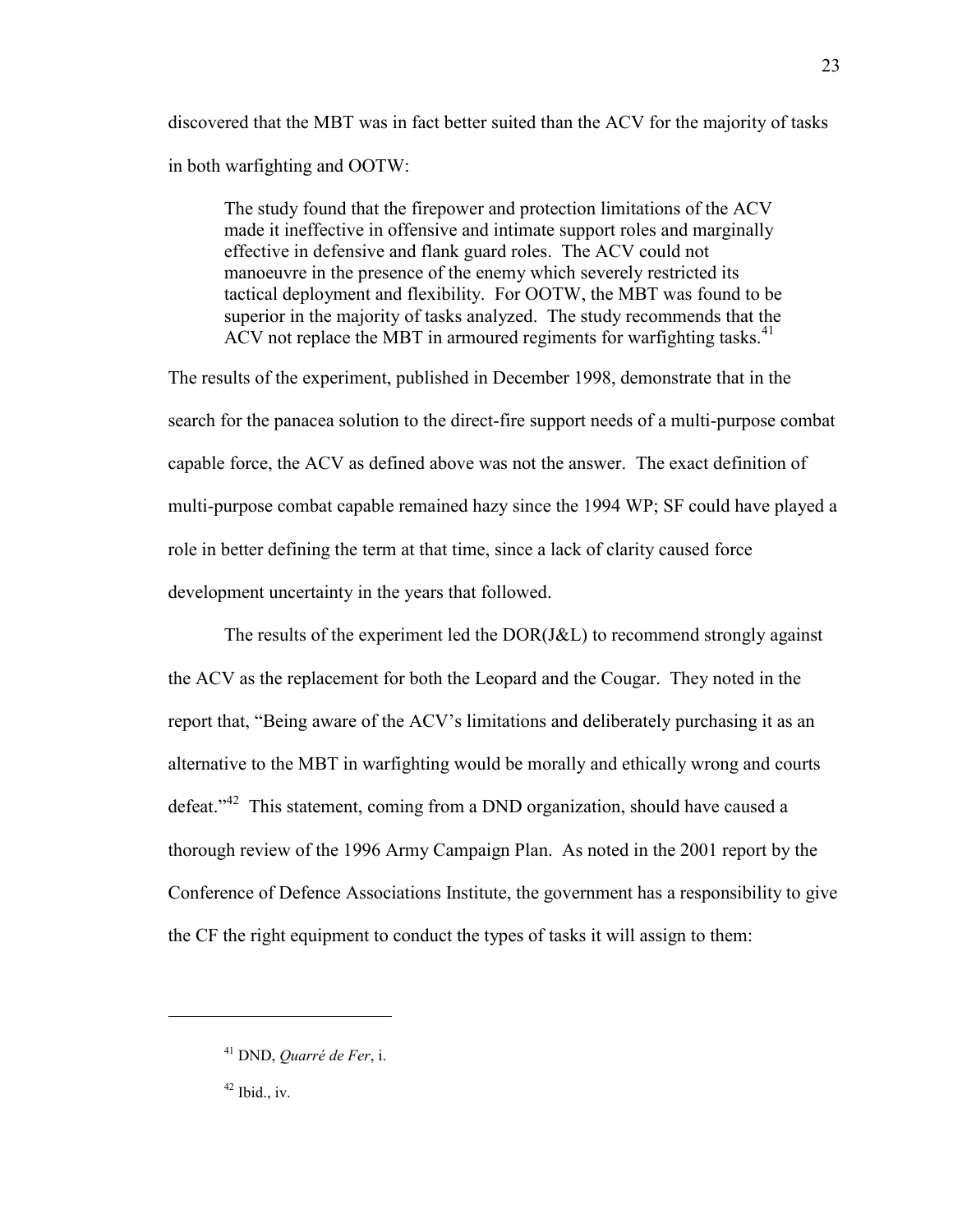The unlimited liability of the sailor, soldier and airman must, however be matched by an unlimited responsibility on the part of the government to ensure that members of the CF, if placed in harms way, can achieve their mission at as low a risk as possible. This demands the right tools in terms of modern equipment and high levels of training to carry out justifiable missions directed by the Canadian political authorities.<sup>43</sup>

The ACV was shown to not be the best tool for the CF's range of possible tasks, therefore the government ought to have reconsidered the decision to replace the Cougar and Leopard with the ACV alone. Operational effectiveness, however, was only one of the considerations involved. Besides budgetary considerations, the desire to have medium or light-weight forces which could strategically deploy and public opinion which saw the CF as peacekeepers rather than warfighters all played a role in the continued move towards abandoning the tank. For five years after the experiment which demonstrated that the ACV was not the panacea, the tank saw decreased popularity in spite of world events.

#### **KOSOVO 1999 – LEOPARDS ON THE MOVE ABROAD**

 $\overline{a}$ 

In June of 1999, the Canadian government decided that the contribution of forces to Kosovo should include tanks. Their role in the mission to create a secure environment and enforce cease-fire agreements was to assist in addressing gaps in the capabilities of the mechanized infantry battalion: "The Leopard I tanks will provide enhanced force protection and mine clearance capability."<sup>44</sup> It is clear from this that there were certain

<sup>43</sup> Conference of Defence Associations Institute, *Caught in the Middle: An Assessment of the Operational Readiness of the Canadian Forces,* (Ottawa, 2001), 1

<sup>44</sup> Department of National Defence, "Canada Increases Contribution to Kosovo International Peace Implementation Force," News Release NR-99.050 (11 June 1999); [http://www.forces.gc.ca/site/news](http://www.forces.gc.ca/site/news-nouvelles/news-nouvelles-eng.asp?id=726)[nouvelles/news-nouvelles-eng.asp?id=726;](http://www.forces.gc.ca/site/news-nouvelles/news-nouvelles-eng.asp?id=726) Internet; accessed 20 Feb 2011.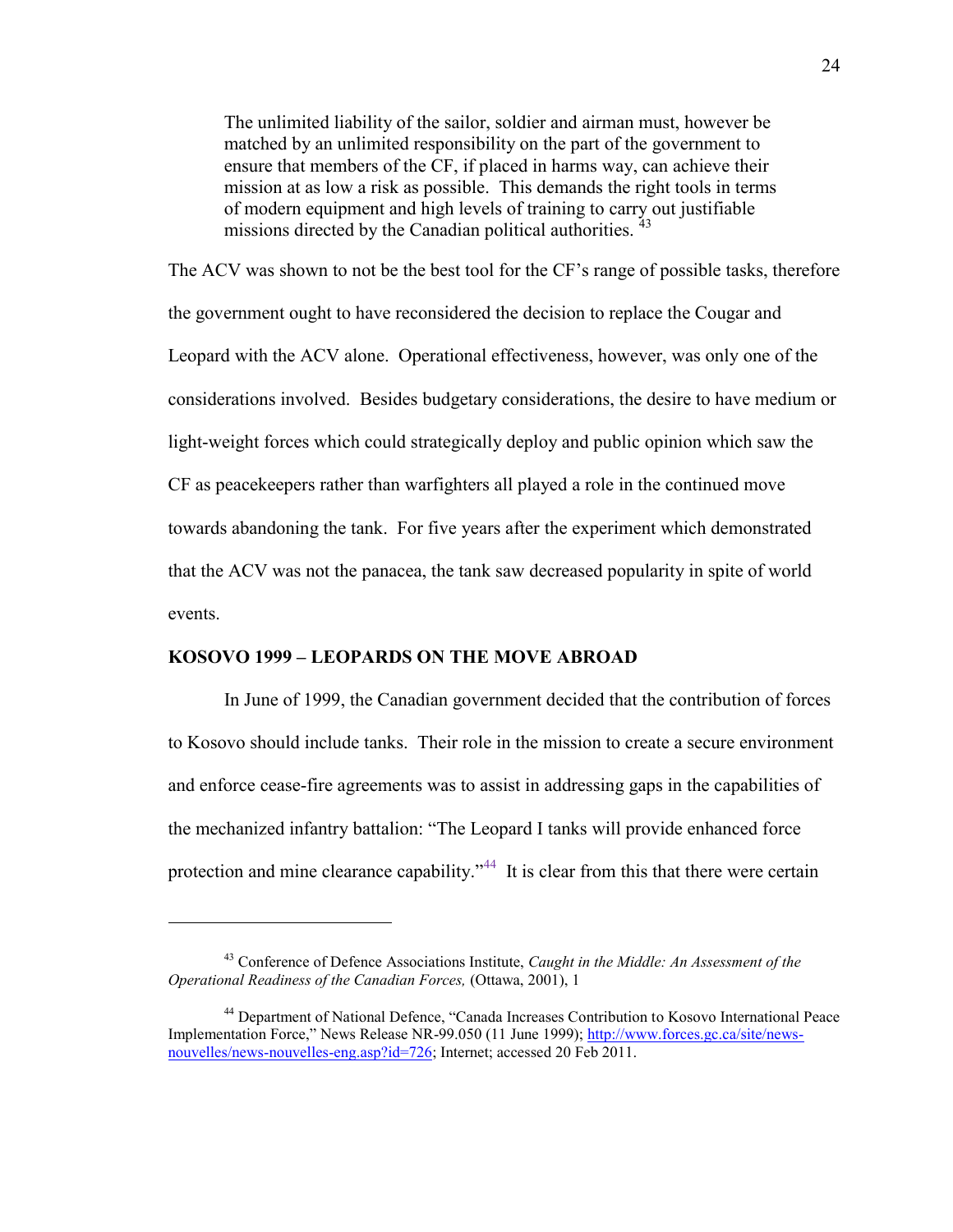tasks which the wheeled battle-group could not accomplish without heavy armour. The small tank force, only five tanks, was not the only tank force in Kosovo; the Italian forces also deployed Leopard 1 alongside their Centauro ACV. Anecdotal evidence of this deployment of the two side-by-side validates the results of the 1998 (DOR(J&L) report: "The [Centauro] operated well during the summer months, but as winter set in, the Italians handed over many of their Centauro's routes and areas of responsibility to their Leopard 1A5s."<sup>45</sup> Even in OOTW, the ACV was unable to complete some assigned tasks due to poor mobility; the Canadian and Italian tanks therefore fulfilled a crucial role. Failure of the ACV to complete these tasks may not have led to mission failure, but their lack of mobility limited the employment of wheeled force elements while overburdening those with tracks. With experimental and operational evidence that the ACV was not an adequate tank replacement for mobility reasons, even in OOTW, the decision of government to scrap the tank capability for the CF should have been called into question. The DND review of strategy in 1999, *Shaping The Future Of Canadian Defence: A Strategy for 2020* (*Strategy 2020*), demonstrated that the clear direction on defence priorities and projects lacking in the 1994 WP remained elusive.

#### **STRATEGY 2020 – SF IN ACTION?**

 $\overline{a}$ 

 In 1999, DND attempted to update the defence strategy in light of world developments since the 1994 WP. There were elements contained within which

<sup>45</sup> Senft, Don. "Leopards in Kosovo: The Solution for an Armoured Combat Vehicle." *The Army Doctrine and Training Bulletin* 3, no. 1 (2000): 58; [http://www.army.forces.gc.ca/caj/documents/vol\\_03/iss\\_1/CAJ\\_vol3.1\\_11\\_e.pdf;](http://www.army.forces.gc.ca/caj/documents/vol_03/iss_1/CAJ_vol3.1_11_e.pdf) Internet; accessed 10 Feb 2012.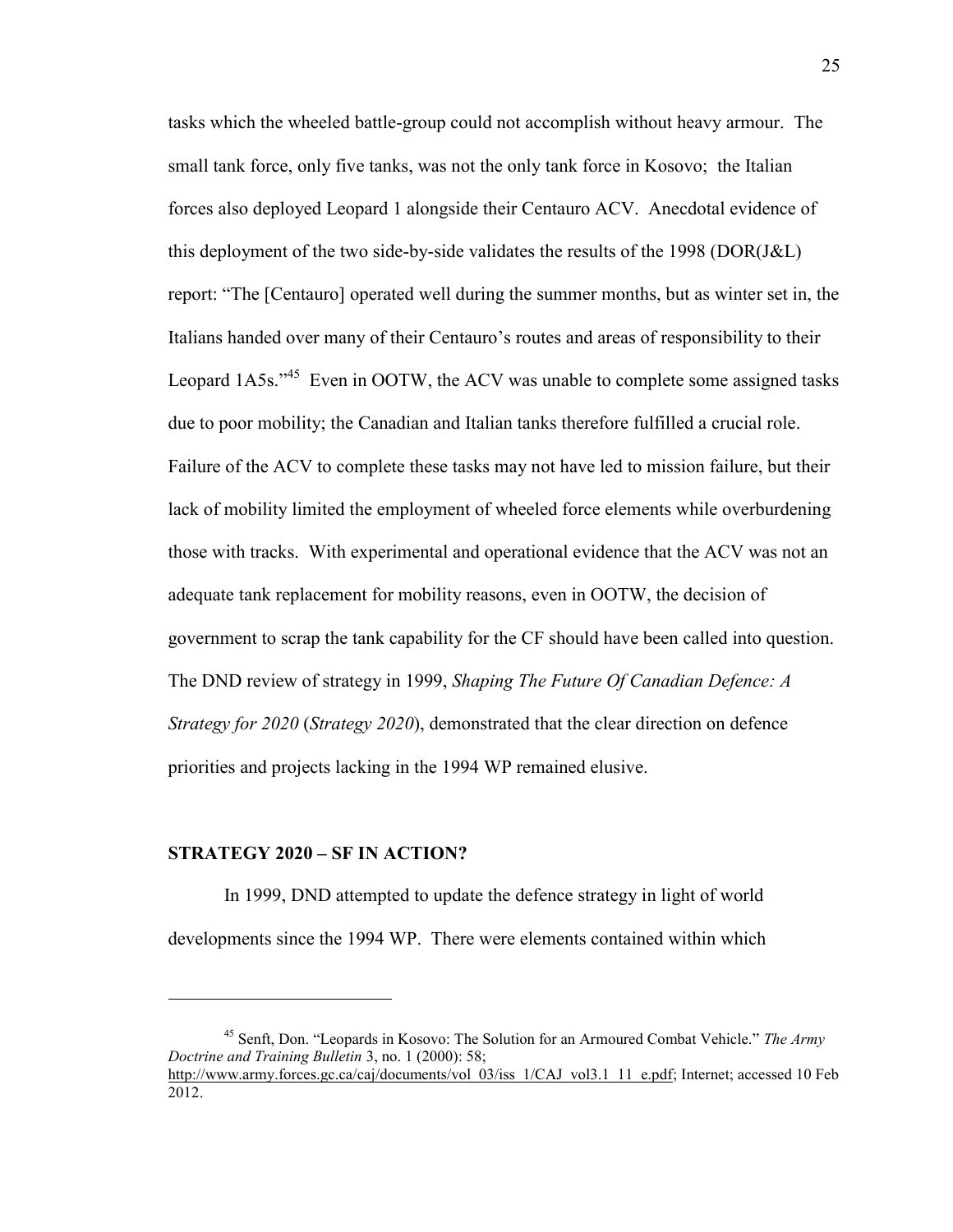demonstrate that DND understood the requirement for more predictive methods than the government had employed in the 'unpredictable' context of 1994. As noted by Maloney, this was one of the key shortfalls in the 1994 WP: "In theory, some process by which interests are identified, threats to those interests evaluated and resources applied to deal with those threats should dominate. The 1994 White Paper provided the barest of bones and shied away from projecting into the future, its authors claiming that it was impossible to do so."<sup>46</sup> In contrast, Strategy 2020 defined "proactivity" as one of its priorities: "Attribute: Proactivity Strategic Direction: Think and act on the basis of forward-looking analysis and active scenario-based planning."<sup>47</sup> The inclusion of scenarios in the development of strategy was identified previously as a useful tool, however these scenarios must be analyzed and strategy followed if they are to be useful; *Strategy 2020* faced several challenges in this regard.

*Strategy 2020* was a DND document rather than government policy, therefore the strategy defined within was still constrained by the policy of the 1994 WP. In building *Strategy 2020*, a clear SF methodology was outlined. It included the use of future scan, SWOT analysis and strategic options based on future threats, and the undertaking of a gap analysis to determine gaps between current and future capabilities. Its aim was then to refer "to the strategic imperatives and a description of the preferred future option, define a set of longer term "strategic objectives" to provide overall direction toward 2020; drawing on the gap analysis, define five-year goals for each of the strategic objectives as

<sup>46</sup> Maloney, "Force Structure…," 4.

<sup>47</sup> Department of National Defence, *Shaping the Future of the Canadian Forces: A Strategy for 2020,* (Ottawa: Deputy Minister of National Defence, 1999), 6.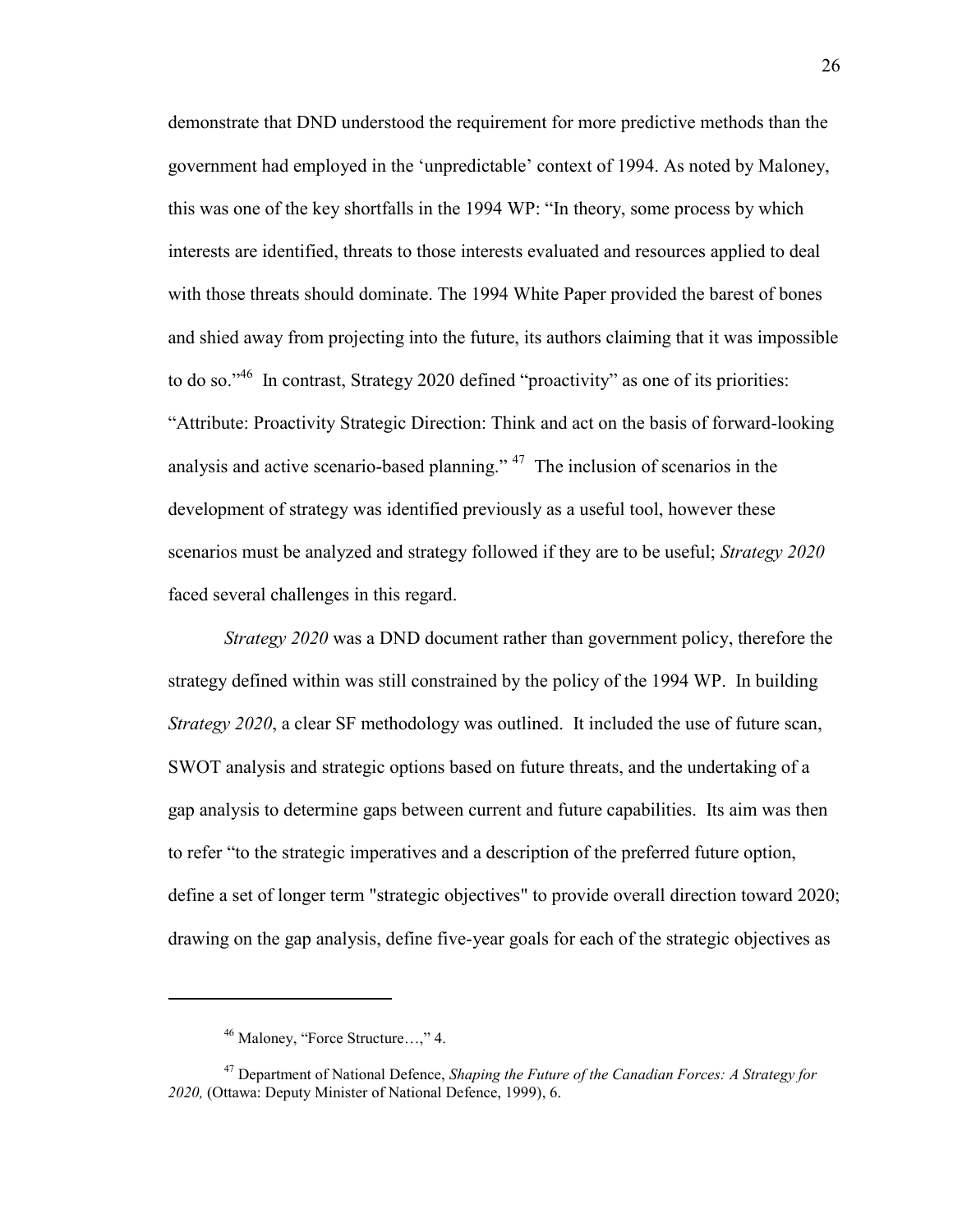a basis for tangible actions to be taken."<sup>48</sup> The concept and process of SF outlined were solid, however the thinking remained constrained by political reality: Strategy 2020 stayed within stated policy, and was therefore limited in possible outcomes.<sup>49</sup> The result is another document that lists some priorities for capital equipment projects but which is constrained in its ability to deliver as a result of budgetary constraint. In terms of strategic direction regarding force development, *Strategy 2020* maintained the status quo: "Move towards an adaptable, multi-purpose, combat-capable force structure that makes the best mix of capital to produce desired tactical and operational level capabilities."<sup>50</sup> As government policy and budgets drive DND strategy, this statement is realistic. The key element which was absent, however, was a clear definition of the threat which the multipurpose combat capable force should be able to defeat – for example a state-actor equipped with tanks or anti-armour capability. The fact that it was produced by DND rather than the government accounts in part for this lack of clarity, and also caused it to receive criticism: *Strategy 2020* did not provide anything more revolutionary than a proposed DND solution to what it perceived as minor questions left unresolved or changed since 1994 defence policy.

 Five years had elapsed between the 1994 WP and *Strategy 2020*, and the government ought reasonably to have issued a new policy in light of the evolving world situation. As noted by Bercuson in 2001:

<sup>48</sup> Department of National Defence, *Defence Strategy 2020: Formulating the DND/CF Statement of Strategy,* (Ottawa: Deputy Minister of National Defence, 1999), 3.

<sup>49</sup> DND, *Defence Strategy 2020: Formulating…*, 4. The document states: "It was clear that the strategy was to be developed within the boundaries of the 1994 White Paper."

<sup>50</sup> DND, *Shaping the Future of the Canadian Forces…,* 6.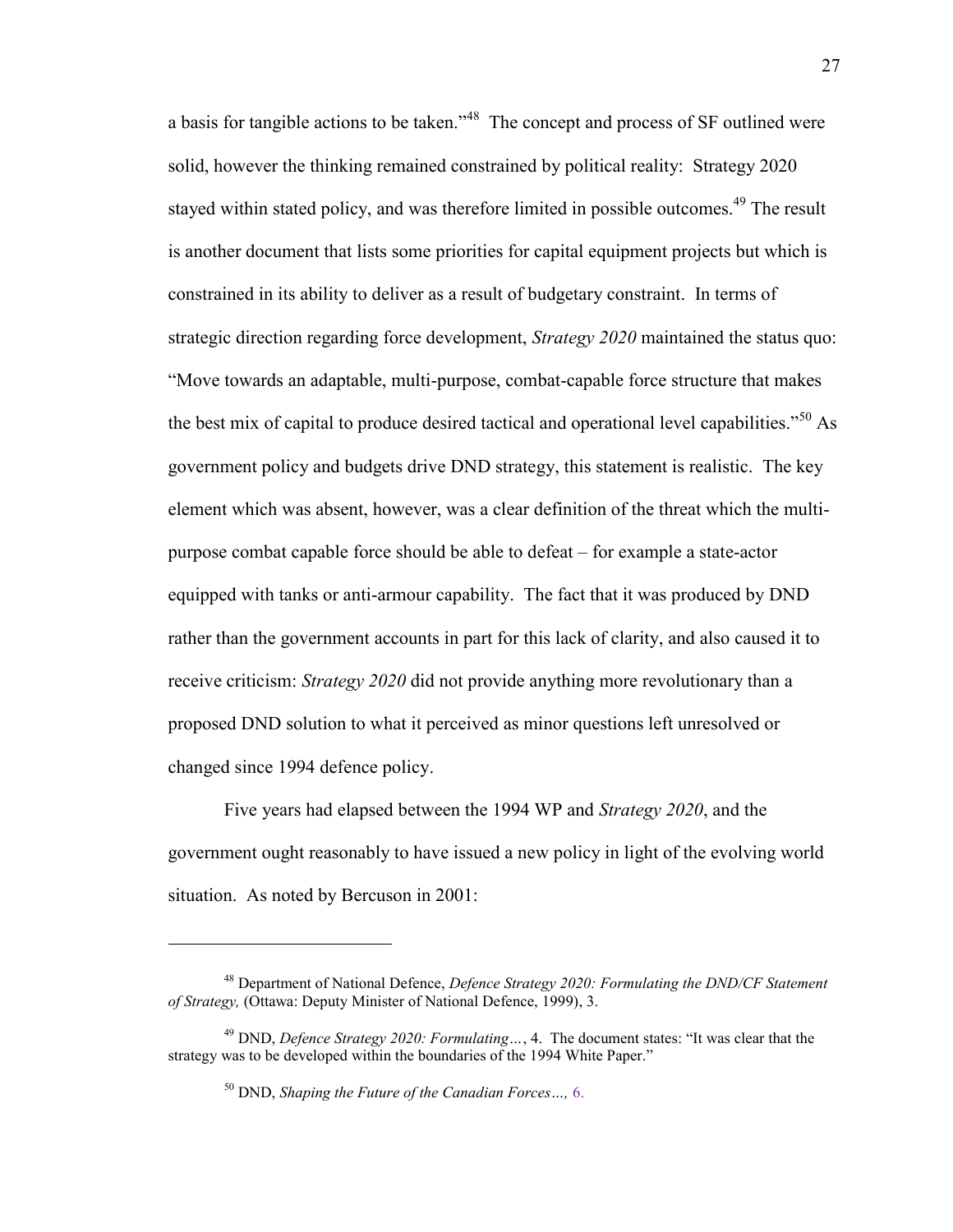Although the June 1999 DND study Shaping The Future Of Canadian Defence: A Strategy for 2020 was presumably not intended to substitute for a white paper, it did declare itself to be a "strategic framework for Defence planning and decision-making." Thus it will become a white paper by proxy in the absence of any cabinet-level action to the contrary. Not only is Strategy 2020 completely inadequate as an overall security policy review, but it sets out the military's priorities and not those of the civil authority which should be setting the strategic policy goals for the military.<sup>51</sup>

DND responded to this criticism in their 2001 response to the Standing Committee on National Defence and Veterans Affairs (SCONDVA) report, claiming that existing defence policy provided " by and large…appropriate guidance for the Department of National Defence and the Canadian Forces."<sup>52</sup> DND described Strategy 2020 as part of continuous review of defence, seeking to "strike the right balance between meeting current operational needs, and making the necessary long-term strategic investments that will enable the Canadian Forces to remain a modern and relevant military in the years to come."<sup>53</sup> DND's priorities should be guided by policy, however, and in the absence of direction, DND must give suggestions to government and request that policy be updated. Maloney identified this as a failure on the part of DND, particularly in the domain of procurement: "…the Canadian Forces must stop second-guessing what the policy makers want and instead present them with a professional view as to what equipment is required. The onus should be on the policy makers, not on the Canadian forces. The problems with

<sup>51</sup> David J. Bercuson, "Eye On Defence: Time for a New Vision," *Legion Magazine* (September 2001)[; http://publications.gc.ca/collections/Collection/D12-9-4-4E.pdf;](http://publications.gc.ca/collections/Collection/D12-9-4-4E.pdf) Internet; accessed 12 February 2012.

<sup>52</sup> House of Commons, Standing Committee on National Defence and Veterans' Affairs, *Report of the Standing Committee on National Defence and Veterans Affairs – Procurement Study* (Ottawa: June 2000), 8.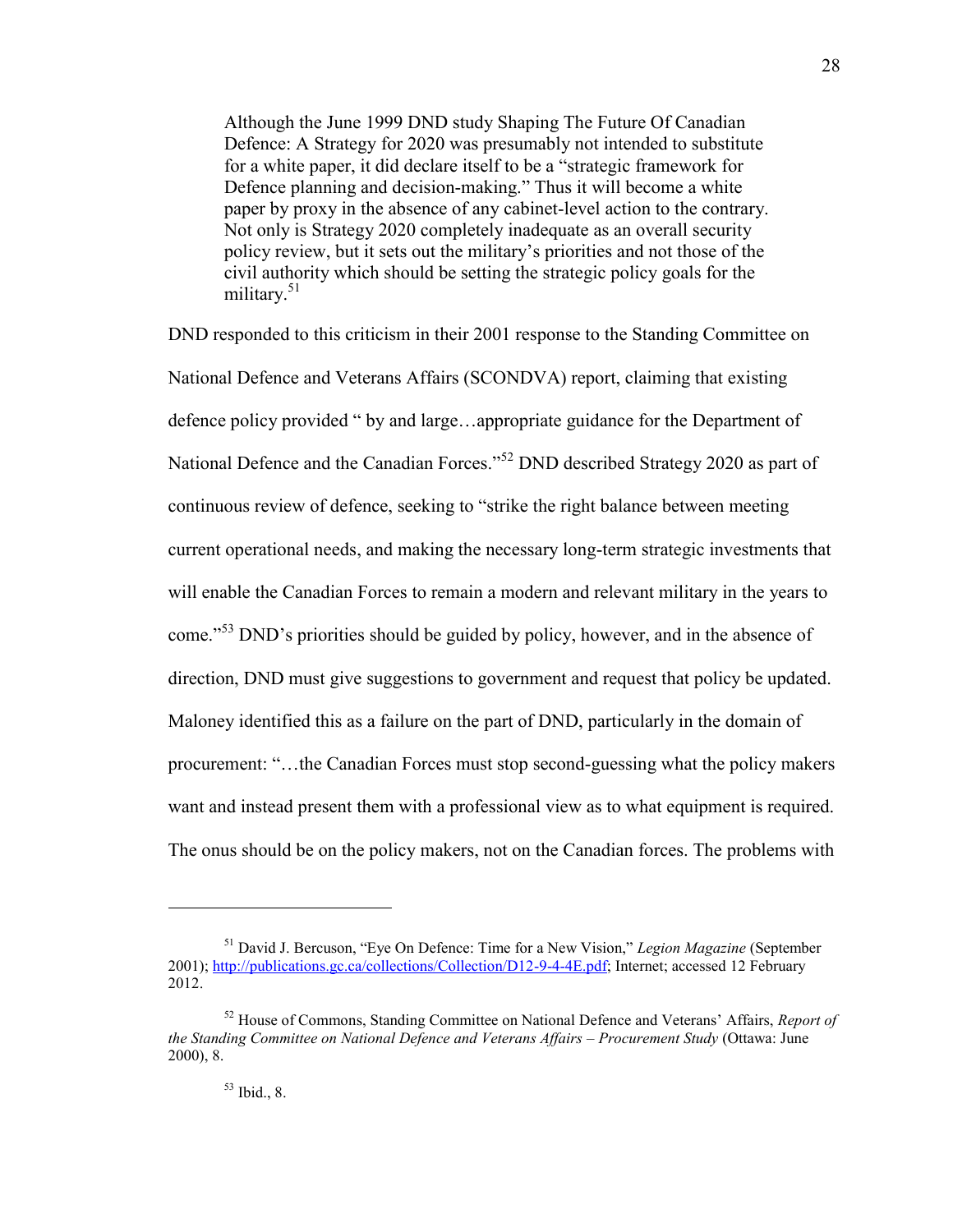Main Battle Tank acquisition since 1970 are a case in point."<sup>54</sup> The DND approach to lack of direction may well have been calculated, in order to maintain policy that failed to provide succinct plans and priotities but was at least known. Martin Shadwick noted in 2001 that an updated White Paper on Defence may have been feared in DND for the possible changes or cuts it could make to already reduced effectiveness of the CF: "…a comprehensive review could lead to a white paper on defence that jettisoned the "multipurpose, combat-capable" mantra of its 1994 predecessor in favour of an unabashedly "constabulary" defence establishment."<sup>55</sup> The effectiveness of conducting SF in an environment where policy was vague, outmoded and feared for what impacts it could have on defence was understandably limited. DND, the CF, and more specifically the Army, forged ahead with plans to remain effective in the budget constrained environment of the  $21<sup>st</sup>$  century. The future of the tank in Canada remained grim despite the turbulent events and return of combat operations in Afghanistan and Iraq.

### **THE NEW CENTURY - CONVENTIONAL WAR OR INSURGENCY?**

The September 11, 2001 attacks in the United States ushered in a new era where the presence of conflict was undisputed, but the nature of that conflict remained unclear. The CF deployed a light-infantry battle-group to Kandahar, Afghanistan in January 2002, with Coyote reconnaissance vehicles as the armour component.<sup>56</sup> The U.S. did not

<sup>54</sup> Maloney, "Force Structure…," 23.

<sup>55</sup> Martin Shadwick, "White Paper Blues," *Canadian Military Journal* 2, no. 4 (Winter 2001- 2002): 65; [http://www.journal.dnd.ca/vo2/no4/doc/65-eng.pdf;](http://www.journal.dnd.ca/vo2/no4/doc/65-eng.pdf) Internet; accessed 10 February 2012.

<sup>56</sup> Department of National Defence, "Canada Deploys Ground Forces to Afghanistan," News Release NR-02.001 (7 January 2002); [http://www.forces.gc.ca/site/news-nouvelles/news-nouvelles](http://www.forces.gc.ca/site/news-nouvelles/news-nouvelles-eng.asp?id=351)[eng.asp?id=351;](http://www.forces.gc.ca/site/news-nouvelles/news-nouvelles-eng.asp?id=351) Internet; accessed 17 February 2012.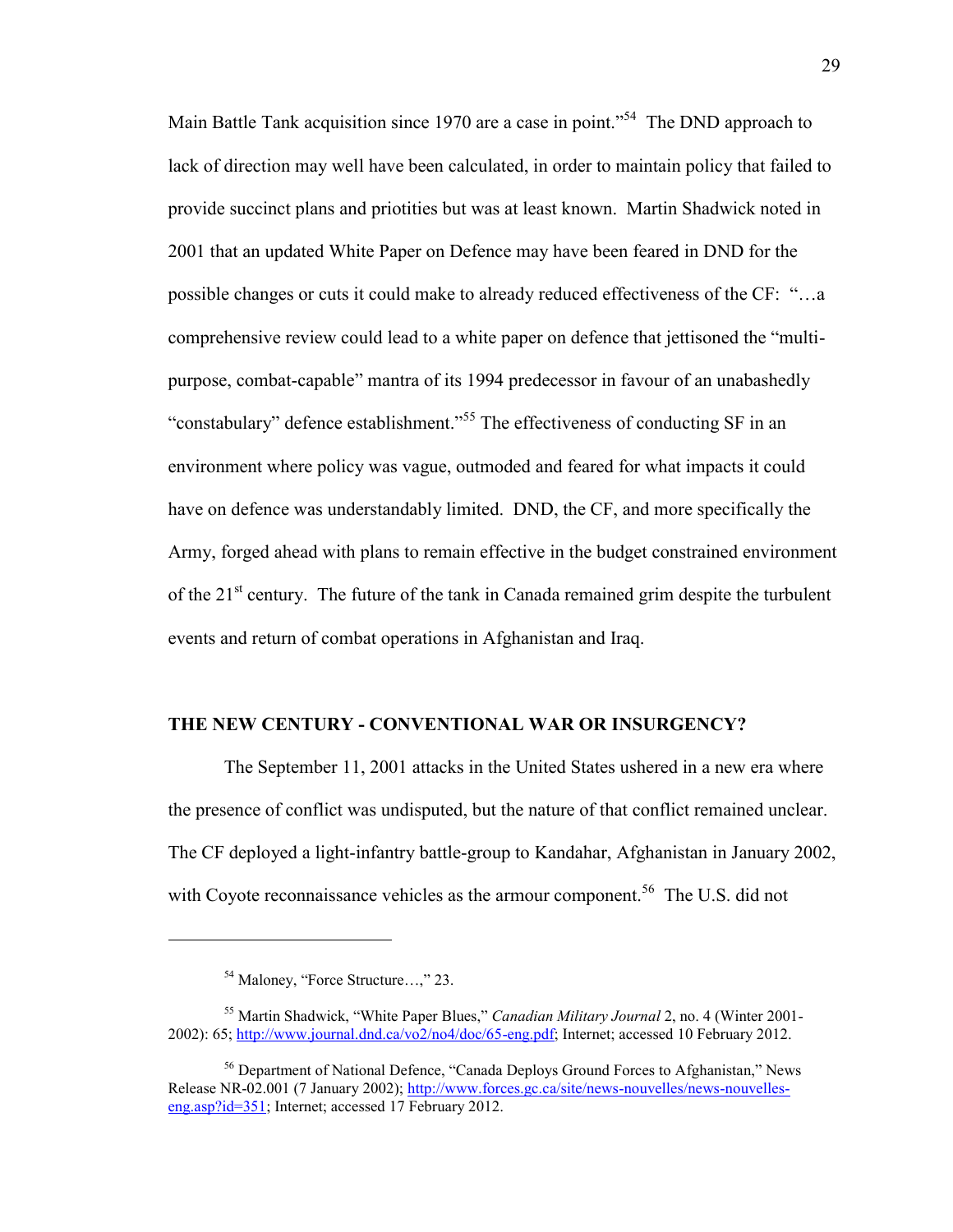deploy tanks against the Taliban in Afghanistan, but did deploy them to Iraq in 2003 as part of Operation Iraqi Freedom, initially to counter the conventional tank forces of Saddam Hussein. Tanks remained in Iraq, however, as part of the counter-insurgency, where crews suffered the lowest casualty rates of any of the U.S. vehicles deployed despite frequent attacks by insurgents.<sup>57</sup> The success of the tank caused senior U.S. officers to warn against abandoning the tank, even against unconventional enemies: "Be wary of eliminating or reducing ... heavy armor" as the Army modernizes, the officers warn, arguing it is crucial against insurgents' "crude but effective weapons."<sup>58</sup> Alongside the tank, however, U.S. forces deployed the Stryker, with plans for an eventual version equipped with a 105mm main gun – the MGS.<sup>59</sup> It was this vehicle, which could be described as an ACV, which caused interest in Canada.

 The use of wheeled combat vehicles by the U.S. in Iraq, along with their continued development of MGS despite possessing first-rate tanks, supported the Canadian Army's shift in focus towards a more medium-weight future force. As Hammond noted, even prior to the Iraq war, "Another indicator that opponents of the tank are now using to justify their views is the recent American initiative of the interim brigade combat teams (IBCTs), which will be equipped with different versions of the LAV (light armoured vehicle) III, including a version armed with a 105 mm direct fire

<sup>57</sup> Steven Komarow, "Tanks Take a Beating in Iraq," *USA Today*, 29 March 2005: 1; [http://www.usatoday.com/news/world/iraq/2005-03-29-abrams-tank-a\\_x.htm;](http://www.usatoday.com/news/world/iraq/2005-03-29-abrams-tank-a_x.htm) Internet; accessed 17 February 2012.

<sup>58</sup> Ibid., 2.

<sup>&</sup>lt;sup>59</sup> "The MGS entered service with the US Army in May 2007, with the first operational deployment to Iraq with the 4th brigade, 2nd Division." Army-Technology, "Stryker Eight-Wheel Drive Armoured Combat Vehicles, United States of America"; [http://www.army](http://www.army-technology.com/projects/stryker/)[technology.com/projects/stryker/;](http://www.army-technology.com/projects/stryker/) Internet; accessed 12 April 2012.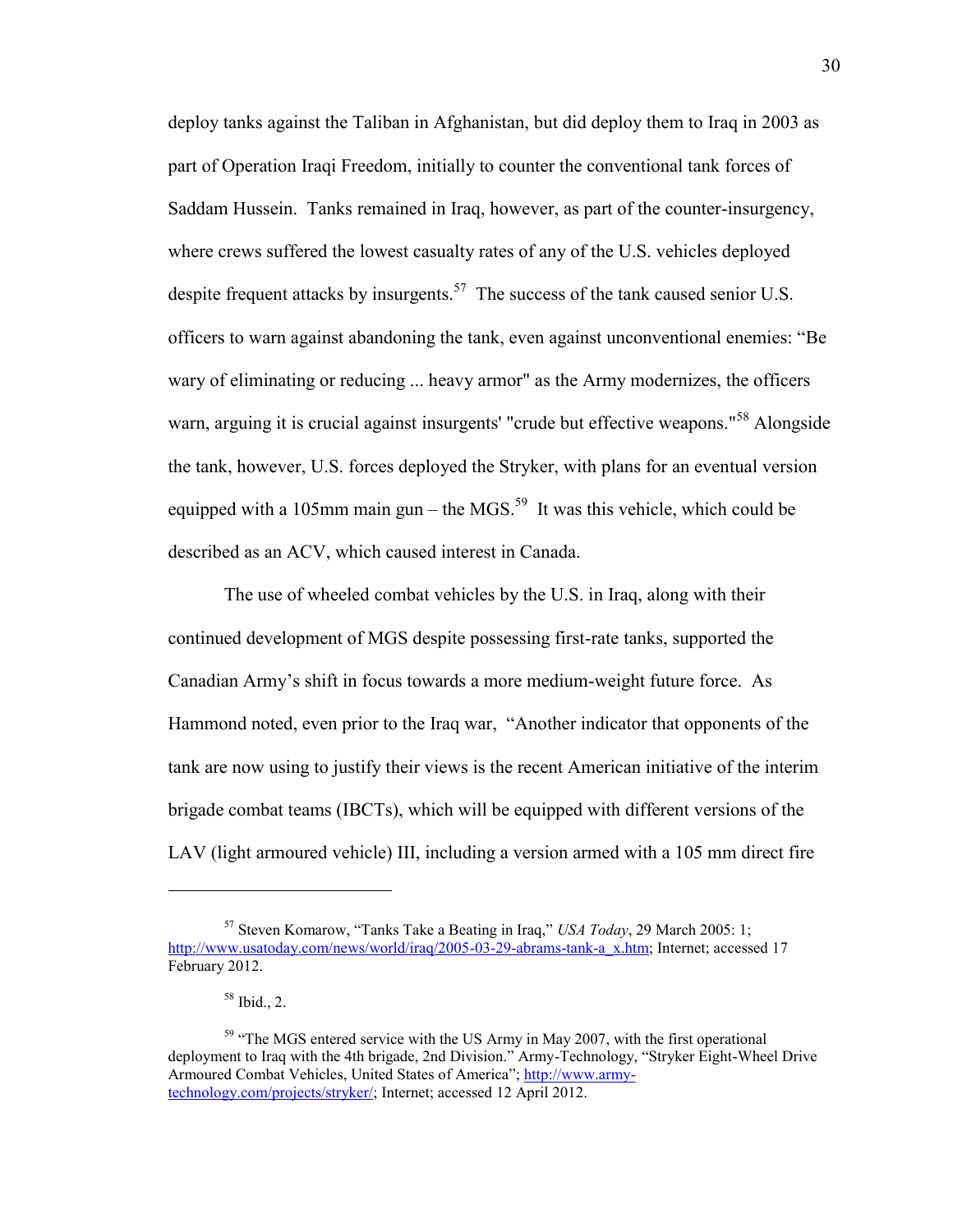cannon."<sup>60</sup> The Canadian Army's 2003 publication "Future Force: Concepts for Future Army Capabilities" clearly indicates the belief that the future battlespace would see the need for lighter rather than heavier forces: "Trends indicate the growing importance of light, more mobile, rapid reaction and special operations force capabilities…Moreover, capabilities designed to ensure rapid response and effective power projection will be essential."<sup>61</sup> The IBCT, or Stryker Brigade Combat Team (SBCT), was a niche tool which the U.S. employed in Iraq while maintaining a tank capability. In 2006, U.S. Army analysis showed that while useful organizations, the lack of adequate direct-fire support and protection caused an "imbalance between the IBCT/SBCTs' strategic deployability and their tactical lethality upon deployment."<sup>62</sup>

Despite the usefulness of the IBCT and SBCT in some operations, U.S.

commanders draw on Iraq as proof that armour in providing protection and the ability for

forces to close with and destroy the enemy. As U.S. Army Colonel Robert Killebrew

wrote on Iraq:

 $\overline{a}$ 

Maneuver to close combat is still decisive in warfare…a major argument for lightening the force is that agility and superior intelligence can compensate for heavily armored vehicles, which are frequently derided as bulky and hard to deploy. In fact, though, the relatively low casualty rate of Army forces is due at least in part to thick armor, and, the close quarters nature of skirmishes thus far would probably negate the ability of even the

<sup>60</sup> Lee J. Hammond, " Tank: The Canadian Army's Four Letter Word," *The Army Doctrine and Training Bulletin* 4, no. 4 (Winter 2001): 76[; http://publications.gc.ca/collections/Collection/D12-9-4-](http://publications.gc.ca/collections/Collection/D12-9-4-4E.pdf) [4E.pdf;](http://publications.gc.ca/collections/Collection/D12-9-4-4E.pdf) Internet; accessed 15 February 2012.

<sup>61</sup> Department of National Defence, *Future Force: Concepts for Future Army Capabilities*, (Kingston: Directorate of Land Strategic Concepts, 2003), 19.

<sup>62</sup> Ashley Roque, "Report: Army Combat Teams Lack Firepower," *Inside Defense.com News Stand,* (17 May 2006); [http://www.military.com/features/0,15240,97505,00.html;](http://www.military.com/features/0,15240,97505,00.html) Internet; accessed 20 February 2012.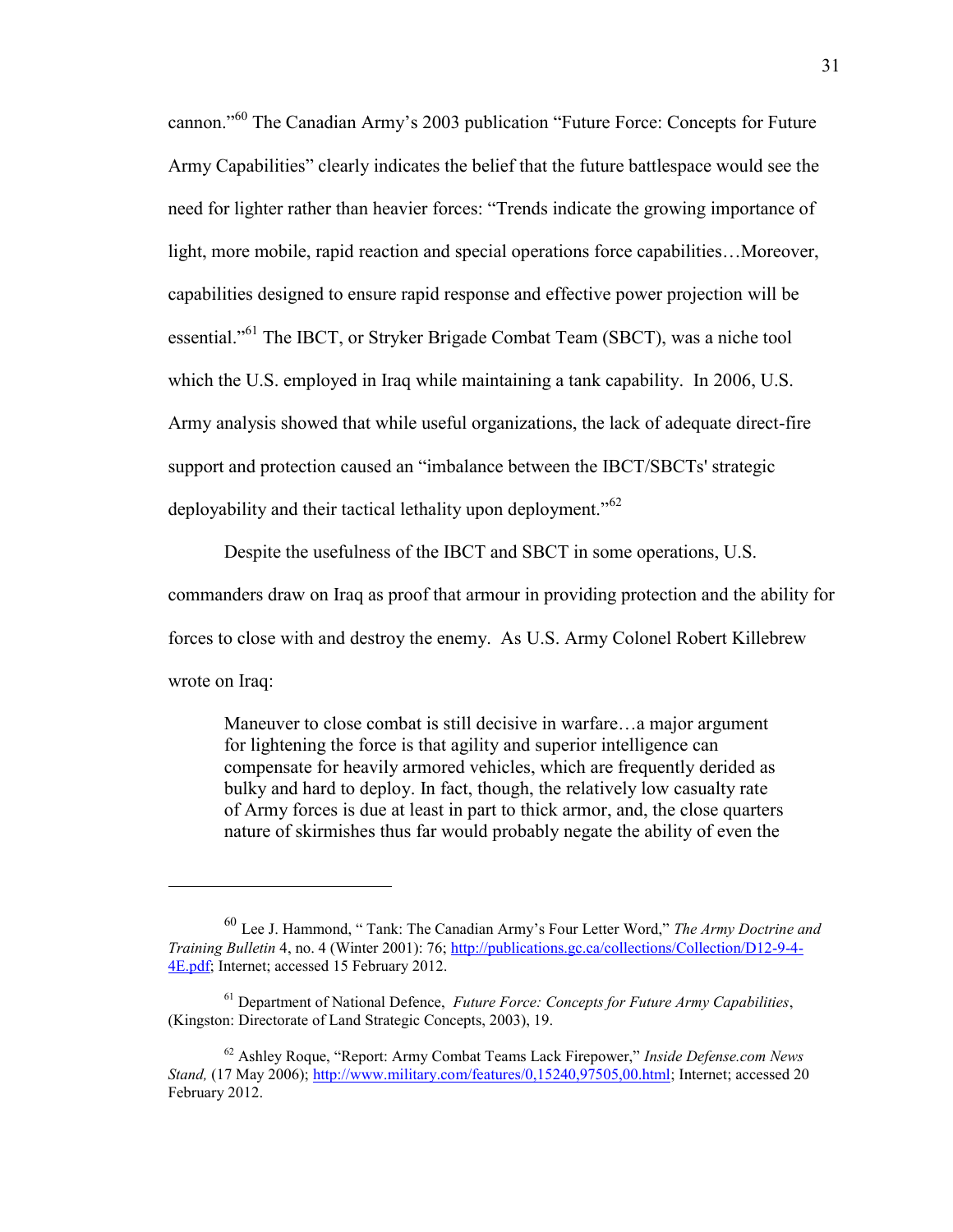most sophisticated intelligence sources to avoid threats to thin skinned vehicles.<sup>63</sup>

There may indeed be a role for the medium-weight 105mm wheeled vehicle in the U.S. Army, where the size and budget can permit such niche capabilities; this is much less appropriate for the budget constrained CF. As further noted by Canadian Lieutenant-Colonel J.A. Summerfield, the IBCT and SBCT were interim in their desire to deploy the wheeled 105mm platform once developed, and could afford to scrap them if they were found to be unsuitable. The CF, on the other hand, would be forced to use these vehicles for two or more decades due to the initial purchase cost of the vehicles.<sup>64</sup> Taking into account the problems identified with the ACV during CF experiments, combined with the continued requirement for U.S. tanks in Iraq, a CF decision to abandon tanks seems unsupportable. The issue of strategic mobility is a final element that will be examined in this regard.

 Strategic mobility is defined NATO as "the capability to move forces and their sustainment in a timely and effective manner over long distances to the place of their intended employment."<sup>65</sup> One of the arguments against the tank is that it is extremely heavy, and therefore less able to be rapidly deployed to a theatre of operations. The fault with this argument, based on the limited payload capacity of aircraft, is that CF

<sup>63</sup> Robert B. Killebrew, "Book Review 'Yellow Smoke: The Future of Land Warfare for America's Military,'" *Army Magazine* (May 2003); [http://www3.ausa.org/webpub/DeptArmyMagazine.nsf/byid/CCRN-6CCS8E;](http://www3.ausa.org/webpub/DeptArmyMagazine.nsf/byid/CCRN-6CCS8E) Internet; accessed 20 February 2012.

<sup>64</sup> J.A. Summerfield, "The Integrated Fire Support Capability: An Opportunity for Innovation," *The Army Doctrine and Training Bulletin* 6, no. 3 (Fall/Winter 2003): 22-23; [http://www.army.forces.gc.ca/caj/documents/vol\\_06/iss\\_3/CAJ\\_vol6.3\\_08\\_e.pdf;](http://www.army.forces.gc.ca/caj/documents/vol_06/iss_3/CAJ_vol6.3_08_e.pdf) Internet; accessed 20 February 2012.

<sup>65</sup> North Atlantic Treaty Organization, AJP-4(A) *Allied Joint Logistics Doctrine* (December 2003): 2-4[; http://www.wckik.pl/pdf\\_prawo/ajp-4.pdf;](http://www.wckik.pl/pdf_prawo/ajp-4.pdf) Internet; accessed 1 February 2012.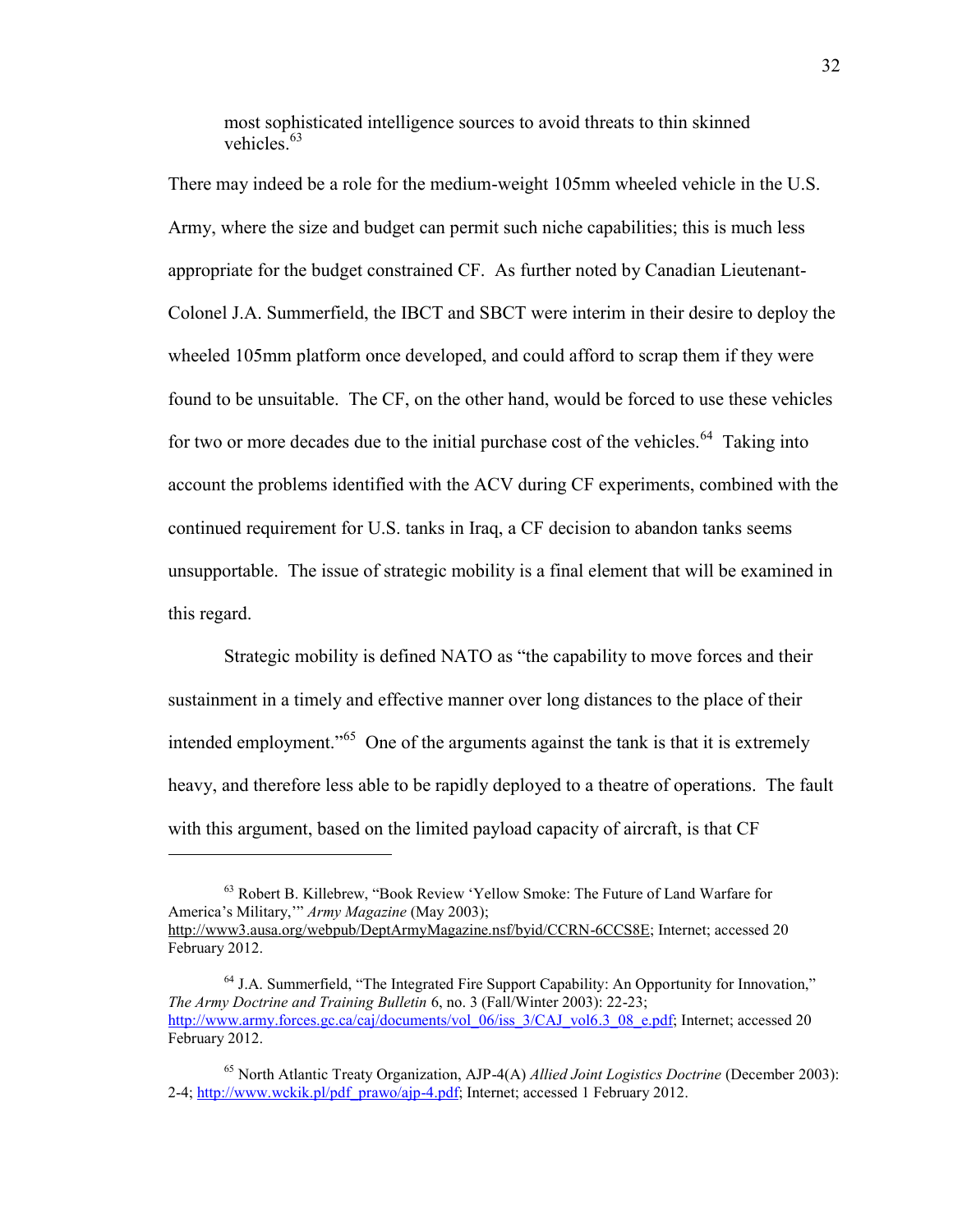equipment is generally taken to a theatre by sea and land rather than airlift. Hammond observes:

The first, and most common, argument against the tank is that it is heavy and difficult to transport. No Canadian battle group has ever had its vehicles airlifted into theatre, nor is this likely to happen since this capability is beyond even the biggest air forces. Moreover, if the normal mode of transport is sealift, then the difference in weight between a fully capable MBT and the ACV is not a factor at all. Indeed, the main lesson here is that our sealift capabilities should be improved, not that we need an air transportable vehicle. $66$ 

The ability to arrive rapidly in theatre should not compromise the ability of the forces to complete their tasks once they arrive. Further, within the guidance provided by Strategy 2020, the timelines for deployment do not necessitate full deployment by airlift: ""Design land forces such that the vanguard and main contingency forces are fully deployable to an offshore theatre of operations within 21 and 90 days respectively." $67$  In light of this direction, more lightweight vehicles and troops could be moved rapidly by airlift as part of the vanguard, while heavier vehicles and support equipment could follow by sea within assigned timelines. The rationale for failing to replace the Leopard 1 tank for the CF has been clearly demonstrated to have some flaws. Nonetheless, the CF forged ahead with plans for the ACV rather than the tank.

## **2003 – THE MGS PURCHASE BECOMES OFFICIAL**

 $\overline{a}$ 

 The Minister of National Defence, John McCallum, announced the purchase of the MGS on October  $29<sup>th</sup>$ , 2003. DND stated in a news release at that time that "A

<sup>66</sup> Hammond, " Tank: The Canadian Army's Four Letter Word," 76.

<sup>67</sup> DND, *Shaping the Future of the Canadian Forces…*, p. 10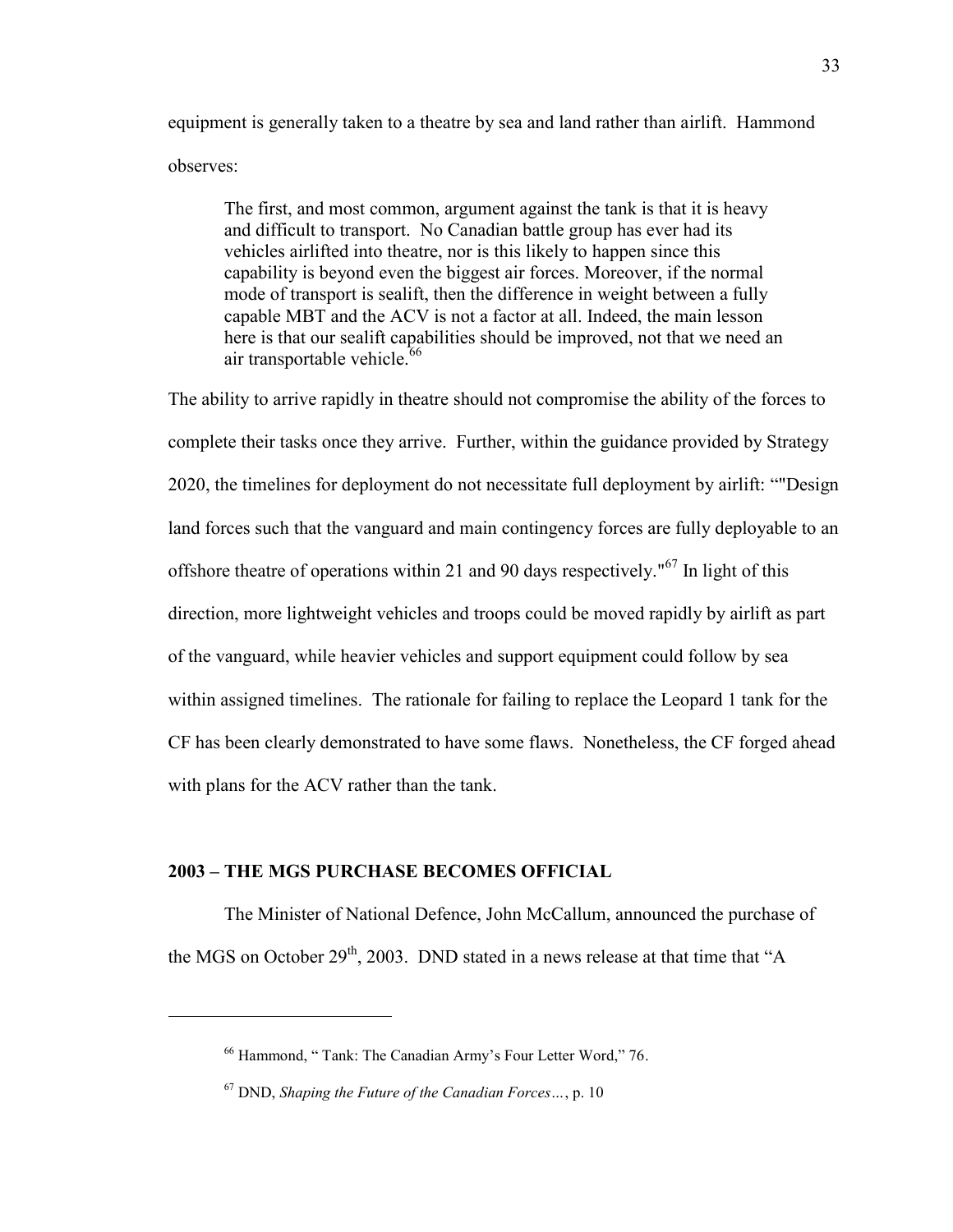mobile gun system will provide the Army with a direct-fire capability consistent with its vision to transform into a medium-weight, information age force as outlined in the Army Strategy."<sup>68</sup> It is telling that the basis for the decision was not government policy but rather an internal DND strategy document, and that force development work did not drive this decision. Had doctrine changed which necessitated the change in force structure and therefore the need for the new equipment? The Conference of Defence Associates Institute aptly described the relationship between force structure and doctrine: "Force structure and doctrine should evolve in a complementary and iterative fashion. Force structure refers to the organization of CF entities. It comprises a combination of people, weapon systems, and other equipment. Once doctrine is adopted, it is necessary to develop force structures to apply it to achieve success in operations."<sup>69</sup> Without doctrine which supported the use of the MGS, the cart had been placed in front of the proverbial horse. This, however, was not without precedent in the recent history of the CF. As Senft observes:

The issue at hand is why did it take almost seven years to come to the stunning realization that the Coyote recce vehicle was best employed as a surveillance vehicle? The answer is clear: the vehicle was acquired and introduced without the supporting doctrine that would form the framework for its tactical employment. Using the Coyote as our yardstick, we are close to repeating this same mistake as we move to retire our venerable Leopard tank and replace it with a wheeled 105 mm medium gun system  $(MGS).^{70}$ 

<sup>&</sup>lt;sup>68</sup> Department of National Defence. "Minister of National Defence Announces Acquisition of a Mobile Gun System." News Release NR-03.124 (October 29, 2003)[; http://www.forces.gc.ca/site/news](http://www.forces.gc.ca/site/news-nouvelles/news-nouvelles-eng.asp?id=1238)[nouvelles/news-nouvelles-eng.asp?id=1238;](http://www.forces.gc.ca/site/news-nouvelles/news-nouvelles-eng.asp?id=1238) Internet; accessed 20 January 2012.

<sup>69</sup> Conference of Defence Associations Institute. *Caught in the Middle: An Assessment of the Operational Readiness of the Canadian Forces.* Ottawa, 2001, 13.

<sup>70</sup> Don Senft, "The Medium Gun System is Coming!...Now What?" *The Army Doctrine and Training Bulletin* 6, no. 3 (Fall 2003): 26;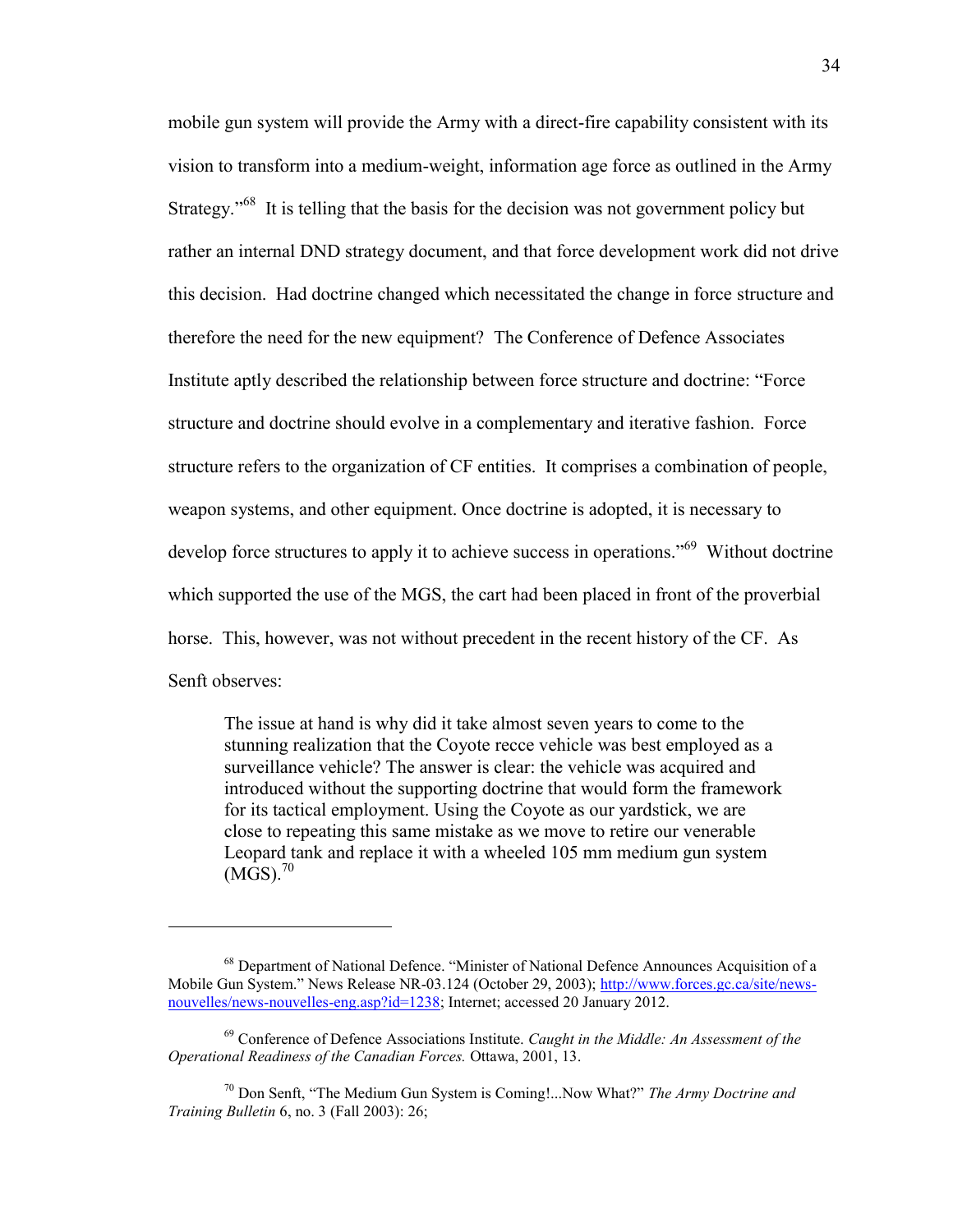The Army had decided in the 1996 Campaign Plan that the Leopard would not be replaced with another MBT, so the 2003 announcement of the MGS purchase should not have come as a major surprise. The 2003 document *Advancing With Purpose: The Army Strategy* supported the MGS decision, and acknowledged the risk accepted in transforming to a medium-weight force which might be forced to work outside their comfort zone.<sup>71</sup> There was some testing completed which appears to have supported replacing the tank's capabilities with the MGS combined with the Mulit-Mission Effects Vehicle (MMEV), an anti-tank system mounted on a Lav III chassis.<sup>72</sup> Despite the condemnation of the ACV concept as a result of *Quarré de fer,* therefore, the Army seems to have at least attempted to validate force structure and equipment in light of the changing future security environment; with the decision to not purchase a new tank having already been made in 1996, however, it is difficult to discern how the MMEV and MGS might have fared in comparison to a tank. While doctrine clearly did not drive the shift, political considerations will be shown to have played a significant role in the MGS decision.

While the doctrine-force development-equipment acquisition process was loosely followed for MGS, politics were a key determinant in its selection to replace the

[http://www.army.forces.gc.ca/caj/documents/vol\\_06/iss\\_3/CAJ\\_vol6.3\\_09\\_e.pdf;](http://www.army.forces.gc.ca/caj/documents/vol_06/iss_3/CAJ_vol6.3_09_e.pdf) Internet; accessed 20 February 2012.

<sup>71</sup> Department of National Defence. *Advancing With Purpose: The Army Strategy.* (Ottawa: Chief of the Land Staff, 2003), 23.

 $72$  Parliament of Canada. "Proceedings of the Standing Senate Committee on National Security and Defence: Issue 4 – Evidence, Afternoon Meeting," (29 November 2004); [http://www.parl.gc.ca/Content/SEN/Committee/381/defe/04evb](http://www.parl.gc.ca/Content/SEN/Committee/381/defe/04evb-e.htm?comm_id=76&Language=E&Parl=38&Ses=1)[e.htm?comm\\_id=76&Language=E&Parl=38&Ses=1;](http://www.parl.gc.ca/Content/SEN/Committee/381/defe/04evb-e.htm?comm_id=76&Language=E&Parl=38&Ses=1) Internet; accessed 27 April 2012.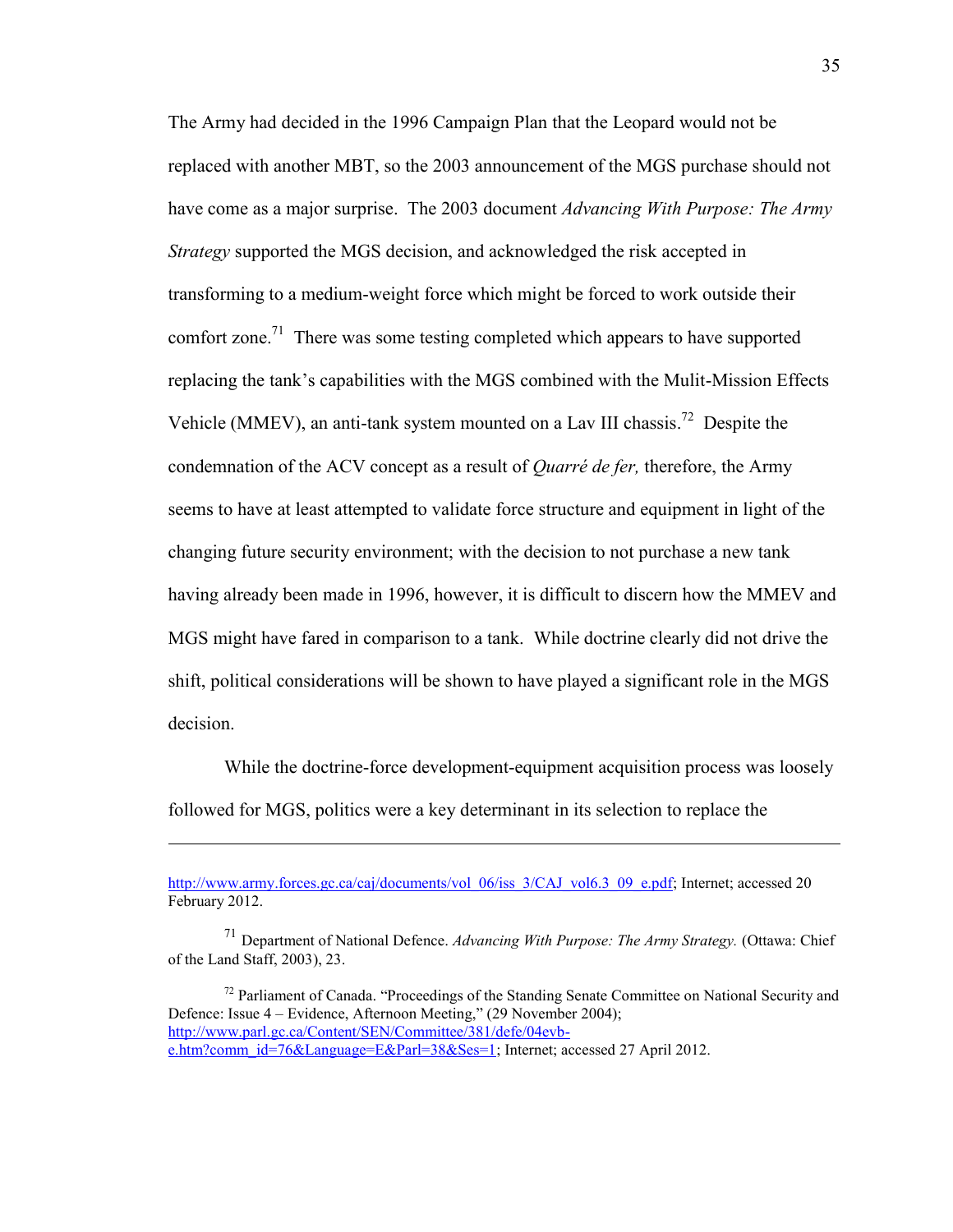capabilities of the tank. Bland wrote in 2004 that the force development process was in fact well-developed, but that the actual process was "more commonly random and sporadic. Governments periodically acquire fleets of ships, aircraft and combat vehicles, and then close off production and future purchases until the next capabilities crisis occurs."<sup>73</sup> At the heart of the problem is the reality of budgets and politics, which control defence procurement and spending notwithstanding the best intentions of defence planners. One major political consideration in procuring the MGS rather than a new tank was the difficulty in selling the CF as warfighters to the Canadian population. After several decades in which peacekeeping was at the forefront of CF operations, the Canadian public had come to see this as their primary role. In support of this theory, Walter Dorn cites the 1993 Senate Standing Committee on Foreign Affairs report that peacekeeping was the "sole military activity that Canadians fully support," a trend that continued to reign a decade later according to public opinion polls.<sup>74</sup> With this in mind, acquiring a new tank was unlikely to garner overwhelming public support. The wheeled MGS, on the other hand, looked more like the LAV which had been deployed on peace support operations in the Balkans and in Kabul, Afghanistan in the low-intensity operations of 2003; it was therefore much easier to sell to a peacekeeping-minded Canadian population. In defending the decision to purchase the MGS, Lieutenant-Colonel Luc Petit alludes to the political and strategic mobility dimensions which came into play:

<sup>73</sup> Douglas L. Bland, Brian MacDonald, Christopher Ankerson, Howie Marsh, *Canada Without Armed Forces* (Montreal & Kingston: McGill University Press, 2004), xiii.

<sup>74</sup> Walter Dorn, "Canadian Peacekeeping: Proud Tradition, Strong Future?" http://walterdorn.org/pub/32; Internet; accessed 20 February 2012.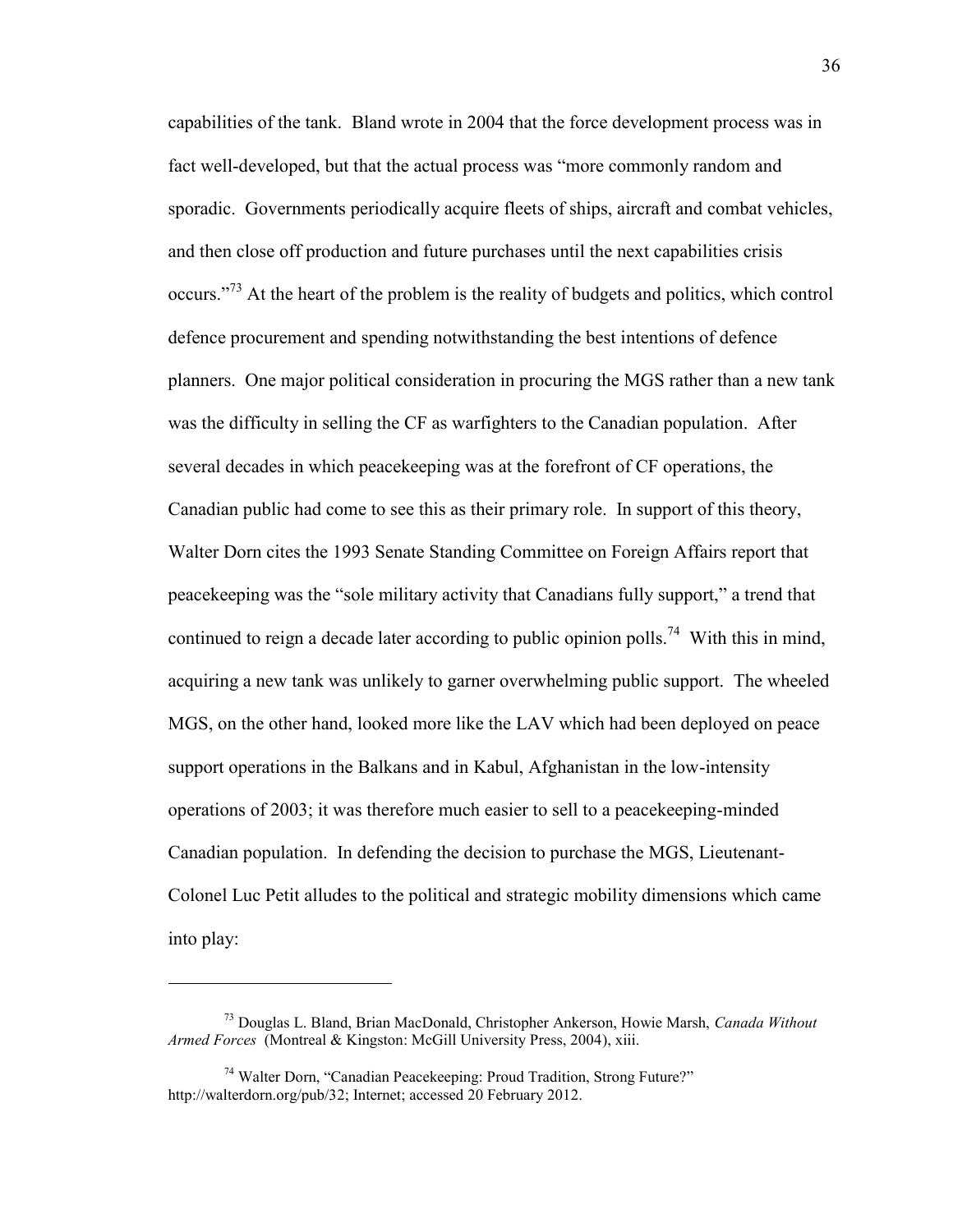It is true that the MGS will not provide significant tactical improvements over the Leopard C2. Even though the Leopard is used extensively for training, it is rarely deployed in operations because of its size, logistic footprint and domestic and international political repercussions. As a result, in all recent deployments, Canada has deployed battle groups with very limited integral direct fire support. Because of its operational and logistic compatibility with the LAV III, the MGS is expected to be deployed with most mechanized battle groups abroad.<sup>75</sup>

It is clear, when noting that this statement came from an officer involved in the MGS procurement project at Directorate of Land Requirements, that the political dimension weighed at least as heavily as that of operational effectiveness.

### **THE ROLE OF SF ON THE ROAD TO THE MGS DECISION**

Given the policy of the 1994 WP, the direction from the Army in the 1996 Campaign Plan, the DOR (J&L) experiments, DND *Strategy 2020* and the wars in Iraq and Afghanistan, was SF used appropriately in determining the strategy for the future use of direct-fire support for the CF? Using Godet's Five Questions as a guide, this section will review the key components to examine when they were or were not applied.

 Question 0, the prerequisite question of "who am I?", was answered in general by the 1994 WP. The requirement for a "multi-purpose combat-capable force" was an easily remembered mantra which endured for a decade after the 1994 WP. Policy determined that a constabulary force was not the way ahead, and that remained the case up to and following the decision to purchase the MGS. While budgetary constraints caused pressure on the CF throughout that time, DND remained focused on the requirement to

<sup>&</sup>lt;sup>75</sup> Luc Petit, "On 'The Integrated Fire Support Capability: An Opportunity for Innovation' by Lcol J.A. Summerfield, *The Army Doctrine and Training Bulletin Vol 6, No. 3 (Fall/Winter 2003)." Canadian Army Journal* 7, no. 1 (Spring 2004), 118.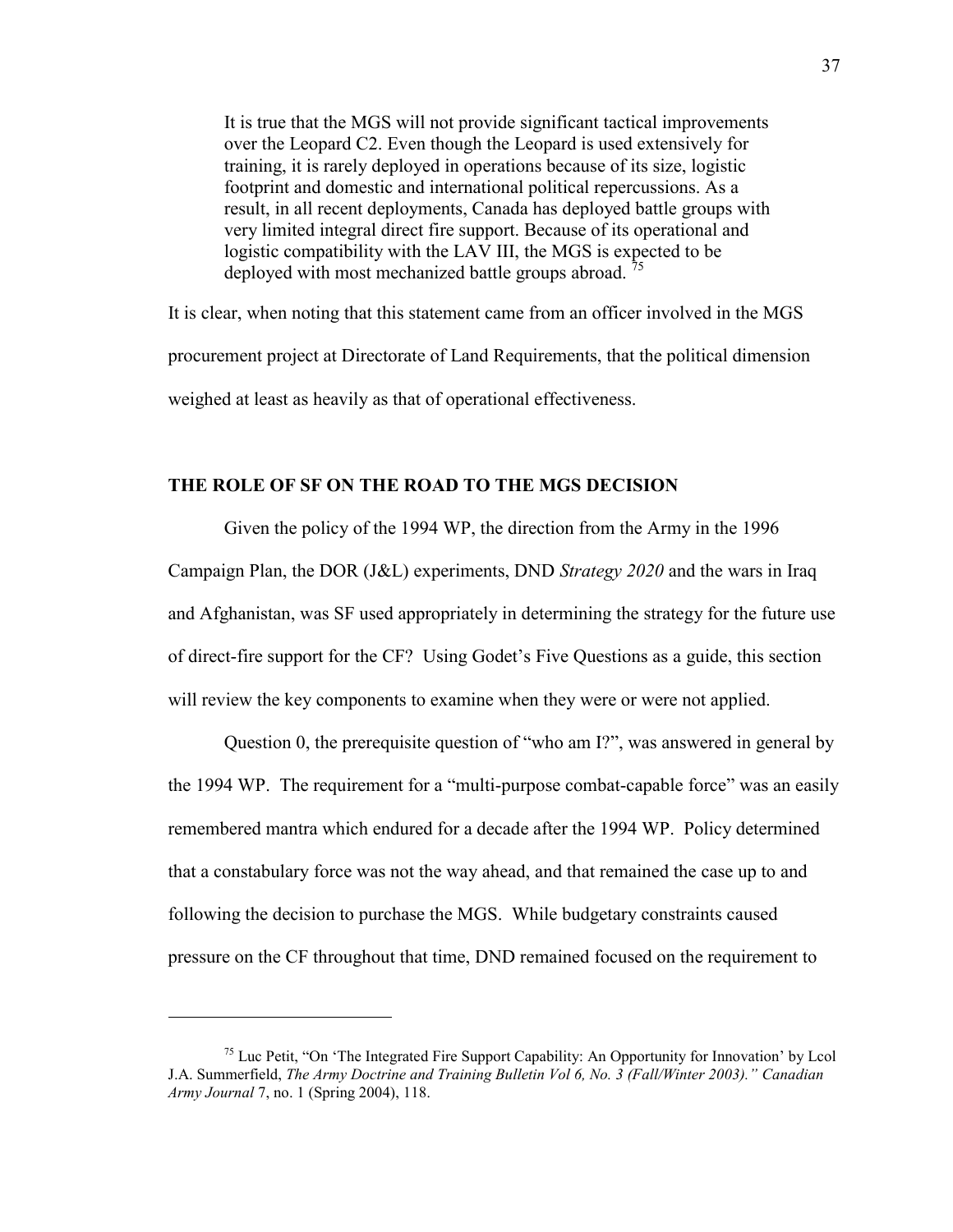retain forces capable of continuing to conduct combat operations even if some decisions, such as that of the MGS, led to arguably weakening this capacity.

 Question 1, "what could happen?", was not addressed in the 1994 WP, however DND did subsequently attempt to further develop this through Strategy 2020 and the creation of scenarios. One of the objectives contained therein related to the innovative path, aiming to complete "…force-planning scenarios and use them to provide coherent and focused advice to government..."<sup>76</sup> DND followed up on this objective in response to the 2001 SCONDVA Report, stating that DND had "completed Force Planning Scenarios. … Scenarios provide the content for considering assumptions and exploring force structure options. The Force Planning Scenarios, along with the other elements of the capability planning process, have been briefed in academic and public fora and included in reports to Parliament."<sup>77</sup> Question 1 had therefore been answered by 2001; given, however, that the decision not to purchase an MBT as a replacement for the Leopard 1 was made in 1996, the usefulness of these scenarios in validating the requirement for MGS is questionable.

 Question 2, "what can I do?", which seeks to provide strategic options, may or may not have been answered. The aim of this step is to provide as many future states as possible and weigh the pros and cons of these against the scenarios developed in the previous step. Was the decision to abandon tanks re-visited and the potential to acquire a new tank investigated? Petit alludes to a weighing of factors in the decision to pursue the MGS, but does not say whether or not the idea of a new tank re-appeared on the table at

<sup>76</sup> DND, *Shaping the Future of the Canadian Forces…*, 9.

<sup>77</sup> House of Commons, SCONDVA *Procurement Study…*, 7.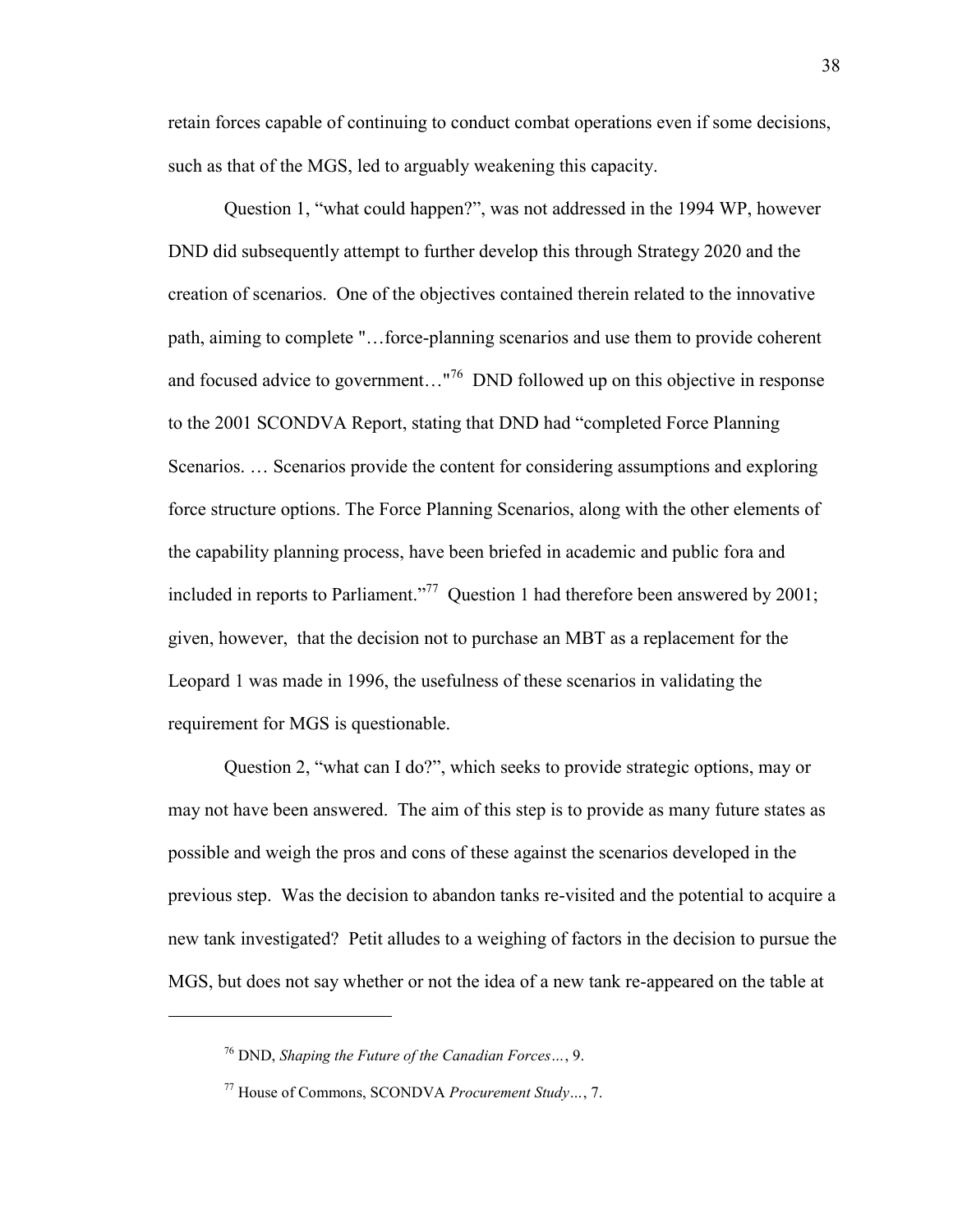any time: "The Army chose to acquire the MGS to replace the Leopard to rapidly improve operational capability, leveraging the US Stryker program to reduce costs and risk."<sup>78</sup> This policy and defence strategies available certainly indicate that any dissenting views or alternatives were strictly kept at the staff and planning levels.

 Question 3, "what will I do?", was clearly answered through the decision to purchase the MGS. Follow-on plans to bring this decision into fruition will be further explored in the upcoming chapters, when other events would steer the strategic direction towards another path.

 It has been demonstrated that although elements of the SF process were used in various stages on the road to the MGS, the process was not focused, centralized or coordinated. This may lead to the conclusion that SF is not well adapted to government processes, that politics, budgets and world events make the process unrealistic. Defence analysts who studied the challenges faced by the government and DND conclude that one of the major shortfalls was a lack of updated, relevant policy with which to guide the process. As Bland noted in 2004, "Canadians must begin quickly and dramatically to reconstitute and transform defence policy, the defence establishment, and the Canadian Forces if they are to confront successfully the evident, not the hoped for, fundamentals of present conditions and the immediate future."<sup>79</sup> As is true with many challenges, a lack of concrete direction from the top, in the form of government-issued defence policy, caused an extremely difficult situation for planners attempting to chart the course for the future of the CF.

<sup>78</sup> Petit, "On 'The Integrated Fire Support..,'" 119.

<sup>79</sup> Bland, *Canada Without Armed Forces,* 3.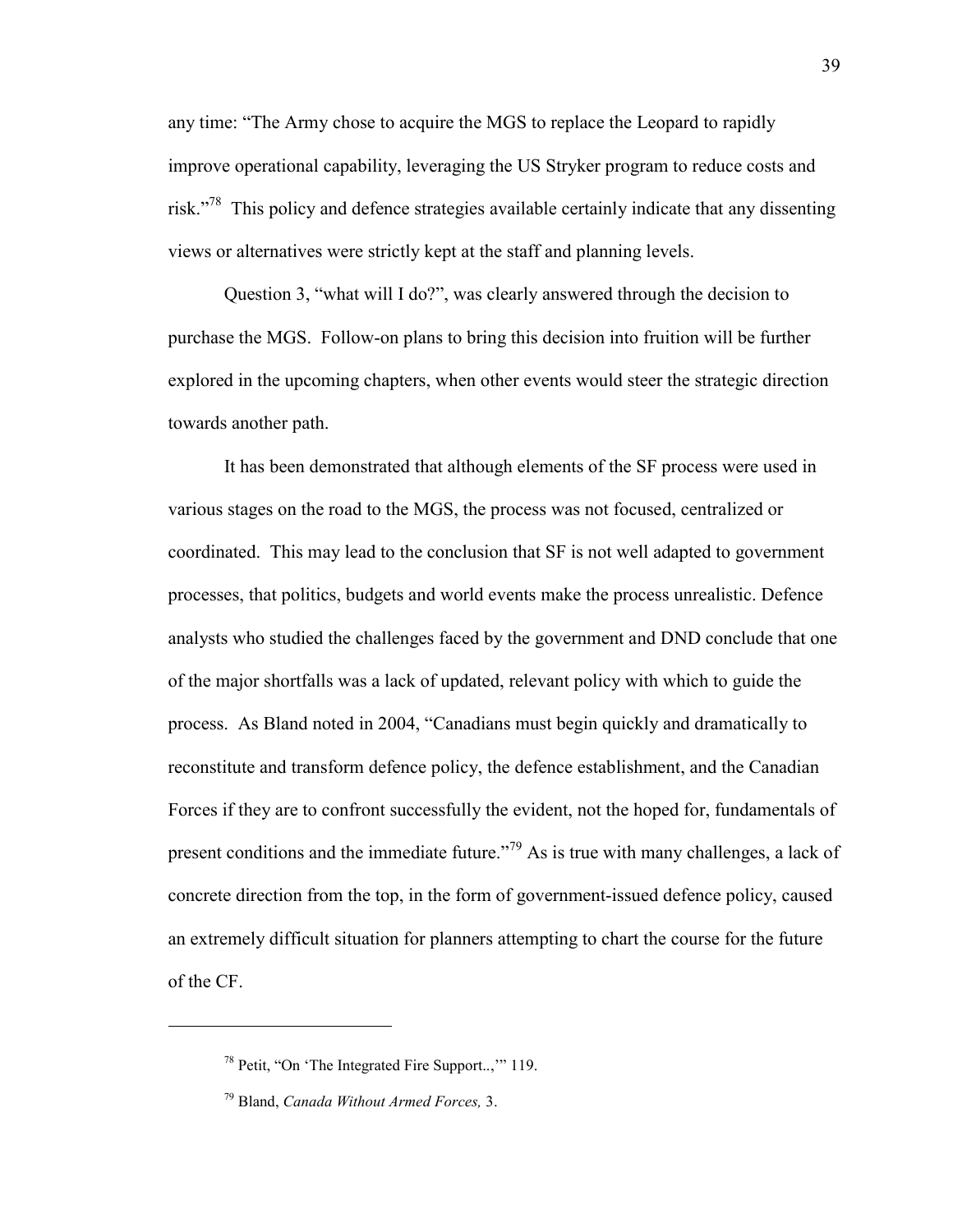The next chapter will explore the use of SF in the period from 2003 to 2006, when the decision was made to deploy the Leopard C2 tank to Afghanistan. It will examine whether or not policy provided updated guidance to defence planners, and whether or not the requirement for tanks in Kandahar could have been foreseen.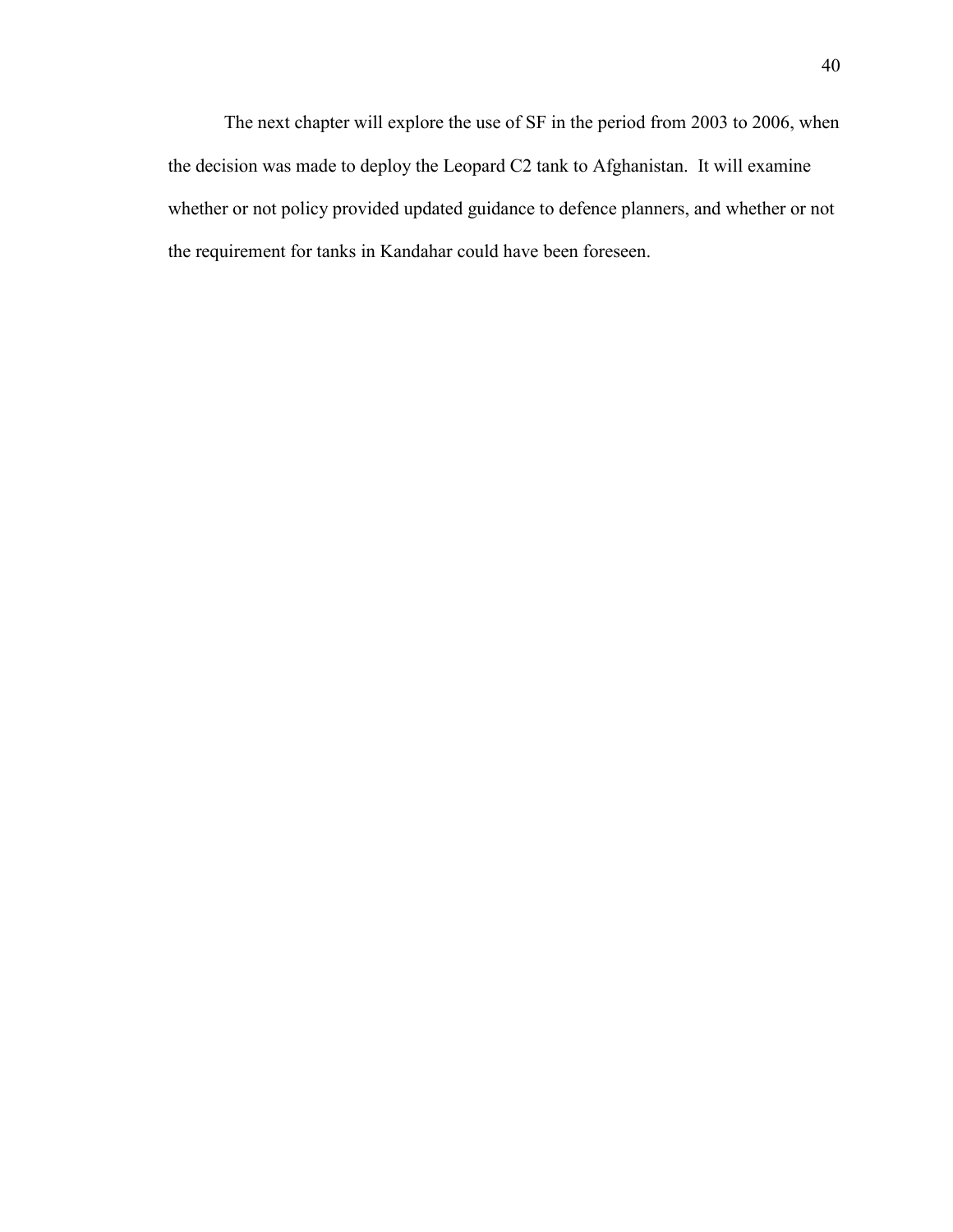#### **CHAPTER 3 – FULL CIRCLE: FROM MGS TO TANK**

The decision to purchase MGS and not tanks was made post-9/11 and therefore should have taken into account the future security environment and the likelihood that combat operations would still occur in difficult terrain where vehicle mobility would be key to success. This notwithstanding, the Canadian Forces had decided on the MGS as the future direct-fire support vehicle for the army. The Defence portion of the Liberal minority government's International Policy Statement (IPS) in 2005 retained the status quo in its planned acquisition of the MGS. It will be demonstrated, however, that this Policy was not the product of government strategic planning following scenario-building, but rather as a result of intimate CF involvement in the creation of government policy.

Events in the year following the IPS, including the move of CF in Afghanistan from the relatively benign northern region of Kabul to the volatile southern province of Kandahar, ought to have indicated that the tasks troops would face were becoming increasingly dangerous. The CF, led by transformation-minded CDS General Rick Hillier, nonetheless stayed the course with the planned acquisition of MGS. The increased threat and combat focused mission ought to have caused some questions to be asked: When could MGS be ready? What was the plan for direct fire support of troops in Kandahar? Would the 25mm LAV III provide adequate protection and the direct-fire support needed to defeat the Taliban?

 The need to answer these questions in this new role ought to have led to an SF cycle in order to analyze the purpose and direction of the CF, and build scenarios which could potentially help to determine if a shift in the course was required in view of the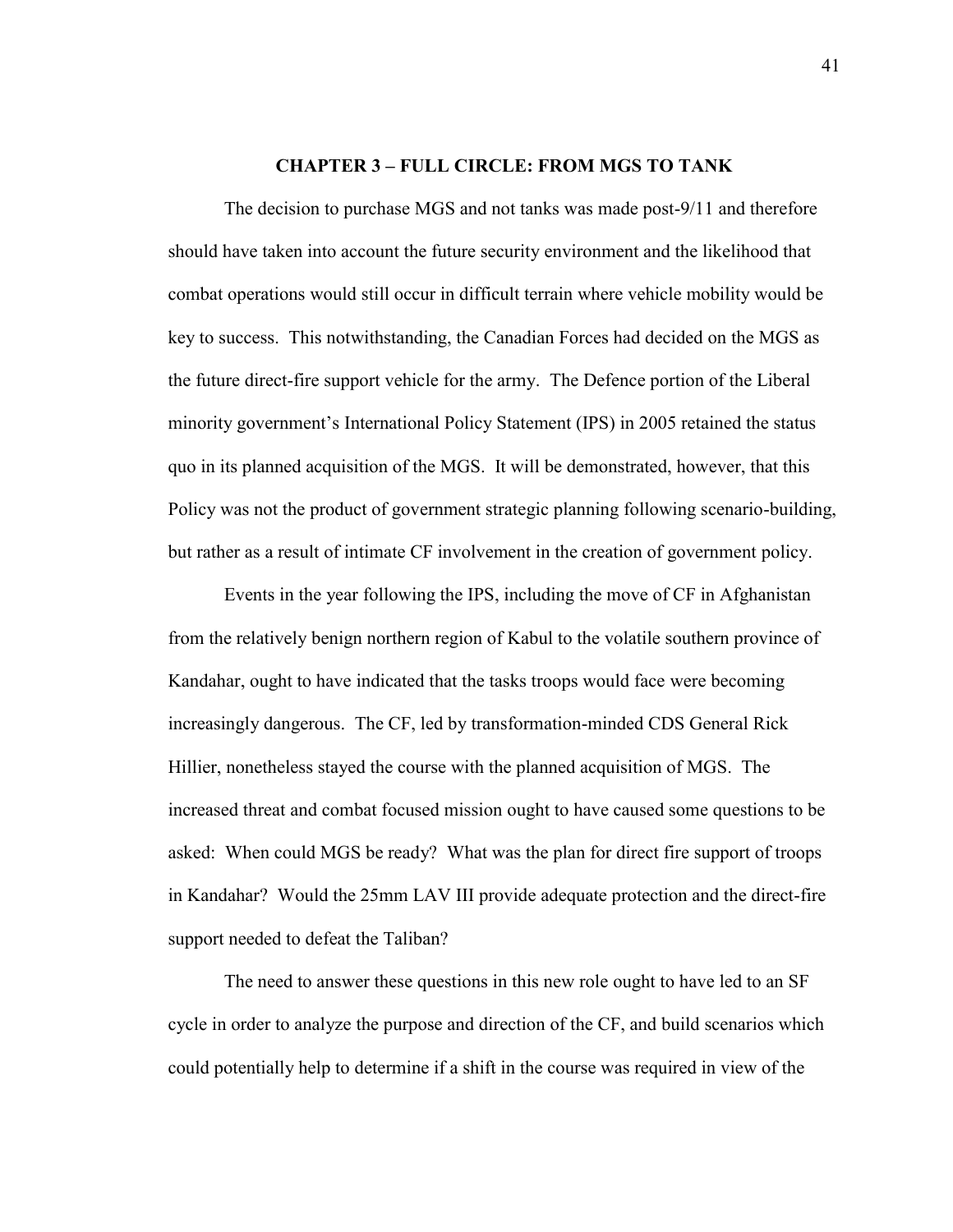move to Kandahar. Did this occur? If so, were there indicators which predicted the potential requirement for tanks in Afghanistan? This chapter will analyze the use and effectiveness of SF processes between the 2003 announcement of the MGS acquisition and the autumn 2006 announcement of the deployment of Canadian Leopard C2 to Afghanistan.

#### **POLICY DEVELOPMENT 2003-2005**

 $\overline{a}$ 

The decade-long absence of a defence policy review was corrected with the issuance of the Defence Policy Statement (DPS) section of Prime Minister Paul Martin's government's IPS in 2005. The document sought to better define the future environment in which Canada's armed forces would operate, providing a better contextual framework than had been seen in the 1994 White Paper (WP) on Defence. It focused on failed and failing states as the greatest future security concern: "The ability to respond to the challenge of failed and failing states will serve as a benchmark for the Canadian Forces. While this focus will not see the Forces replicate every function of the world's premier militaries, the task of restoring order to war zones will require Canada to maintain armed forces with substantial capabilities."<sup>80</sup> The target in this sense was at least defined, if not explicitly detailed through equipment requirements and expected levels of conflict intensity, and therefore the CF could focus their efforts on the asymmetric threats rather than conventional state armed forces. While budgets had increased since the 1990s, the caveat that the CF would not retain all capabilities that the U.S., for example, possessed

<sup>80</sup> Department of National Defence. *Canada's International Policy Statement: A Role of Pride and Influence in the World - Defence.* Ottawa: Minister of National Defence, 2005, 11.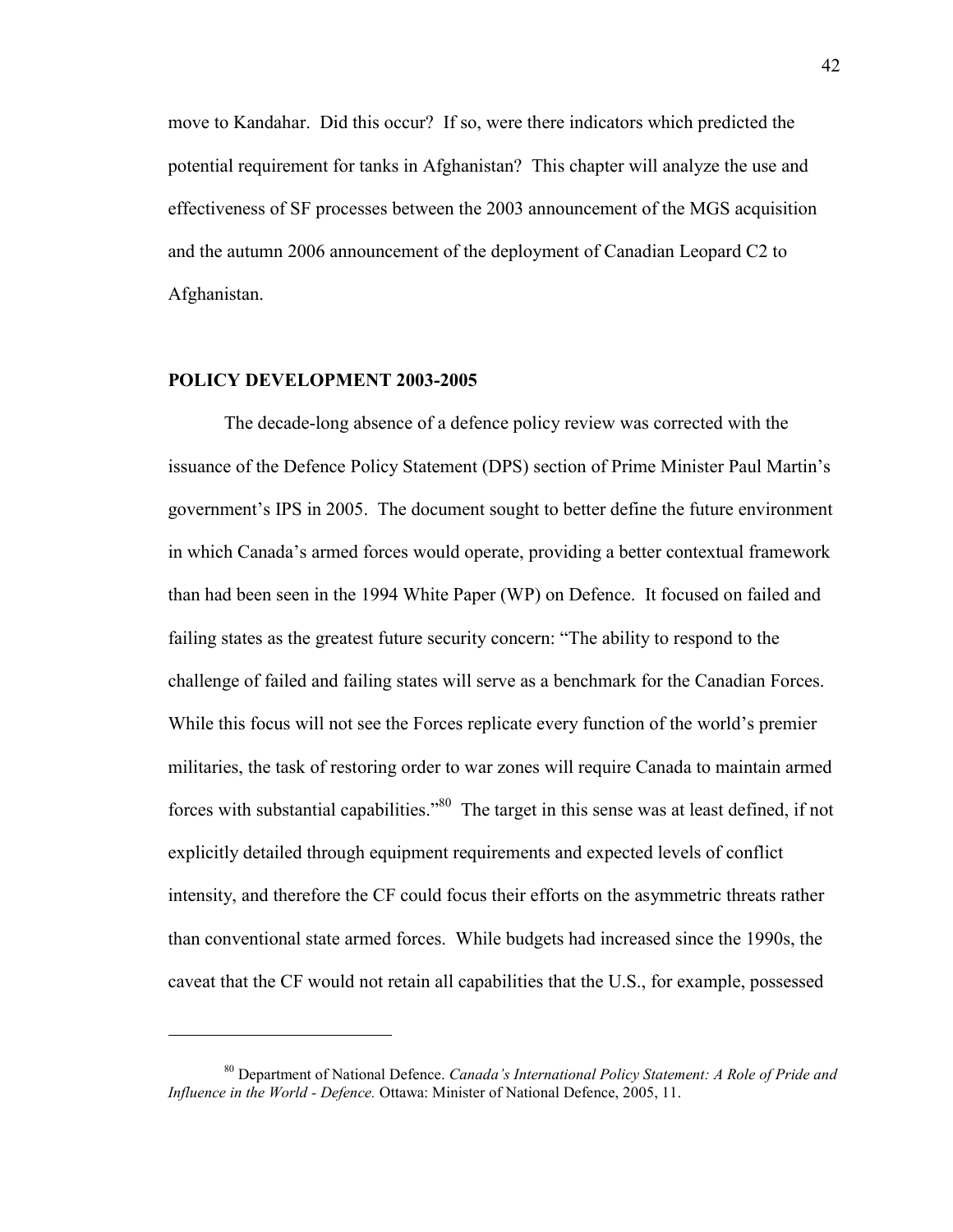meant that there would have to be decisions made as to what capabilities would be retained and what would be retired.

 The DPS further provided three broad roles in which the CF could expect to participate, while retaining the spirit of the multi-purpose combat capable forces as introduced in the 1994 WP: "…Protecting Canadians, defending North America in cooperation with the United States, and contributing to international peace and security. To do so, our military must be effective, relevant and responsive, and remain capable of carrying out a range of operations, including combat."<sup>81</sup> Where the 1994 WP shied away from providing specific guidance on what systems would be retained or acquired, the 2005 DPS provided much more clear direction. The "transformation" of the CF was introduced in the DPS, guiding the direction of the forces into the future.

"Transformation will require the CF to: evaluate their force structure on an ongoing basis to ensure that capabilities remain relevant. The status quo is not an option. The Forces will maintain or modernize those capabilities that remain valid, acquire new ones and eliminate those no longer needed."<sup>82</sup> Of particular relevance to this work is the direction which was provided on the MGS. Not surprisingly, the MGS was retained as an integral piece of the transformation to a "modern, combat capable medium-weight force."<sup>83</sup> With the decision to purchase the MGS having been made while Lieutenant-General Rick Hillier was Chief of the Land Staff (CLS) in 2003, it is important to examine the

<sup>81</sup> *Ibid.*, 5.

- <sup>82</sup> *Ibid.*, 12.
- <sup>83</sup> *Ibid.*, 15.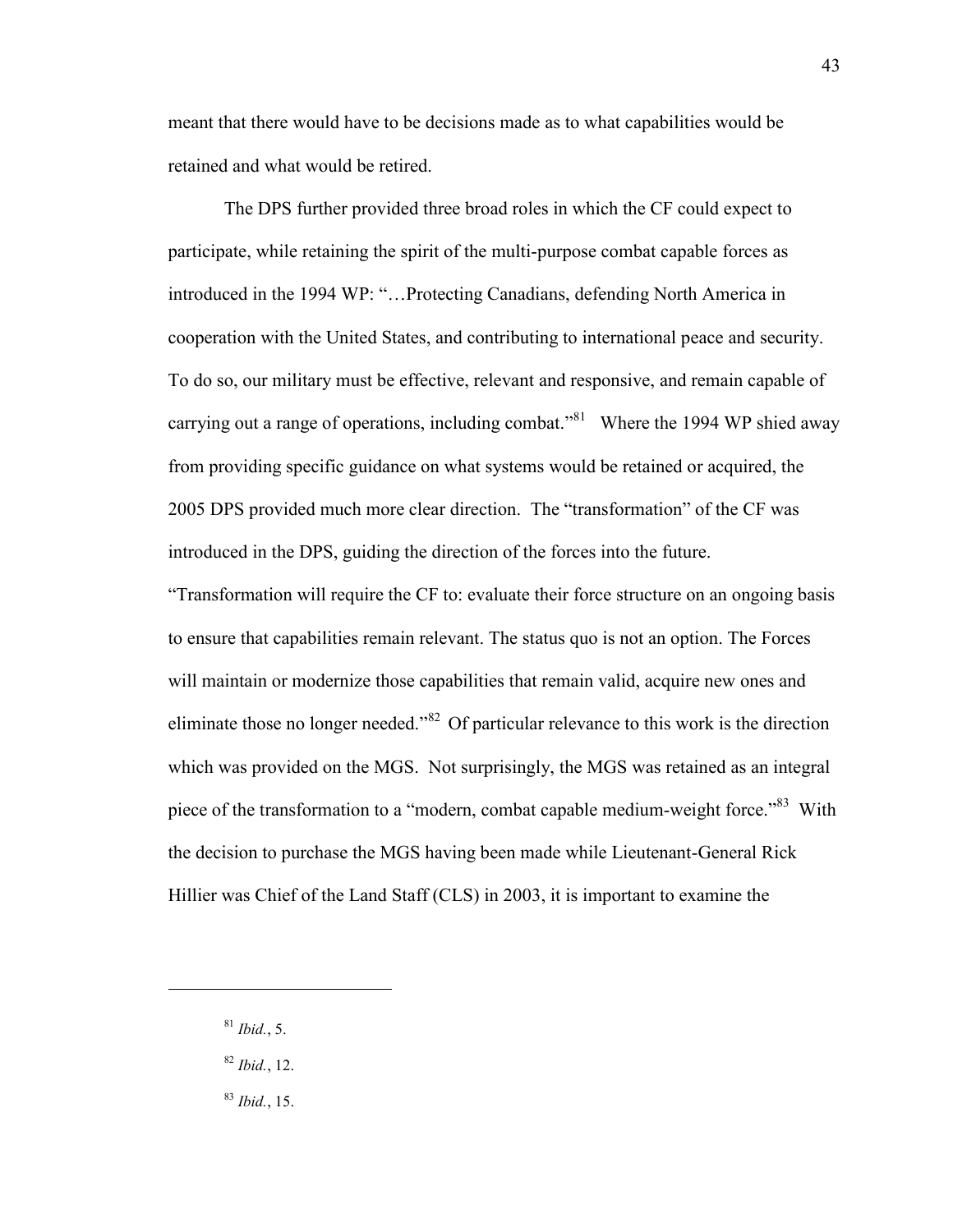influence which General Hillier had as Chief of Defence Staff (CDS) during the development of the 2005 DPS.

 Government policy is meant to provide the strategic framework within which government departments operate. Necessarily, then, departments may be consulted in the development of policy but are seldom intimately involved in the actual creation and writing of policy. In this regard, the 2005 DPS can be seen as an anomaly. In order to achieve a new vision and departure from the previous government policy, Prime Minister Martin essentially devolved the work of creating the IPS to several departments: "Four independent papers would be written, and the Centre - the Prime Minister's office and the Privy Council Office - would somehow have to integrate them into a holistic document at the end of the exercise."<sup>84</sup> Retired Lieutenant-General Mike Jeffrey recounts that the vision for DND was provided by Hillier: "Faced with this situation, CDS-to-be LGen Hillier inserted himself into the policy development process…to reshape the Defence Policy Statement (DPS) that had been drafted. This undertaking permitted him to further develop his vision for the CF and the development of the political themes that would underpin the future of the  $CF.^{0.85}$  While there are certainly advantages to the CF in having the CDS create policy favourable to the DND, there is a danger when the policy creator and the policy implementer are one in the same: a lack of impartiality and balance of opinion. As Stein & Lang note:

<sup>84</sup> Janice Gross Stein & Eugene Lang, *The Unexpected War: Canada in Kandahar*, (Toronto: Viking, 2007), 140.

<sup>85</sup> Michael K. Jeffrey, *Inside Canadian Forces Transformation: Institutional Leadership as a Catalyst for Change,* (Kingston: Canadian Defence Academy Press, 2009), 24.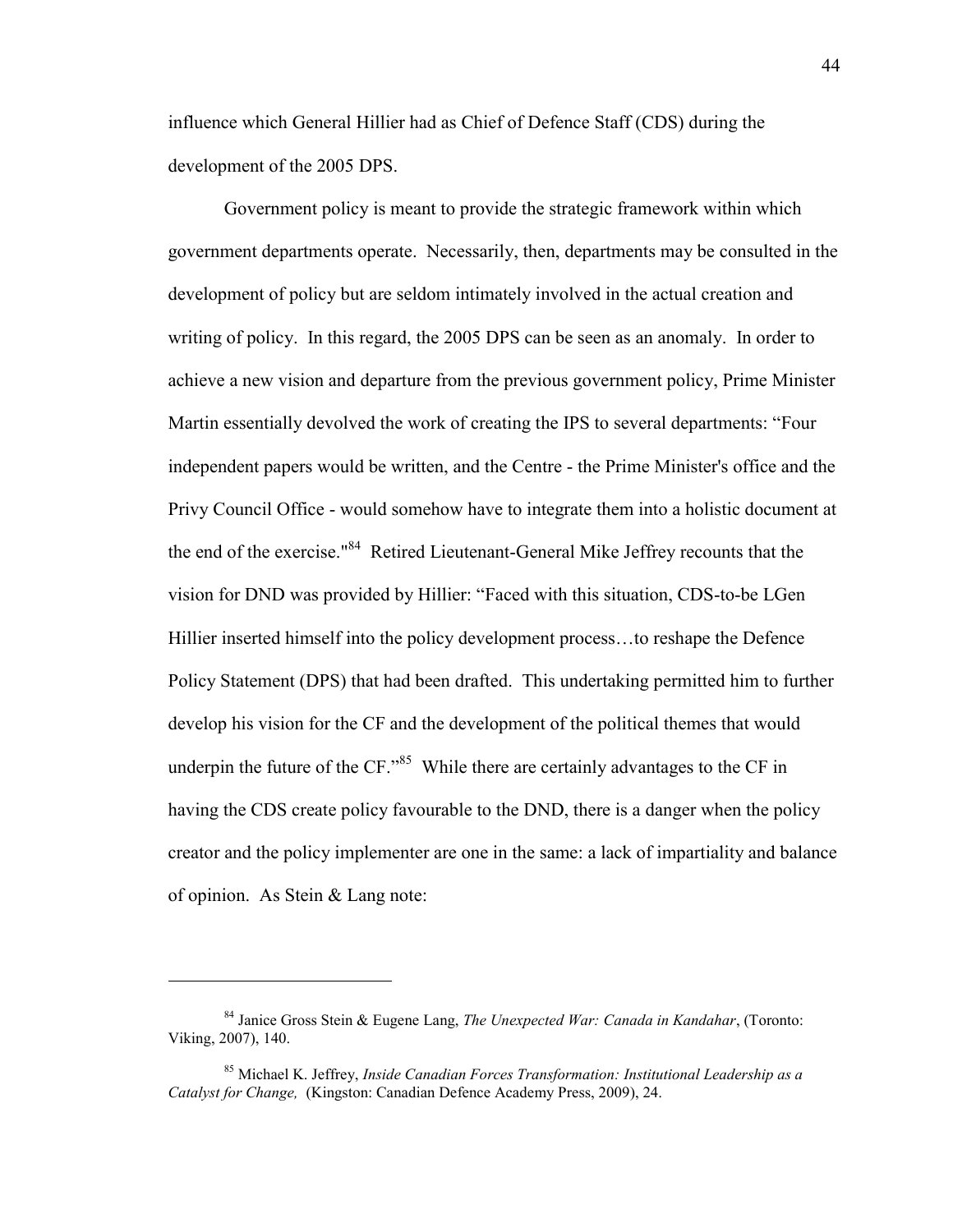Some allege that Canada's military now lacks sufficient civilian oversight, either by the Department of Defence or across the Government of Canada. It is the military that is forging policy. Yet that is not the way it is supposed to be in a mature parliamentary democracy. Civilian oversight matters. Policy is made better by it. The military benefits from it.<sup>86</sup>

Regardless of the perception that the military was too closely involved in developing the policy, the prime minister was extremely happy with the product of Hillier's work on the DPS, noting that "The Defence Review saved the IPS. Hillier's contribution was the outstanding contribution to that effort."<sup>87</sup> The lack of change on the acquistion of MGS could be attributed to either Hillier's influence or the agreement of the Liberal government with the status quo; the involvement of the CDS in crafting policy unfortunately makes it impossible to discern.

 The decision to focus on the asymmetric threats of failed and failing states did not go unchallenged by defence analysts and military members. General Hillier included the divestment of tanks in favour of MGS as key to the essence of transformation, branding those who opposed the MGS as preferring to "stop the process of change irrespective of the dramatically different threat."<sup>88</sup> The MGS was key to the mindset of CF transformation in the eyes of Hillier; some officers who had experienced combat against asymmetric enemies nonetheless still believed in the utility of the tank in modern operations. As Colonel Pat Stogran, commander of the 3<sup>rd</sup> Battalion Princess Patricia's Canadian Light Infantry Battle Group (3PPCLI BG) in Afghanistan in 2002 remarked in 2006:

<sup>86</sup> Stein & Lang, *The Unexpected War…,* 261.

<sup>87</sup> Prime Minister Paul Martin as quoted by Stein & Lang, *The Unexpected War…,*155.

<sup>88</sup> David Pugliese, "The Return of the Leopard," *The Ottawa Citizen*, 8 July 2006, 5.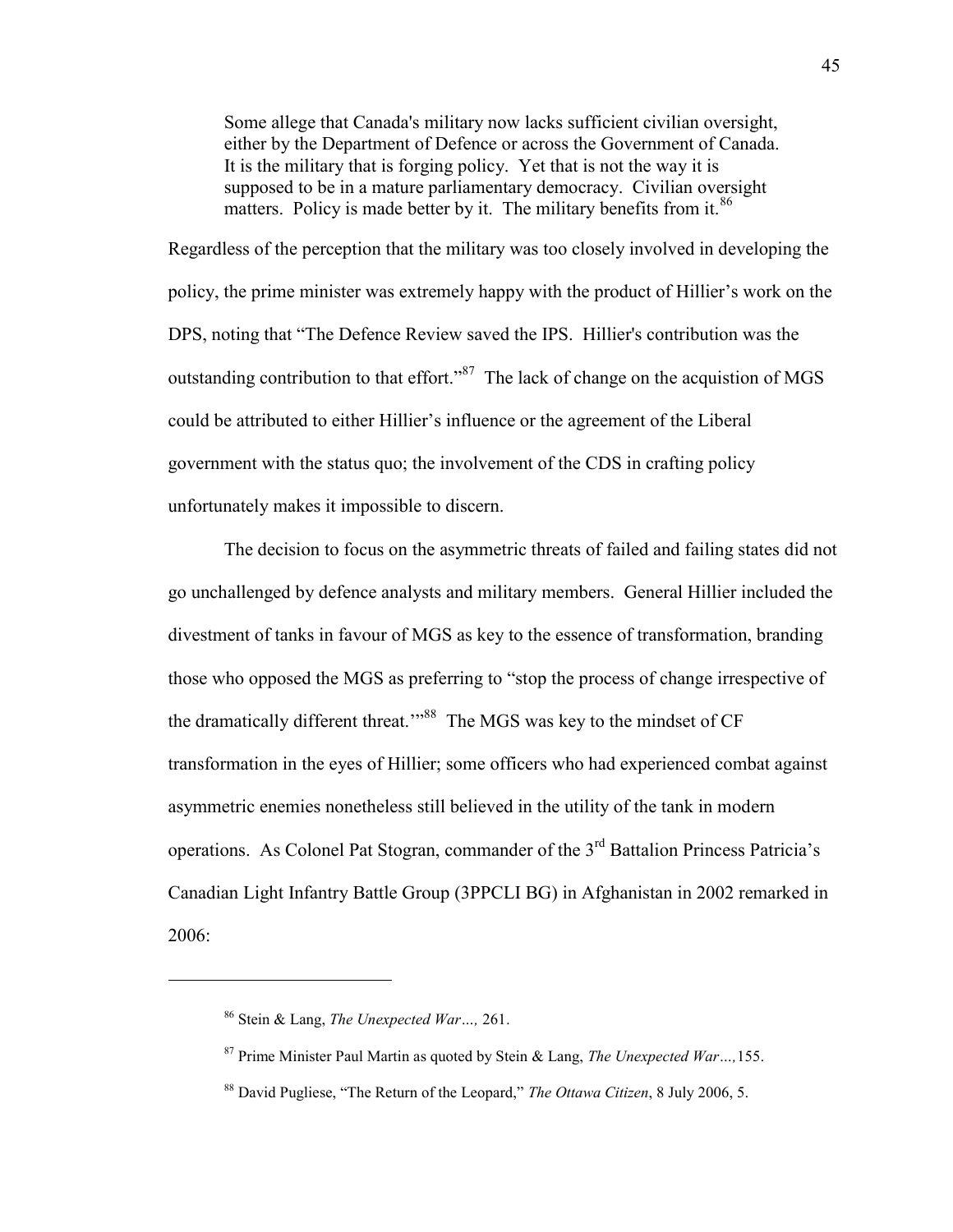Even as the CF changes its focus from "The Bear" to the "Ball of Snakes," even if we ignore the dash to Baghdad, and even to me and my ilk who claim to be avowed paratroopers and light warriors, the tank still fulfils a vital role in contemporary operations. Anyone who has been on the objective-end of an assault when tanks appear on the scene and has witnessed the "shock action" they instil, even though they may be Sovietblock technology from the 50s and 60s, can relate. $89$ 

This perspective is not unique, based on the challenges which U.S. forces faced in Afghanistan in 2002 when there were at times no direct fire support assets available to support combat operations against insurgents. As recounted in the lessons learned from the U.S. led Operation Anaconda in March 2002, a 17 day long operation where hundreds of insurgents were killed or fled in what would become the last major combat by U.S. forces for that year, Kugler notes that: "The absence of tanks and artillery meant that they could not turn to the heavy weapons normally employed by the Army, along with infantry and helicopters, to wage major combat operations and generate firepower against targets located more than a few hundred meters away."<sup>90</sup> Direct-fire support for the CF deployed to Kabul, Afghanistan from 2003-2005 was provided by the 25mm LAV III and Coyote platforms, and was adequate for the relatively low-intensity operations which were conducted in this region. Would the CF require any heavier direct-fire support prior to the delivery of the MGS? When could MGS be expected to arrive and be deployable in support of operations? An examination of the evolution of Canada's deployment in Afghanistan helps to contextualize the requirements for equipment and capabilities.

<sup>89</sup> P.B. Stogran, "These Exciting Times We Live In," *Canadian Military Journal* 6, no. 2 (Summer 2005): 79; [http://www.journal.forces.gc.ca/vo6/no2/doc/views-vues-01-eng.pdf;](http://www.journal.forces.gc.ca/vo6/no2/doc/views-vues-01-eng.pdf) Internet; accessed 18 February 2012.

 $90$  Richard Kugler, "Operation Anaconda in Afghanistan: A Case Study of Adaptation in Battle,": 10; [http://www.dtic.mil/cgi-bin/GetTRDoc?AD=ADA463075%26Location=U2%26doc=GetTRDoc.pdf;](http://www.dtic.mil/cgi-bin/GetTRDoc?AD=ADA463075%26Location=U2%26doc=GetTRDoc.pdf) Internet; accessed 21 February 2012.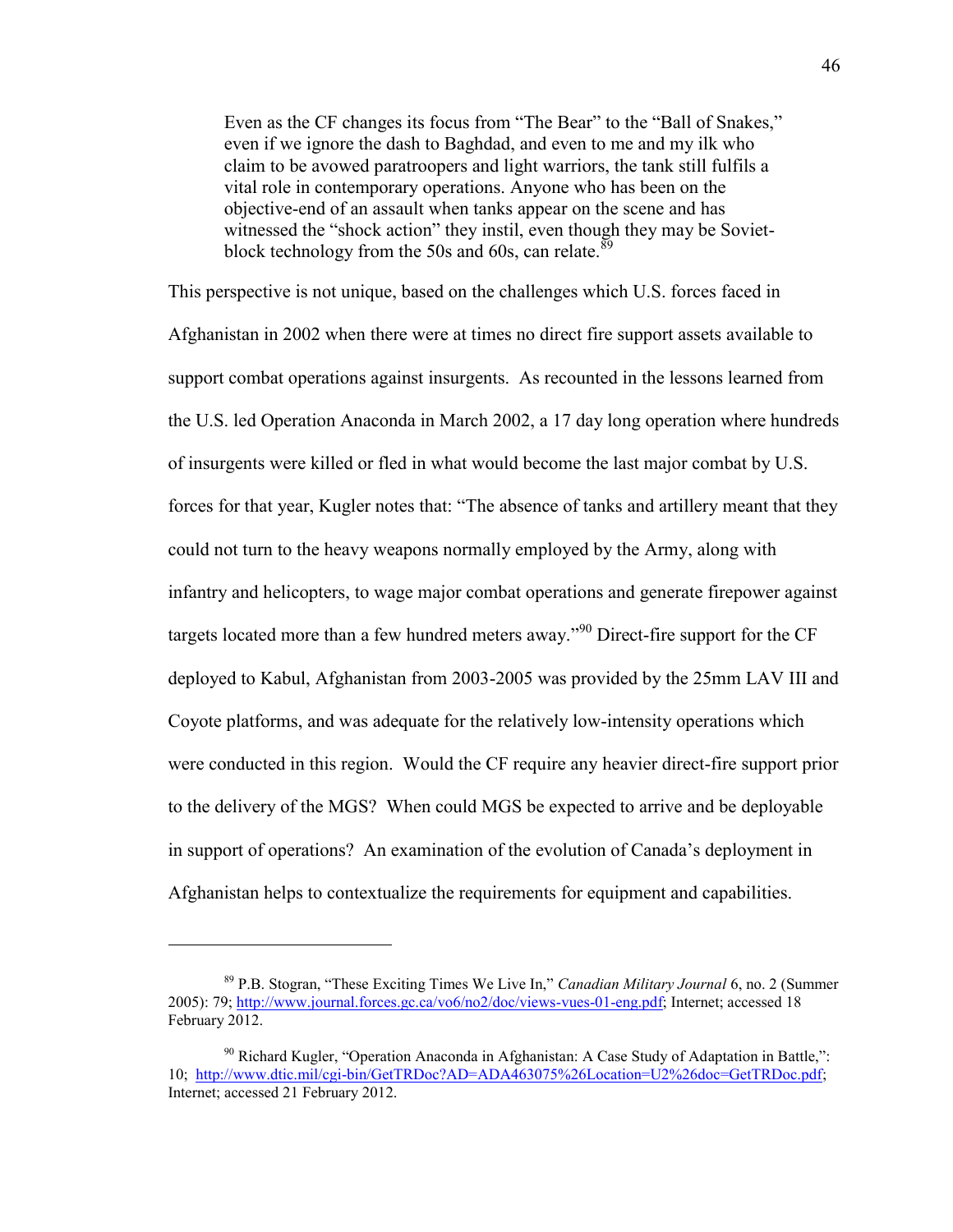## **TRANSITION: FROM KABUL TO KANDAHAR**

 The evolution of the CF deployment in Afghanistan caused major changes in the way the CF viewed itself and was viewed by the public. The decision to deploy forces to Kabul, AF in 2003 was sold to the public as primarily a stability operation; in November of 2003, Defence Minister John McCallum explained the CF mission as being in the 'Pearsonian' tradition, noting that "'the non-combat mission to provide stability and security in the Afghan capital will be reflective of Canadian values,' while keeping up with the war on terrorism."<sup>91</sup> This enabled the Canadian public to maintain the perception of the CF as peacekeepers rather than warfighters, and the government capitalized on this popular sentiment. The theme of the war on terror still appealed to the Canadian public, and the deployment of the CF in Afghanistan meant that it was not involved in the non-UN sanctioned and less popular mission in Iraq. In order to maintain credibility as a contributor to international security, the government capitalised on this softer contribution in order to maintain good standing with NATO allies and particularly the U.S.. The deployment in Afghanistan morphed from the relative security of Kabul towards the more volatile south beginning with prime minister Paul Martin's Liberal minority government in 2005.

 With the issuance of the DPS in 2005, the government had reasserted the need to remain involved in failed and failing states. Afghanistan certainly fit into this category, however there were other motives for increasing Canada's profile through participation

<sup>91</sup> Claire Turenne-Sjolander, "Framing Afghanistan: Past, Present and Future," in *Is There Life Abroad After Afghanistan? The Future of Canadian Expeditionary Operations*, (Halifax: Dalhousie Centre for Foreign Policy Studies, 2011), 39.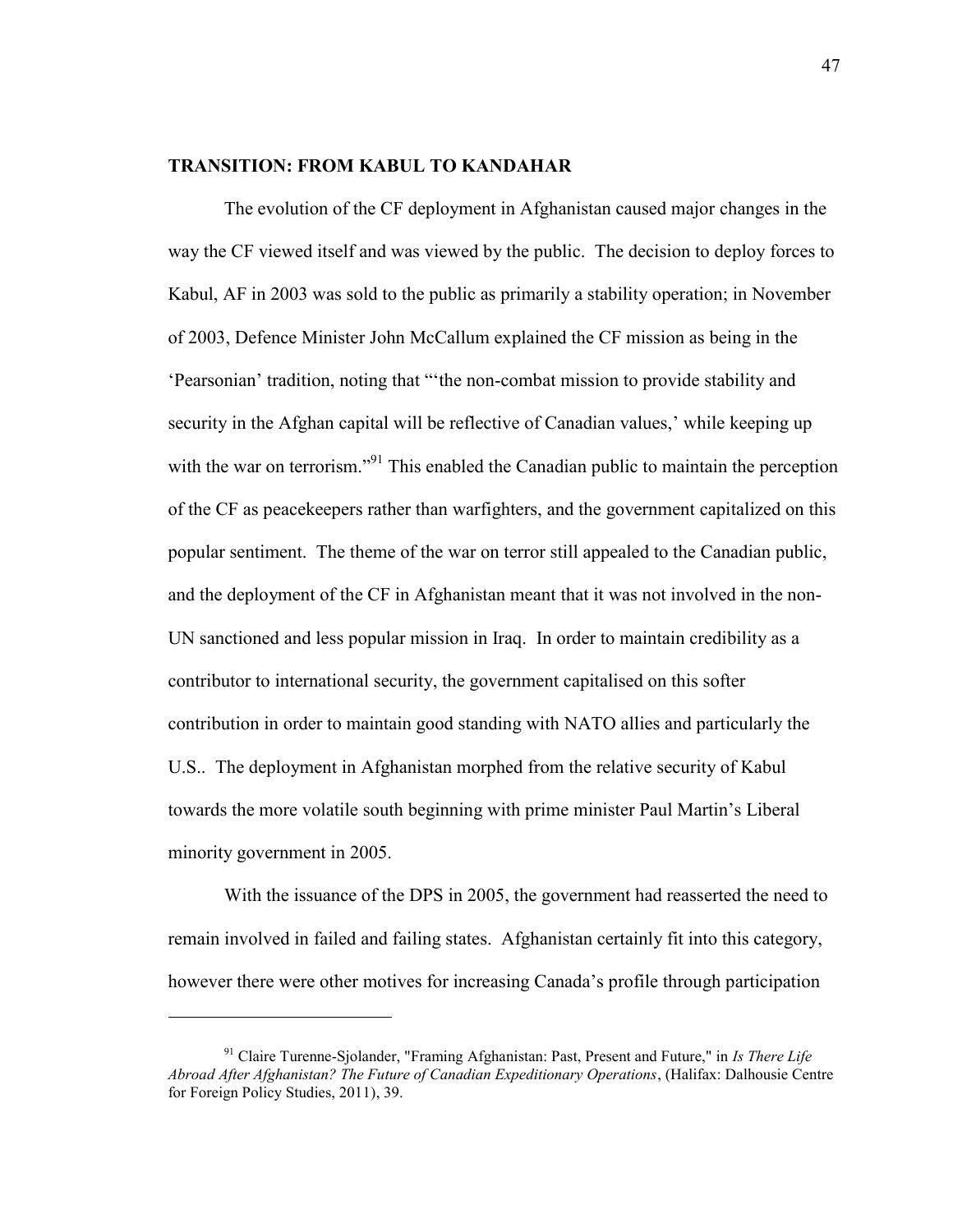abroad. Kim McKechney notes that Canada's non-signature of the Ballistic-Missile Defence (BMD) agreement with the U.S. caused Canada to feel the need to re-assert its commitment to collective security, and a deployment of forces in a lead role in Kandahar province was one way to achieve this. $92$  The Martin government saw the mission shift as more of an evolution than a revolution, noting that the focus should remain on the IPS oriented 3D approach of Defence-Diplomacy-Development. As Stein and Lang relate, Martin wanted the mission in Kandahar to remain 'Pearsonian' in nature: "'I made four demands of Hillier before I agreed to the mission,' recalled Martin. 'I want in, but I want out. We do peacekeeping and reconstruction and win hearts and minds.<sup>'"93</sup> Martin's focus on peacekeeping and the ability to exit Afghanistan was required in order for the government to be able to deploy forces to other struggling regions, notably Darfur, in line with Martin's humanitarian priorities. The transition of forces to Kandahar was therefore announced in May 2005, effective February 2006, and included responsibility for standing-up a Provincial Reconstruction team as well as more aggressive tasks: "Since Kandahar was the most dangerous province, the CF was also given significantly enhanced combat responsibilities to help root out remaining Taliban/Al-Quaeda elements."<sup>94</sup> The acknowledgement that Kandahar was a more dangerous region, however, did not mean that the government committed to sending its troops to conduct a

 $92$  Kim McKechney, "Canada's Military Intervention in Afghanistan: Combining Realism and Constructivism in the Analysis of Canadian Foreign Policy Decision-Making" (Saskatoon: University of Saskatchewan Master of Arts Paper, 2009), 79; [http://summit.sfu.ca/system/files/iritems1/9567/ETD4546.pdf;](http://summit.sfu.ca/system/files/iritems1/9567/ETD4546.pdf) Internet; accessed 3 March 2012.

<sup>93</sup> Stein & Lang, *The Unexpected War…,*191.

<sup>94</sup> Duane Bratt and Christopher J. Kukucha, *Readings in Canadian Foreign Policy: Classic Debates and New Ideas,* (Toronto: Oxford, 2007), 318.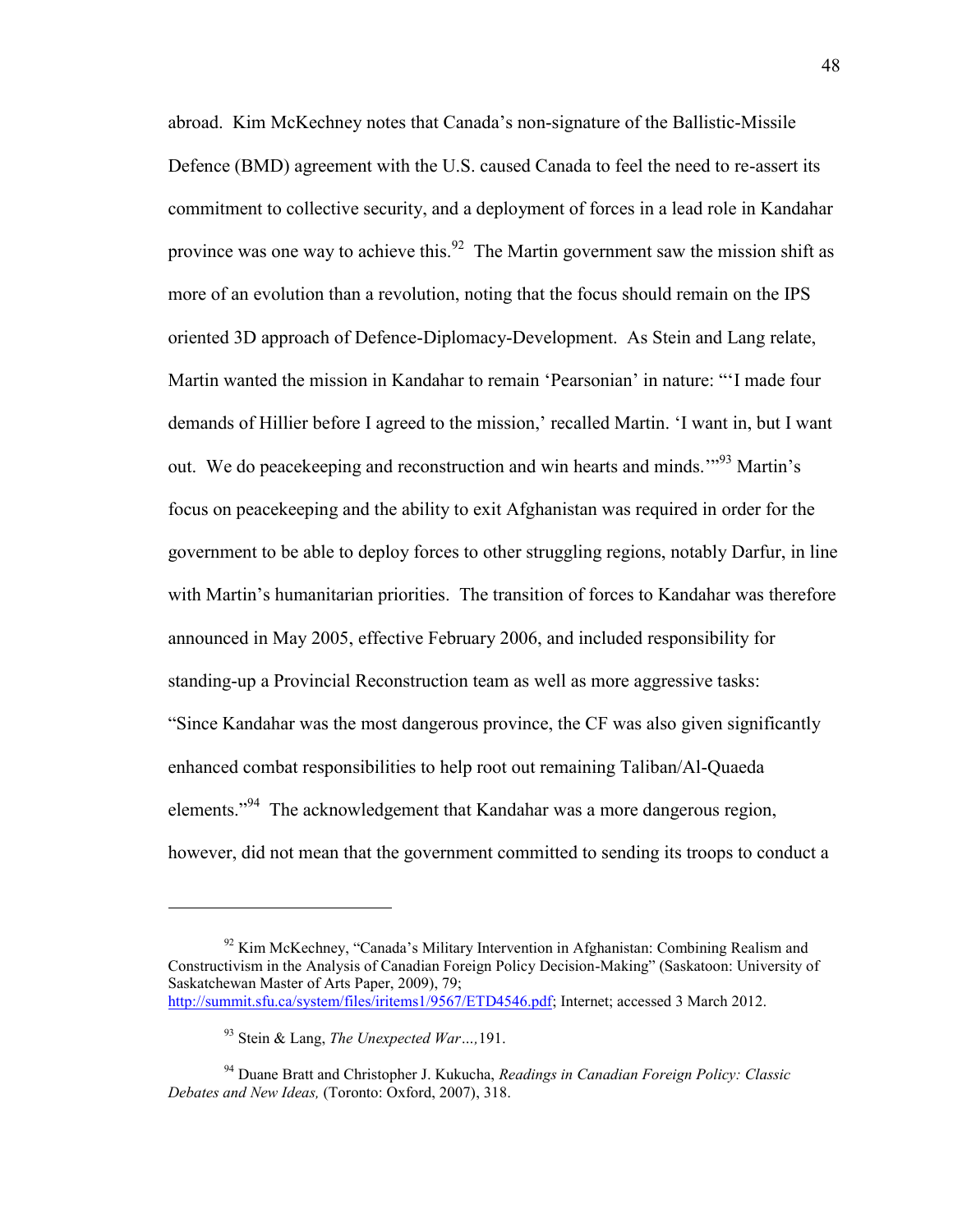war; the focus was sold as increased support of stability and reconstruction efforts. To wit, Stein and Lang relate that the mission in 2005 was never billed as a war: "No official, civilian or military, used the word *war* to describe what was going on in southern Afghanistan."<sup>95</sup> The rhetoric involving what to call Canada's new task in Kandahar shifted noticeably with the election of Stephen Harper's Conservative government in early 2006.

With the deployment of the CF to Kandahar, developments on the ground soon made it clear that the mission had changed drastically. While the new Defence Minister, Gordon O'Connor, continued to label the mission as peacekeeping-oriented, Harper and CDS Rick Hillier were considerably more aggressive in describing the conflict as a dangerous struggle in which casualties would occur in attempting to make the region stable for reconstruction efforts. Claire Turenne-Sjolander remarks on the confusion caused by this lack of unity in messaging: "The contradictory messages coming from the government, casting Afghanistan as both combat and peacekeeping, muddied the waters. At the same time, the change in the mission translated into a substantial increase in the number of Canadian war dead..." <sup>96</sup> With Canadian casualties mounting steadily as a result of Improvised Expolsive Devices (IEDs) and combat with insurgents, by the spring of 2006 it was increasingly difficult to characterize the conflict as anything short of a war. Whether or not the drastic change in task was apparent when the Martin government committed its troops to Kandahar, the reality had clearly changed. What was the plan for providing direct-fire support to Canadian forces engaged in this dangerous

<sup>95</sup> Stein & Lang, *The Unexpected War…,*185.

<sup>96</sup> Turenne-Sjolander, "Framing Afghanistan…," 41.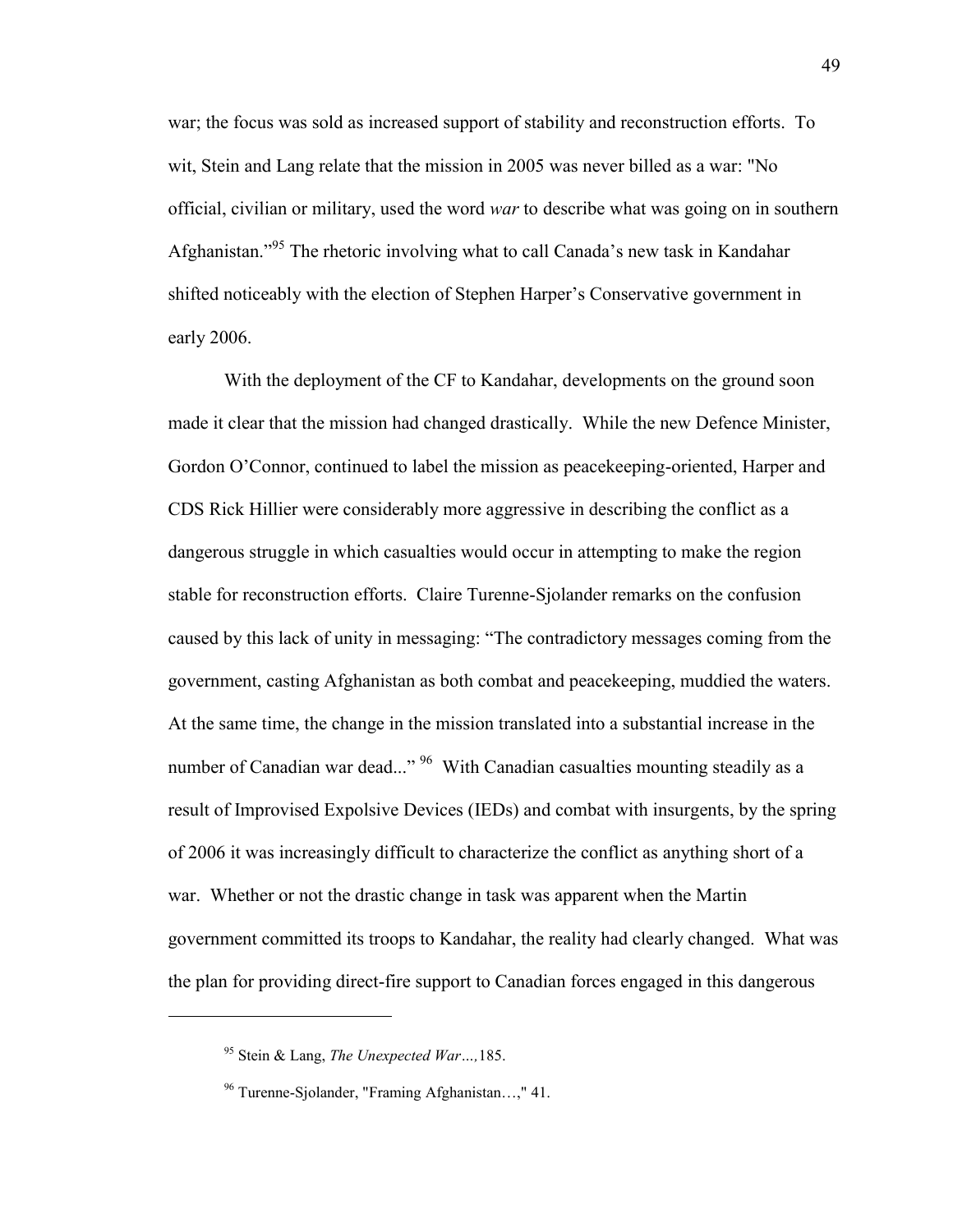new region? Were the deployed forces adequately equipped to deal with threats? A review of the status of the MGS project in 2006 will reveal that the CF was no closer to acquiring a new direct-fire support capability than it had been when the MGS project was announced nearly three years earlier.

## **THE MGS & STAGNATION**

 $\overline{a}$ 

The development of the MGS as combat vehicle had, since its inception, been reliant on U.S. development and production. The transition of the CF to a mediumweight force, initiated in the 1996 "Army 2000 Campaign Plan", and cemented in the announcement of the MGS purchase in 2003, has been shown to have largely mirrored the U.S. development of the Stryker family of combat vehicles and their move to a more strategically deployable force. Challenges faced in the U.S. with development of the MGS within specifications, therefore, also impacted CF planned acquisitions. As noted by security analysts, the need for protection and the requirement for medium-weight deployability caused severe challenges to the MGS: "Emerging technology finds itself between a rock and a hard place when faced with the MGS platform…Caught in-between the weight restrictions and the desire to protect against ATGM threats on the future battlefield, the MGS is suffering an identity crisis."<sup>97</sup> The key limiting factor as of February 2006 was the inability of the MGS to be carried, as a combat capable fully assembled vehicle, in the back of a C-130J Hercules aircraft. Inability to correct this shortcoming caused delays and meant that the MGS was still not in production; the

<sup>&</sup>lt;sup>97</sup> Global Security. "M1128 Stryker Mobile Gun System." [http://www.globalsecurity.org/military/systems/ground/iav-mgs.htm;](http://www.globalsecurity.org/military/systems/ground/iav-mgs.htm) Internet; accessed 1 Mar 2012.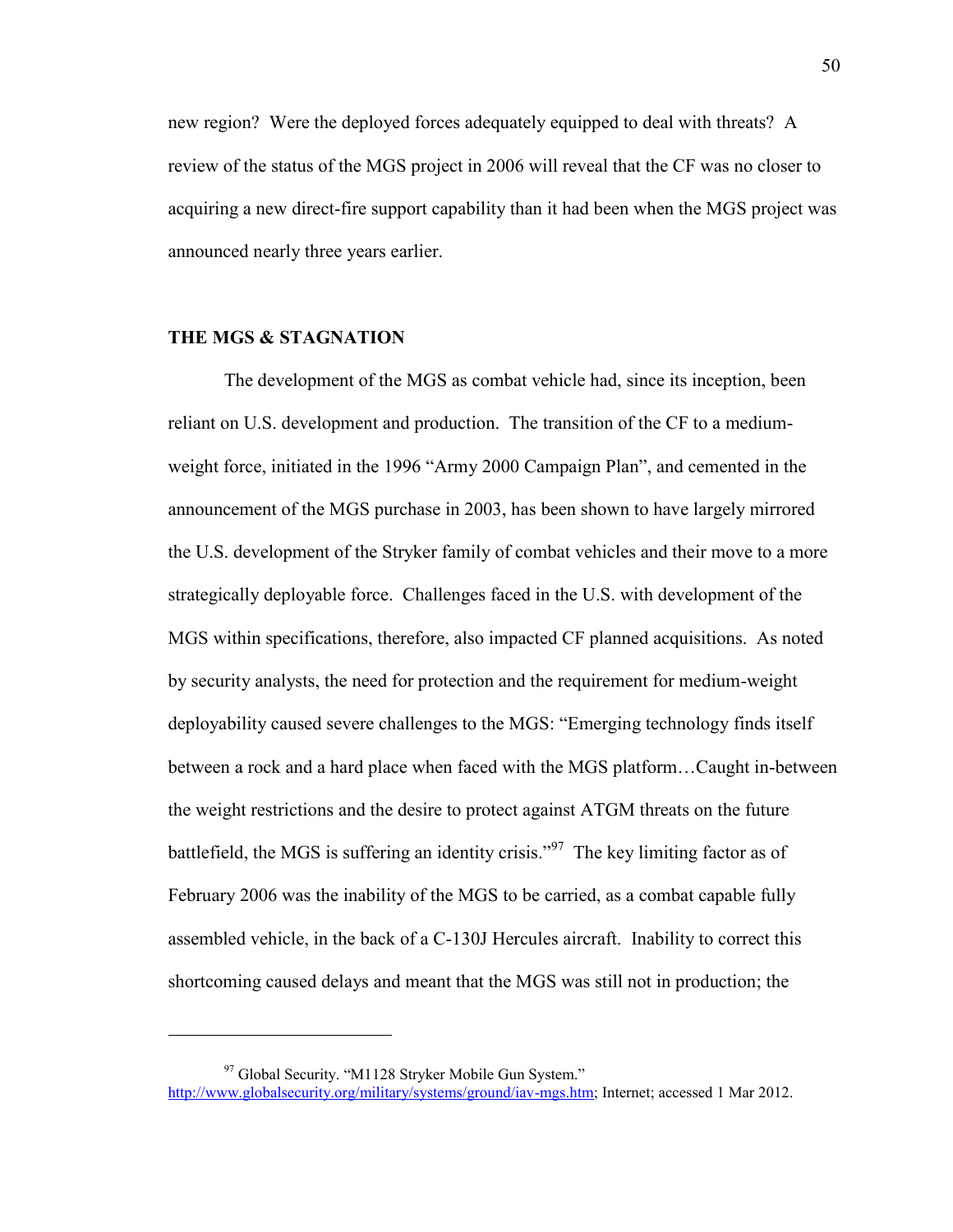timeframe slated for CF Initial Operational Capability (IOC) in July 2007, therefore, was highly unlikely. <sup>98</sup> With the MGS as a key element in Canadian Army Transformation, the delay meant that the Leopard would remain for the forseeable future as the sole means of providing direct fire support for the CF. As had been demonstrated with the *Quarré de fer* experimentation, making a decision based on principle without a solid idea of the feasibility of effectiveness or, in this case, procurement, could lead to problems in implementing a sound strategy. As Bercuson et al. noted in their 2006 CDFAI report, "An Opaque Window," "It must remain a matter of conjecture whether or not the ordering of equipment that is still years away from production at the time of ordering is a good idea. Canada cannot possibly acquire the MGS until the US Army is satisfied with it and it goes into production. When that might happen is still uncertain."<sup>99</sup> Troops were therefore committed to combat operations in Kandahar with little to no hope of the MGS arriving in time to support their operations. Would direct-fire support beyond the capability of the 25mm Lav III main-armament be required? The use of IEDs, present even in Kabul but certainly the weapon of choice in Kandahar, rapidly caused the need for increased blast protection to bypass direct-fire support requirements in order of priority.

 The first Canadian deaths in Kabul occurred as a result of explosions rather than through combat. Results of a Board of Inquiry (BOI) released in August 2004

<sup>98</sup> David J. Bercuson, Aaron P. Plamondon, Ray Szeto, *An Opaque Window: An Overview of Some Commitments Made by the Government of Canada Regarding the Department of National Defence and the Canadian Forces; 1 January 2000 – 31 December 2004*, Report prepared for the Canadian Defence & Foreign Affairs Institute. (Calgary: Canadian Defence and Foreign Affairs Institute, 2006): 25; [http://www.cdfai.org/PDF/An%20Opaque%20Window.pdf;](http://www.cdfai.org/PDF/An%20Opaque%20Window.pdf) Internet; accessed 1 March 2012.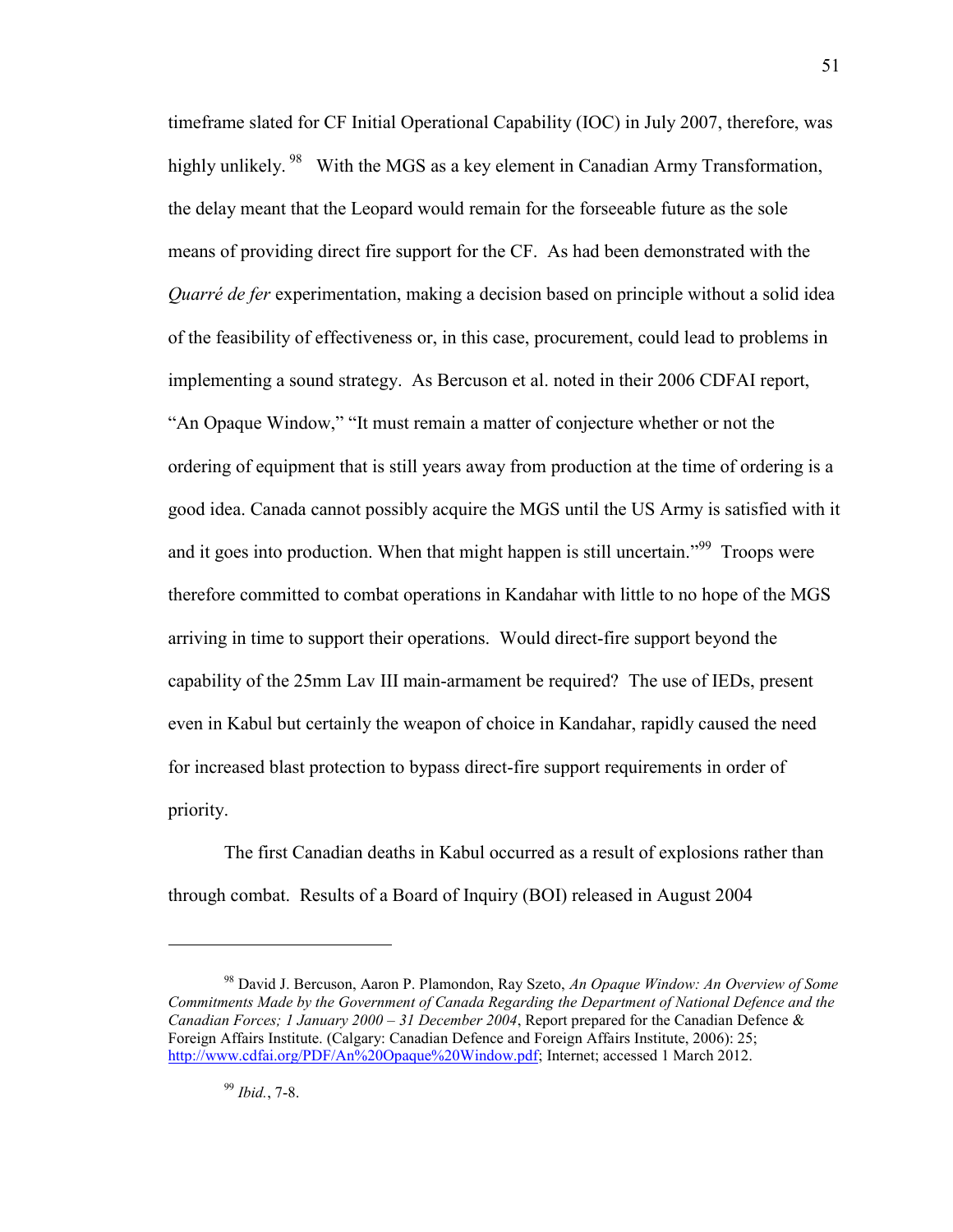determined that the deaths of three Canadians travelling in the Iltis light wheeled vehicles were not preventable based on the lack of a known threat from mines or IEDs at the time of the October 2003 and January 2004 incidents.<sup>100</sup> These would not, however, be the last attacks where IEDs and explosives were used, and the response in October 2003 was the purchase of the better protected Mercedes-Benz Gelaendewagen (G-Wagon) for deployment to Kandahar.<sup>101</sup> The G-Wagon's lack of robust protection against more than small-arms fire and anti-personnel (AP) mines, however, led to mounting casualties in crews and a resultant November 2005 purchase of 50 RG-31 Nyala South-African mine resistant vehicles.<sup>102</sup> The armour race in Afghanistan had begun, and the insurgents rose to the challenge of building a bigger or more effective IED in order to counter the increased blast protection of the CF. As Colonet Pat Stogran observed in 2005, it was ironic that the calls for increased protection in 2003 came at nearly the same time at which the MGS project was announced, highlighting the weaknesses of the mediumweight forces, even against a determined insurgent foe to say nothing about conventional enemies. "Notwithstanding the psychological aspect the MGS clearly lacks, nowhere near the same amount of protection can be bolted onto the chassis of a wheeled vehicle as a tracked one… Unfortunately, the Army has a difficult time affording armoured vehicles, especially the Leopard."<sup>103</sup> So was the MGS a failed concept, primarily based on the

<sup>&</sup>lt;sup>100</sup> Department of National Defence. "DND Releases Findings of Boards of Inquiry into Kabul Vehicle Mine Strike and Suicide Bomber Attack." News Release NR-04.064 (24 August 2004); [http://www.forces.gc.ca/site/news-nouvelles/news-nouvelles-eng.asp?id=1437;](http://www.forces.gc.ca/site/news-nouvelles/news-nouvelles-eng.asp?id=1437) Internet; accessed 6 Mar 2012.

<sup>101</sup> Peter Pigott, *Canada in Afghanistan: The War So Far*, (Toronto: Dundurn Press, 2007), 180. <sup>102</sup> *Ibid.*, 181-186.

<sup>&</sup>lt;sup>103</sup> Stogran, "These Exciting Times We Live In," 80.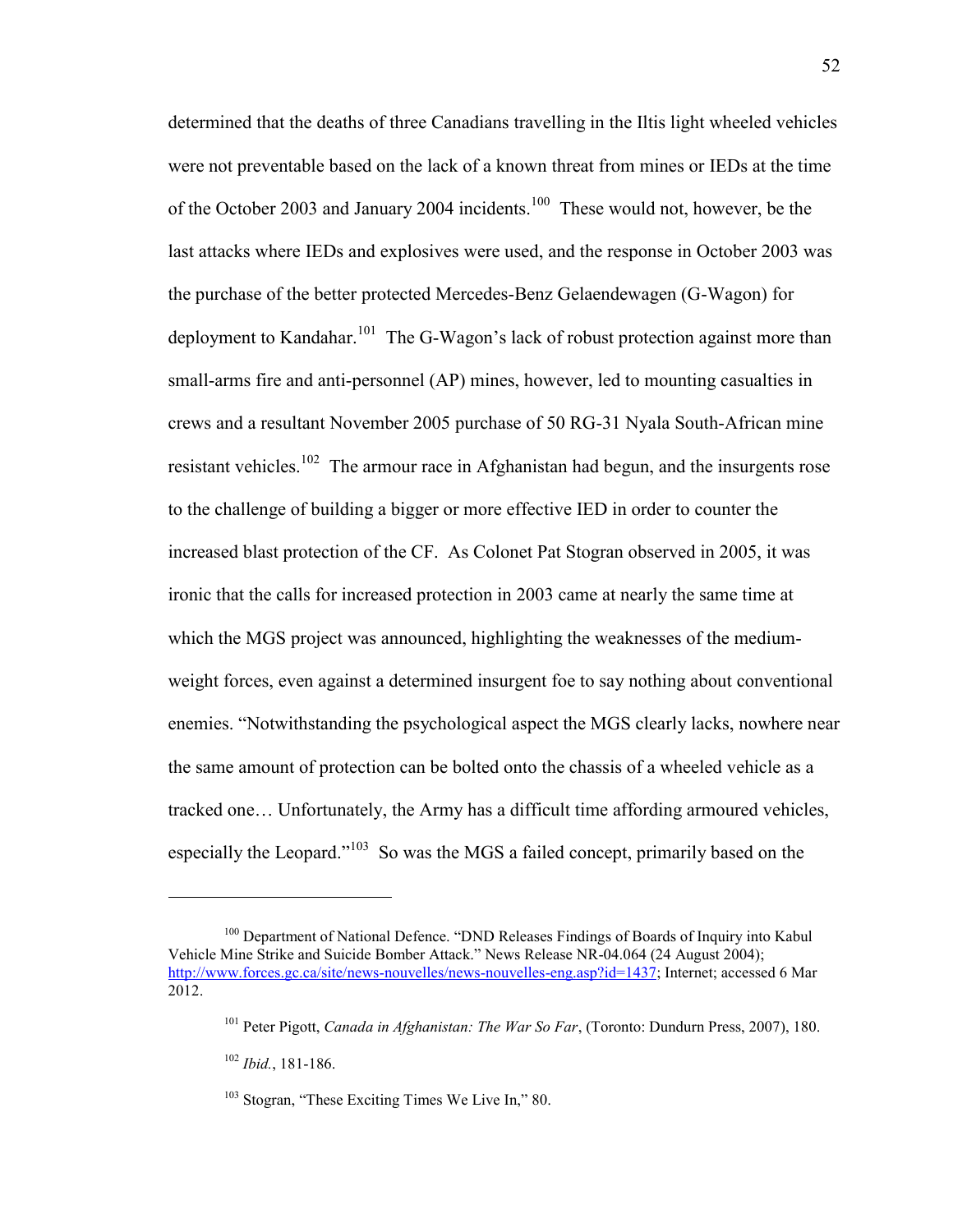2003 belief that low-intensity conflict against a conventional but poorly armed foe would reign in the future? This is perhaps a part of the issue, however the heavy reliance that the 2003 *Army Future Force* concept paper and the subsequent 2005 DPS placed on information dominance and situational awareness was another key challenge faced by forces in Afghanistan.<sup>104</sup> UAVs, satellite and high-tech Coyote surveillance platforms could do little to distinguish the IED-emplacer or suicide bomber from the rest of the population. As the admittedly partisan American Victor O'Reilly argued in his 2003 work on the shortfalls of the MGS as part of Stryker Brigade Combat Teams, efforts to achieve information dominance could not replace armour:

One of the theories behind the Stryker is that situational awareness, resulting from UAVs, total air dominance, technological superiority and so on, can be traded for armor. Unfortunately, full situational awareness – knowing where all friendlies and all enemy are at all times - is not possible and, almost certainly, never will be. Network centric command, control and sensors bring enhanced situational awareness generally, but cannot avert tactical surprise. Therefore, survivability and lethality in combat vehicles cannot be solely traded for better information.<sup>105</sup>

Troops deployed in both Kabul and Kandahar could certainly attest to the difficulty in avoiding tactical surprise, and as 2006 wore on towards summer, it became increasingly evident the strategic impact that suffering casualties as a result of arguably inadequately protected armoured vehicles could have on Canadian popular support for the mission in Afghanistan.

<sup>104</sup> DND, *Future Force: Concepts for…*, 19.

<sup>&</sup>lt;sup>105</sup> Victor O'Reilly, "Stryker Brigades Versus the Reality of War," (2003): 28: http://www.globalsecurity.org/jhtml/jframe.html#http://www.globalsecurity.org/military/library/congress/2 003 rpt/stryker\_reality\_of\_war.pdf||STRYKER BRIGADES Versus THE REALITY OF WAR; Internet; accessed 1 Mar 2012.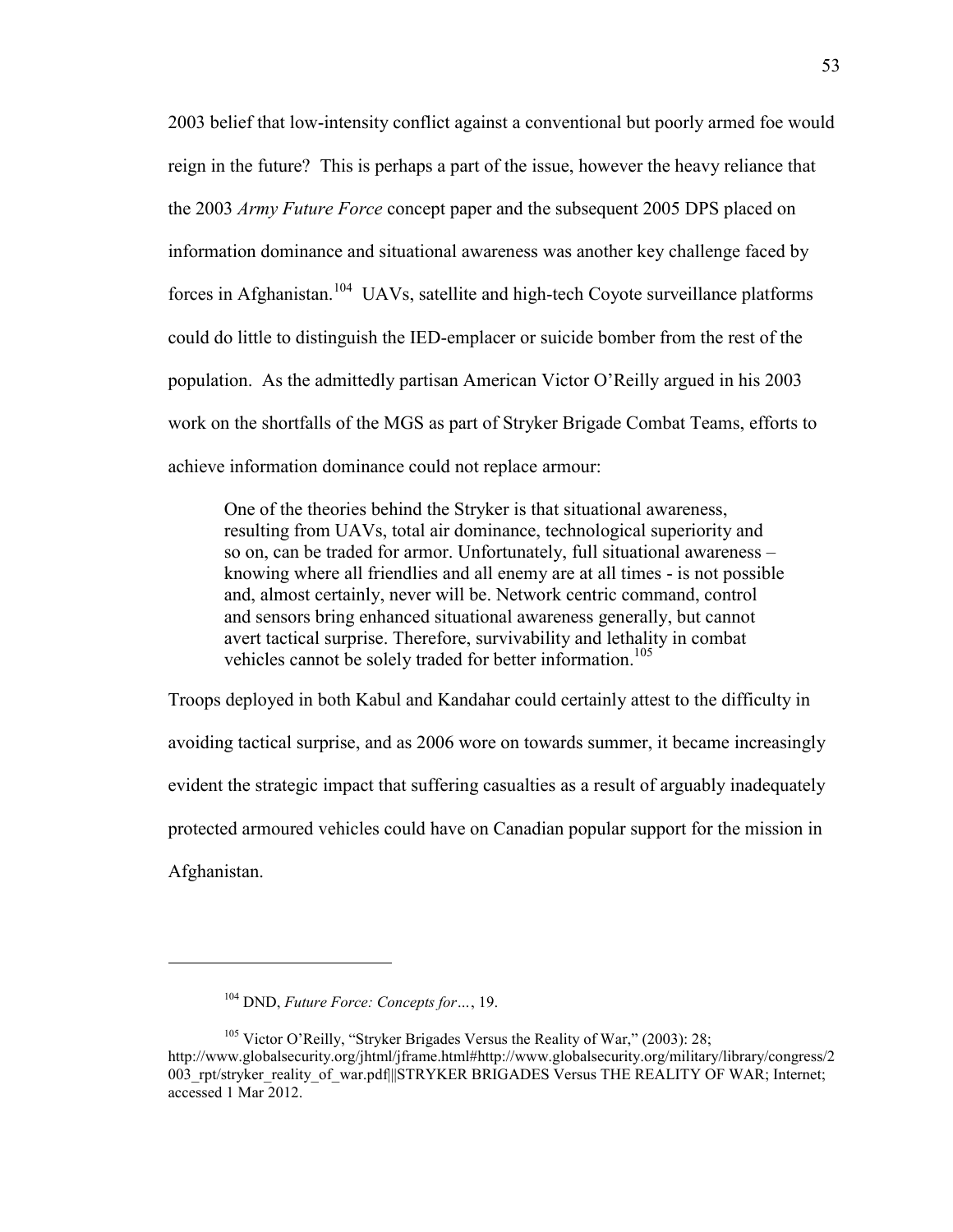It is clear that the MGS project by 2006 was in dire straits, while the conflict in Afghanistan concurrently increased in lethality and danger to troops on the ground. Subsequently, in July of 2006, the Army leadership requested that the MGS project be cancelled and the feasibility of extending the life of the Leopard C2 to 2015 be examined.<sup>106</sup> Whether or not the CF had plans at that time to deploy tanks to Afghanistan remains unclear, however the events of August and September 2006 certainly caused a review of previous tenets and an updated view on the value of heavy armour.

## **THE TURNING POINT: OP MEDUSA**

 $\overline{a}$ 

 The increased insurgent activity in the spring and summer of 2006 had continued to focus on primarily IED attacks on coalition forces and ambushes in Kandahar province. CF casualties as a result of these activities occurred daily in the summer 'fighting season,' but the insurgents had yet to mount a coordinated and determined resistance. This all changed when insurgents decided to make a stand in the Panjwayi and Zhari districts in August 2006, as a culmination of six months where violent attacks had increased in the province by  $600\%$ <sup>107</sup> Stein & Lang summarize the situation that faced CF troops:

In August and September 2006, the Taliban did something insurgents usually do not do early on. They massed their forces and prepared for a conventional battle, hoping to inflict high casualties on ISAF forces and push through to the city of Kandahar. The stakes were very high. If

<sup>106</sup> David Pugliese, "The Return of the Leopard," *The Ottawa Citizen*, 8 July 2006.

<sup>107</sup> Bernd Horn, *No Lack of Courage: Operation Medusa, Afghanistan*, (Toronto: Dundurn Press, 2010), 29.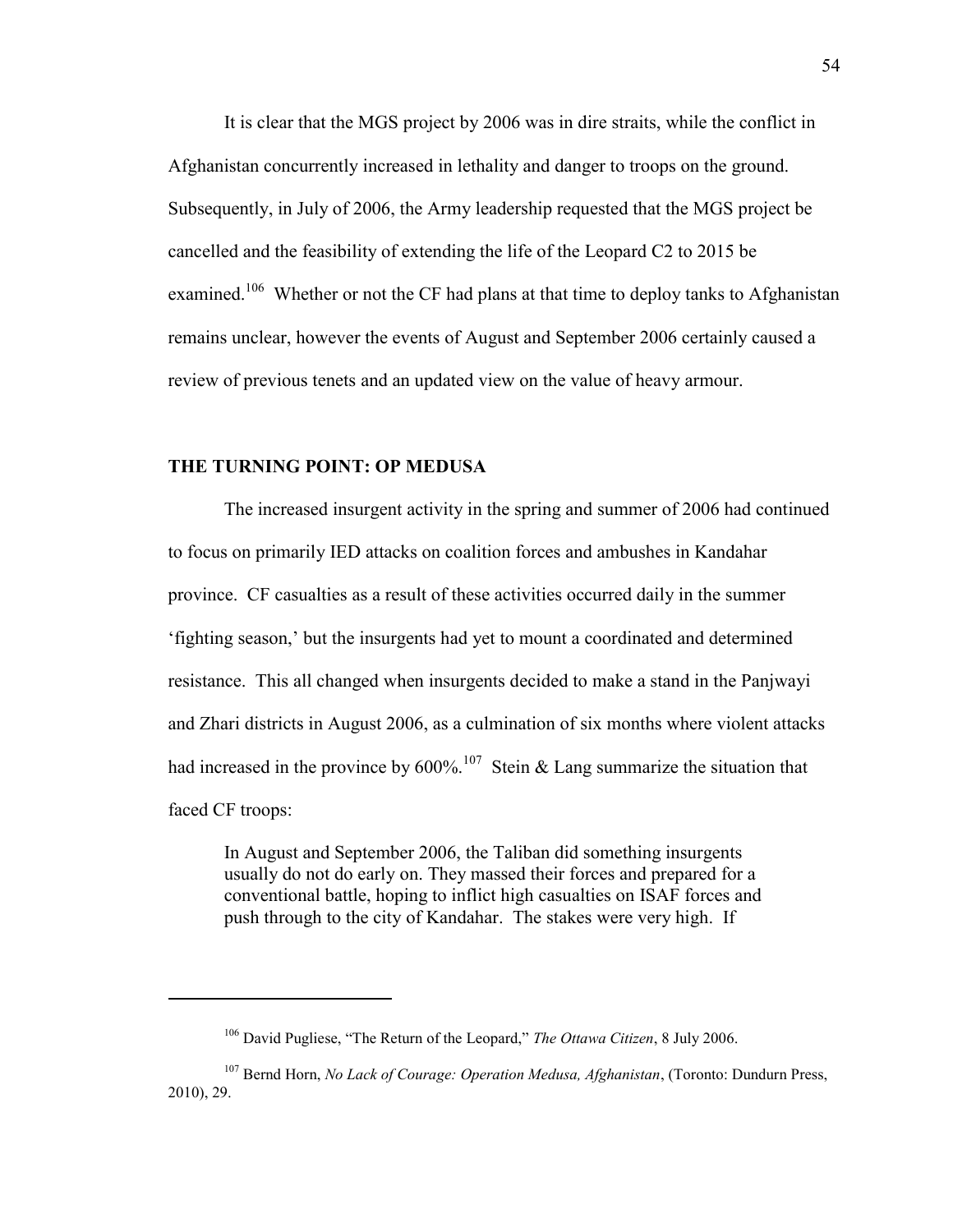Kandahar had fallen to the Taliban, the morale of the Karzai government might well have broken. ISAF responded with Operation Medusa.<sup>108</sup>

This shift to conventional tactics had not been expected, and the medium weight CF battle group faced a difficult task for which they were not ideally equipped. As recounted by then Defence Minister Bill Graham, "…nobody foresaw the summer offensive of 2006. The Light Armoured Vehicle (LAV) III was considered the perfect vehicle for the terrain, the perfect tactical response. We needed lightly equipped, agile soldiers who would go into the villages, 'make love to the people' and 'kill the bad guys.'"<sup>109</sup> The change in insurgent tactics called for a return to more conventional tactics on the part of the CF. In conventional operations against an enemy force in place, engineering assets such as armoured engineer vehicles equipped with dozer blades and tanks equipped with mine ploughs and rollers are used to breach obstacles such as ditches and minefields. Unfortunately, the Canadian battle-group had none of these assets in place, and had to instead to resort to using standard unprotected bulldozers to breach for the break-in – with resultant heavy vehicle and personnel casualties.<sup>110</sup> The operation, Medusa, in which the CF battle group dislodged the insurgent forces, was waged conventionally and was successful in defeating or dispersing the insurgents, but exposed some of the critical weaknesses in CF force structure and equipment as deployed on the ground.

 Op Medusa caused a drastic shift in the mindset of commanders, as evidenced by the observation of the Canadian battle group commander, Lieutenant-Colonel Omer

<sup>108</sup> Stein & Lang, *The Unexpected War…,* 219.

<sup>109</sup> *Ibid.*, 186.

<sup>110</sup> Horn, *No Lack of Courage…,* 70 & 110.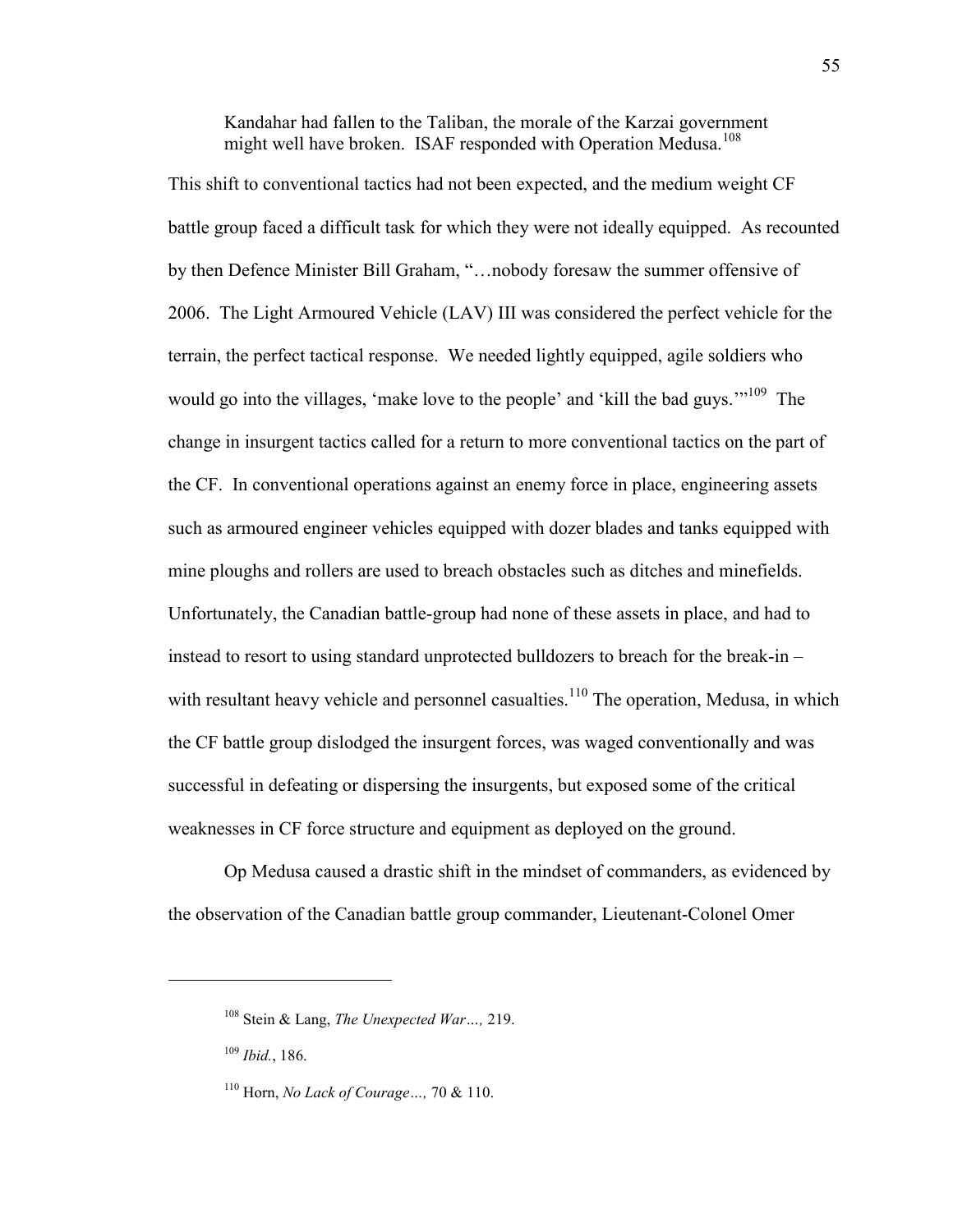Lavoie: "If you'd asked me five months ago, 'do you need tanks to fight insurgents?' I would have said, 'No, you're nuts.' He added, 'Because [the Taliban] are acting conventionally, then conventional assets like tanks, armoured engineering vehicles, and armoured bridge-laying vehicles certainly have their place here.'"<sup>111</sup> Perhaps the insurgents' actions in the summer of 2006 could not have been predicted, however the need for increased heavy equipment for troops on the ground was now easily defendable to the Canadian public. Regardless of what the population may have thought about Canada's entry into what was now clearly a war, the resolve of the government and the support of the population for the troops led to the return of armour to the CF deployed operations. As noted by Stein  $\&$  Lang: "The casualty rates in the Canadian Forces in the summer of 2006 were higher than those of any other NATO country operating in the south. The situation on the ground deteriorated so badly that the commander requested and received a squadron of the aged Leopard tanks to reinforce Canadian troops."<sup>112</sup> The decision to send the Leopard C2 to Kandahar signaled a shift in the Army move towards a medium-weight force, capitalizing on the momentum begun in July with the request to cancel the MGS project. Deployment of the Leopards did not begin until November 2006, however the resolve to rapidly deploy them demonstrated that plans and strategy are always subject to change based on events on the ground.<sup>113</sup> This being the case, it is interesting to examine the elements of SF which were used between 2003 and 2006, and

<sup>111</sup> Omer Lavoie as quoted by Trevor Cadieu, "Canadian Armour in Afghanistan." *Canadian Army Journal* 10, no. 4 (Winter 2008): 7;

[http://www.army.forces.gc.ca/caj/documents/vol\\_10/iss\\_4/CAJ\\_vol10.4\\_03\\_e.pdf;](http://www.army.forces.gc.ca/caj/documents/vol_10/iss_4/CAJ_vol10.4_03_e.pdf) Internet; accessed 16 January 2012.

<sup>112</sup> Stein & Lang, *The Unexpected War…,* 243.

<sup>113</sup> Pigott, *Canada in Afghanistan…,*189.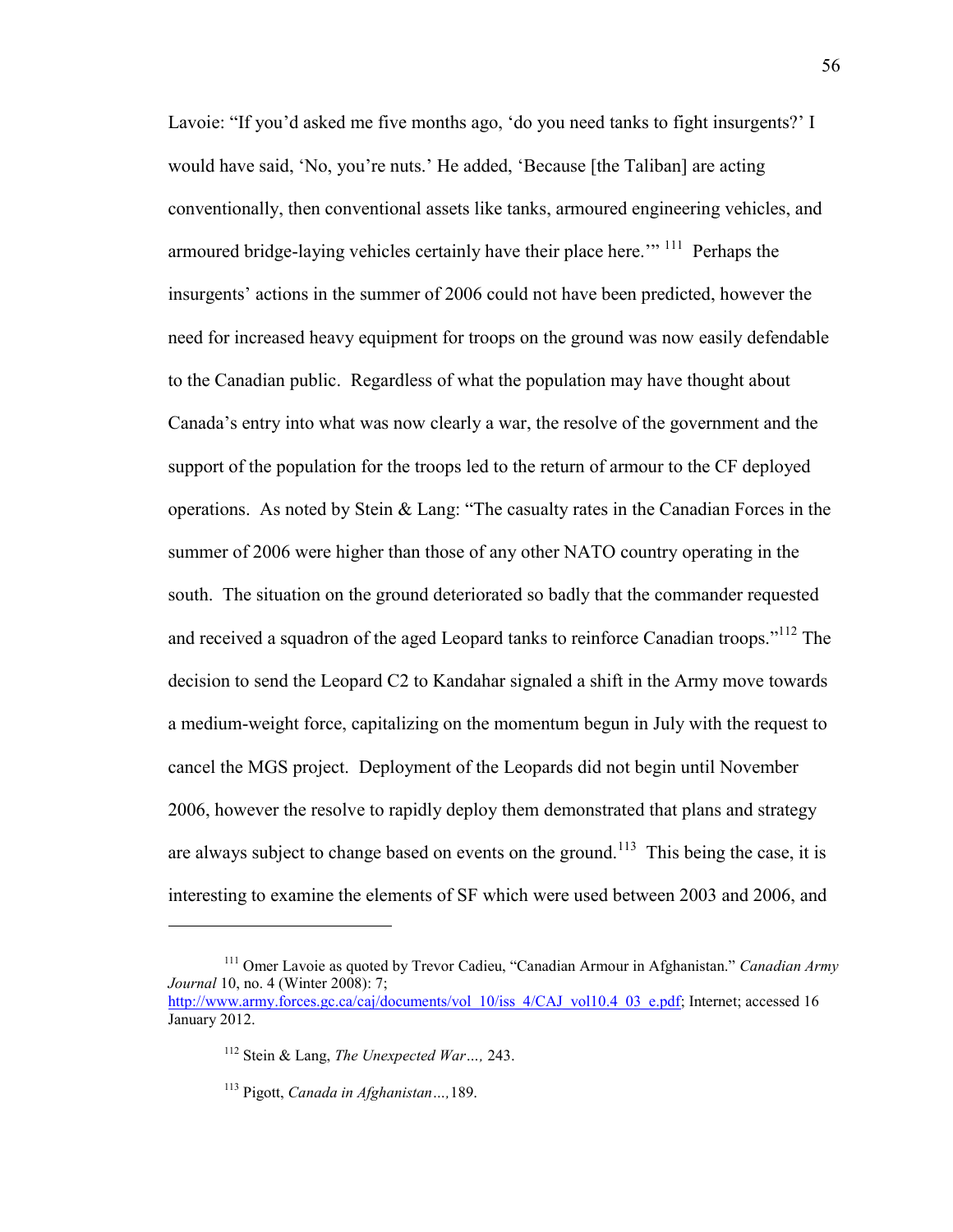whether or not SF could have been better employed in order to foresee the need to retain the tank capability in the CF arsenal.

### **SF AND THE ROAD TO OP MEDUSA**

Godet's five questions for SF will once again be used to determine the effectiveness of SF in defence matters related to armour and MGS from 2003 to 2006. The preliminary question 0, Who am I?, was answered in the 2005 DPS. It differed little from the 1994 WP requirement to provide multi-purpose combat capable forces. As has already been mentioned, however, it affirmed that the CF could not afford to retain all capabilities of larger state armed forces, and that a prioritization of capital projects was required in order to ensure that the most important equipment was procured in order to maintain key capabilities. The government and DND were fairly clear, unlike the 1994 WP, on who the forces were and what was critical to the institution in order to maintain Canadian security and protect Canadian interests

Question 1, What could happen?, was defined in the 2005 DPS. It focused on failed and failing states, and was further defined by CF leadership as focusing on 'the ball of snakes' of irregular forces rather than the conventional forces of 'the bear,' as seen in the Cold War era. In addition to failed and failing states, the continued prevalence of terrorism, the proliferation of weapons of mass destruction and the possibility of regional flashpoints turning into open conflict in both the Far- and Middle-East were all considered as future security threats.<sup>114</sup> The government attributed this relative completeness to the scanning provided through public consultations, parliamentary

<sup>114</sup> DND, *Canada's International Policy Statement…,* 5-6.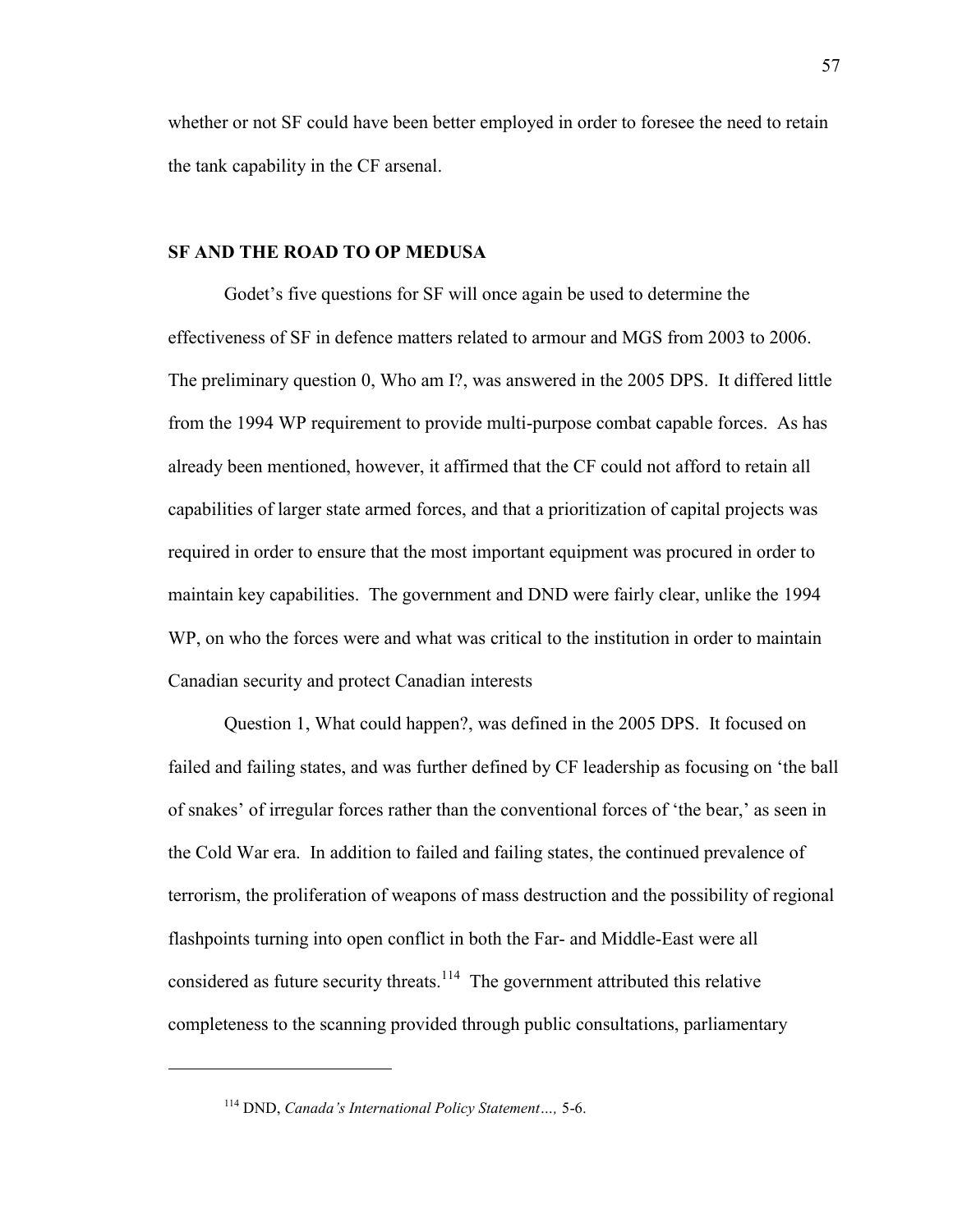committees and defence experts. As a result, the possibilities were better laid out and explained in the 2005 DPS than in previous government defence policy.

As for question 2, What can I do?, the decision to retain the commitment to MGS as part of transforming into a medium weight force was retained despite difficulties in development of the MGS as a platform. Regardless of ongoing training on Leopard tanks in Canada, they were never seen as more than an interim training platform while waiting for delivery of the MGS. The Conservative election platform of 2004 included the purchase of new tanks such as the M1 Abrams or the Leopard 2, however this was never mentioned publicly as a policy shift between the Conservative party forming the government in January 2005 and the end of  $2006$ .<sup>115</sup> It is clear from comments that General Rick Hillier made on several occasions as far back his time as Chief of the Land Staff, characterizing the tank as a "millstone" around the neck of the CF which threatened his self-championed transformation with transformation, that DND certainly did not openly build future force structure options with tanks in mind.<sup>116</sup> Part of the process of scenario building requires objectivity, developing options impartially based on what was discovered through scanning of what could happen rather than what one might prefer to have happen. It certainly does not appear that the MGS decision and future force structure was viewed impartially after the fall 2003 commitment to the medium-weight wheeled MGS. After Op Medusa, however, with the MGS project cancelled and the requirement for protected breaching and direct-fire support assets made clear, the only

<sup>115</sup> Pugliese, *The Return of the Leopard*.

<sup>116</sup> Pigott, *Canada in Afghanistan*…, 188.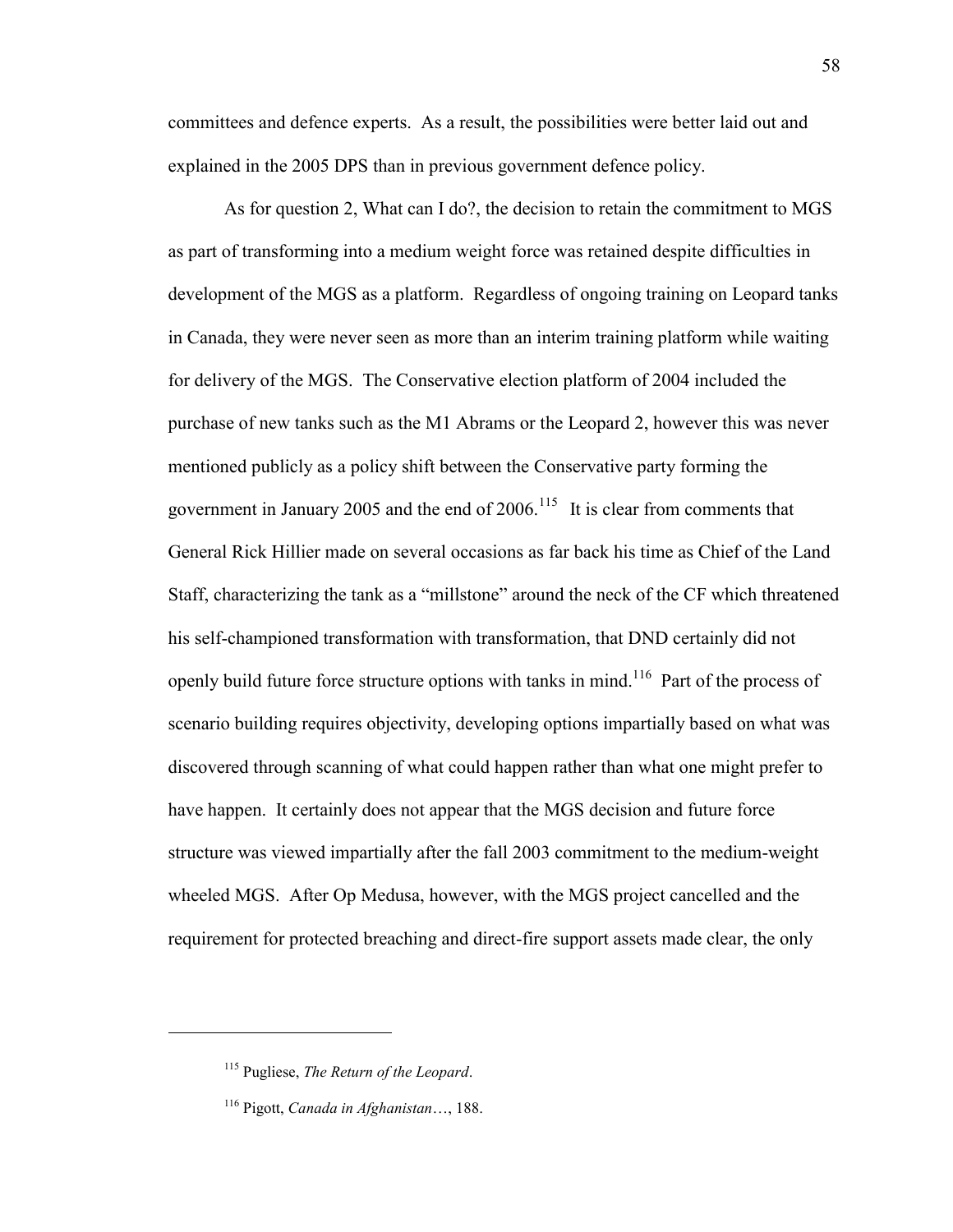option was to deploy the Leopards; this is more a product of reaction, however, than of Strategic Foresight.

 Finally, question 3 – What will I do? – was predetermined by the fact that the only option examined for future direct-fire support was the MGS. With the MGS project cancelled and the Leopard C2 deployed in Afghanistan, the scenario had changed dramatically and the need to recommence planning and reformulating strategy for the use of armour in the future was evident.

 As has been seen, due to personalities, political agendas and a rapidly evolving security environment, Strategic Foresight was used loosely at best and as an afterthought at worst. The future of armour for the CF was still not a resolved question. Despite bringing new capability to deployed forces in Afghanistan, the Leopard C2 was over 30 years old and suffering from high use and frequent demand for spare parts and maintenance. A new solution would have to be found to replace the Leopard C2 with another tank or ACV. The next chapter will deal with the way ahead in this search for strategy and the equipment to implement it, as Canada decides on the Leopard replacement. Would tanks be required into the future? How long would the Leopard C2 bridge the gap in providing protected direct-fire support? Was any SF process used following the initial deployment of tanks in Afghanistan in order to determine whether or not a tank capability would be required in the future CF force structure?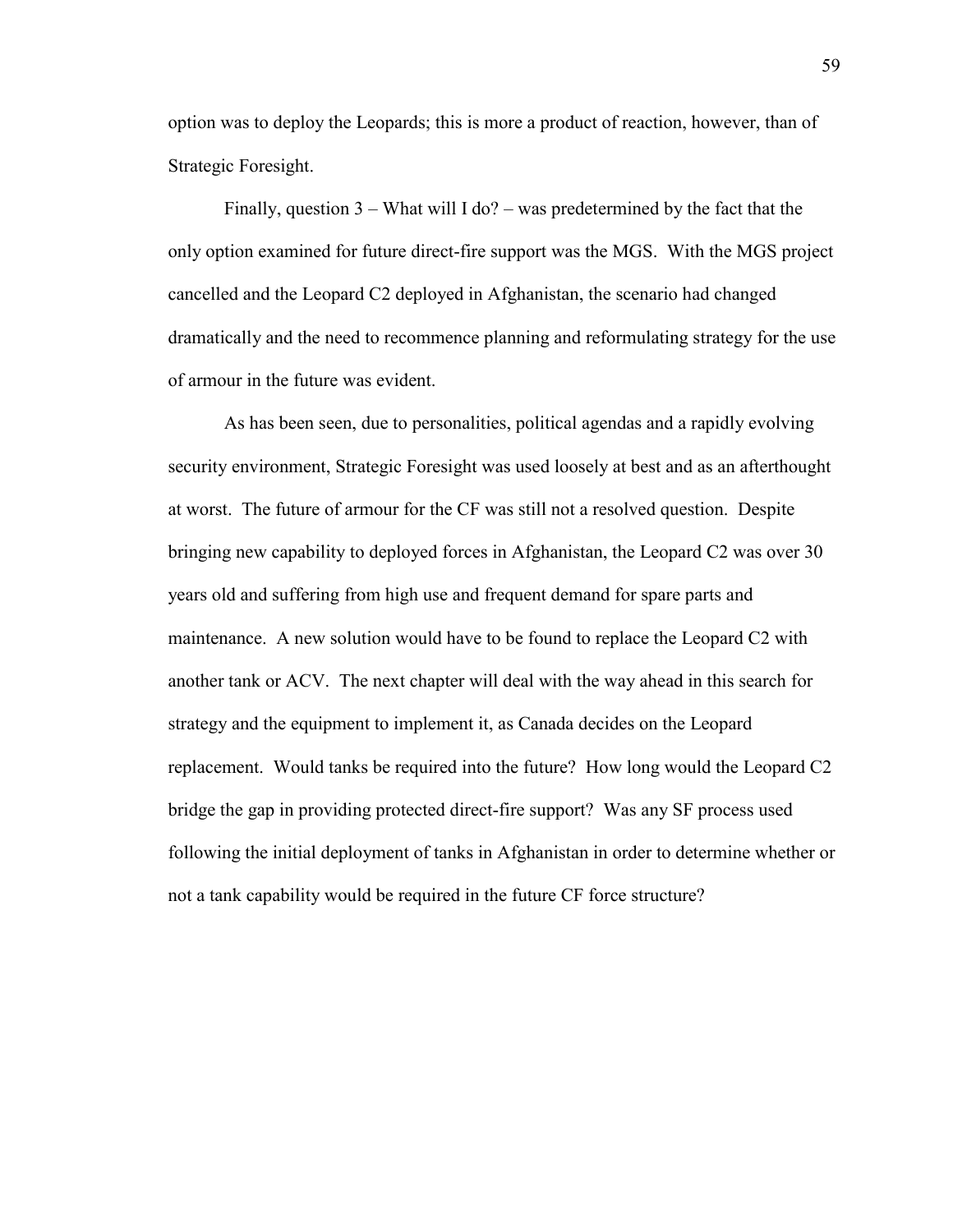### **CHAPTER 4 – INTERIM SOLUTION OR AN ENDURING REQUIREMENT?**

The events which led to the deployment of the Leopard C2 to Afghanistan demonstrated that certain conditions or situations could exist, even in the asymmetric counter-insurgency of the  $21<sup>st</sup>$  century, that required well-protected vehicles with robust direct-fire support capability and high tactical mobility. The decision thus made to deploy the aged Canadian tanks in combat operations, the next step was to determine whether or not another tank would be required to replace the Leopard  $C2$  – either uniquely for the duration of the combat mission in Afghanistan, or as part of the CF force structure into the future. This chapter will examine the decisions made to lease 20 Leopard 2A6M from Germany for use in Afghanistan and to purchase 100 used Leopard 2A4 from the Netherlands. It will also consider the 2008 Canada First Defence Strategy and how it provided government policy with respect to tanks. It will demonstrate that the lease of German tanks was an appropriate response to an urgent operational requirement, but that the purchase of used Dutch tanks was done more in response to favourable conditions for procurement rather than as a result of Strategic Foresight, resulting in a less than ideal fielding of Leopard 2 and subsequent reactive force development strategies. The Canada First Defence Strategy will be demonstrated to be useful policy document which contains a clear strategic vision for the CF as well as enough specific detail to chart the course of Canadian defence into the future. Finally, the use of Strategic Foresight in the Leopard 2 acquisition will be examined, concluding that the spirit of the process was only minimally adhered to and therefore of minimal usefulness.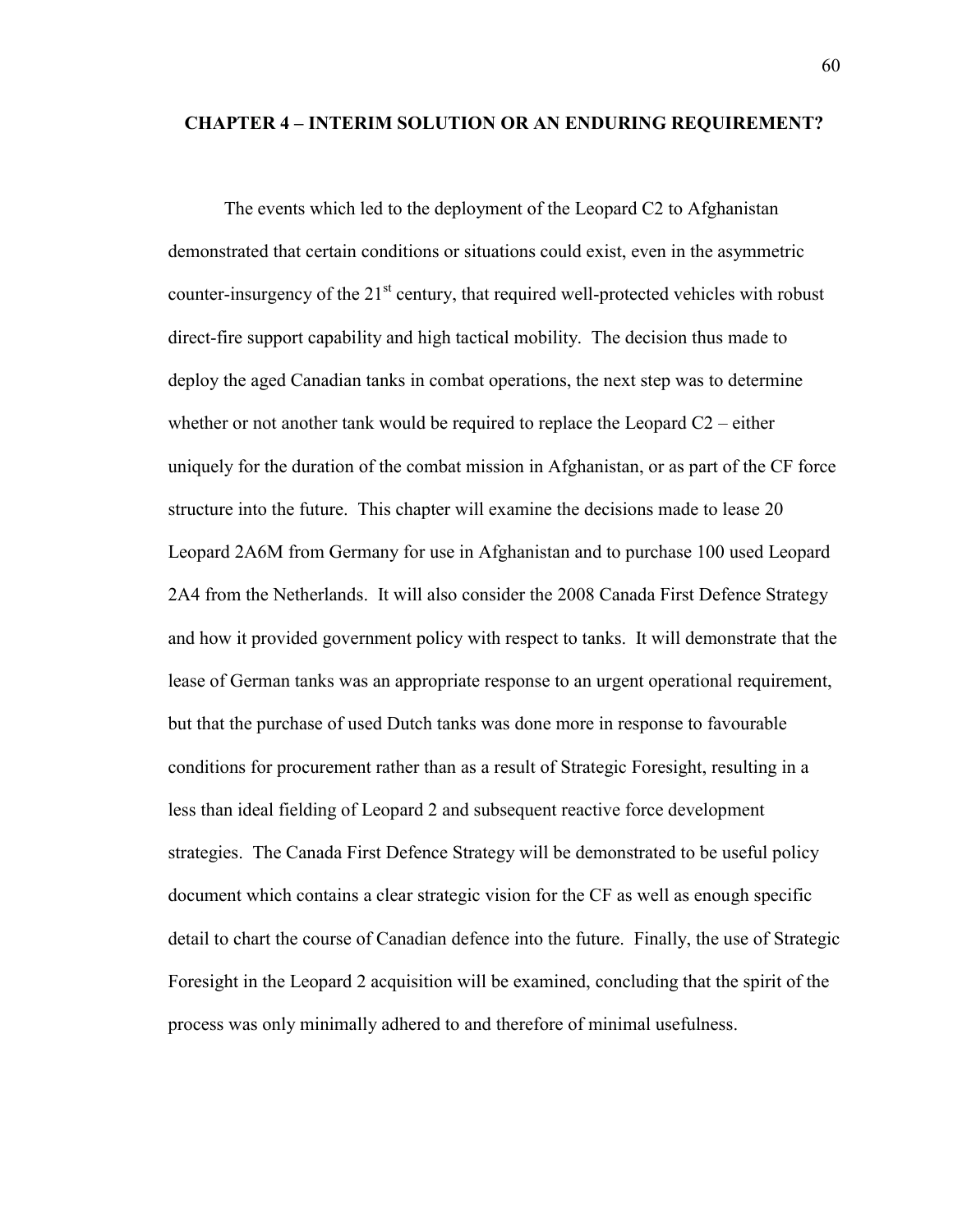## **LIMITATIONS OF LEOPARD C2 IN AFGHANISTAN**

The deployment of Leopard C2 in the fall of 2006 provided a robust direct-fire support asset to CF troops to accomplish their tasks, but was not an ideal long-term solution. The demanding conditions of the Afghanistan environment, as well as the high threat of IEDs and rocket-propelled grenades, meant that the aged Leopard C2 was more an expedient solution than a long-term fix. Early use in operations saw great benefit in the use of the 105mm main armament in breaching mud walls and providing intimate support to dismounted troops, as well as the use of implements such as mine ploughs and rollers to clear routes of IEDs.<sup>117</sup> Three limitations of the Leopard C2 were however identified: overheating of the crew compartment as a result of the hydraulic turret drive system, a lack of blast protection to the belly and sides of the tank, and difficulty in maintaining serviceability of a 30 year old fleet with some shortages of replacement parts.<sup>118</sup> With these shortfalls in mind, therefore, it was natural for the CF to seek a more enduring solution in light of the July 2006 request by the Army to cancel the MGS project.

 Canada was not the only nation that was reviewing their stand on the usefulness of tanks at the time. As a result of the 2006 war with Lebanon, Israel had placed renewed emphasis on replacing their older tanks with new Merkava IV; the Israeli Defence Force (IDF) had previously deemed tanks irrelevant in the face of low intensity conflict against

<sup>117</sup> Cadieu, "Canadian Armour in Afghanistan…," 9.

<sup>&</sup>lt;sup>118</sup> Defence Industry Daily. "Tanks for the Lesson: Leopards, too, for Canada." [http://www.defenseindustrydaily.com/tanks-for-the-lesson-leopards-too-for-canada-03208/;](http://www.defenseindustrydaily.com/tanks-for-the-lesson-leopards-too-for-canada-03208/) Internet; accessed 15 January 2012.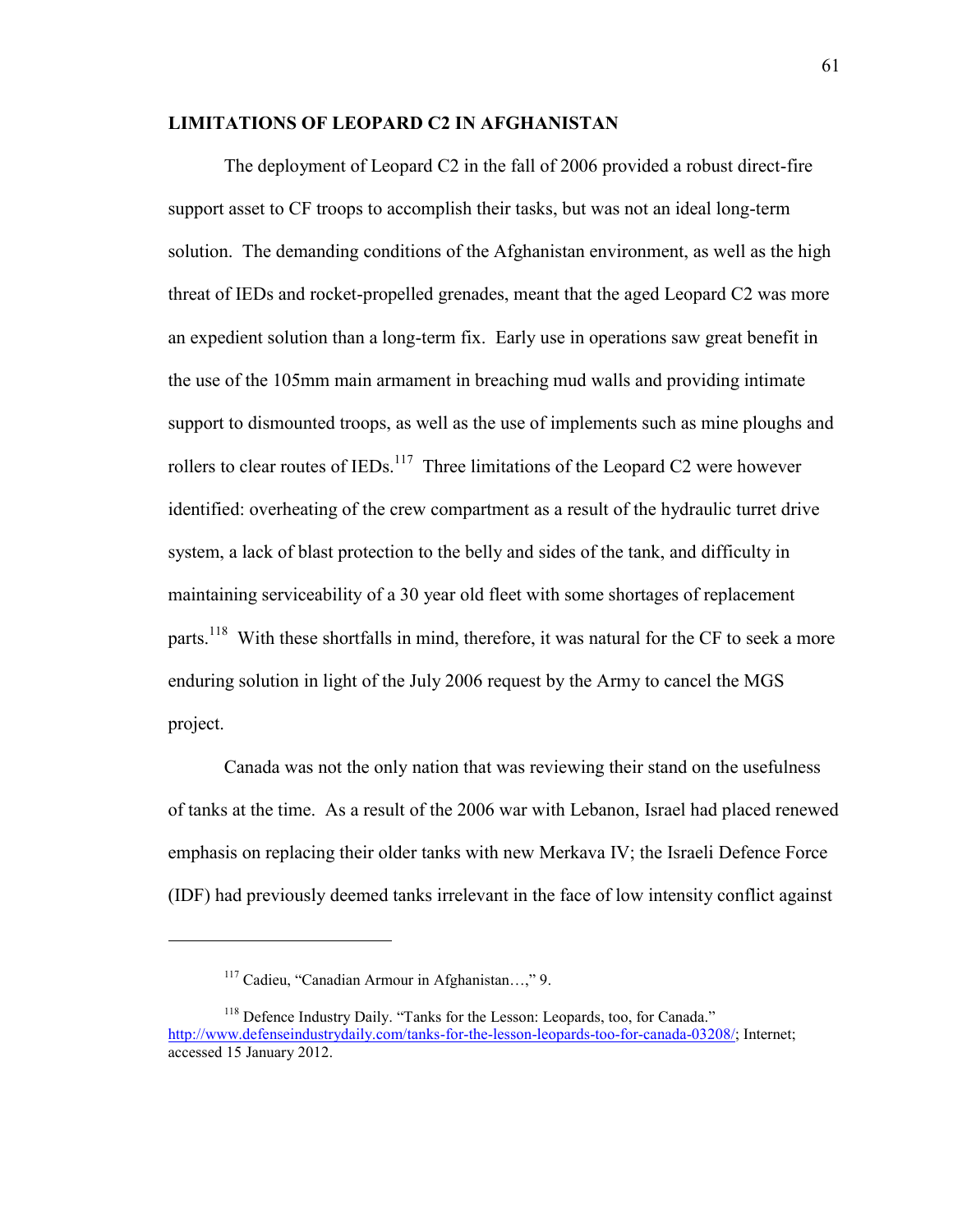an irregular enemy, but the 2006 conflict emphasized the requirement for tanks and combined arms operations rather than just stand-off precision artillery and air strikes.<sup>119</sup> Canada alternatively, with no domestic capability to produce tanks and a need to replace the Leopard C2 in Afghanistan due to lack of spare parts and less than state of the art protection against IEDs, had to examine options which were both expedient and cost effective.<sup>120</sup> They examined retrofit of the Leopard C2 as well as buying new tanks; the former was not judged feasible due to the near obsolescence of the tanks, which had already been upgraded around 2000, and the latter was judged too slow and approximately three times as costly as purchasing used tanks.<sup>121</sup> The future of the tank in the CF inventory, however, was not clear at the time.

As has been mentioned in previous chapters, since the 1996 "Army 2000 Campaign Plan" the tank was never envisioned as the future direct-fire support platform: "We will not replace the Leopard tank with a heavy tracked tank. We are out of that business."<sup>122</sup> The July 2006 request by the Army to cancel the MGS project was not responded to by the Minister of National Defence, however, and no mention of a new tank was made by the CF or DND in the fall of 2006. Did Canada see a requirement for tanks as part of the CF inventory into the future, or just for the current deployment in

<sup>119</sup> Rand Corporation, *Military Capabilities for Hybrid War: Insights from the Israel Defense Forces in Lebanon and Gaza,* (Santa Monica: The Rand Corporation, 2010), 3-4. [http://www.dtic.mil/cgi](http://www.dtic.mil/cgi-bin/GetTRDoc?AD=ADA518686&Location=U2&doc=GetTRDoc.pdf)[bin/GetTRDoc?AD=ADA518686&Location=U2&doc=GetTRDoc.pdf;](http://www.dtic.mil/cgi-bin/GetTRDoc?AD=ADA518686&Location=U2&doc=GetTRDoc.pdf) Internet; accessed 2 March 2012.

<sup>&</sup>lt;sup>120</sup> Department of National Defence. "Backgrounder: Renewing the Canadian Forces' Tank Capability." BG-07.012 (12 April 2007).

<sup>121</sup> *Ibid.*

<sup>&</sup>lt;sup>122</sup> Department of National Defence, "Army 2000 Campaign Plan," (Ottawa: Chief of the Land Staff, 1996), 2.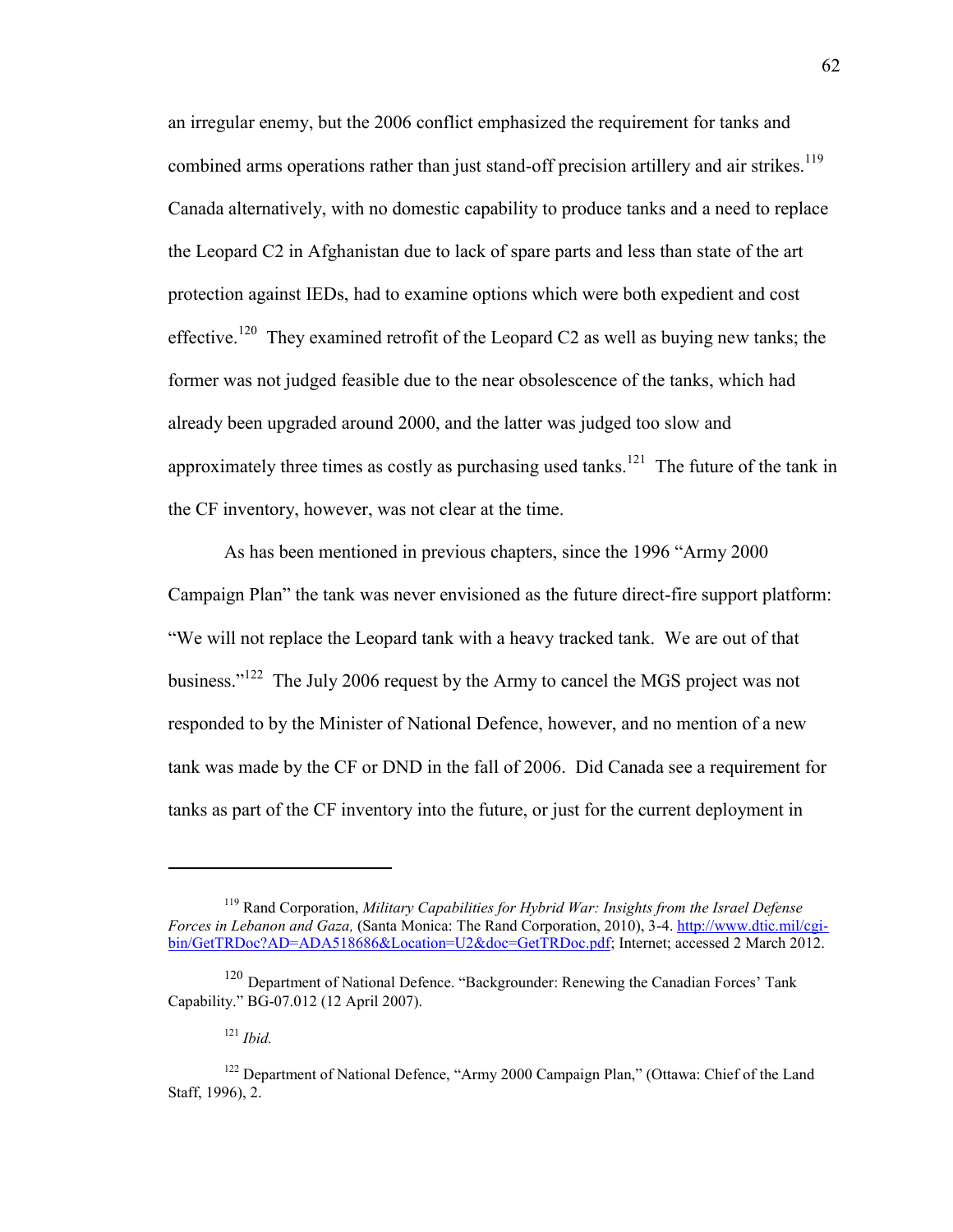Afghanistan? What analysis was used to arrive at a decision and potential reversal of a decade old policy by the government and DND? The announcement of the acquisition of Leopard 2 by Canada in April 2007 clarified the enduring requirement for tanks in the CF, but the analysis which led to it is conspicuously absent.

# **LEOPARD 2 – EXPEDIENT AND ENDURING?**

The acquisition of Leopard 2, announced on April  $12<sup>th</sup> 2007$ , heralded the return of a reinvigorated tank component for the CF. The requirement for tanks, presaged by the deployment to Afghanistan the previous fall, was cemented in the attempt to justify the purchase to the Canadian public: "The heavily protected direct fire capability of a main battle tank is an invaluable tool in the arsenal of any military. The intensity of recent conflicts in Central Asia and the Middle East has shown western militaries that tanks provide protection that cannot be matched by more lightly armoured wheeled vehicles."<sup>123</sup> The usefulness of tanks across the spectrum of operations had been highlighted in the *Quarré de fer* experiments of 1998, however it was not until the CF found itself mired down in the fight in Afghanistan that the requirement for this "invaluable tool" overwhelmed the financial and political costs of acquiring a new tank. Increasing casualties in Afghanistan was one of the key enabling factors which made the acquisition marketable: "Simply put, tanks save lives, providing soldiers with a high level of protection. In Afghanistan…tanks have also provided the Canadian Forces (CF) with

<sup>123</sup> DND, "Backgrounder: Renewing…"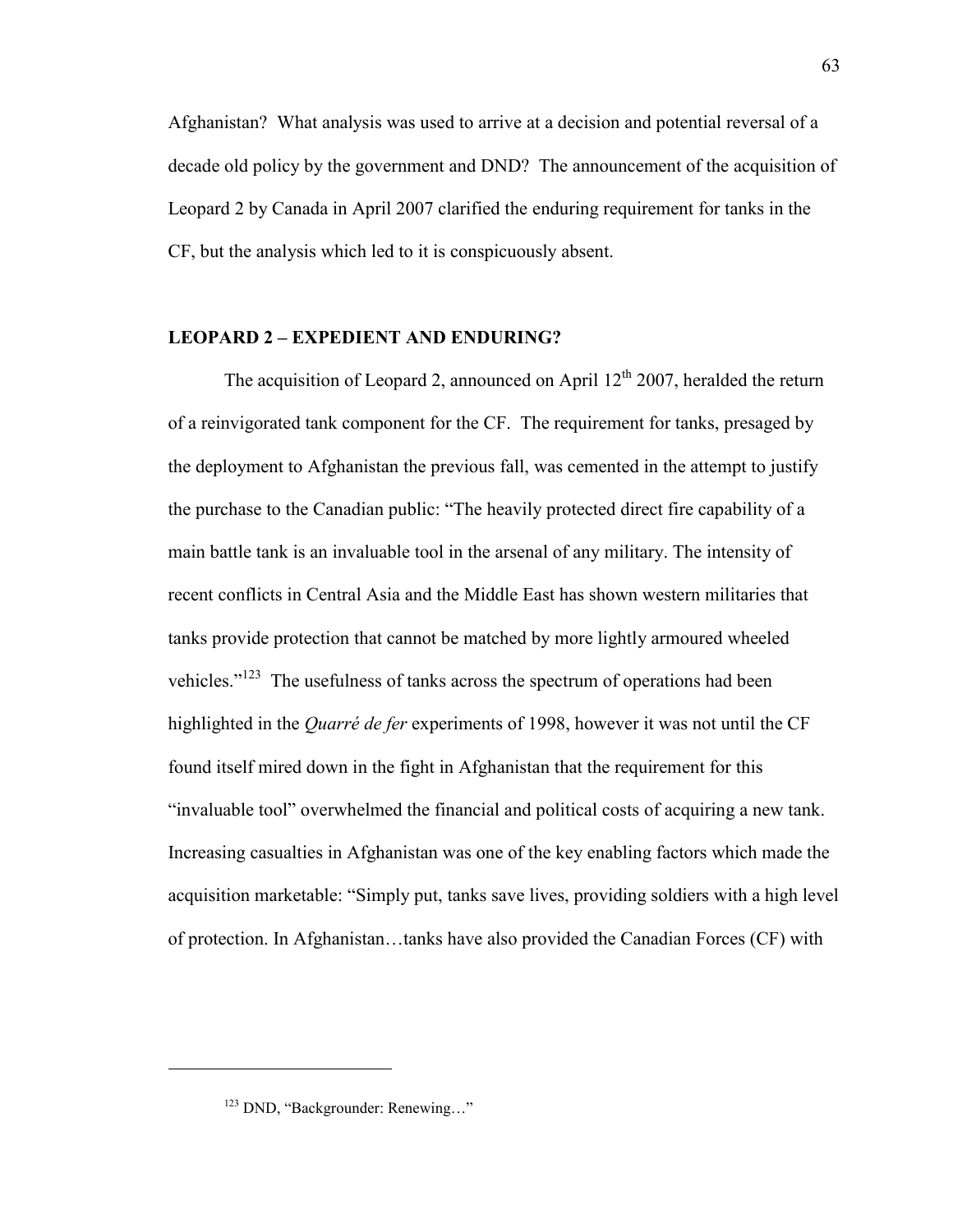the capability to travel to locations that would otherwise be inaccessible to wheeled light armoured vehicles, including Taliban defensive positions."<sup>124</sup>

 Having determined that procuring new tanks would be both too slow and too costly, Canada decided on a hybrid lease and purchase agreement with two countries. After analyzing submissions from three countries, based on "price, upgrade costs, delivery schedule, operational performance, survivability and through-life operating and maintenance costs," the decision was made to purchase up to 100 used Leopard 2A4 from the Netherlands, and to lease 20 Leopard 2A6M from Germany for immediate deployment to Afghanistan.  $125$  Given that the Army's request to cancel the MGS had occurred only the previous July, the April 2007 decision indicated a very rapid decisionaction cycle at odds with most other procurement processes. In explaining the decision, little more than the immediate requirement for updated armour for Afghanistan was provided: "The Canadian Forces have always planned to retain a direct-fire capability and recent conflicts have confirmed the importance of retaining a tracked tank capability. The Leopard 2 main battle tanks will bring strength, added protection and the ability to access difficult terrain that a wheeled vehicle cannot provide."<sup>126</sup> With such little background to justify this purchase, and the implicit cancellation of the MGS program, it is little surprise that some wondered what the basis for the decision was and why an explanation was not forthcoming. As Dave Perry wrote in the Canadian Naval Review in 2007, "Government and military planners may well have carefully studied the available

<sup>124</sup> *Ibid*.

 $\overline{a}$ 

<sup>125</sup> *Ibid.*

<sup>126</sup> *Ibid.*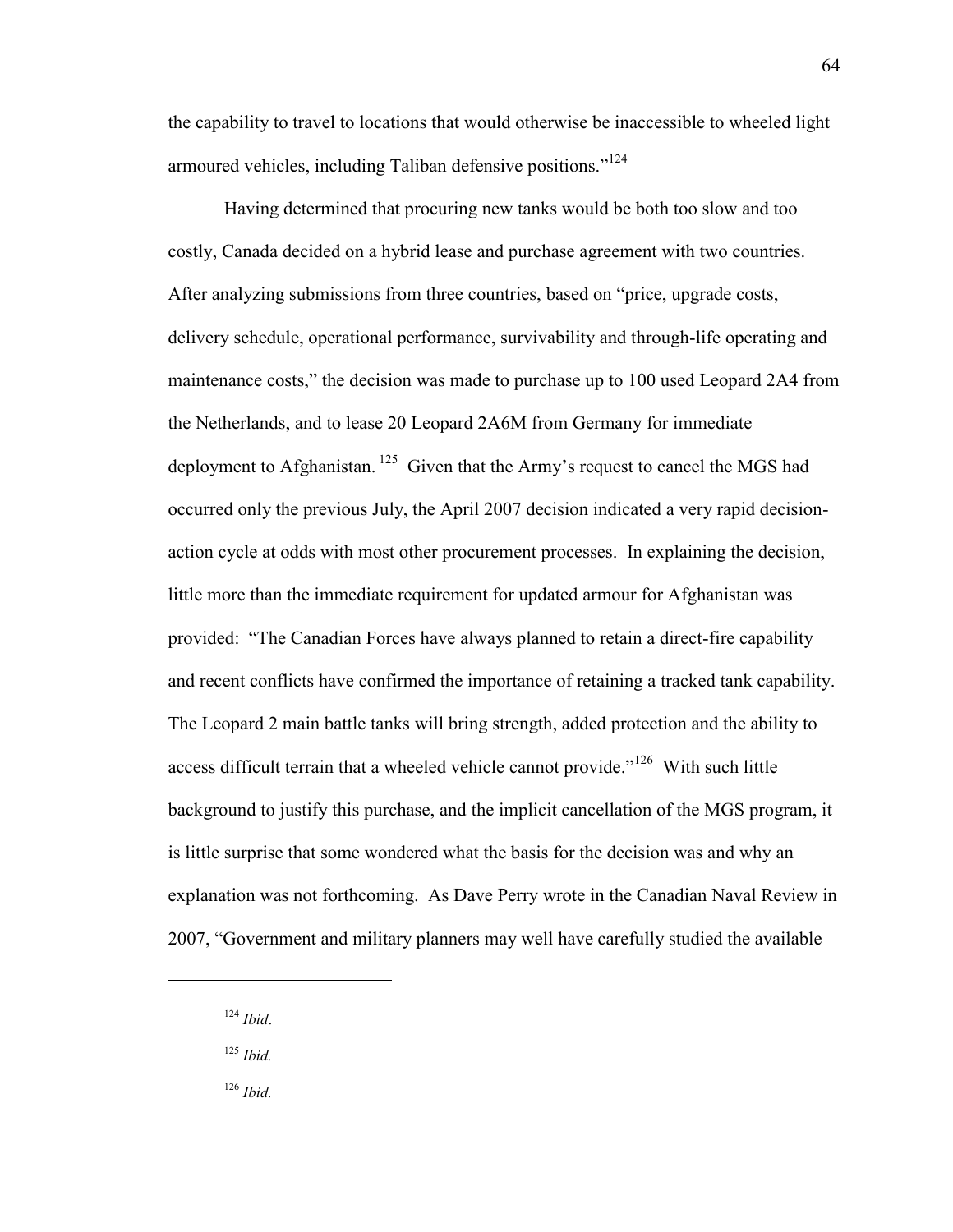options, and are making this purchase based on a desire to obtain the best available equipment for any conceivable operations the CF will face in the future. If this is the case, it would be nice to see the supporting evidence to scrap a 3 1/2 year old procurement program."<sup>127</sup> The immediate requirement in Afghanistan may well have justified the lease of tanks for that role. The following years would show, however, that the strategy for obtaining a CF tank capability into the future by the hasty purchase of used Dutch tanks certainly could have benefitted from further analysis and planning.

 Despite the fact that the procurement process has been described as cumbersome, complicated and slow, the methodical approach to procurement has the advantage of allowing adequate time to validate requirements and how they may best be addressed. The Leopard 2 project, in its haste to deliver a vehicle rapidly for Afghanistan, failed to develop a detailed, complete and workable plan to obtain tanks for long term CF needs. The 2009 Auditor General's report was critical of several elements of the Leopard 2 procurement process, amongst three other land vehicle procurements. While it acknowledged the need for expedited procurement in order to support combat operations, the report noted that some procedural requirements were not met or were only completed after the fact. For example, it stated:

National Defence did not disclose some important information needed for informed decision making, which made it difficult for the Secretariat to fulfill its challenge function. For instance, National Defence did not state that there was a high risk that it would not be able to replace all the old

<sup>&</sup>lt;sup>127</sup> Dave Perry, "In response to 'An Appetite Suppressant for Procurement?' By Eric Lerhe," *Canadian Naval Review* (2007) [journal on-line]; available from [http://naval.review.cfps.dal.ca/forum/view.php?topic=13;](http://naval.review.cfps.dal.ca/forum/view.php?topic=13) Internet; accessed 2 March 2012.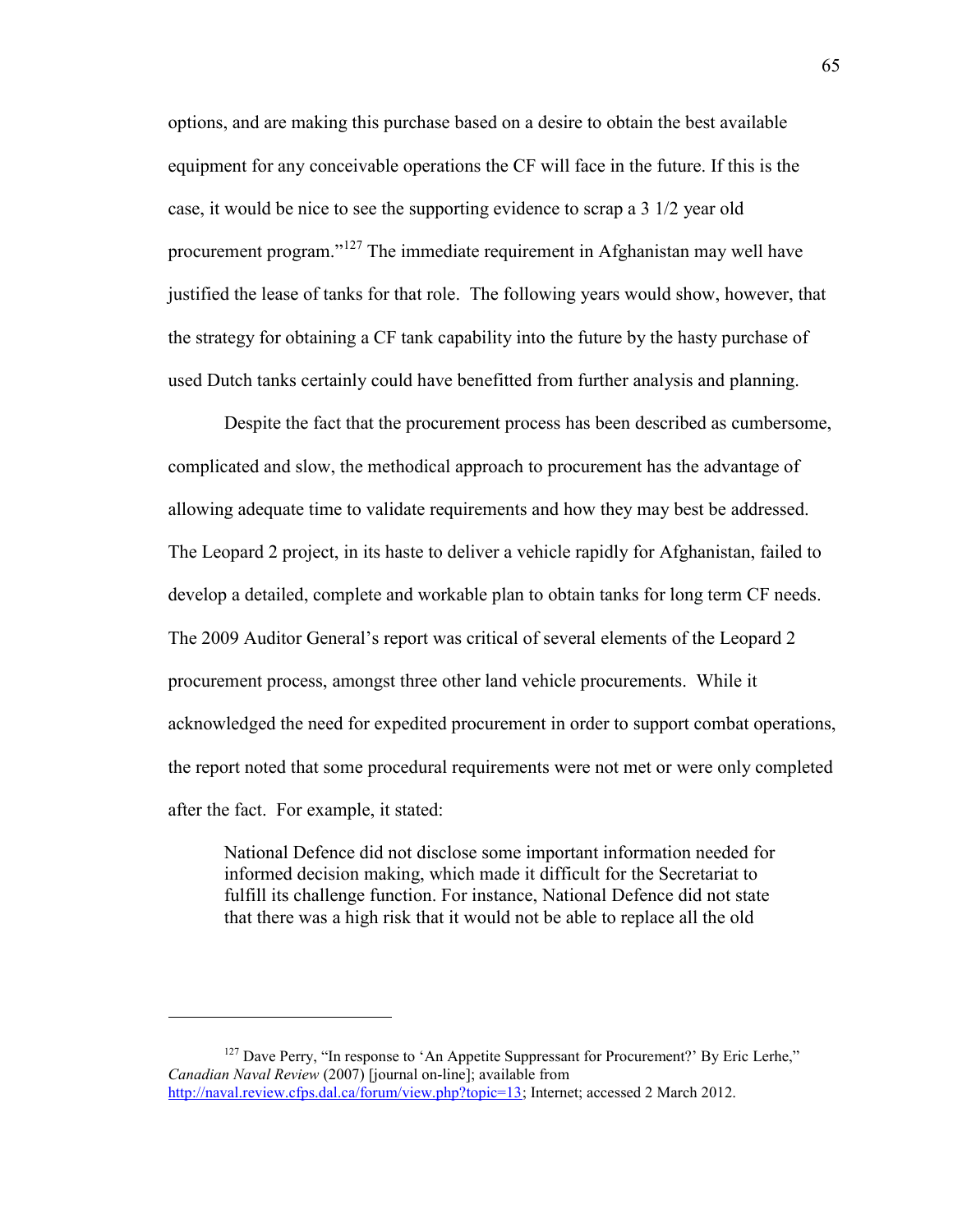tanks in Afghanistan with the new Leopard 2 tanks, which was one of the project's goals.<sup>128</sup>

The bureaucracy which exists to ensure that regulations are followed was therefore not allowed to properly do its job as a result of non-disclosure – whether deliberate or for the sake of expediency. The report also notes that, surprisingly, there is no separate process or project management for dealing with urgent operational requirements (UOR), which essentially left DND with the decision to either follow the lengthy timelines and procedures for normal projects, or to cut out certain steps – with approval of senior management on the Project Management Board.<sup>129</sup> Established procedures were clearly not designed for rapid procurement, and some potentially critical steps were therefore not completed.

 The Auditor General's report recommended that a framework be developed in order to better manage UOR. It highlighted specific deficiencies in the planning of the tank replacement project, such as the failure to identify the need for tank ploughs and implements: "No research was done to find out if these implements could actually be fitted on the tanks. Later, it was determined that it would be more difficult and timeconsuming than originally expected to install them on the purchased tanks."<sup>130</sup> Such gross deficiencies created extra work to have the implements researched and approved under a different project, and was but one of many shortfalls in the rapidly developed

<sup>128</sup> Office of the Auditor General, *2009 Fall Report of the Auditor General of Canada to the House of Commons: Chapter 5 – Acquiring Military Vehicles for Use in Afghanistan*, (Ottawa: Public Works and Government Services Canada, 2009), [http://www.oag-bvg.gc.ca/internet/docs/parl\\_oag\\_200911\\_05\\_e.pdf;](http://www.oag-bvg.gc.ca/internet/docs/parl_oag_200911_05_e.pdf) Internet; accessed 17 February 2012.

<sup>129</sup> *Ibid.*, paragraphs 5.19- 5.20.

<sup>130</sup> *Ibid.*, paragraph 5.21.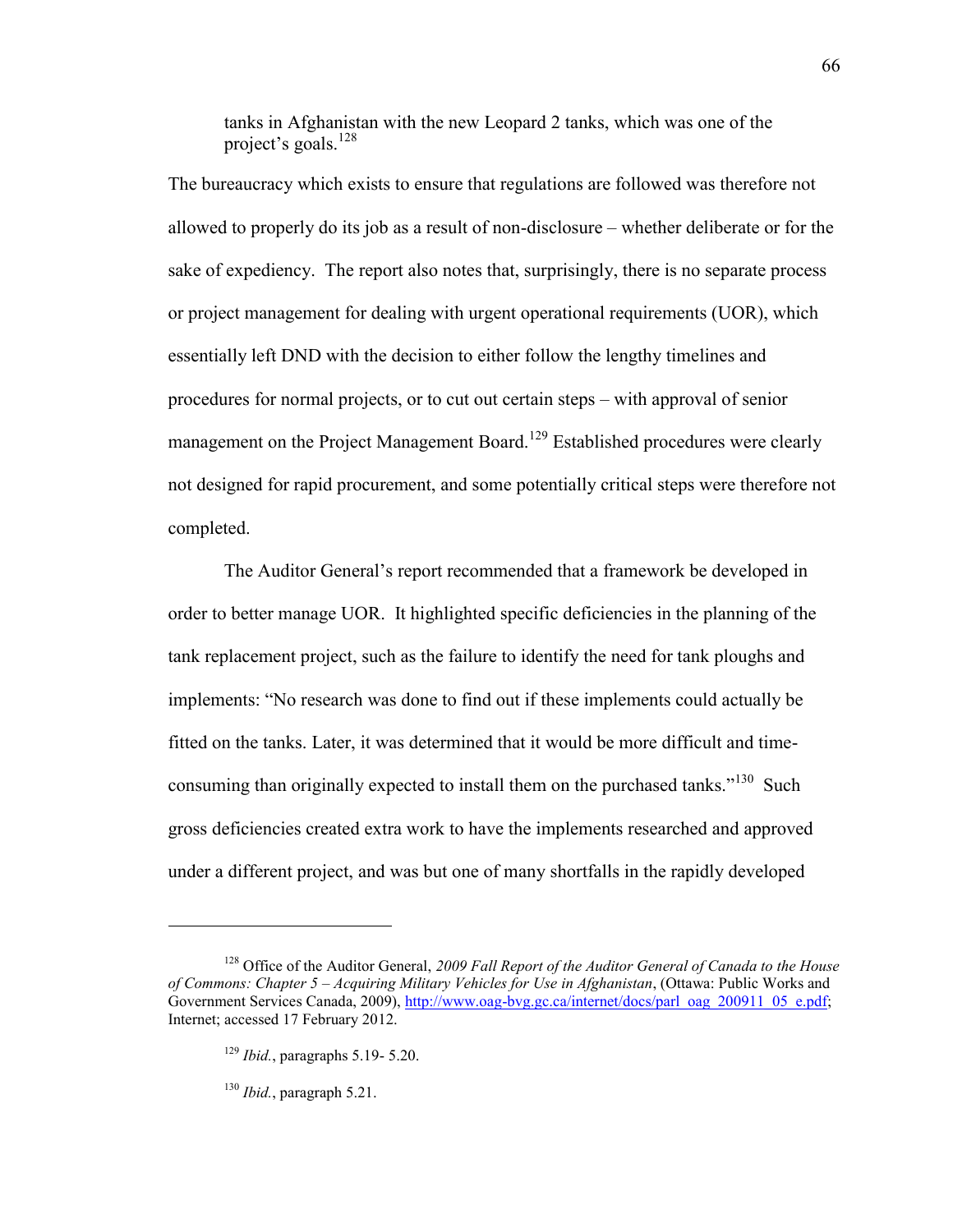plan. The inability of the Dutch Leopard 2s to be used for training troops in Canada, due to differing turrets and lack of serviceability, was also overlooked. This caused a resultant increase in the training bill for use of facilities and equipment in Germany, and meant that "because of the cap on funding for upgrading the Leopard 2 tanks, National Defence will not be able to upgrade all the tanks to the desired level. The result is that the training fleet will consist of a different model of tank than the deployment fleet—a situation that the Canadian Forces considers less than ideal." <sup>131</sup> This characterization is certainly an understatement considering the small size of the CF and the vastly increased logistic burden and training required to maintain several variants of tanks despite a small fleet size. There are undoubtedly efficiencies to be found in the procurement process; however, drastically reducing the planning cycle in order to rapidly propose and approve procurement caused, in the case of the Leopard 2, many secondary effects with which the CF will have to live for years to come.

 The approval process for Leopard 2 was short-circuited as a result of urgency, in the case of the leased tanks, and likely stemmed from a lack of rapid progress seen in past projects. The difficulties with some defence procurement projects have been well publicized, from the Maritime Helicopter (Sea King) replacement project to the current procurement of F-35 fighter aircraft. With a lack of understanding of processes in some regards, to a frustration on the part of the military when political considerations and budgetary changes cause cancellation or delay of much needed capabilities, it should come as little surprise that DND took some advantage of the urgency of the situation in Afghanistan to fast-track the procurement of Leopard 2. As Chief of the Land Staff

<sup>131</sup> *Ibid.,* paragraph 5.68.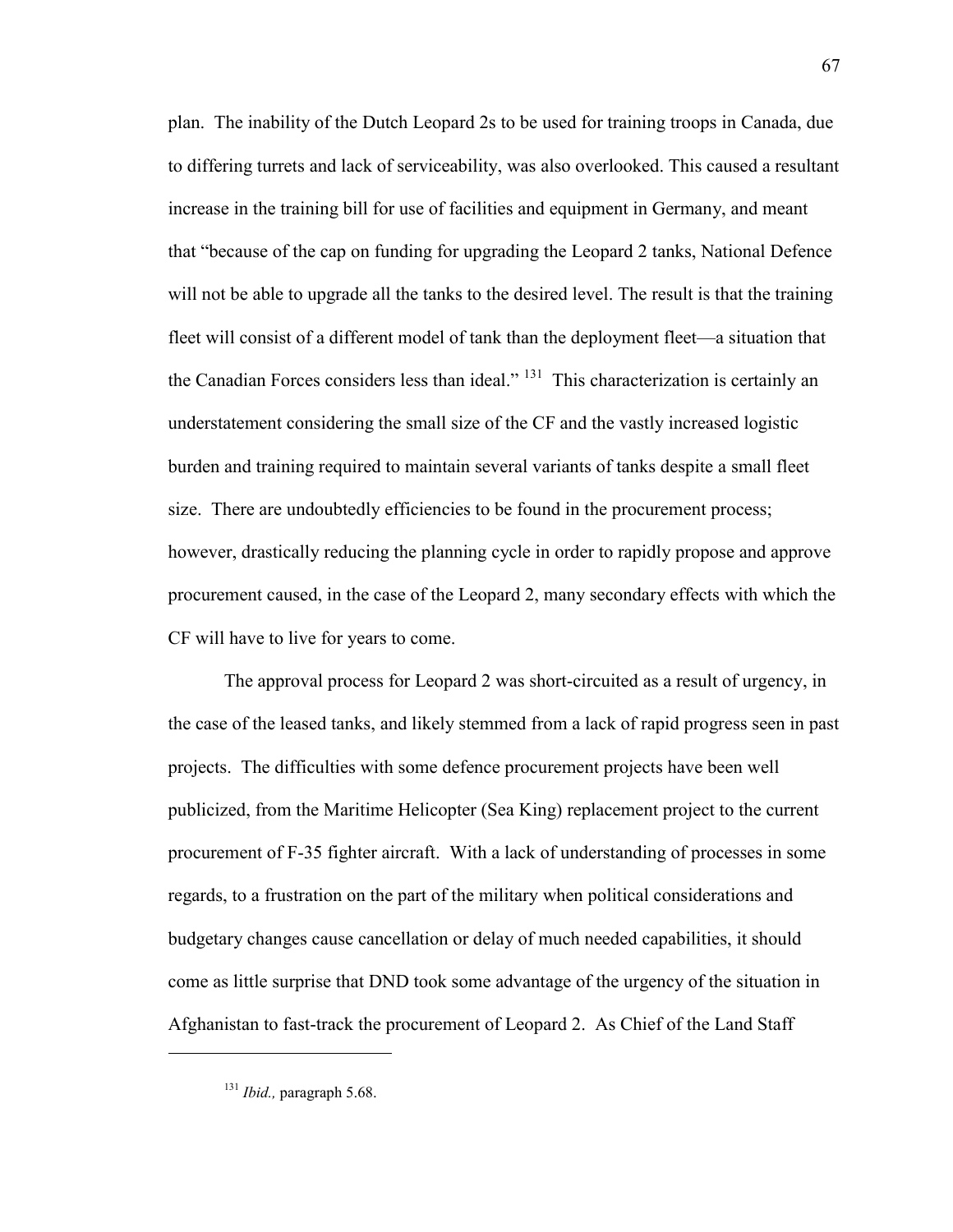Lieutenant-General Andrew Leslie remarked to the Senate Standing Committee on National Security and Defence in March 2009: "...the procedure that is in place to get some projects approved is too cumbersome and takes far too much time and effort. Approval of projects is delayed for months, and sometimes even for years, which leads [the Department of National Defence] to absorb exorbitant costs."<sup>132</sup> With such a perspective from the head of the Army, there is little doubt that those involved in the actual project management and procurement felt the frustrations even more acutely. The previously noted lack of a UOR process enabled the short-circuiting of the drawn-out procurement timelines, and was exacerbated by what Granatstein identifies as a lack of experienced personnel in the domain:

There is also the confusion in procurement that has, if anything, worsened in the last several years in part because of the government's urgent need (and success) to re-equip the CF so it could fight better in Afghanistan. The CF's procurement system is short of project managers, and the dead weight of Public Works and government regional development policies hangs over every equipment acquisition.<sup>133</sup>

Procurement is not self-driven, but rather is conducted based on Government of Canada policy translated into defence priorities and direction. In the case of Leopard 2 acquisition, the 2005 Defence Policy Statement did not specify the need for tanks, but provided for retaining forces capable of the spectrum of operations, including combat. The need for tanks in Afghanistan justified, at least in the short-term, the procurement. The leasing of tanks from Germany could

<sup>&</sup>lt;sup>132</sup> Martin Shadwick, "State of the Forces," *Canadian Military Journal* 9, no. 4 (2009); [http://www.journal.forces.gc.ca/vo9/no4/doc/17-shadwick-eng.pdf;](http://www.journal.forces.gc.ca/vo9/no4/doc/17-shadwick-eng.pdf) Internet; accessed 1 April 2012.

<sup>133</sup> J.L. Granatstein, "The Harper Government and Defence After Four Years,*"* Paper prepared for the Canadian Defence and Foreign Affairs Institute, March 2010: 3; [http://dspace.cigilibrary.org/jspui/bitstream/123456789/28005/1/The%20Harper%20Government%20and%](http://dspace.cigilibrary.org/jspui/bitstream/123456789/28005/1/The%20Harper%20Government%20and%20Defence%20After%20Four%20Years.pdf?1) [20Defence%20After%20Four%20Years.pdf?1;](http://dspace.cigilibrary.org/jspui/bitstream/123456789/28005/1/The%20Harper%20Government%20and%20Defence%20After%20Four%20Years.pdf?1) Internet; accessed 2 March 2012.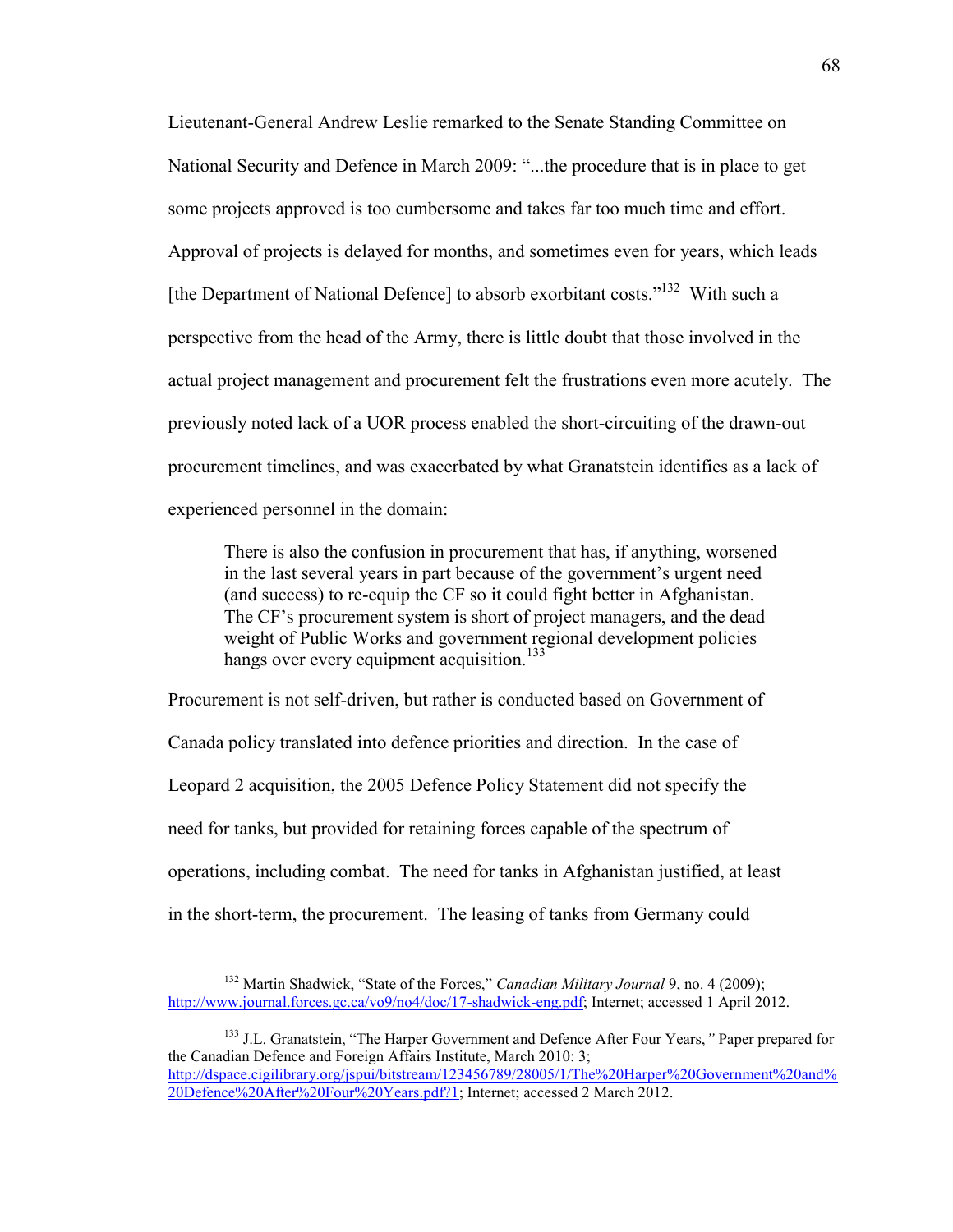have adequately dealt with this aspect, while the purchase of a permanent fleet could have been approached more methodically. This is confirmed by the fact that the first of the Dutch tanks, upgraded to 2A4M CAN status to include improved blast resistance, only arrived in Afghanistan in December 2010 – mere months before the July 2011 cessation of combat operations by the CF.  $^{134}$  The April 2007 announcement by government, however, put those DND personnel involved in the procurement project in a difficult position: deliver the vehicles according to timelines, and within approved budgetary constraints, or risk loss of political support and potential project cancellation. The political factor is one that cannot be discounted in this case.

 Politics are one of the greatest hurdles to effective project management and procurement. One needs only look as far as the Sea King replacement to understand the long-term impacts that politics can play, after the EH-101 was cancelled in 1993 by the newly-elected Chretien government. As Aaron Plamondon wrote on this subject:

…Weapons and equipment procurement in Canada has historically been an inefficient process, and the acquitision of a capability for the military has often been secondary to political considerations. When these political factors are the focus, they drastically extend the timeline of acquisition. And in Canada, the longer a procurement takes, the more politically vulnerable it becomes.<sup>135</sup>

<sup>134</sup> Department of National Defence, "New Canadian Leopards Roar into Afghanistan," *Army News* (4 February 2011); [http://www.army.forces.gc.ca/land-terre/news-nouvelles/story-reportage](http://www.army.forces.gc.ca/land-terre/news-nouvelles/story-reportage-eng.asp?id=5043)[eng.asp?id=5043;](http://www.army.forces.gc.ca/land-terre/news-nouvelles/story-reportage-eng.asp?id=5043) Internet; accessed 27 April 2012.

<sup>&</sup>lt;sup>135</sup> Aaron Plamondon, The Politics of Procurement: Military Acquisition in Canada and the Sea King Helicopter, (Vancouver: UBC Press, 2010), xv.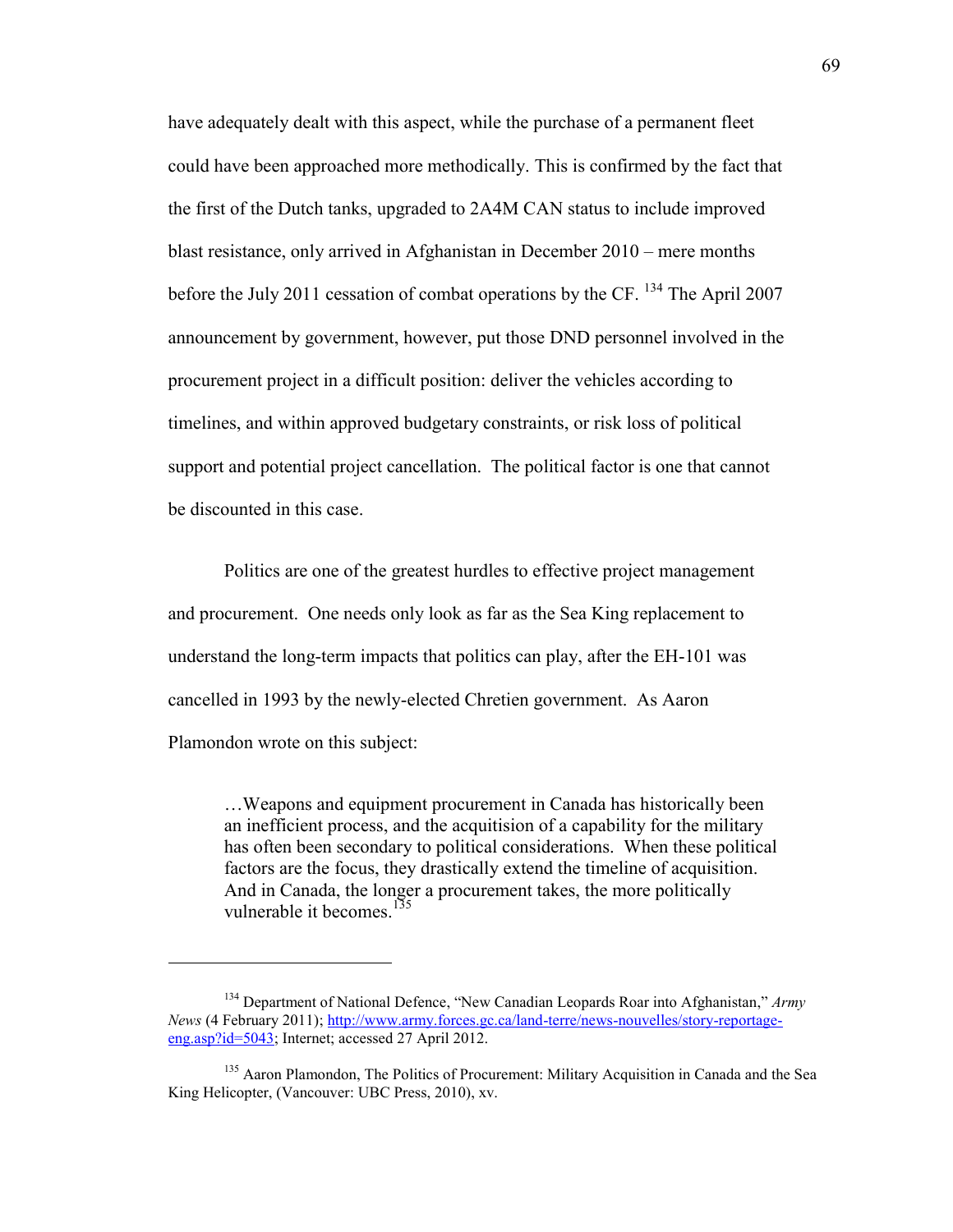The political landscape was favourable to procurement of tanks in 2006-2007, as a result of increased casualties – even if the population did not support the war in Afghanistan, they did not want to see their troops blown up in less than the best-protected vehicles. With a solid pre-recession economy and a minority government, the procurement of Leopard 2 proceeded rapidly beginning in 2007 as a result of political will and an approved budget. The 20 Leopard 2s leased from Germany arrived by the end of 2007, however the delivery of the upgraded Dutch tanks did not occur until December of 2010 due to contracting and delivery delays caused by the rapid procurement.<sup>136</sup> The tanks were employed on all matter of tasks, including convoy escorts, assaults on insurgent strongholds and overwatch of forward operating bases. While no information is publicly available on the number of casualties which were prevented by deployment of Leopard 2, with its mine-blast protected belly armour, the Leopard 2 arguably achieved the best balance of mobility and protection of any of the CF vehicles deployed in Afghanistan. The argument of needing better protected tanks, with improved survivability over the Leopard C2, was one which did not need empirical evidence in order to gain public support.

 With DND motivated to get new equipment while possible, and the Government anxious to be seen to be doing its part to provide adequate equipment to save lives, the fast-tracked acquitision was a case of 'making hay while the sun shines.' In the years following, the government would tout the effectiveness of their procurement in terms of the reduced timelines; Associate Minister of National Defence Julian Fantino remarked in 2011, "Since 2006, our government has reduced the average time required for military

<sup>&</sup>lt;sup>136</sup> DND, "New Canadian Leopards..."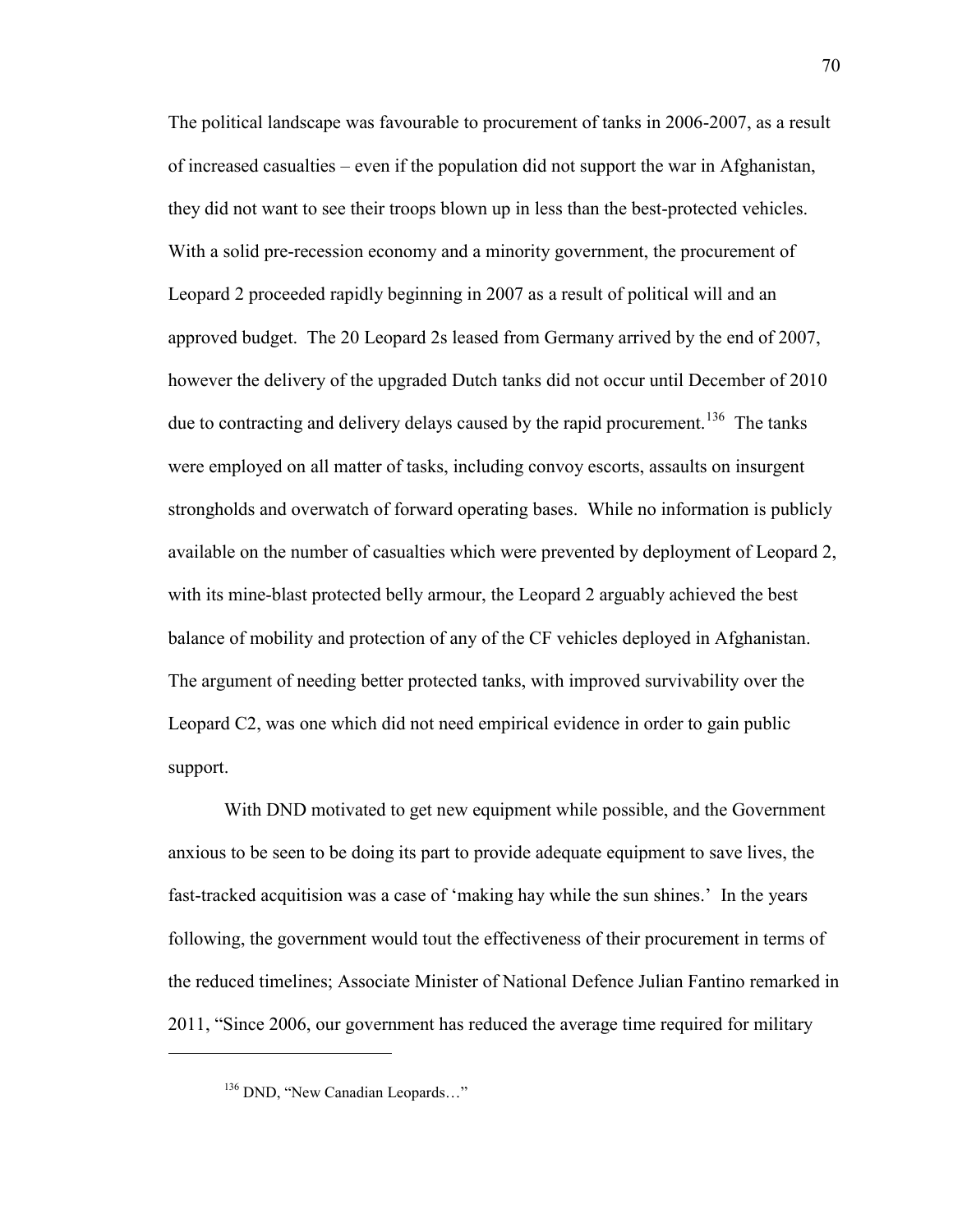procurement from 7 years to 48 months, and we are working still at finding more efficient, more effective ways of expediting procurement for the miltary, so it's a work in progress and we'll continue doing that."<sup>137</sup> There are certainly efficiencies to be found in the procurement process, but simply ignoring detailed planning in projects is not the best way in which to ensure that the equipment and support for projects are well considered and in line with strategic planning.

## **STRATEGIC GUIDANCE AND STRATEGIC FORESIGHT**

 The publication of the Canada First Defence Strategy (CFDS) in 2008 addressed the need for detailed defence policy and clear priorities with which to move DND into the future. For the first time in decades, defence policy was created with a 20 year horizon in mind, acknowledging the need for "clear strategic goals" based on expectsations of the Forces, capability requirements and resources required to attain them.<sup>138</sup> It addressed scenario building and possible future missions, with a clear priority placed, as the name of the policy implies, on the protection of Canada. The document made reference to the fact that some projects had to be rapidly executed while the strategy was being developed, as was the case with the Leopard 2 and strategic airlift: "Over the last two years, the Government committed significant resources to rebuilding the Forces and made decisions related to the most urgent equipment needs while continuing the analysis

<sup>&</sup>lt;sup>137</sup> Chris MacLean, "Interview with Associate Minister, Responsible for Defence Procurement," *Frontline Defence* Issue 5, 2011, 8.

<sup>138</sup> Department of National Defence, *Canada First Defence Strategy.* (Ottawa: Department of National Defence, 2008): 5; [http://www.forces.gc.ca/site/pri/first](http://www.forces.gc.ca/site/pri/first-premier/June18_0910_CFDS_english_low-res.pdf)[premier/June18\\_0910\\_CFDS\\_english\\_low-res.pdf;](http://www.forces.gc.ca/site/pri/first-premier/June18_0910_CFDS_english_low-res.pdf) Internet; accessed 25 March 2012.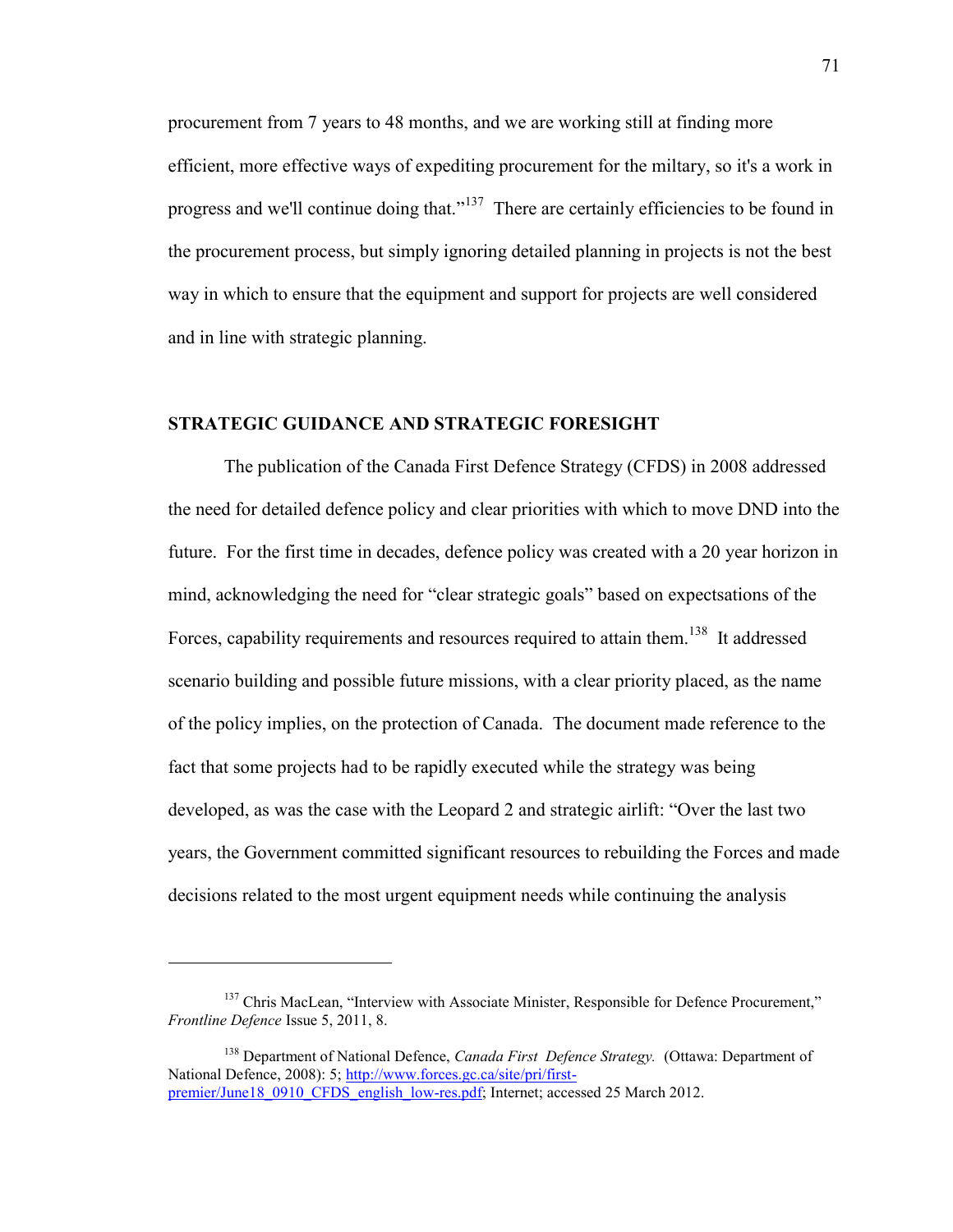supporting the Canada First Defence Strategy."<sup>139</sup> The policy continually reinforces the need for detailed resource planning and emphasizes the necessity of sequencing projects in order to ensure that "equipment is not delivered without the necessary personnel to operate it and the infrastructure required to support it."<sup>140</sup> Whether or not this is based on logic or the lessons learned from Leopard 2 and other fast-tracked projects, it was at least worthy of mention.

 Will the CFDS really influence or change the nature of procurement and project management? The fiscal and political landscapes are such that strategic planning may be conducted, but realities may not conform to plans and they may have to be modified based on government will and available resources. As Shadwick notes of the post-2008 recessionary Canada, "In such an environment, finding the financial resources – and the public will? – for a credible Canadian defence capability is going to become increasingly difficult."<sup>141</sup> Nonetheless, published strategy with clear vision of the way ahead and the capabilities required for both domestic and expeditionary operations is critical to defence planning; constant revision and updating is inherent in Strategic Foresight processes.

 Was Strategic Foresight applied in the Leopard 2 acquisition? A final review of Godets's five questions for SF will help assess this. The answer to the prerequisite question, Who am I?, had essentially not changed since the 1994 Defence White Paper. The 2005 DPS and the 2008 CFDS both retained the 'combat-capable' mantra; the reality of combat on the ground in Afghanistan, however, made the necessity for real

<sup>139</sup> *Ibid.*, 16

<sup>140</sup> *Ibid.,*19

<sup>141</sup> Martin Shadwick, "Darkness Revisited," *Canadian Military Journal* 9, no. 3 (2009). [http://www.journal.forces.gc.ca/vo9/no3/doc/14-shadwick-eng.pdf;](http://www.journal.forces.gc.ca/vo9/no3/doc/14-shadwick-eng.pdf) Internet; accessed 2 April 2012.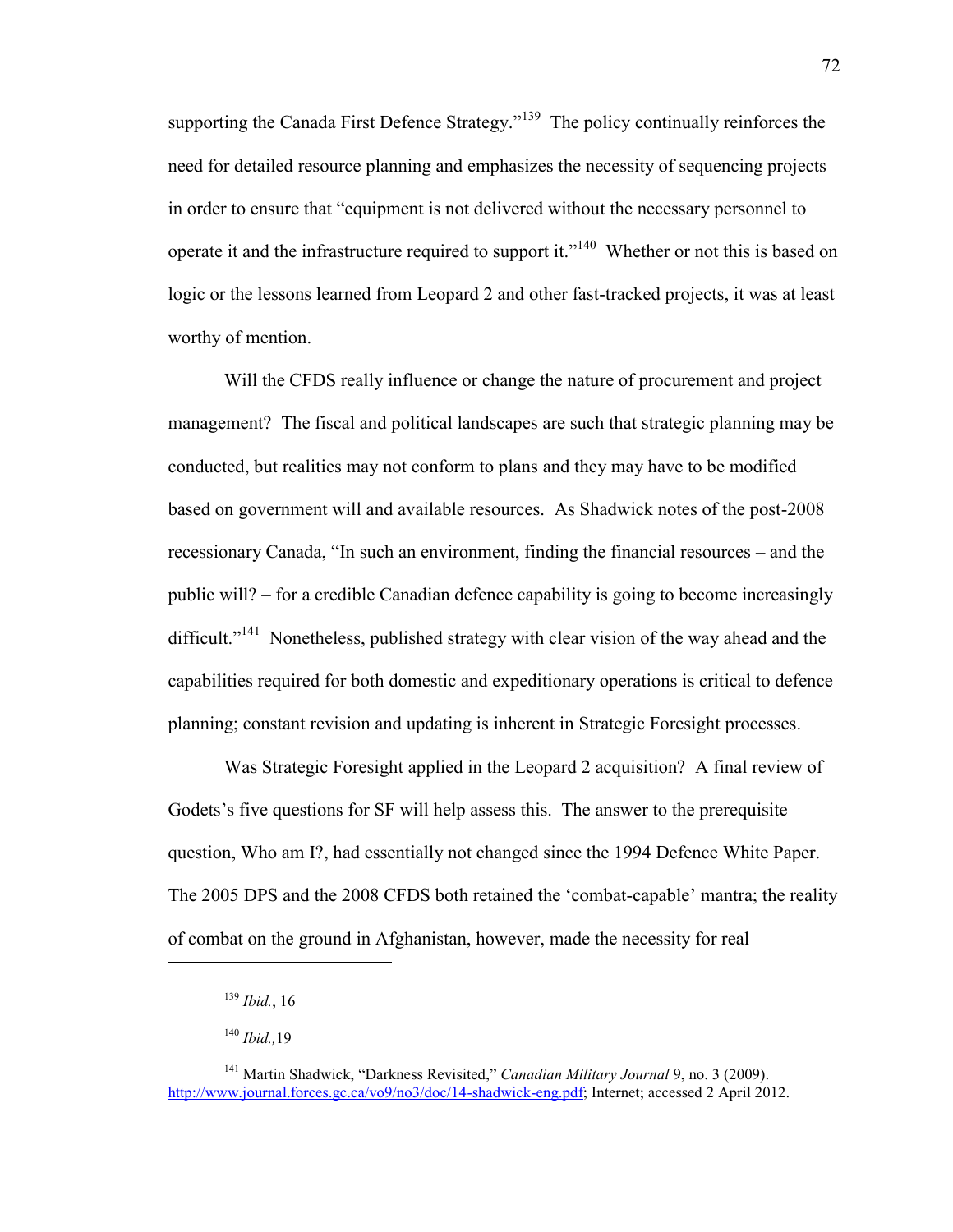effectiveness in lethal combat operations more evident, and the CF became a war-fighting force again for the first time in decades. Tanks, as stated in the April 2007 Leopard 2 announcement, were critical hardware for fighting forces.

 Question 1, What could happen?, is one which ought to have been more fully developed. After years of stating that tanks were not required and irrelevant, the decision to re-invest in a tank capability was hastily made. Certainly, tanks were deemed to be required for current operations in Afghanistan, but would they be required into the future? Other than insurgents acting in a conventional rather than an assymetric way during Op Medusa, what caused the assessment of what might happen in the future to change so rapidly and drastically away from a wheeled ACV? A review of past assumptions pertaining to future threats, combined with future-scanning may have yielded the possibility that the current tank requirement was a one-off or unique situation.

With respect to question 2, What can I do?, some options were considered on how best to obtain an adequate tank ability – either through upgrading the Leopard C2, purchasing a new tank, leasing tanks or buying surplus tanks. No wheeled ACV alternative to the MGS was considered, likely in light of the long and unfruitful development process which resulted in the request to cancel the project. Clearly, some options for the future of direct-fire support were explored, but they did not consider all potential avenues available.

Question 3, What will I do?, was resolved clearly with the April  $12<sup>th</sup> 2007$ announcement detailing the lease of 20 Leopard 2A6M from Germany and 100 surplus Leopard 2A4 from the Netherlands. The broader plan to acquire, refit, train crews and equip the forces with the Dutch tanks was not outlined when the strategic decision was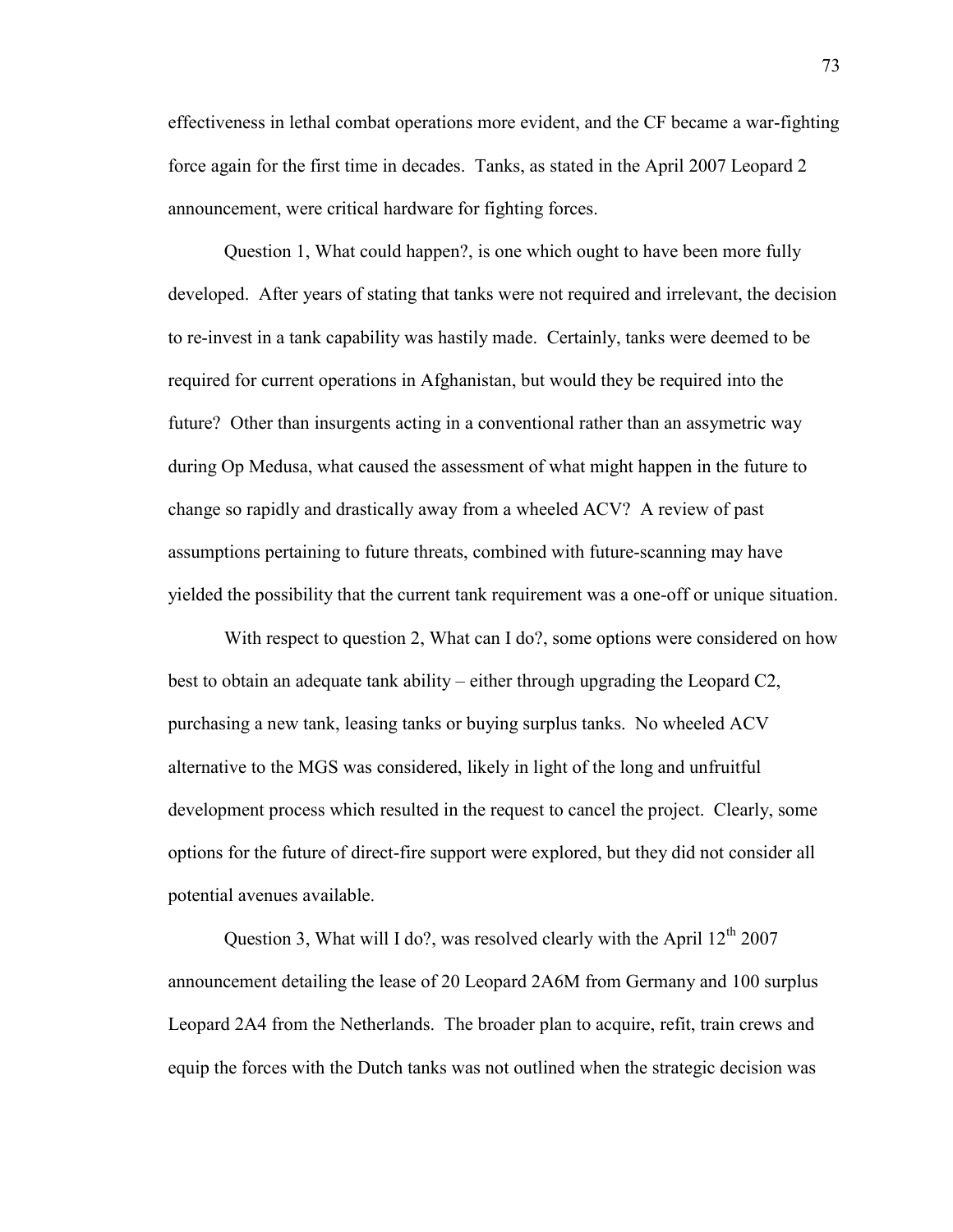announced, likely because the detailed work had not yet been completed. As has been already demonstrated in the 2009 Auditor General's report, the absence of plans to deal with implements and training for the Leopard 2s shows that question 4, How will I do it?, was haphazard and after the fact. The enduring legacy of this failure to conduct the detailed operational planning required for a complete and adequate acquisition, overhaul and implementation of the Leopard 2 fleet will be seen through the training and maintenance and challenges inherent to a mixed fleet of operational and training variants for the coming decades.

 Strategic Foresight based processes were loosely employed in the case of the Leopard 2 acquisition. Political factors, omnipresent in defence procurement, weighed heavily in favour of rapid acquisition; DND willingness to bend rules or exploit gaps in policy facilitated the approval of the project and ultimately enabled the Leopard 2 procurement. The CFDS, published after the Leopard 2 purchase, logically provided for the capability and justified the purchase as urgent enough to preclude waiting for an updated defence policy document. Are tanks still required in the CF inventory in order to provide for multi-purpose combat capability? Regardless of one's point of view on this matter, Strategic Foresight and planning aims to make informed decisions based on current and likely future scenarios. The use of Strategic Foresight in the Leopard 2 acquisition was conducted up to the point of "what will I do?", albeit in a partial manner, but the "how will I do it?" was incomplete. The short timelines required for decisions to be made, as a result of political considerations, is one major limiting factor on the application of Strategic Foresight in defence procurement.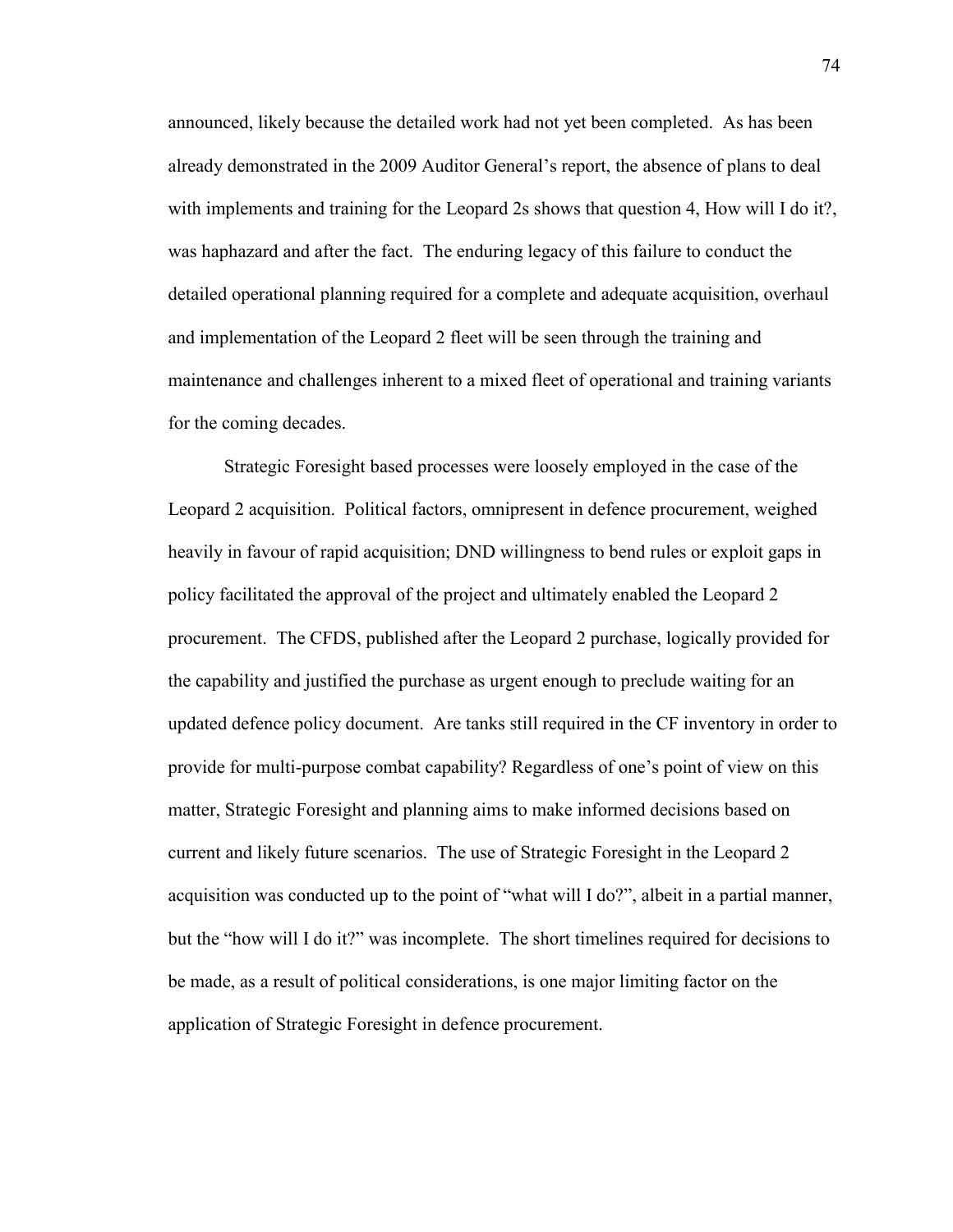## **CONCLUSION**

This paper provided an overview of the theory of Strategic Foresight as well as procurement and force development processes, identifying specifically the challenges of producing strategic direction in the absence of continually updated government defence policy to drive force structure and capability requirements. It reviewed CF policies and the employment of tanks from the end of the Cold War to the decision to replace the tank with a wheeled Mobile Gun System in 2003, concluding that the decisions were not based on scenario building or testing and analysis as much as fiscal and political constraints. The potential need for deployment of Leopard C2 main battle tanks to Afghanistan in 2006, portended by the lack of an alternative direct-fire support vehicle and the use of tanks in Iraq since 2003, was demonstrated to have been foreseeable through scenario building. Finally, the decision to obtain German and Dutch Leopard 2 tanks was shown to have been more of an immediate reaction to events in the Afghan theatre of operations at the time than a product of Strategic Foresight processes.

The Strategic Foresight methodologies presented are a potentially useful tool to analyze the future security environment and inform capability development in order to respond to future challenges. In the case of force development in the CF, however, the objective use of scenario building is limited in applicability due to budgetary constraints, infrequent publishing of government defence policy and political factors which frustrate or limit the ability of the CF to plan and respond as circumstances otherwise dictate. The 2007 acquisition of Leopard 2 for the CF was therefore the result of over a decade in which the tenets of Strategic Foresight were not applied, resulting in a hastily acquired capability based more on opportunity than forward thinking. A lack of clear scenario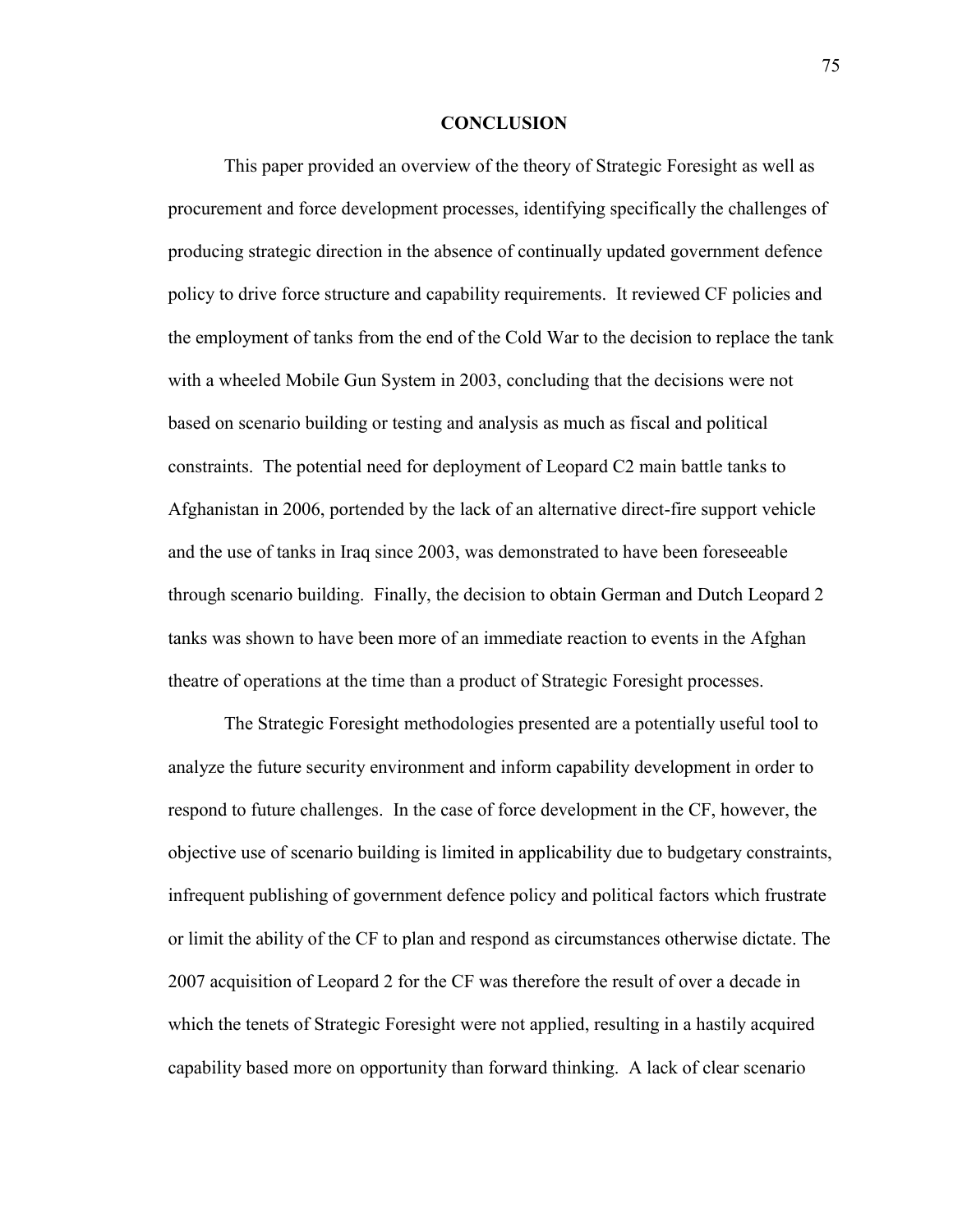building at the political level caused the 1994 Defence White Paper to lack the concrete analysis and direction needed for the CF to develop force structures based on probable future tasks and capabilities. This shortcoming was further exacerbated by a poor economy in the 1990s, which caused drastic paring down of the CF; the tank, a relic of a bygone era, was seen as an easy target for saving money and transforming into a more multi-purpose force. This elusive force construct did not, however, allow for a force which was as combat capable, or as well equipped for conventional high-intensity conflict, as those stationed in Germany before the fall of the Berlin Wall.

 A failure to look further than the types of operations the CF was engaged in at the time of the 1994 White Paper meant that some capabilities, such as the protected mobile direct-fire support provided by the tank, were seen as irrelevant in the peace support type roles which were increasingly prevalent at the end of the  $20<sup>th</sup>$  and beginning of the  $21<sup>st</sup>$ century. If anything, the terrorist attacks of 2001 only served to solidify in the minds of the government, DND and the CF, that future conflicts did not require conventional tools, such as tanks, since the fight against global terrorism and insurgency was not a conventional one. The primary reasons that tanks returned to the forefront of the CF in 2006 were threefold; first, the technological challenges and delays faced by the MGS project caused the Army to request cancellation of the project in July 2006; second, the insurgents returned to conventional tactics in Afghanistan for a brief period in August and September 2006; and finally, the increasing CF casualties in Afghanistan caused the purchase of the tank to become more defendable to the Canadian public. Had any of these conditions not existed, or not been compressed into a short timeframe, the Leopard C2 might not have deployed and the Leopard 2 might never have made a return to the CF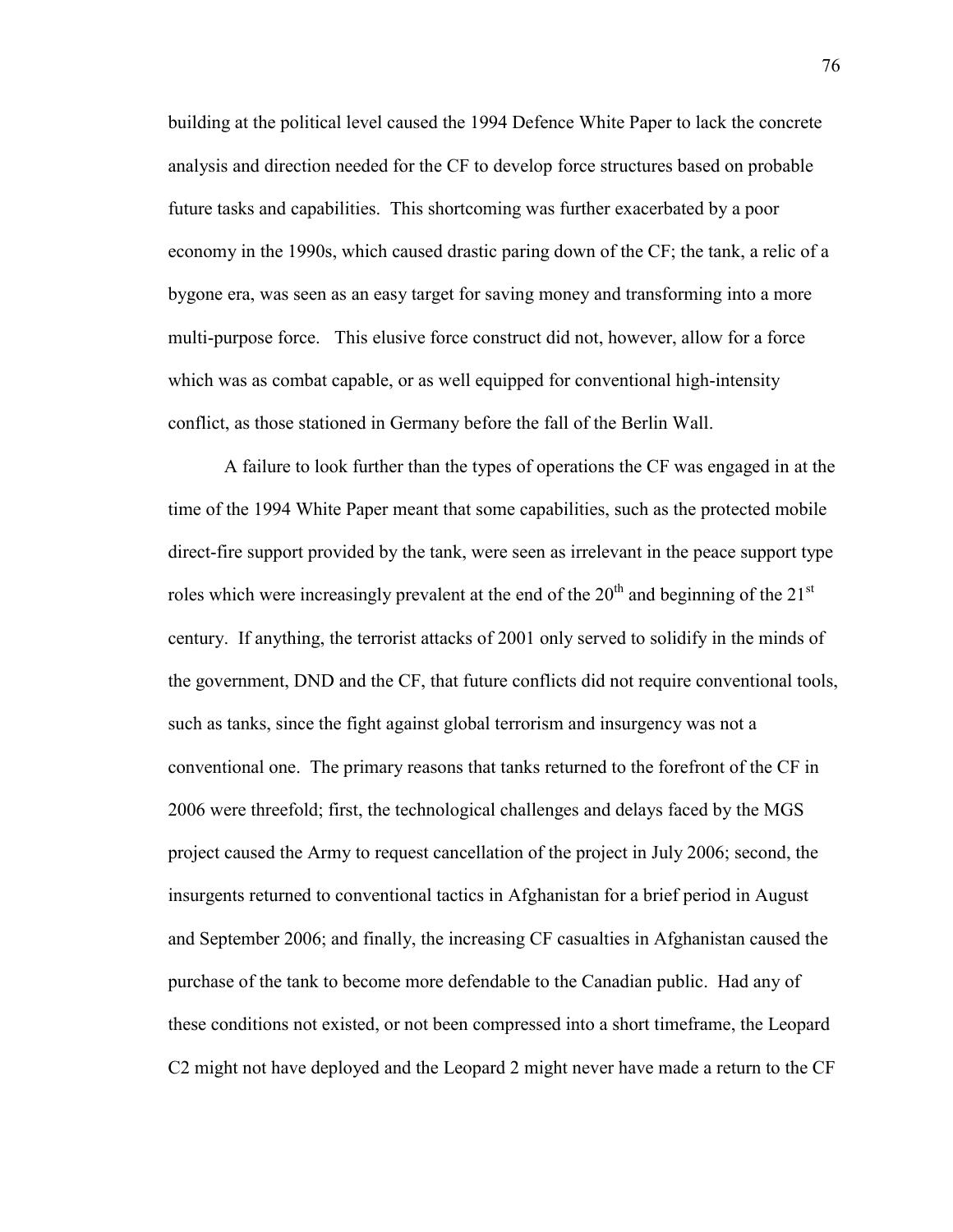inventory. It was entirely a case of circumstance, therefore, rather than Strategic Foresight and methodical force development and procurement, which led to the decisions made in 2006 and 2007 to get back into the tank business. This being the case, what role does Strategic Foresight have to play in defence policy, DND procurement and CF force development? The answer is that in the recent past, its role has been very small – but this does not mean that there is not a viable and valuable role for Strategic Foresight in defence.

There were several instances examined where elements of Strategic Foresight processes were applied in the development of policy and strategies. *Strategy 2020* attempted to provide a DND framework for defence planning in the absence of up to date government policy. *Quarré de fer* attempted to test the effectiveness of the ACV through simulation and experimentation in order to determine if something other than a tank could complete the traditional direct fire support as well as OOTW tasks. Testing of MGS and MMEV concepts subsequently demonstrated that there was some merit to the ACV concept as an alternative to the tank. The flaw with all of these processes and steps, however, are the bias which existed and therefore influenced the impartiality of the outcomes. In the case of *Strategy 2020*, it was a DND document rather than defence policy, and was therefore constrained by government budgets and discretion. The results of *Quarré de fer*, indicating the limitations of an ACV in conventional conflict, were doomed to be disregarded from the outset since the 1996 Army Campaign Plan had already determined that the answer to "What should I do?" did not include tanks as an option. The MGS and MMEV trials were likewise influenced by 2003 Army strategy which clearly stated the requirement and desire to move to a medium-weight forces. The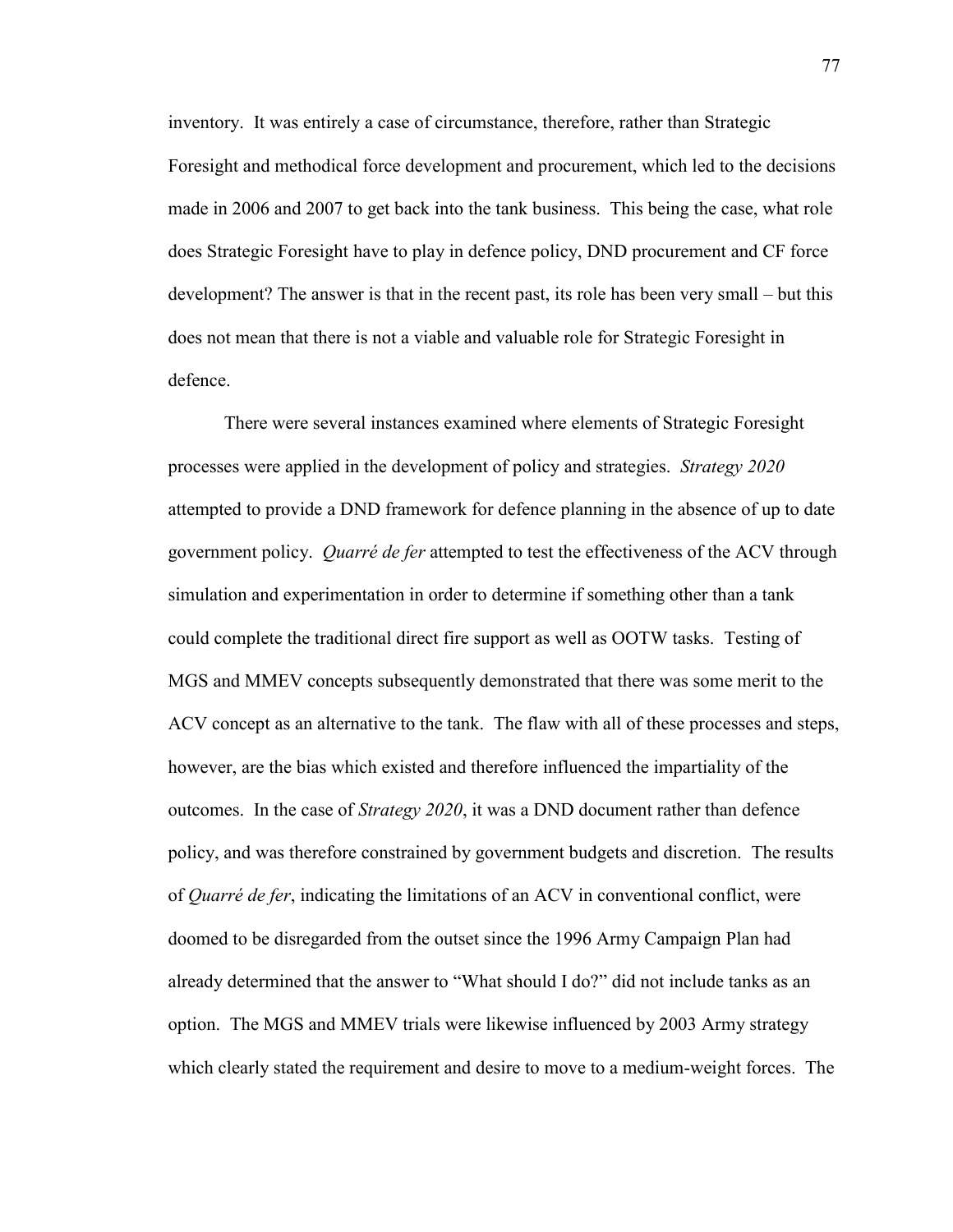ability to critically examine a situation from an impartial manner was conspicuously absent from 1994 to 2007, and the outcomes were therefore more based on reaction than deliberate planning and preparation through weighing of possible outcomes.

The failure of Strategic Foresight to produce results which foresaw the potential need for tanks in the CF inventory into the future does not mean that there is no attempt to scenario build and test threories in the force development realm. The 2011 work of the Army in *Designing Canada's Army of Tomorrow* is useful in demonstrating the lengths to which the CF has gone to ensure that the future is carefully considered and planned for.<sup>142</sup> It contains detailed descriptions of what future security environments are likely to include as threats, and postulates on how the CF should best develop, equip and train in order to appropriately meet the challenges. Likewise, the CF directly acknowledged the shortcomings in certain procurement processes which were made apparent in such forums as the 2009 Auditor General's report dealing with procurement. *Designing Canada's Army of Tomorrow* further acknowledges the errors made in the Leopard 2 project, albeit indirectly, by stating the requirement to minimize the number of variants of given fleet types in order to achieve efficiencies in training and logistic support – something which the multiple Leopard 2 variants miserably failed to achieve.<sup>143</sup> Strategic Foresight may help prevent such errors in the future by allowing enough advance warning of potential

<sup>142</sup> Department of National Defence, *Designing Canada's Army of Tomorrow,* (Kingston: Directorate of Land Concepts and Designs, 2011).

<sup>143</sup> *Ibid.,* 55. – Note, the ref states: "In support of the principles of simplicity and economy the minimum number of fleets should be employed to the greatest extent possible. Commonality between fleets should be a strong consideration. The ultimate goal is a common operator station throughout the fleets." While this seeks to achieve commonality between different fleets, while Leopard 2 fails to achieve this even internal to the tank fleet.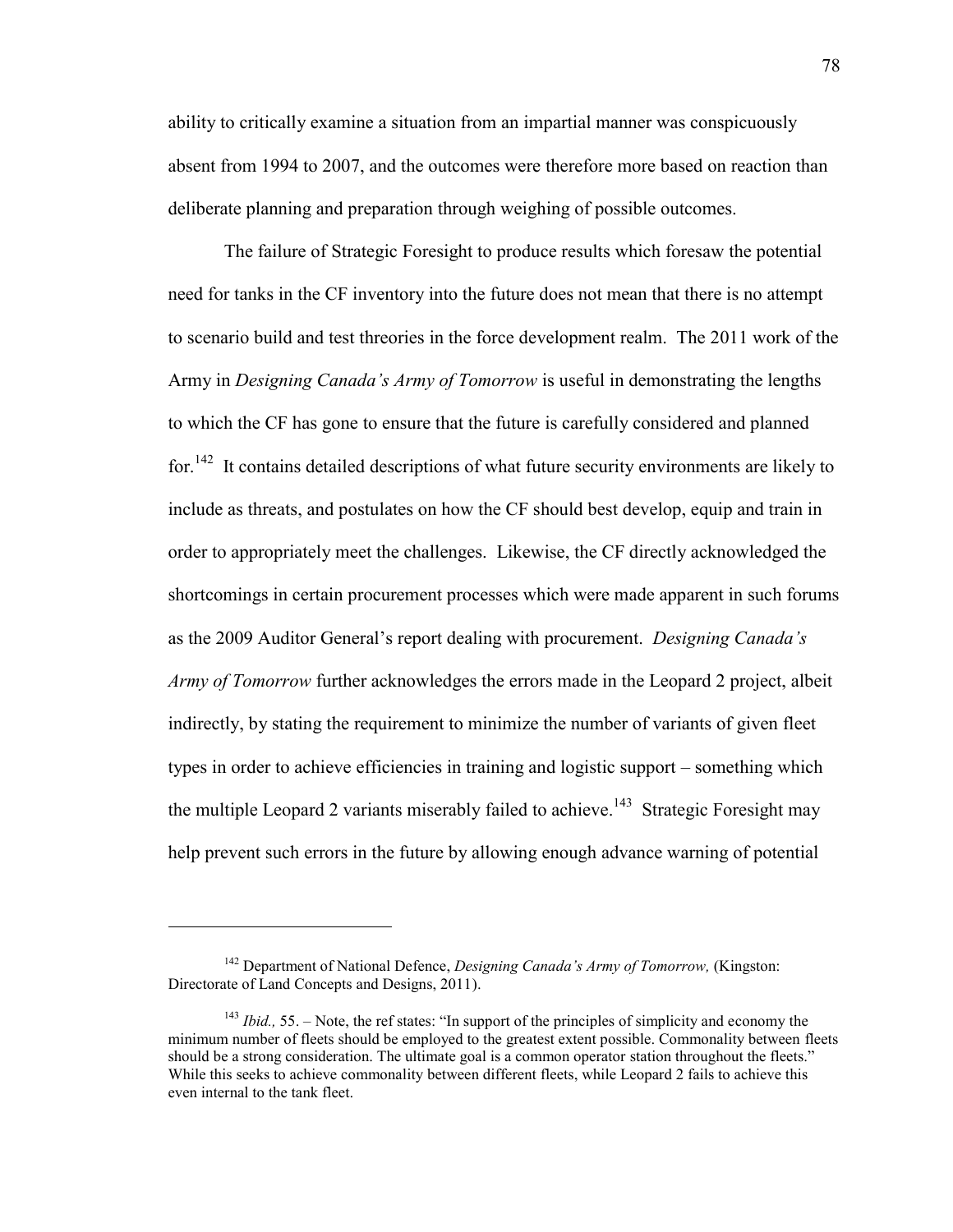capability requirements to permit thorough and logical procurement which provides not only urgent operational requirements but also a sustainable, long-term solution.

The Strategic Foresight processes which are successfully implemented in the private sector, specifically by such pioneers as Royal Dutch Shell, are not perfectly transferable to defence. Oil markets contain a number of quantifiable variables and a limited number of uncertainties which allow for development of models to plan based on maintaining equilibrium; as such, there is a more methodical and nearly mathematical approach which can be acted upon rapidly.<sup>144</sup> Private sector organizations are also less subject to political influence and major swings in policy which may result from a change of government. Their processes are therefore more free from bias and less dependent on resources which are outside their control, for example budgets which must be prioritised and shared between government departments. Public sector departments who dedicate time to scenario building and Strategic Foresight concepts, however, will be more easily able to identify trend changes and understand potential options to respond to them. As Dwight Eisenhower famously stated, "In preparing for battle I have always found that plans are useless, but planning is indispensable."<sup>145</sup> A culture of looking forward, not in order to develop absolute solutions but rather to better understand potential developments and organizational responses, can stand armed forces in better stead to respond to internal political and domestic or external defence challenges. Lack of up to date defence policy and fluctuating budgets must not frustrate attempts to prepare for the future in a proactive

<sup>144</sup> Schoemaker, Paul J.H. "Scenario Planning: A Tool for Strategic Thinking." *Sloan Management Review* 36, no. 2 (Winter 1995); [http://www.favaneves.org/arquivos/scenarioplanning.pdf;](http://www.favaneves.org/arquivos/scenarioplanning.pdf) Internet; accessed 24 April 2012.

<sup>&</sup>lt;sup>145</sup> [http://www.brainyquote.com/quotes/quotes/d/dwightdei164720.html;](http://www.brainyquote.com/quotes/quotes/d/dwightdei164720.html) Internet; accessed 12 April 2012.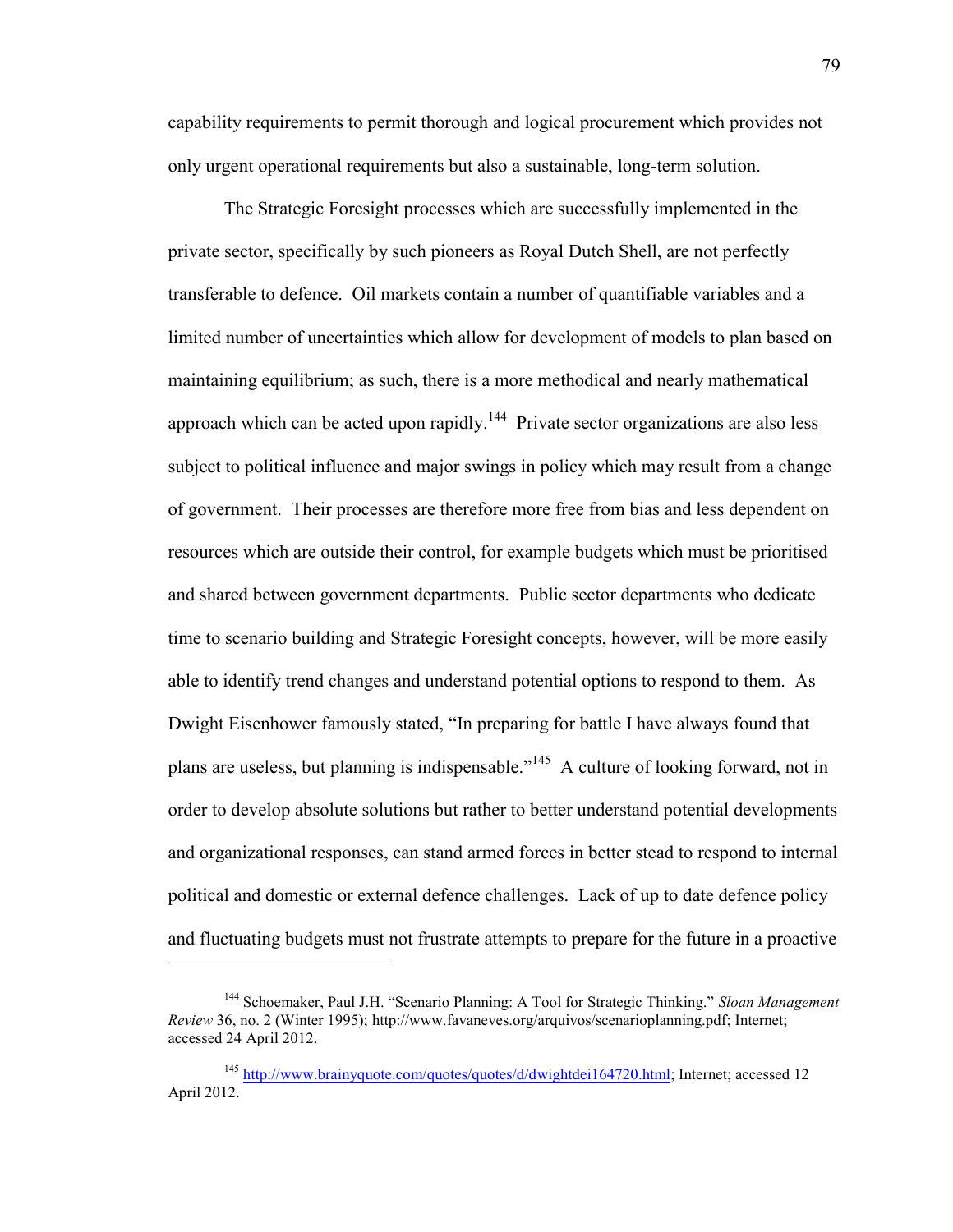and informed fashion – the stakes and risks of failure are simply too high to remain reactive.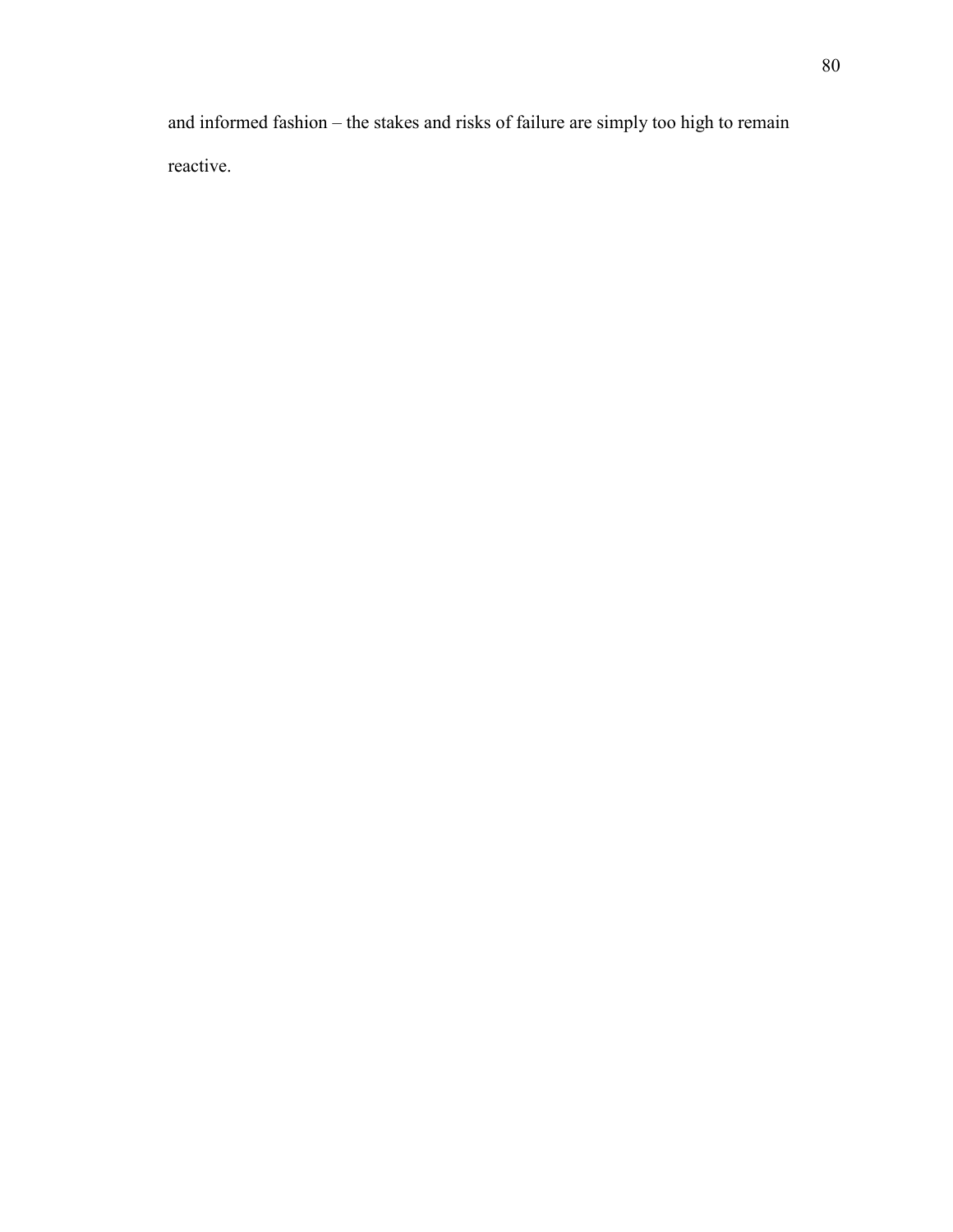## **BIBLIOGRAPHY**

- Beare, Stuart. "Developing the Future, Capturing the Present." *Vanguard Magazine* (2006); [http://www.vanguardcanada.com/ForceDevelopmentBeare;](http://www.vanguardcanada.com/ForceDevelopmentBeare) Internet; accessed 2 February 2012.
- Bercuson, David J. "Time To Wake Up On Procurement." *Legion Magazine* (November 2005); [http://www.legionmagazine.com/en/index.php/2005/11/time-to-wake-up](http://www.legionmagazine.com/en/index.php/2005/11/time-to-wake-up-on-procurement/)[on-procurement/;](http://www.legionmagazine.com/en/index.php/2005/11/time-to-wake-up-on-procurement/) Internet; accessed 2 Feb 2012
- Bercuson, David J., Aaron P. Plamondon, Ray Szeto. *An Opaque Window: An Overview of Some Commitments Made by the Government of Canada Regarding the Department of National Defence and the Canadian Forces; 1 January 2000 – 31 December 2004*. Report prepared for the Canadian Defence & Foreign Affairs Institute. Calgary: Canadian Defence and Foreign Affairs Institute, 2006. [http://www.cdfai.org/PDF/An%20Opaque%20Window.pdf;](http://www.cdfai.org/PDF/An%20Opaque%20Window.pdf) Internet; accessed 1 March 2012.
- Bercuson, David J. "Eye On Defence: Time for a New Vision." *Legion Magazine* (September 2001); [http://publications.gc.ca/collections/Collection/D12-9-4-](http://publications.gc.ca/collections/Collection/D12-9-4-4E.pdf) [4E.pdf;](http://publications.gc.ca/collections/Collection/D12-9-4-4E.pdf) Internet; accessed 12 February 2012.
- Bland, Douglas L., Brian MacDonald, Christopher Ankerson, Howie Marsh. *Canada Without Armed Forces*. Montreal & Kingston: McGill University Press, 2004.
- Boisot, Max and Bill McKelvey. "Speeding Up Strategic Foresight in a Dangerous and Complex World: A Complexity Approach." Chap. 3 in *Corporate Strategies Under International Terrorism and Adversity*. Cheltenham & Northampton: Edward Elger, 2006.
- Bratt, Duane, and Christopher J. Kukucha *Readings in Canadian Foreign Policy: Classic Debates and New Ideas.* Toronto: Oxford, 2007.
- Brewster, Murray. *The Savage War: The Untold Battles of Afghanistan*. Missisauga: John Wiley & Sons Canada , Ltd., 2011.
- Burt, Greg, Shawn McKnight. "Defence Strategy Management". In *The Public Management of Defence in Canada*. Toronto: Breakout, 2009.
- Cadieu, Trevor. "Canadian Armour in Afghanistan." *Canadian Army Journal* 10, no. 4 (Winter 2008): 5-25; [http://www.army.forces.gc.ca/caj/documents/vol\\_10/iss\\_4/CAJ\\_vol10.4\\_03\\_e.pdf](http://www.army.forces.gc.ca/caj/documents/vol_10/iss_4/CAJ_vol10.4_03_e.pdf) ; Internet; accessed 16 January 2012.
- Canada. Department of National Defence. "Backgrounder: Renewing the Canadian Forces' Tank Capability." BG-07.012 (12 April 2007).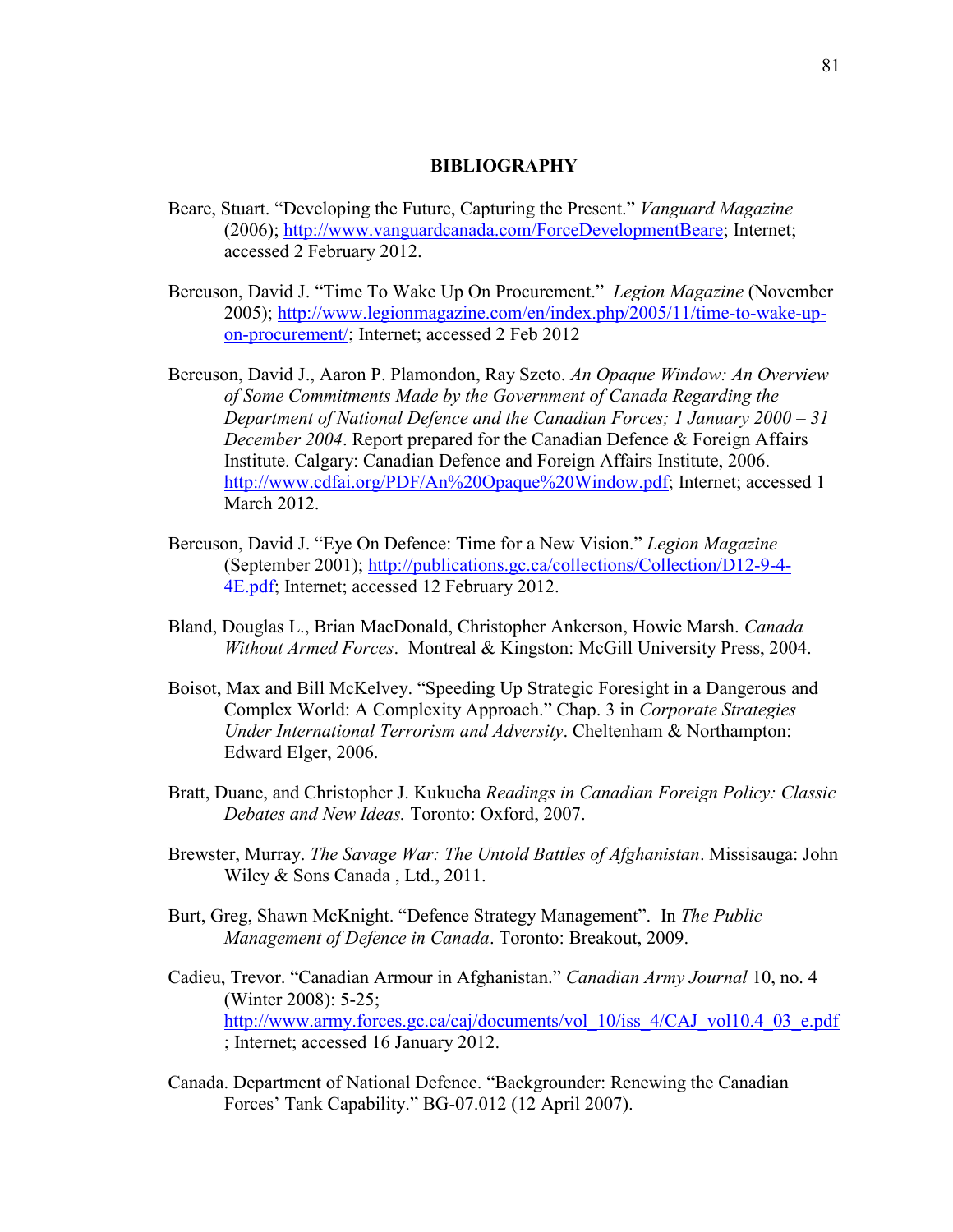[http://www.comfec.forces.gc.ca/pa-ap/nr-sp/doc-eng.asp?id=2252;](http://www.comfec.forces.gc.ca/pa-ap/nr-sp/doc-eng.asp?id=2252) Internet; accessed 17 January 2012.

\_\_\_\_\_\_. Department of National Defence. "Minister of National Defence Announces Acquisition of a Mobile Gun System." News Release NR-03.124 (October 29, 2003); [http://www.forces.gc.ca/site/news-nouvelles/news-nouvelles](http://www.forces.gc.ca/site/news-nouvelles/news-nouvelles-eng.asp?id=1238)[eng.asp?id=1238;](http://www.forces.gc.ca/site/news-nouvelles/news-nouvelles-eng.asp?id=1238) Internet; accessed 20 January 2012.

\_\_\_\_\_\_. Department of National Defence. "Canada Deploys Ground Forces to Afghanistan." News Release NR-02.001 (7 January 2002); [http://www.forces.gc.ca/site/news-nouvelles/news-nouvelles-eng.asp?id=351;](http://www.forces.gc.ca/site/news-nouvelles/news-nouvelles-eng.asp?id=351) Internet; accessed 17 February 2012.

\_\_\_\_\_\_. Department of National Defence. "DND Releases Findings of Boards of Inquiry into Kabul Vehicle Mine Strike and Suicide Bomber Attack." News Release NR-04.064 (24 August 2004); [http://www.forces.gc.ca/site/news-nouvelles/news](http://www.forces.gc.ca/site/news-nouvelles/news-nouvelles-eng.asp?id=1437)[nouvelles-eng.asp?id=1437;](http://www.forces.gc.ca/site/news-nouvelles/news-nouvelles-eng.asp?id=1437) Internet; accessed 6 Mar 2012.

\_\_\_\_\_\_. Department of National Defence. "Canada Increases Contribution to Kosovo International Peace Implementation Force," News Release NR-99.050 (11 June 1999); [http://www.forces.gc.ca/site/news-nouvelles/news-nouvelles](http://www.forces.gc.ca/site/news-nouvelles/news-nouvelles-eng.asp?id=726)[eng.asp?id=726;](http://www.forces.gc.ca/site/news-nouvelles/news-nouvelles-eng.asp?id=726) Internet; accessed 20 Feb 2011.

\_\_\_\_\_\_. Department of National Defence. *1994 Defence White Paper.* Ottawa: Canada Communications Group, 1994.

. Department of National Defence. "Army 2000 Campaign Plan." Ottawa: Chief of the Land Staff, 1996.

\_\_\_\_\_\_. Department of National Defence. *Quarre de Fer: Analysis of the ACV in Warfighting Tasks.* Ottawa: Directorate of Operational Research (Joint & Land), December 1998.

\_\_\_\_\_\_. Department of National Defence. *Shaping the Future of the Canadian Forces: A Strategy for 2020*. Ottawa: Deputy Minister of National Defence, 1999.

\_\_\_\_\_\_. Department of National Defence. *Defence Strategy 2020: Formulating the DND/CF Statement of Strategy.* Ottawa, Deputy Minister of National Defence, 1999.

\_\_\_\_\_\_. Department of National Defence. *Future Force: Concepts for Future Army Capabilities*. Kingston: Directorate of Land Strategic Concepts, 2003.

\_\_\_\_\_\_. Department of National Defence. *Advancing With Purpose: The Army Strategy.* Ottawa: Chief of the Land Staff, 2003.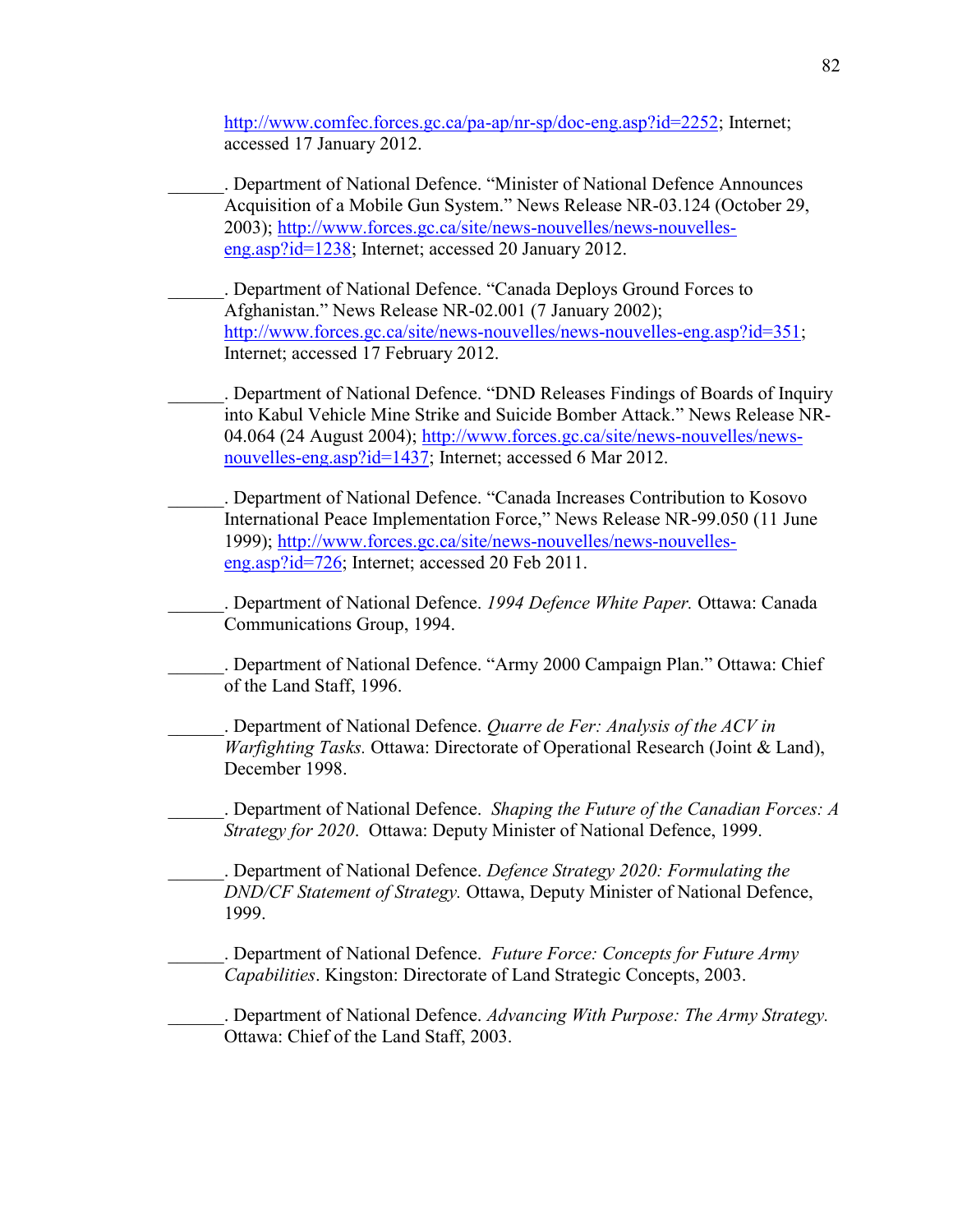\_\_\_\_\_\_. Department of National Defence. *Canada's International Policy Statement: A Role of Pride and Influence in the World - Defence.* Ottawa: Minister of National Defence, 2005.

\_\_\_\_\_\_. Department of National Defence. *Designing Canada's Army of Tomorrow*. Kingston: Directorate of Land Concepts and Designs, 2011.

\_\_\_\_\_\_. Department of National Defence. "New Canadian Leopards Roar into Afghanistan." *Army News* (4 February 2011). [http://www.army.forces.gc.ca/land](http://www.army.forces.gc.ca/land-terre/news-nouvelles/story-reportage-eng.asp?id=5043)[terre/news-nouvelles/story-reportage-eng.asp?id=5043;](http://www.army.forces.gc.ca/land-terre/news-nouvelles/story-reportage-eng.asp?id=5043) Internet; accessed 27 April 2012.

\_\_\_\_\_\_. Department of National Defence. *Canada First Defence Strategy.* Ottawa: Department of National Defence, 2008. [http://www.forces.gc.ca/site/pri/first](http://www.forces.gc.ca/site/pri/first-premier/June18_0910_CFDS_english_low-res.pdf)[premier/June18\\_0910\\_CFDS\\_english\\_low-res.pdf;](http://www.forces.gc.ca/site/pri/first-premier/June18_0910_CFDS_english_low-res.pdf) Internet; accessed 25 March 2012.

. Department of National Defence. "Equipment Procurement: Project Accord." [http://www.forces.gc.ca/site/pri/2/accord-eng.asp;](http://www.forces.gc.ca/site/pri/2/accord-eng.asp) Internet; accessed 5 February 2012.

\_\_\_\_\_\_. House of Commons. Standing Committee on National Defence and Veterans' Affairs. *Report of the Standing Committee on National Defence and Veterans Affairs – Procurement Study*. June 2000. [http://www.parl.gc.ca/Content/HOC/Committee/371/NDVA/GovResponse/RP14](http://www.parl.gc.ca/Content/HOC/Committee/371/NDVA/GovResponse/RP142237/NDVAPR1/Scondva-e.pdf) [2237/NDVAPR1/Scondva-e.pdf;](http://www.parl.gc.ca/Content/HOC/Committee/371/NDVA/GovResponse/RP142237/NDVAPR1/Scondva-e.pdf) Internet; accessed 10 February 2012.

\_\_\_\_\_\_. Office of the Auditor General. *2009 Fall Report of the Auditor General of Canada to the House of Commons: Chapter 5 – Acquiring Military Vehicles for Use in Afghanistan*. Ottawa: Public Works and Government Services Canada, 2009. [http://www.oag-bvg.gc.ca/internet/docs/parl\\_oag\\_200911\\_05\\_e.pdf;](http://www.oag-bvg.gc.ca/internet/docs/parl_oag_200911_05_e.pdf) Internet; accessed 17 February 2012.

\_\_\_\_\_\_. Parliament of Canada. "Proceedings of the Standing Senate Committee on National Security and Defence: Issue 4 – Evidence, Afternoon Meeting." (29 November 2004); [http://www.parl.gc.ca/Content/SEN/Committee/381/defe/04evb](http://www.parl.gc.ca/Content/SEN/Committee/381/defe/04evb-e.htm?comm_id=76&Language=E&Parl=38&Ses=1)[e.htm?comm\\_id=76&Language=E&Parl=38&Ses=1;](http://www.parl.gc.ca/Content/SEN/Committee/381/defe/04evb-e.htm?comm_id=76&Language=E&Parl=38&Ses=1) Internet; accessed 27 April 2012.

Canadian Association of Defence and Security Industries. *Improving Canadian Defence Procurement: Feedback From Industry Consultations on the Opportunities and Challenges Facing the Defence Industry and Military Procurement*. [https://www.defenceandsecurity.ca/UserFiles/File/IE/Annex%20E%20-](https://www.defenceandsecurity.ca/UserFiles/File/IE/Annex%20E%20-%20Consultation%20Summary.pdf) [%20Consultation%20Summary.pdf;](https://www.defenceandsecurity.ca/UserFiles/File/IE/Annex%20E%20-%20Consultation%20Summary.pdf) Internet; accessed 2 February 2012.

Canadian Defence & Foreign Affairs Institute. *In the National Interest: Canadian Foreign Policy in an Insecure World.* October 2003.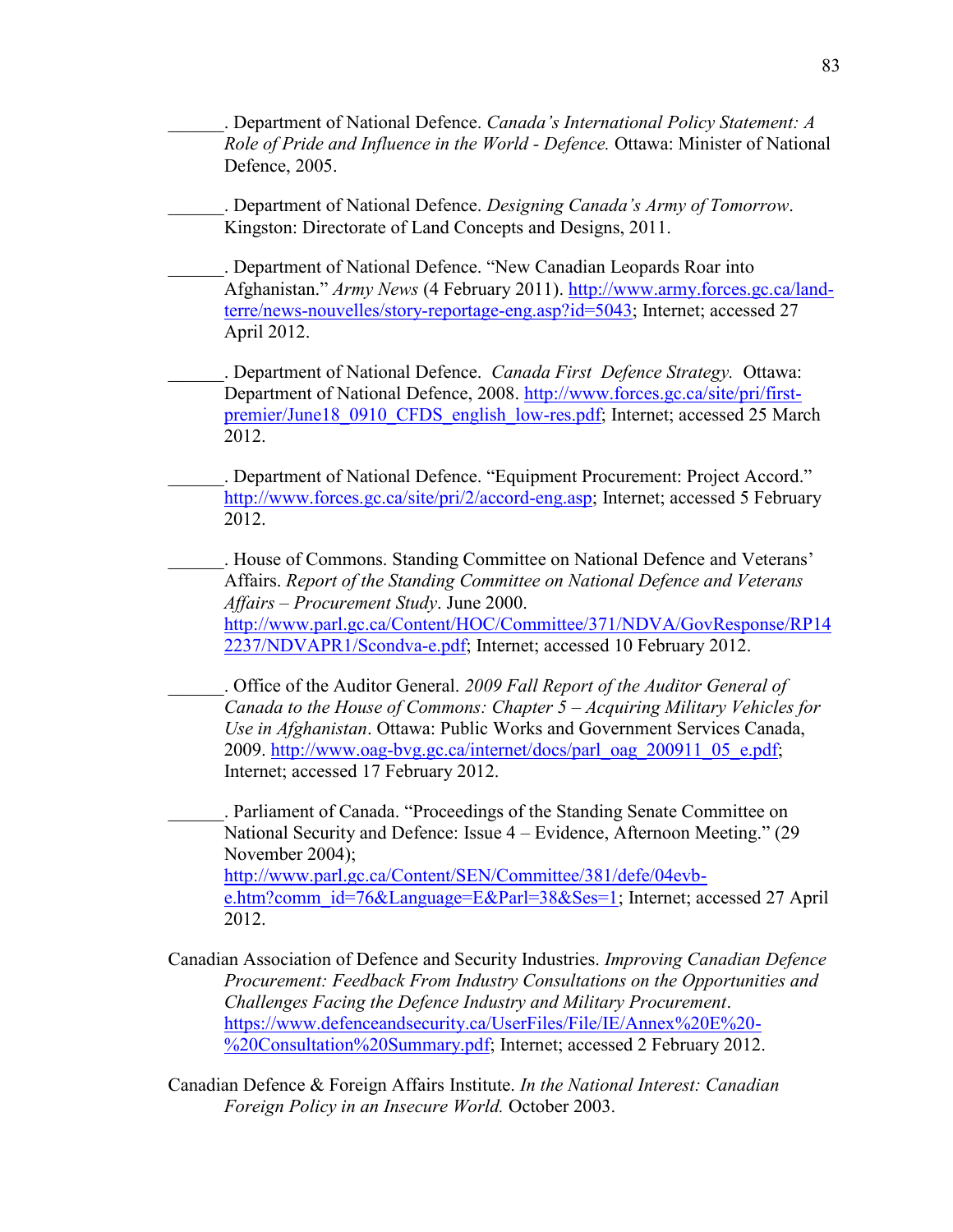[http://dspace.cigilibrary.org/jspui/bitstream/123456789/10308/1/In%20the%20Na](http://dspace.cigilibrary.org/jspui/bitstream/123456789/10308/1/In%20the%20National%20Interest.pdf?1) [tional%20Interest.pdf?1;](http://dspace.cigilibrary.org/jspui/bitstream/123456789/10308/1/In%20the%20National%20Interest.pdf?1) Internet; accessed 20 February 2012.

- Conference of Defence Associations Institute. *Caught in the Middle: An Assessment of the Operational Readiness of the Canadian Forces*. Ottawa, 2001.
- Defence Industry Daily. "Tanks for the Lesson: Leopards, too, for Canada." [http://www.defenseindustrydaily.com/tanks-for-the-lesson-leopards-too-for](http://www.defenseindustrydaily.com/tanks-for-the-lesson-leopards-too-for-canada-03208/)[canada-03208/;](http://www.defenseindustrydaily.com/tanks-for-the-lesson-leopards-too-for-canada-03208/) Internet; accessed 15 January 2012.
- Dorn, Walter. "Canadian Peacekeeping: Proud Tradition, Strong Future?" http://walterdorn.org/pub/32; Internet; accessed 20 February 2012.
- Echevarria, Antulio J. "Transformation's Uncontested Truths." [http://www.strategicstudiesinstitute.army.mil/pdffiles/pub739.pdf;](http://www.strategicstudiesinstitute.army.mil/pdffiles/pub739.pdf) Internet; accessed 20 Jan 2012.
- Godefroy, Andrew B. "Chasing the Silver Bullet: The Evolution of Capability Development in the Canadian Army." *Canadian Military Journal* 8, no. 1 (2008); [http://www.journal.forces.gc.ca/vo8/no1/godefroy-eng.asp;](http://www.journal.forces.gc.ca/vo8/no1/godefroy-eng.asp) Internet; accessed 10 Feb 2012.
- Godet, Michel. "Strategic Foresight La Prospective: Use and Misuse of Scenario Building." LIPSOR Working Paper, no. 10 (2008); [http://innovbfa.viabloga.com/files/LIPSOR\\_\\_\\_Strategic\\_Foresight.pdf;](http://innovbfa.viabloga.com/files/LIPSOR___Strategic_Foresight.pdf) Internet; accessed 27 January 2012.
- Griffiths, Ann L. *Is There Life Abroad After Afghanistan? The Future of Canadian Expeditionary Operations*. Halifax: Dalhousie Centre for Foreign Policy Studies, 2011.
- Global Security. "M1128 Stryker Mobile Gun System." [http://www.globalsecurity.org/military/systems/ground/iav-mgs.htm;](http://www.globalsecurity.org/military/systems/ground/iav-mgs.htm) Internet; accessed 1 Mar 2012.
- Granatstein, J.L. "The Harper Government and Defence After Four Years*"*. Paper prepared for the Canadian Defence and Foreign Affairs Institute, March 2010. [http://dspace.cigilibrary.org/jspui/bitstream/123456789/28005/1/The%20Harper%](http://dspace.cigilibrary.org/jspui/bitstream/123456789/28005/1/The%20Harper%20Government%20and%20Defence%20After%20Four%20Years.pdf?1) [20Government%20and%20Defence%20After%20Four%20Years.pdf?1;](http://dspace.cigilibrary.org/jspui/bitstream/123456789/28005/1/The%20Harper%20Government%20and%20Defence%20After%20Four%20Years.pdf?1) Internet; accessed 2 March 2012.
- Hammond, Lee J. " Tank: The Canadian Army's Four Letter Word." *The Army Doctrine and Training Bulletin* 4, no. 4 (Winter 2001); [http://publications.gc.ca/collections/Collection/D12-9-4-4E.pdf;](http://publications.gc.ca/collections/Collection/D12-9-4-4E.pdf) Internet; accessed 15 February 2012.
- Hines, Andy. "The Strategic Foresight; The State of the Art." Futurist 40, no. 5 (September/October 2006): 18-21;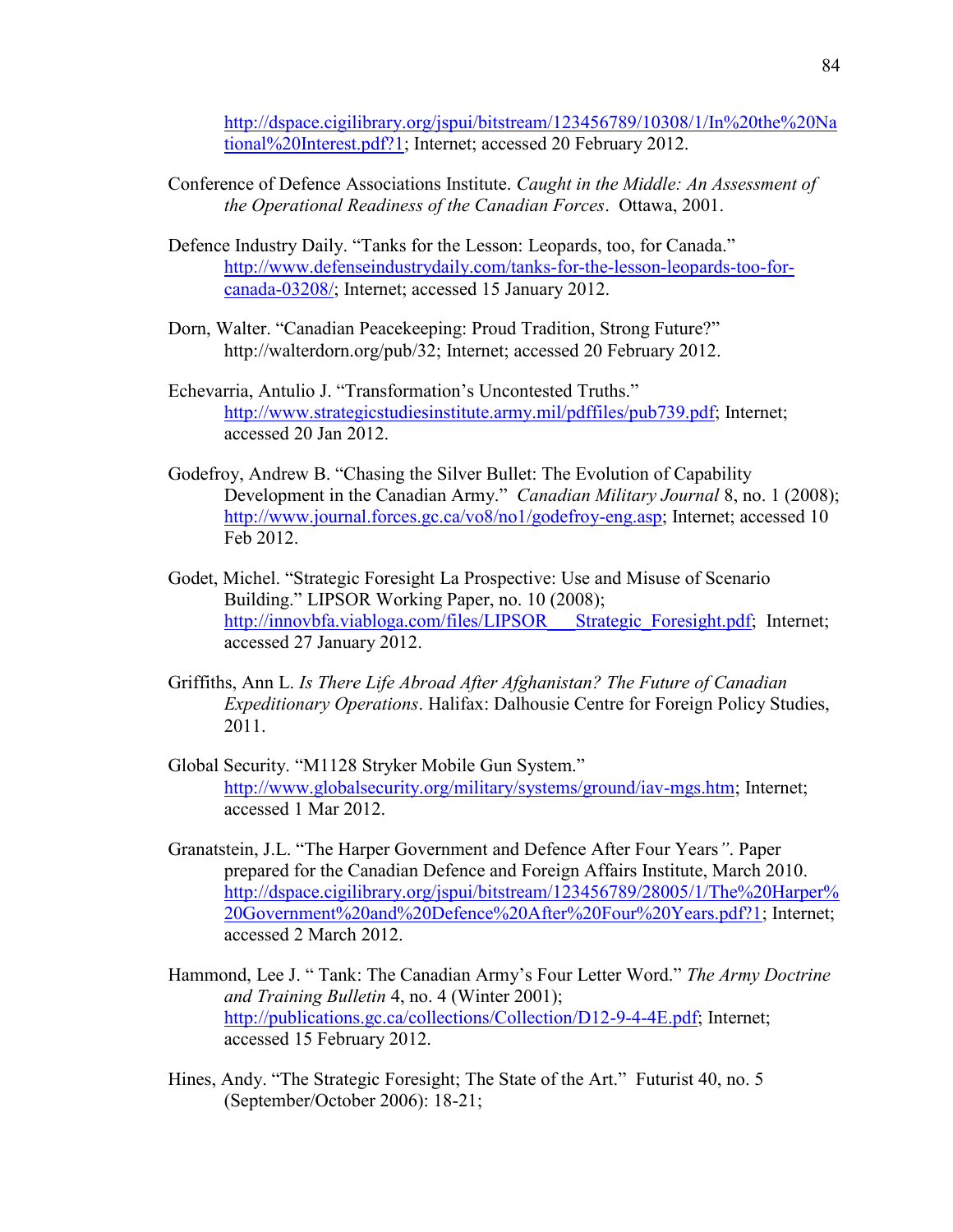[http://search.proquest.com/docview/218603803/fulltextPDF?accountid=9867;](http://search.proquest.com/docview/218603803/fulltextPDF?accountid=9867) Internet; accessed 25 January 2012.

- Horn, Bernd. *No Lack of Courage: Operation Medusa, Afghanistan*. Toronto: Dundurn Press, 2010.
- Jeffrey, Michael K. *Inside Canadian Forces Transformation: Institutional Leadership as a Catalyst for Change.* Kingston: Canadian Defence Academy Press, 2009.
- Killebrew, Robert B. "Book Review 'Yellow Smoke: The Future of Land Warfare for America's Military.'" *Army Magazine,* May 2003; [http://www3.ausa.org/webpub/DeptArmyMagazine.nsf/byid/CCRN-6CCS8E;](http://www3.ausa.org/webpub/DeptArmyMagazine.nsf/byid/CCRN-6CCS8E) Internet; accessed 20 February 2012.
- Kugler, Richard. "Operation Anaconda in Afghanistan: A Case Study of Adaptation in Battle." [http://www.dtic.mil/cgi](http://www.dtic.mil/cgi-bin/GetTRDoc?AD=ADA463075%26Location=U2%26doc=GetTRDoc.pdf)[bin/GetTRDoc?AD=ADA463075%26Location=U2%26doc=GetTRDoc.pdf;](http://www.dtic.mil/cgi-bin/GetTRDoc?AD=ADA463075%26Location=U2%26doc=GetTRDoc.pdf) Internet; accessed 21 February 2012.
- Komarow, Steven. "Tanks Take a Beating in Iraq." *USA Today*, 29 March 2005; [http://www.usatoday.com/news/world/iraq/2005-03-29-abrams-tank-a\\_x.htm;](http://www.usatoday.com/news/world/iraq/2005-03-29-abrams-tank-a_x.htm) Internet; accessed 17 February 2012.
- Leigh, Andrew. "Thinking Ahead: Strategic Foresight and Government." Australian Journal of Public Administration 62, no. 2 (June 2003); [http://people.anu.edu.au/andrew.leigh/pdf/Thinking%20Ahead%20-](http://people.anu.edu.au/andrew.leigh/pdf/Thinking%20Ahead%20-%20Strategic%20foresight.pdf) [%20Strategic%20foresight.pdf;](http://people.anu.edu.au/andrew.leigh/pdf/Thinking%20Ahead%20-%20Strategic%20foresight.pdf) Internet; accessed 26 January 2012.
- MacLean, Chris. "Interview with Associate Minister, Responsible for Defence Procurement." Frontline Defence Issue 5, 2011, 8-11.
- Maloney, Sean M. "Force Structure or Forced Structure: The 1994 White Paper on Defence and the Canadian Forces in the 1990s." *Choices* 10, no. 5 (2004); [http://www.irpp.org/choices/archive/vol10no5.pdf;](http://www.irpp.org/choices/archive/vol10no5.pdf) Internet; accessed 5 February 2012.
- McKechney, Kim. "Canada's Military Intervention in Afghanistan: Combining Realism and Constructivism in the Analysis of Canadian Foreign Policy Decision-Making." Saskatoon: University of Saskatchewan Master of Arts Paper, 2009. [http://summit.sfu.ca/system/files/iritems1/9567/ETD4546.pdf;](http://summit.sfu.ca/system/files/iritems1/9567/ETD4546.pdf) Internet; accessed 3 March 2012.
- Millen, Raymond A. "Defeating Saddam Hussein's Strategy." [http://www.dtic.mil/cgi](http://www.dtic.mil/cgi-bin/GetTRDoc?AD=ADA431281&Location=U2&doc=GetTRDoc.pdf)[bin/GetTRDoc?AD=ADA431281&Location=U2&doc=GetTRDoc.pdf;](http://www.dtic.mil/cgi-bin/GetTRDoc?AD=ADA431281&Location=U2&doc=GetTRDoc.pdf) Internet; accessed 1 Mar 2012.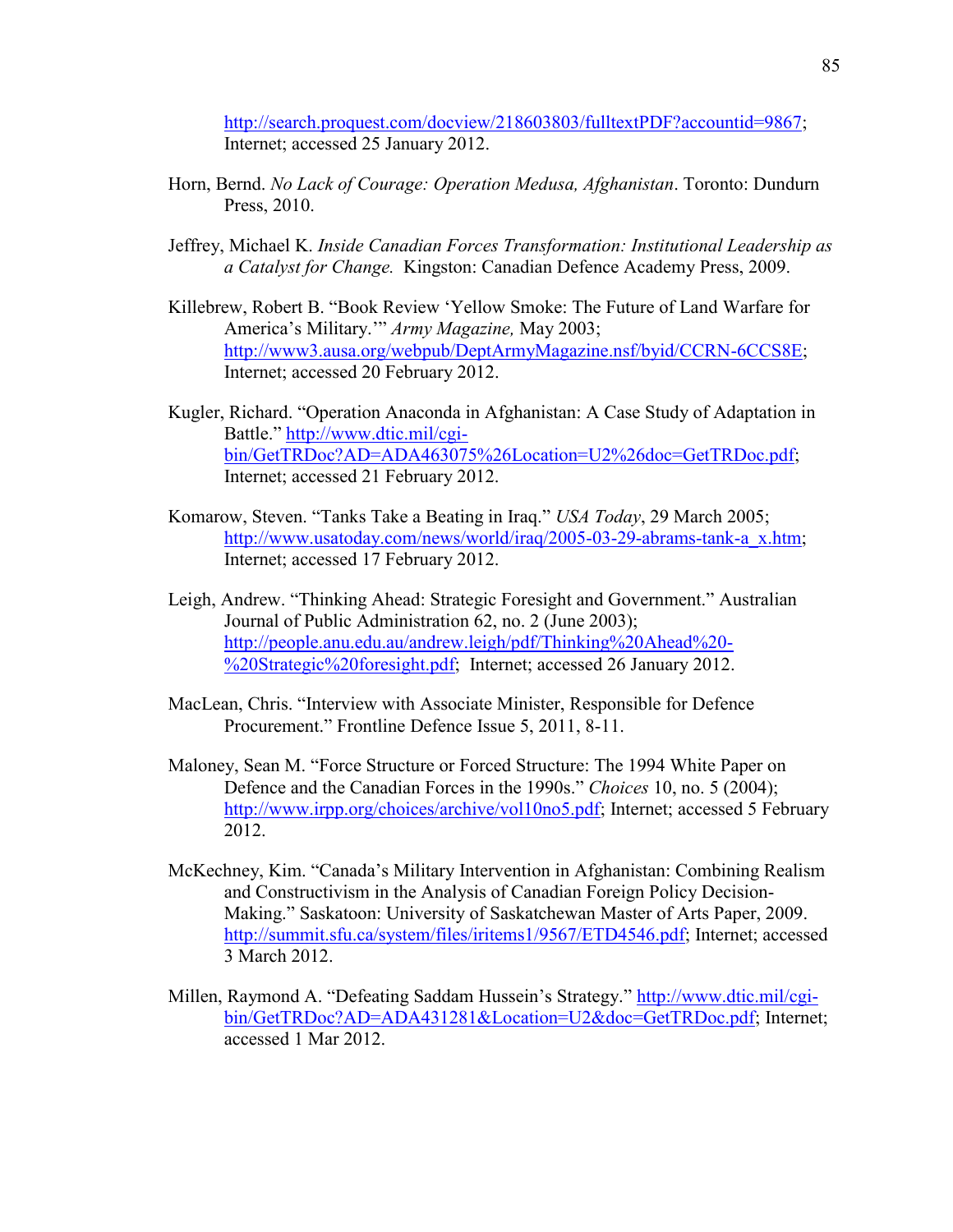- North Atlantic Treaty Organization. AJP-4(A) *Allied Joint Logistics Doctrine* (December 2003). [http://www.wckik.pl/pdf\\_prawo/ajp-4.pdf;](http://www.wckik.pl/pdf_prawo/ajp-4.pdf) Internet; accessed 1 February 2012.
- O'Reilly, Victor. "Stryker Brigades Versus the Reality of War." (2003). http://www.globalsecurity.org/jhtml/jframe.html#http://www.globalsecurity.org/ military/library/congress/2003\_rpt/stryker\_reality\_of\_war.pdf|||STRYKER BRIGADES Versus THE REALITY OF WAR; Internet; accessed 1 Mar 2012.
- Perry, Dave. "In response to 'An Appetite Suppressant for Procurement?' By Eric Lerhe." *Canadian Naval Review* (2007) [journal on-line]; available from [http://naval.review.cfps.dal.ca/forum/view.php?topic=13;](http://naval.review.cfps.dal.ca/forum/view.php?topic=13) Internet; accessed 2 March 2012.
- Petit, Luc. "On 'The Integrated Fire Support Capability: An Opportunity for Innovation' by Lcol J.A. Summerfield, *The Army Doctrine and Training Bulletin Vol 6, No. 3 (Fall/Winter 2003)." Canadian Army Journal* 7, no. 1 (Spring 2004). [http://publications.gc.ca/collections/Collection/D12-11-7-1E.pdf;](http://publications.gc.ca/collections/Collection/D12-11-7-1E.pdf) Internet; accessed 22 February 2012.
- Pigott, Peter. *Canada in Afghanistan: The War So Far*. Toronto: Dundurn Press, 2007.
- Plamondon, Aaron. *The Politics of Procurement: Military Acquisition in Canada and the Sea King Helicopter.* Vancouver: UBC Press, 2010.
- Pugliese, David. "The Return of the Leopard." *The Ottawa Citizen*, 8 July 2006.
- Pugliese, David. "Military Eyes Lease Deal With Germany for New Tanks." *Ottawa Citizen,* 11 February 2007. [http://www.canada.com/ottawacitizen/news/story.html?id=13caa868-9d6f-49f4-](http://www.canada.com/ottawacitizen/news/story.html?id=13caa868-9d6f-49f4-8332-a3022bfaa675) [8332-a3022bfaa675;](http://www.canada.com/ottawacitizen/news/story.html?id=13caa868-9d6f-49f4-8332-a3022bfaa675) Internet; accessed 2 April 2012.
- Rand Corporation. *Military Capabilities for Hybrid War: Insights from the Israel Defense Forces in Lebanon and Gaza.* Santa Monica: The Rand Corporation, 2010. [http://www.dtic.mil/cgi](http://www.dtic.mil/cgi-bin/GetTRDoc?AD=ADA518686&Location=U2&doc=GetTRDoc.pdf)[bin/GetTRDoc?AD=ADA518686&Location=U2&doc=GetTRDoc.pdf;](http://www.dtic.mil/cgi-bin/GetTRDoc?AD=ADA518686&Location=U2&doc=GetTRDoc.pdf) Internet; accessed 2 March 2012.
- Robbins, Gordon C. "Scenario Planning: A Strategic Alternative." Public Management 77, no. 3 (Mar 1995);<http://search.proquest.com/docprintview/204170947> /fulltext/13477220F3AA246A57/1?accountid=9867; Internet; accessed 25 January 2012.
- Roque, Ashley. "Report: Army Combat Teams Lack Firepower." *Inside Defense.com News Stand,* (17 May 2006); [http://www.military.com/features/0,15240,97505,00.html;](http://www.military.com/features/0,15240,97505,00.html) Internet; accessed 20 February 2012.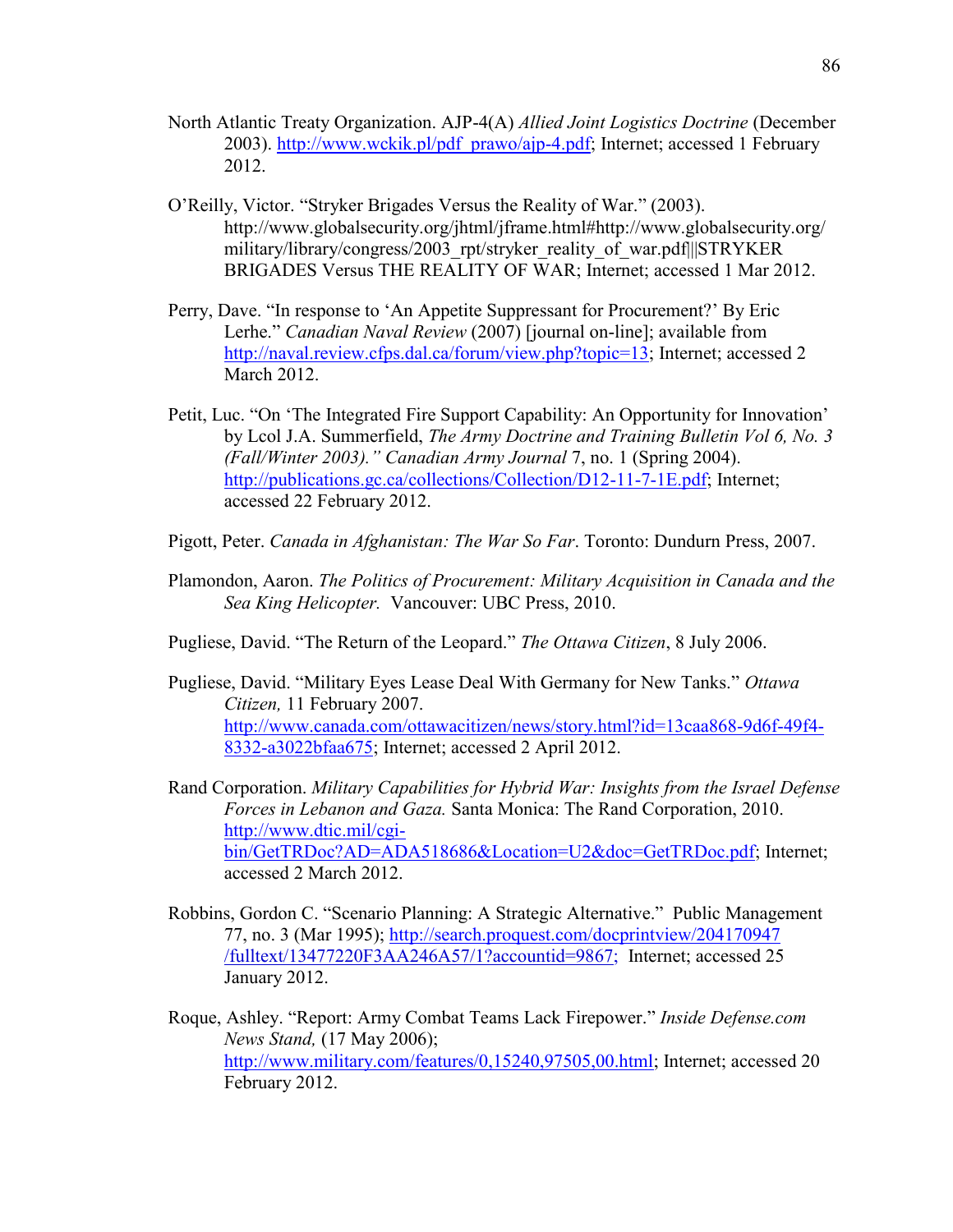- Schoemaker, Paul J.H. "Scenario Planning: A Tool for Strategic Thinking." *Sloan Management Review* 36, no. 2 (Winter 1995); [http://www.favaneves.org/arquivos/scenarioplanning.pdf;](http://www.favaneves.org/arquivos/scenarioplanning.pdf) Internet; accessed 24 April 2012.
- Senft, Don. "Leopards in Kosovo: The Solution for an Armoured Combat Vehicle." *The Army Doctrine and Training Bulletin* 3, no. 1 (2000); [http://www.army.forces.gc.ca/caj/documents/vol\\_03/iss\\_1/CAJ\\_vol3.1\\_11\\_e.pdf;](http://www.army.forces.gc.ca/caj/documents/vol_03/iss_1/CAJ_vol3.1_11_e.pdf) Internet; accessed 10 Feb 2012.
- Senft, Don. "The Medium Gun System is Coming!...Now What?" *The Army Doctrine and Training Bulletin* 6, no. 3 (Fall 2003); [http://www.army.forces.gc.ca/caj/documents/vol\\_06/iss\\_3/CAJ\\_vol6.3\\_09\\_e.pdf;](http://www.army.forces.gc.ca/caj/documents/vol_06/iss_3/CAJ_vol6.3_09_e.pdf) Internet; accessed 20 February 2012.
- Shadwick, Martin. "Darkness Revisited." *Canadian Military Journal* 9, no. 3 (2009). [http://www.journal.forces.gc.ca/vo9/no3/doc/14-shadwick-eng.pdf;](http://www.journal.forces.gc.ca/vo9/no3/doc/14-shadwick-eng.pdf) Internet; accessed 2 April 2012.
- Shadwick, Martin. "' Canada First' and Déjà Vu?" *Canadian Military Journal* 8, no. 3 (Autumn 2007). [http://www.journal.forces.gc.ca/vo8/no3/doc/shadwick-eng.pdf;](http://www.journal.forces.gc.ca/vo8/no3/doc/shadwick-eng.pdf) Internet; accessed 2 April 2012.
- Shadwick, Martin. "State of the Forces." *Canadian Military Journal* 9, no. 4 (2009); [http://www.journal.forces.gc.ca/vo9/no4/doc/17-shadwick-eng.pdf;](http://www.journal.forces.gc.ca/vo9/no4/doc/17-shadwick-eng.pdf) Internet; accessed 1 April 2012.
- Shadwick, Martin. "White Paper Blues." *Canadian Military Journal* 2, no. 4 (Winter 2001-2002); [http://www.journal.dnd.ca/vo2/no4/doc/65-eng.pdf;](http://www.journal.dnd.ca/vo2/no4/doc/65-eng.pdf) Internet; accessed 10 February 2012.
- Sokolsky, Joel. "Canada, Getting It Right This Time: The 1994 Defence White Paper." *Strategic Studies Institute* (May 1995); [http://www.dtic.mil/doctrine/doctrine/research/canada.pdf;](http://www.dtic.mil/doctrine/doctrine/research/canada.pdf) Internet; accessed 15 February 2012.
- Slaughter, Richard A. "Developing and Applying Strategic Foresight." [http://www.forschungsnetzwerk.at/downloadpub/2002slaughter\\_Strategic\\_Foresi](http://www.forschungsnetzwerk.at/downloadpub/2002slaughter_Strategic_Foresight.pdf) [ght.pdf;](http://www.forschungsnetzwerk.at/downloadpub/2002slaughter_Strategic_Foresight.pdf) Internet; accessed 28 January 2012.
- Stein, Janice Gross, Eugene Lang. *The Unexpected War: Canada in Kandahar*. Toronto: Viking, 2007.
- Stogran, P.B. "These Exciting Times We Live In." *Canadian Military Journal* 6, no. 2 (Summer 2005). [http://www.journal.forces.gc.ca/vo6/no2/doc/views-vues-01](http://www.journal.forces.gc.ca/vo6/no2/doc/views-vues-01-eng.pdf) [eng.pdf;](http://www.journal.forces.gc.ca/vo6/no2/doc/views-vues-01-eng.pdf) Internet; accessed 18 February 2012.

Stone, Craig. *The Public Management of Defence in Canada*. Toronto: Breakout, 2009.